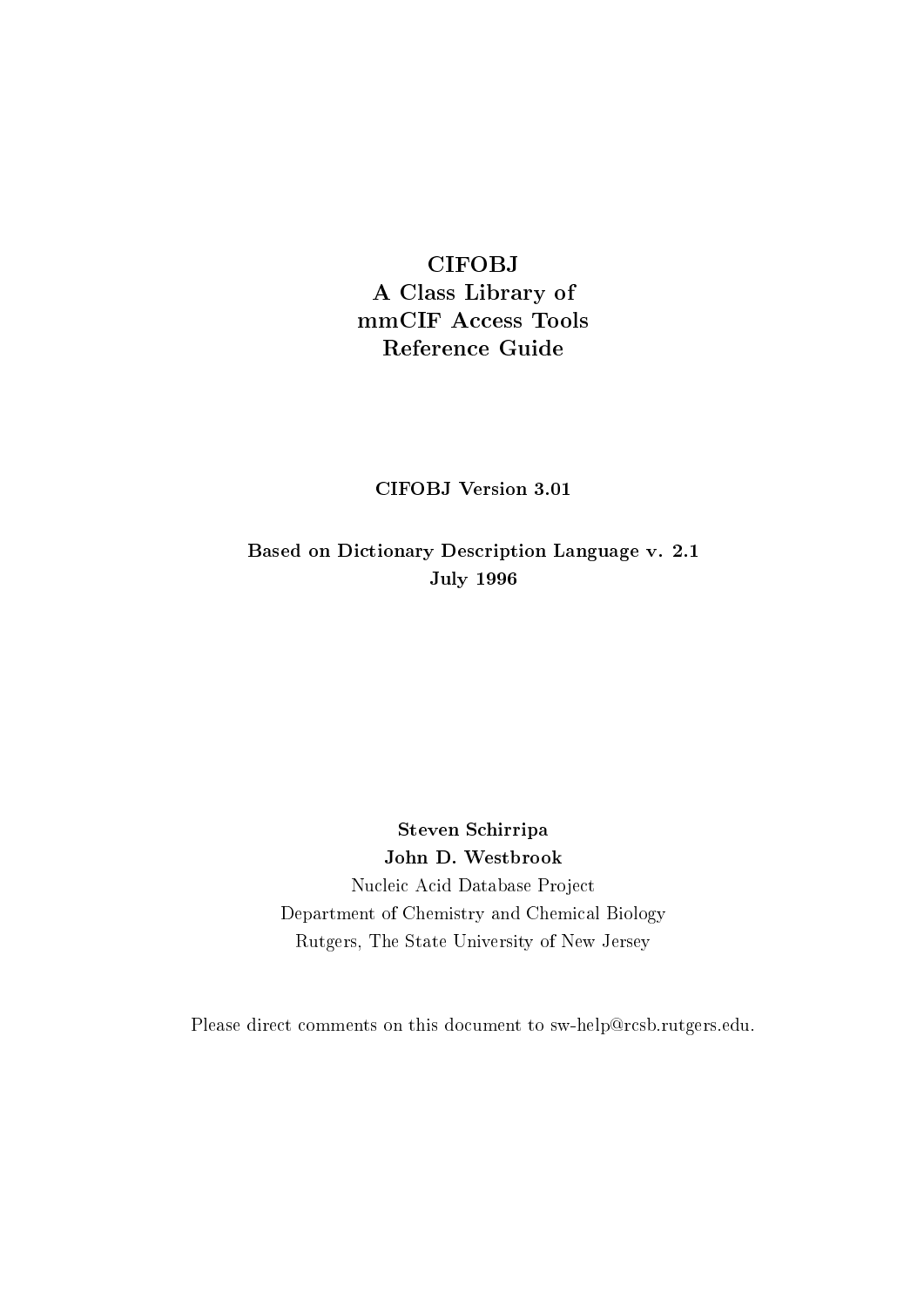#### CIFOBJ - A Class Library of mmCIF Access Tools

Copyright © 1999-2002 Rutgers, The State University of New Jersey

This software is provided WITHOUT WARRANTY OF MER-CHANTABILITY OR FITNESS FOR A PARTICULAR PURPOSE OR ANY OTHER WARRANTY, EXPRESS OR IMPLIED, RUTGERS MAKE NO REPRESENTATION OR WARRANTY THAT THE SOFTWARE WILL NOT INFRINGE ANY PATENT, COPYRIGHT OR OTHER PRO-PRIETARY RIGHT.

The user of this software shall indemnify, hold harmless and defend Rutgers, its governors, trustees, officers, employees, students, agents and the authors against any and all claims, suits, losses, liabilities, damages, costs, fees, and expenses including reasonable attorneys' fees resulting from or arising out of the use of this software. This indemnification shall include, but is not limited to, any and all claims alleging products liability.

This software may be used only for not-for-profit educational and research purposes.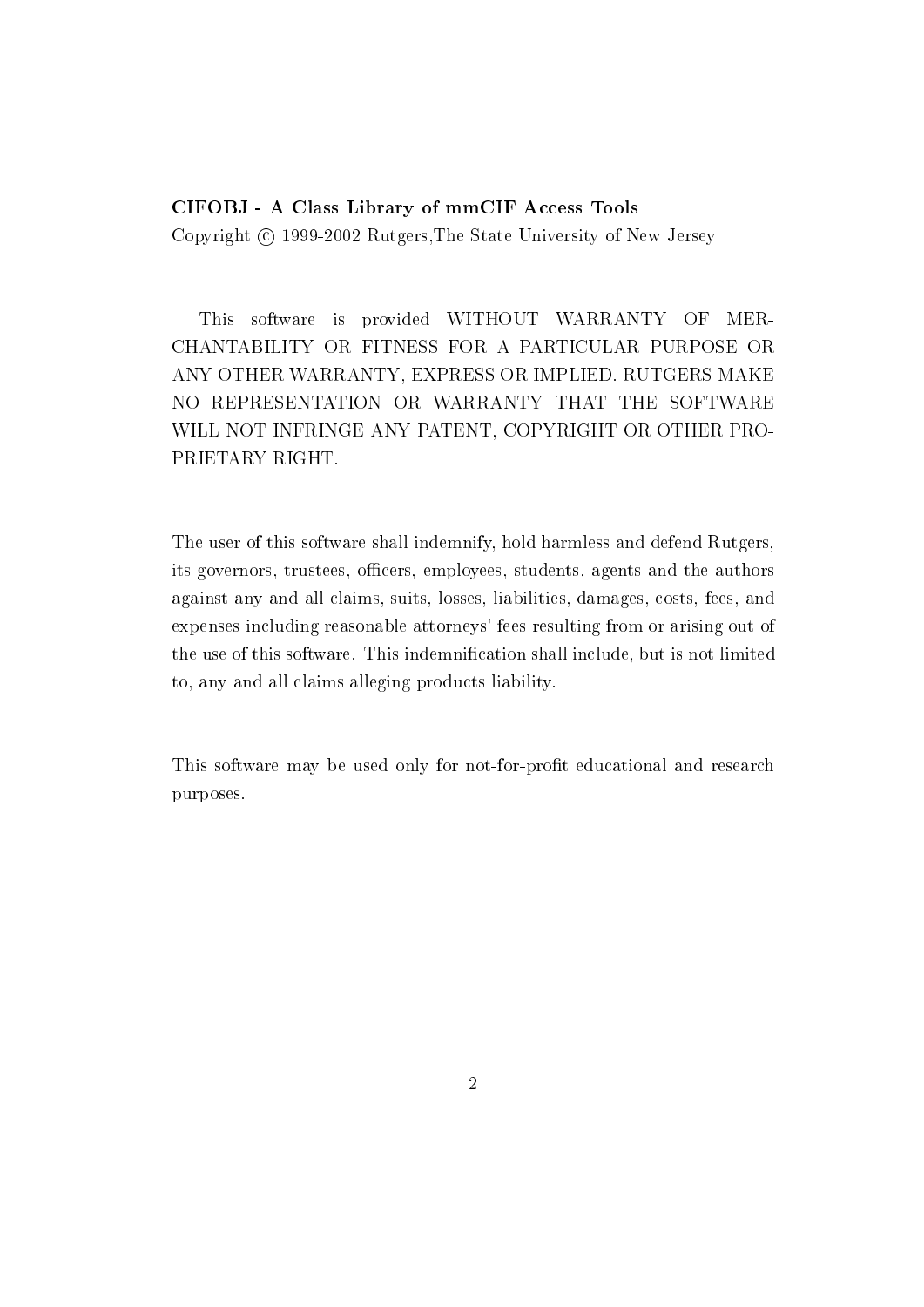# Contents

| 1 |     | $\bf{6}$<br>Introduction  |                                                                                                                                        |        |
|---|-----|---------------------------|----------------------------------------------------------------------------------------------------------------------------------------|--------|
| 2 |     | <b>Method Description</b> |                                                                                                                                        |        |
|   | 2.1 |                           |                                                                                                                                        | 9      |
|   |     | 2.1.1                     |                                                                                                                                        | 10     |
|   |     | 2.1.2                     | OpenFile                                                                                                                               | 11     |
|   |     | 2.1.3                     | BuildDictionaryList                                                                                                                    | 12     |
|   |     | 2.1.4                     | SetContext<br>المناور والمناور والمناور والمناور والمناور والمناور والمناور والمناور والمناور                                          | 13     |
|   |     | 2.1.5                     |                                                                                                                                        | 14     |
|   |     | 2.1.6                     |                                                                                                                                        | $15\,$ |
|   | 2.2 |                           |                                                                                                                                        | 16     |
|   |     | 2.2.1                     |                                                                                                                                        | 17     |
|   |     | 2.2.2                     |                                                                                                                                        | 18     |
|   |     | 2.2.3                     | GetItemPrimitiveCode                                                                                                                   | 19     |
|   |     | 2.2.4                     | GetItemRegex                                                                                                                           | 20     |
|   |     | 2.2.5                     | GetItemMandatoryCode                                                                                                                   | 21     |
|   |     | 2.2.6                     |                                                                                                                                        | 22     |
|   |     | 2.2.7                     |                                                                                                                                        | 23     |
|   |     | 2.2.8                     | GetItemItemStructure                                                                                                                   | 24     |
|   |     | 2.2.9                     | GetItemItemStructureOrganization                                                                                                       | 25     |
|   |     | 2.2.10                    |                                                                                                                                        | 26     |
|   |     | 2.2.11                    | GetItemExamplesDetail                                                                                                                  | 28     |
|   |     | 2.2.12                    |                                                                                                                                        | 30     |
|   |     | 2.2.13                    | GetItemEnumerationDetail                                                                                                               | 32     |
|   |     | 2.2.14                    |                                                                                                                                        | 34     |
|   |     | 2.2.15                    |                                                                                                                                        | 36     |
|   |     | 2.2.16                    | GetItemAliases<br>.<br>The contract of the contract of the contract of the contract of the contract of the contract of the contract of | 38     |
|   |     | 2.2.17                    | GetItemAliasesDictionary                                                                                                               | 40     |
|   |     | 2.2.18                    | GetItemAliasesDictionaryVersion                                                                                                        | 42     |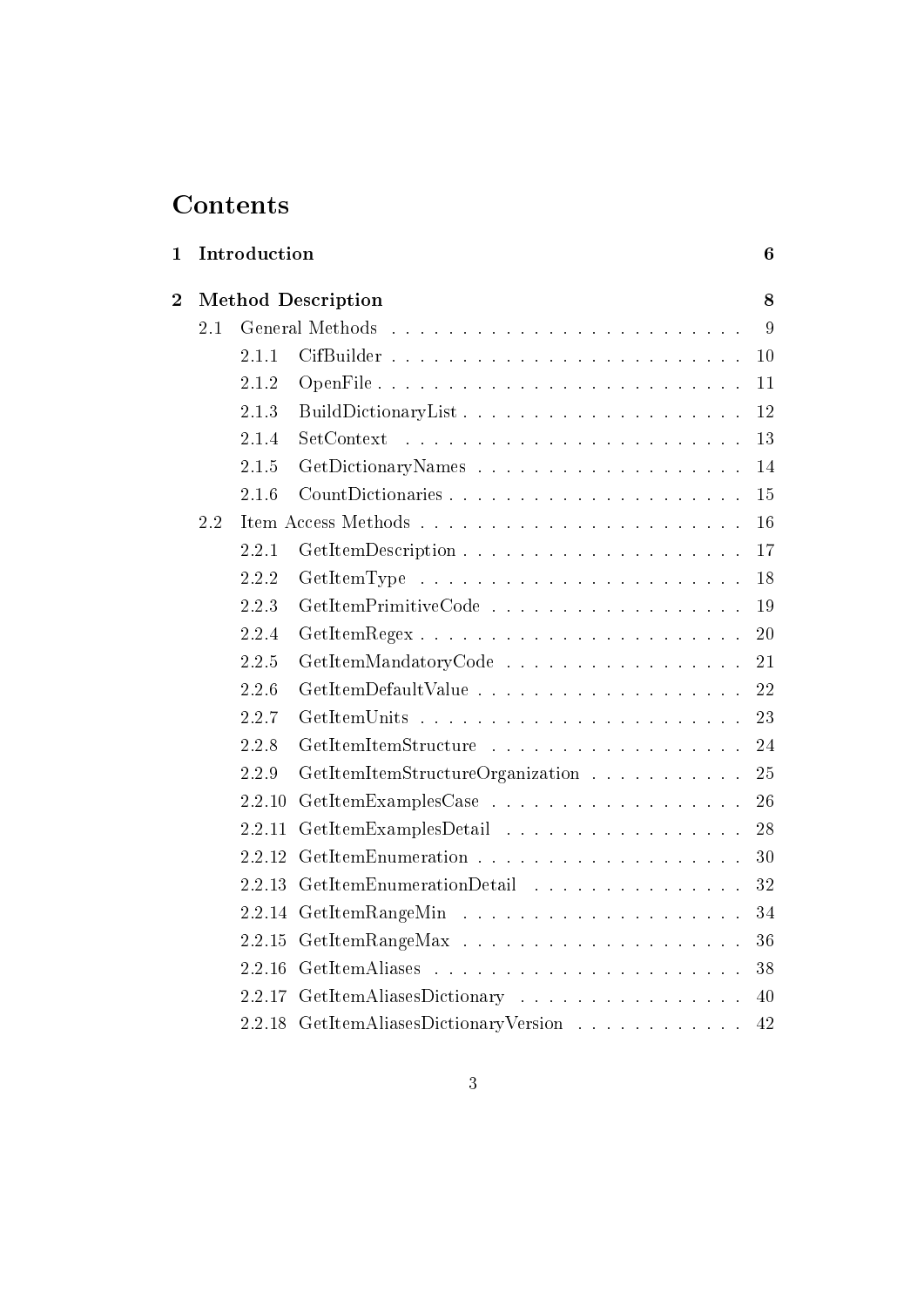|     | 2.2.19 | 44<br>GetItemDependents                                                                                                                  |
|-----|--------|------------------------------------------------------------------------------------------------------------------------------------------|
|     | 2.2.20 | 46                                                                                                                                       |
|     | 2.2.21 | 48<br>$\textbf{GetItemRelatedFunctionCode}\quad \textcolor{red}{\ldots\textcolor{green}{\ldots\textcolor{green}{\ldots\ldots\ldots}}\,.$ |
|     | 2.2.22 | 50                                                                                                                                       |
|     | 2.2.23 | 52<br>GetItemLinkedChildren                                                                                                              |
|     | 2.2.24 | 54                                                                                                                                       |
|     | 2.2.25 | 56                                                                                                                                       |
|     | 2.2.26 | 58<br>GetItemTypeConditions                                                                                                              |
| 2.3 |        | 60                                                                                                                                       |
|     | 2.3.1  | 61<br>GetCategoryDescription                                                                                                             |
|     | 2.3.2  | 62<br>GetCategoryMandatoryCode                                                                                                           |
|     | 2.3.3  | 63                                                                                                                                       |
|     | 2.3.4  | 65<br>GetCategoryExamplesCase                                                                                                            |
|     | 2.3.5  | 67<br>GetCategoryExamplesDetail                                                                                                          |
|     | 2.3.6  | 69<br>GetCategoryCategoryGroups                                                                                                          |
|     | 2.3.7  | 71<br>GetCategoryMethods                                                                                                                 |
| 2.4 |        | 73                                                                                                                                       |
|     | 2.4.1  | GetSubcategoryDescription<br>74                                                                                                          |
|     | 2.4.2  | GetSubcategoryExamplesCase<br>75                                                                                                         |
|     | 2.4.3  | 77<br>GetSubcategoryExamplesDetail                                                                                                       |
|     | 2.4.4  | GetSubcategoryMethods<br>79                                                                                                              |
| 2.5 |        | 81                                                                                                                                       |
|     | 2.5.1  | 82                                                                                                                                       |
|     | 2.5.2  | 83                                                                                                                                       |
|     | 2.5.3  | GetDictionaryDescription<br>84                                                                                                           |
|     | 2.5.4  | GetDictionaryHistoryVersion<br>85                                                                                                        |
|     | 2.5.5  | GetDictionaryHistoryUpdate<br>86                                                                                                         |
|     | 2.5.6  | 88<br>GetDictionaryHistoryRevision                                                                                                       |
|     | 2.5.7  | GetDictionarySubcategories<br>89                                                                                                         |
|     | 2.5.8  | GetDictionaryCategories<br>90                                                                                                            |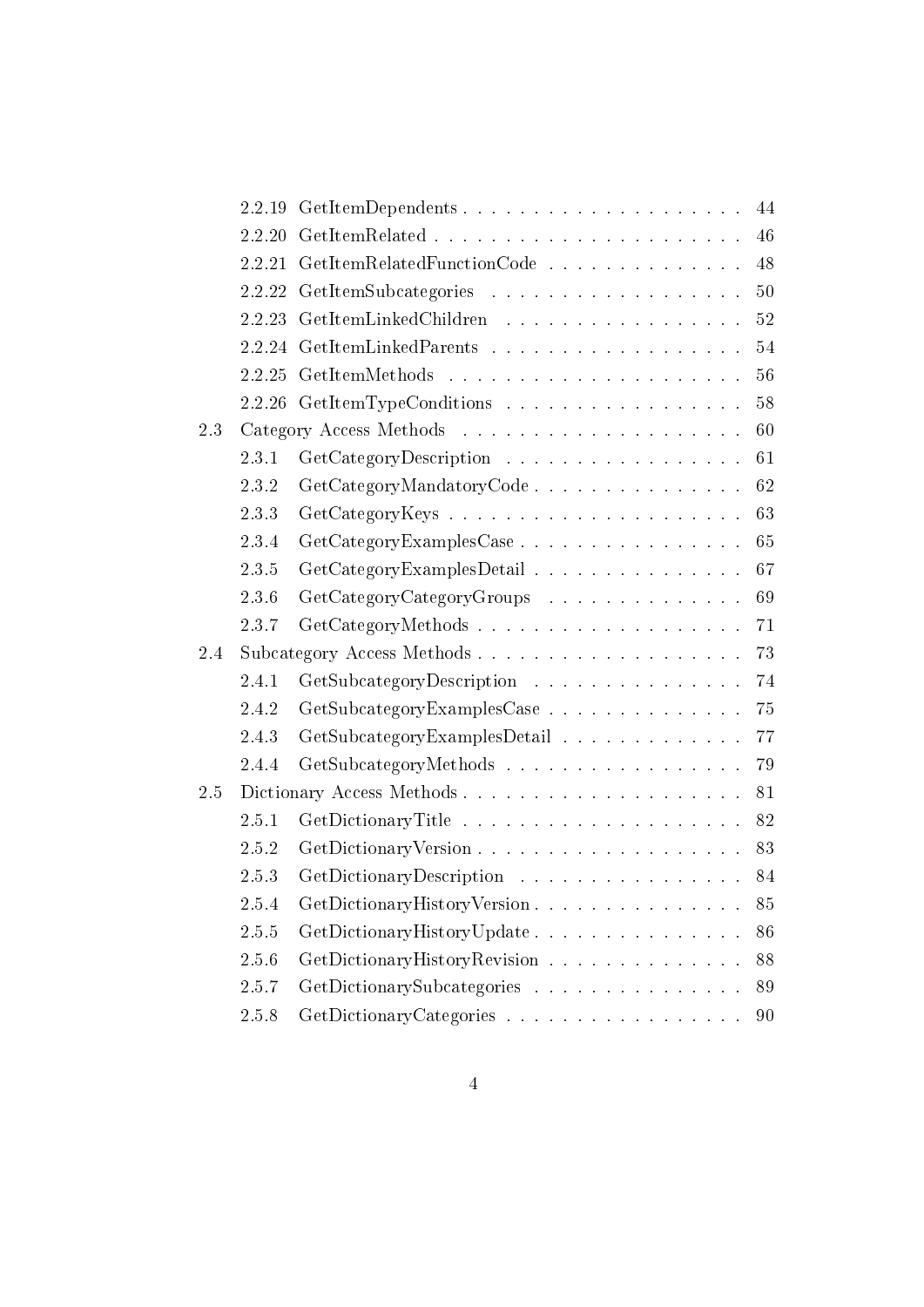|     | 2.5.9  | 91<br>GetDictionaryItems                      |
|-----|--------|-----------------------------------------------|
|     | 2.5.10 | 92                                            |
|     | 2.5.11 | GetDictionaryMethodsId<br>93                  |
|     | 2.5.12 | GetDictionaryMethodsList<br>94                |
|     | 2.5.13 | GetDictionaryMethodsListDetail<br>96          |
|     | 2.5.14 | GetDictionaryMethodsListInline<br>98          |
|     | 2.5.15 | GetDictionaryMethodsListCode 100              |
|     | 2.5.16 | GetDictionaryMethodsListLanguage 102          |
|     | 2.5.17 | GetDictionaryCategoryGroupList 104            |
|     | 2.5.18 | GetDictionaryCategoryGroupListParents 106     |
|     | 2.5.19 | GetDictionaryCategoryGroupListDescription 108 |
|     | 2.5.20 | GetDictionaryItemStructureListCode 110        |
|     | 2.5.21 | GetDictionaryItemStructureListIndex 112       |
|     | 2.5.22 | GetDictionaryItemStructureListDimension 114   |
|     | 2.5.23 | GetDictionaryItemTypeListCode 116             |
|     | 2.5.24 | GetDictionaryItemTypeListPrimitiveCode  118   |
|     | 2.5.25 | GetDictionaryItemTypeListConstruct 120        |
|     | 2.5.26 | GetDictionaryItemTypeListDetail 122           |
|     | 2.5.27 | GetDictionaryItemUnitsListCode 124            |
|     | 2.5.28 | GetDictionaryItemUnitsListDetail 126          |
|     | 2.5.29 | GetDictionaryItemUnitsConversionOperator 128  |
|     | 2.5.30 | GetDictionaryItemUnitsConversionFactor 130    |
|     | 2.5.31 | GetDictionaryItemUnitsConversionToCode 132    |
|     | 2.5.32 | GetDictionaryItemUnitsConversionFromCode  134 |
| 2.6 |        |                                               |
|     | 2.6.1  |                                               |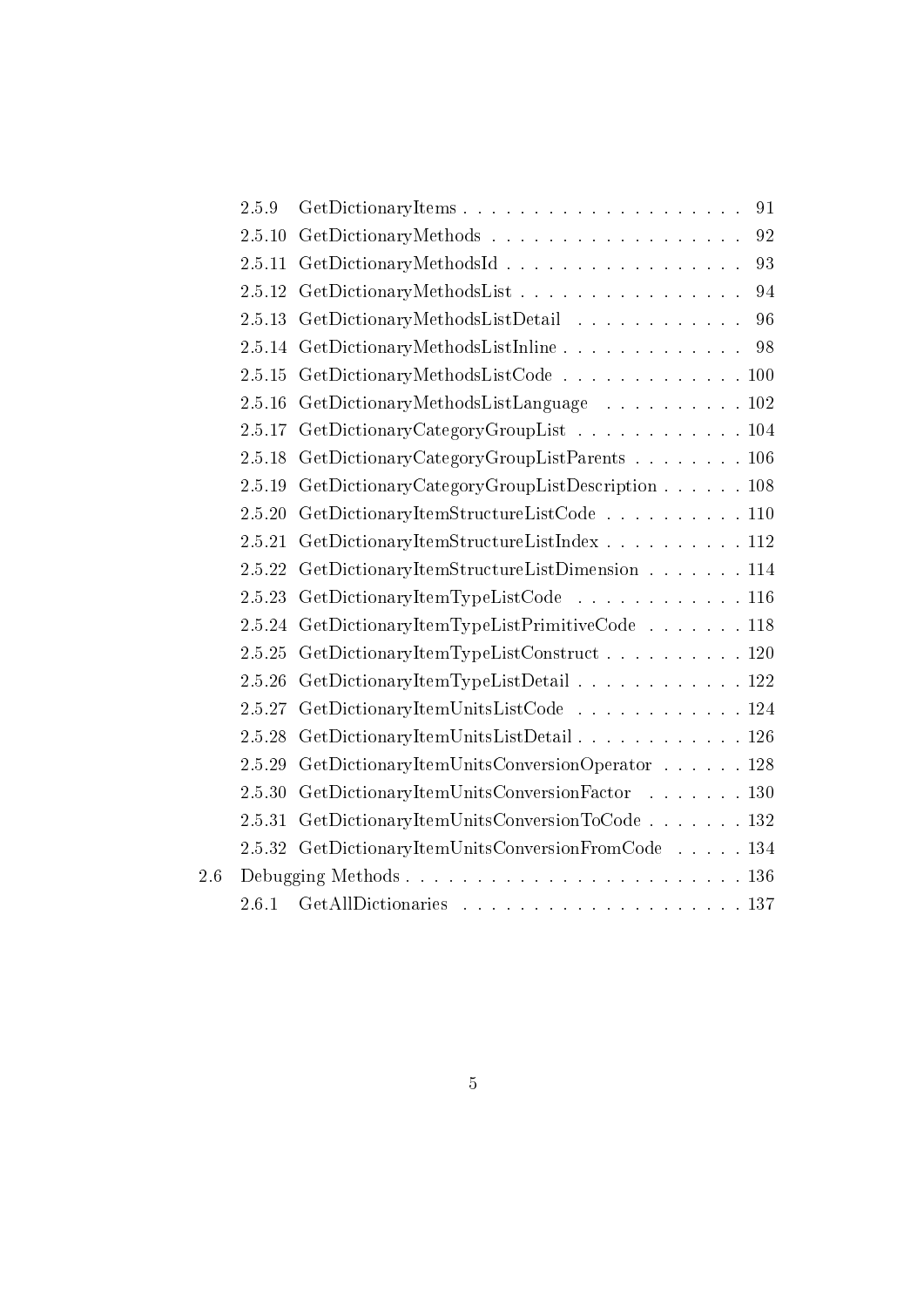#### Introduction  $\mathbf 1$

The CIFOBJ class library was developed in order to provide an object view of the mmCIF dictionary. The class library has two components as illustrated in Figure 1. The first component builds a persistent store of objects of type: item, sub-category, category, and dictionary. Each object is a container for all relevant attributes for that object type. CIBOBJ accesses and checks the dictionary contents using methods provided by CIFLIB. The CIFOBJ loader class assembles the dictionary objects and passes these to the object storage manager. The second component of the CIFOBJ class library provides methods for building dictionary objects from the persistent store. CIFOBJ implements methods to access all of the attributes for each object type and returns this information as a string or an array of strings.

- reads and writes mmCIF dictionary objects.
- provides read and store access to individual dictionary attributes.
- provides efficient persistent storage management of dictionary objects.
- provides a stable callable interface in the  $C++$  programming language.

This document describes the public interface to CIFOBJ.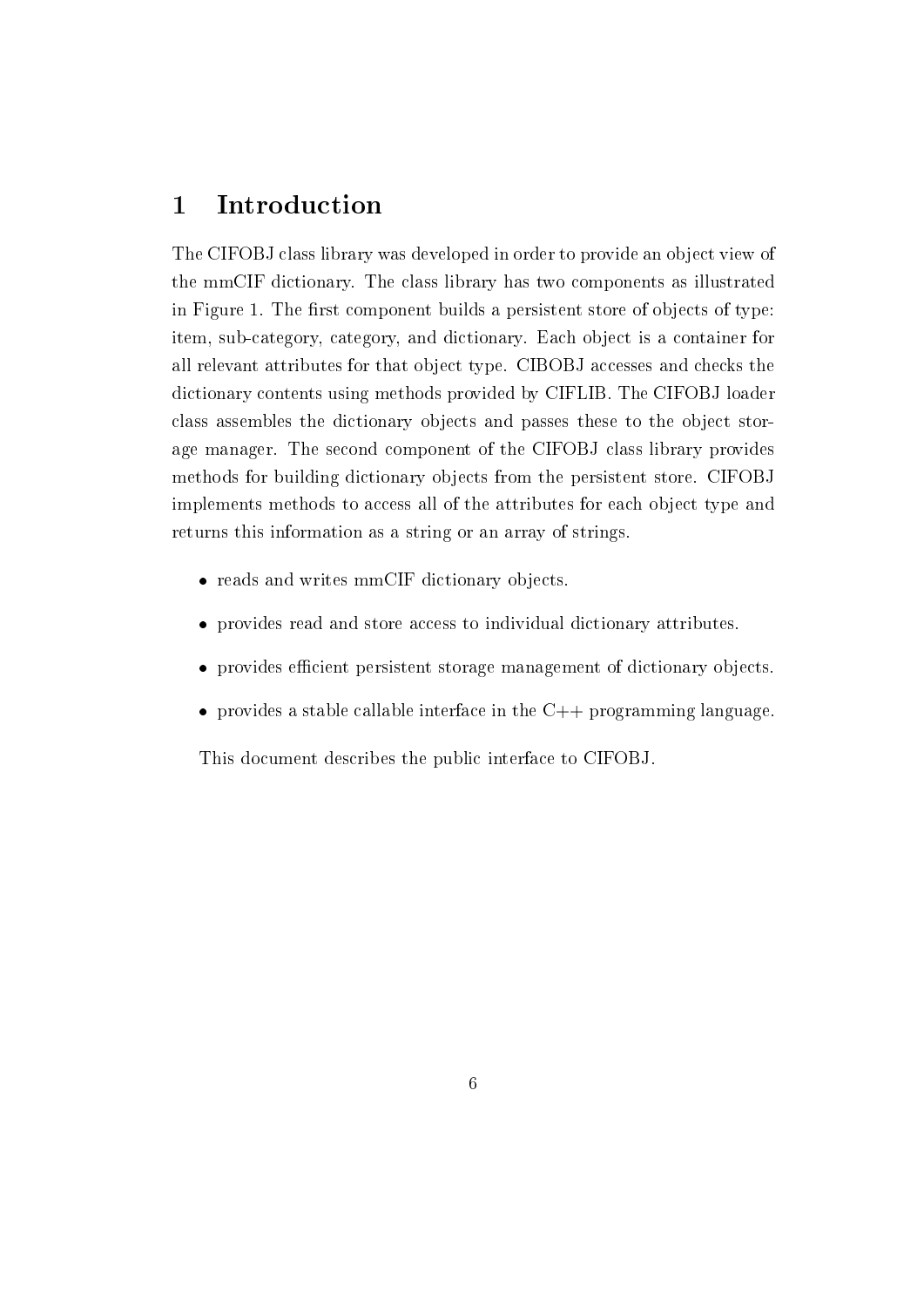

Figure 1: Functional diagram of the CIFOBJ class library.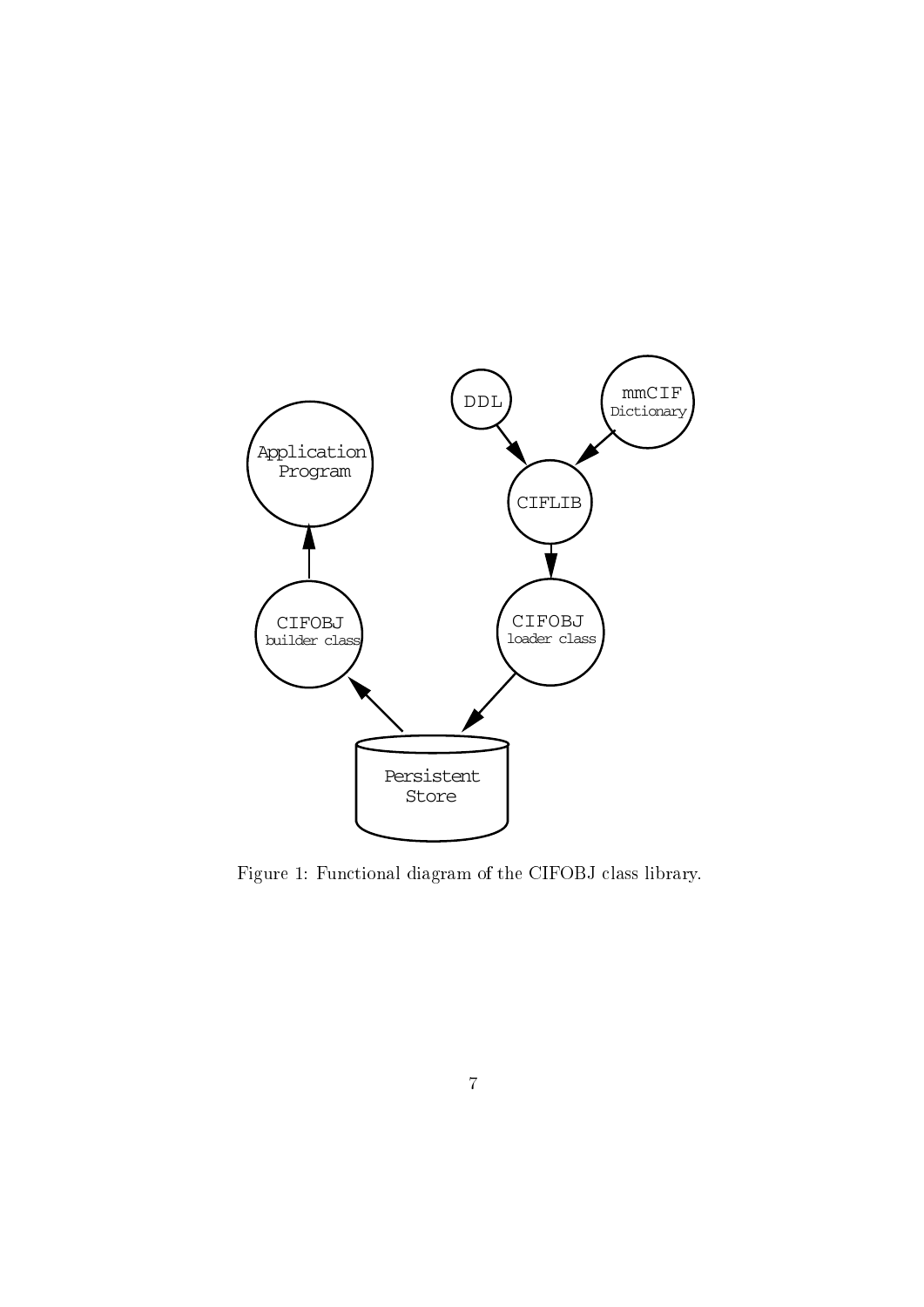#### $\overline{2}$ **Method Description**

The following section describes the public interface methods provided by the CifBuilder class. It has been subdivided into six sections: general methods, item access methods, category access methods, subcategory access methods, dictionary access methods, and debugging methods.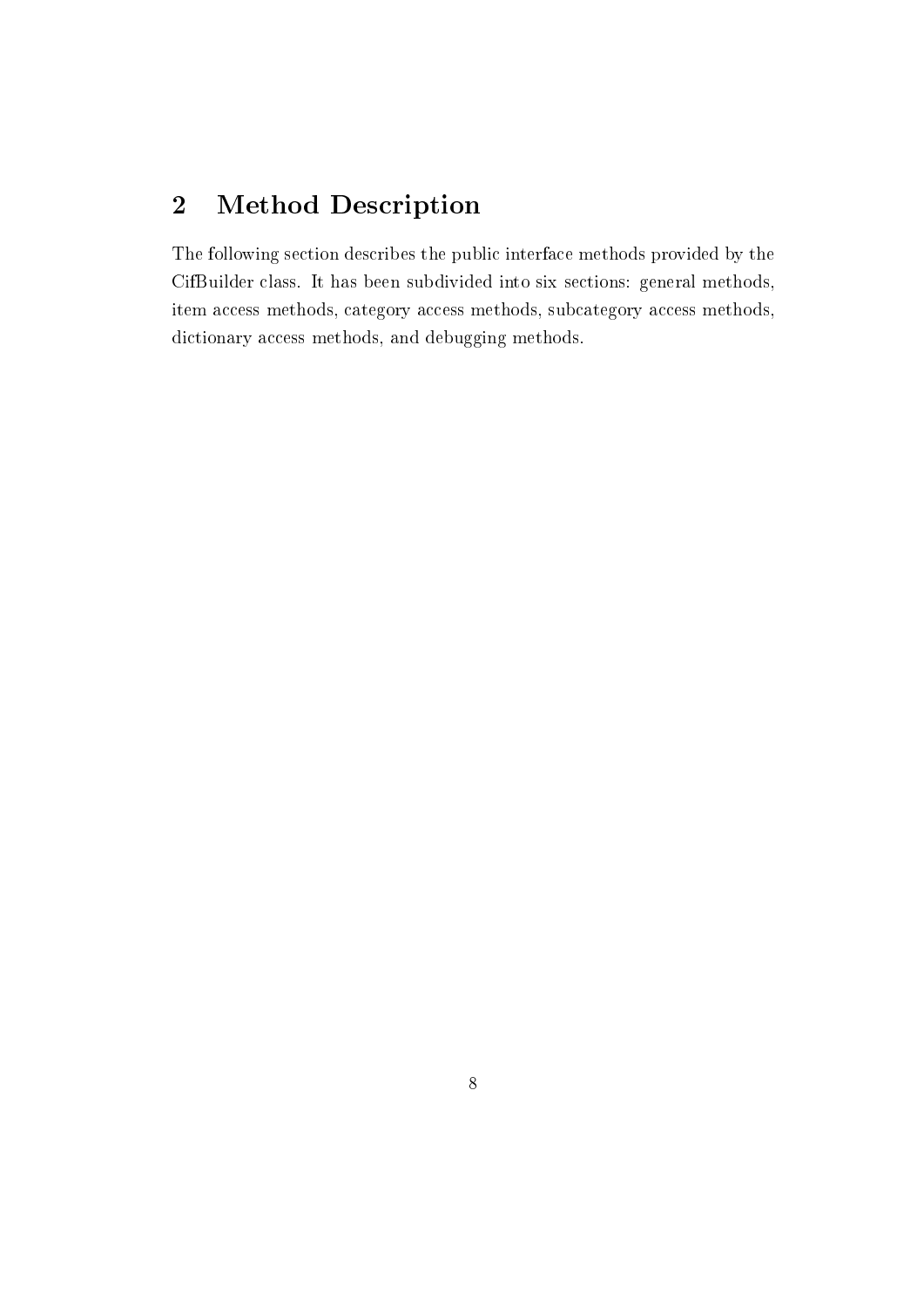#### **General Methods**  $2.1$

This section deals with basic methods that are necessary to call before using methods from any other section. These methods provide basic initialization of the CifBuilder class.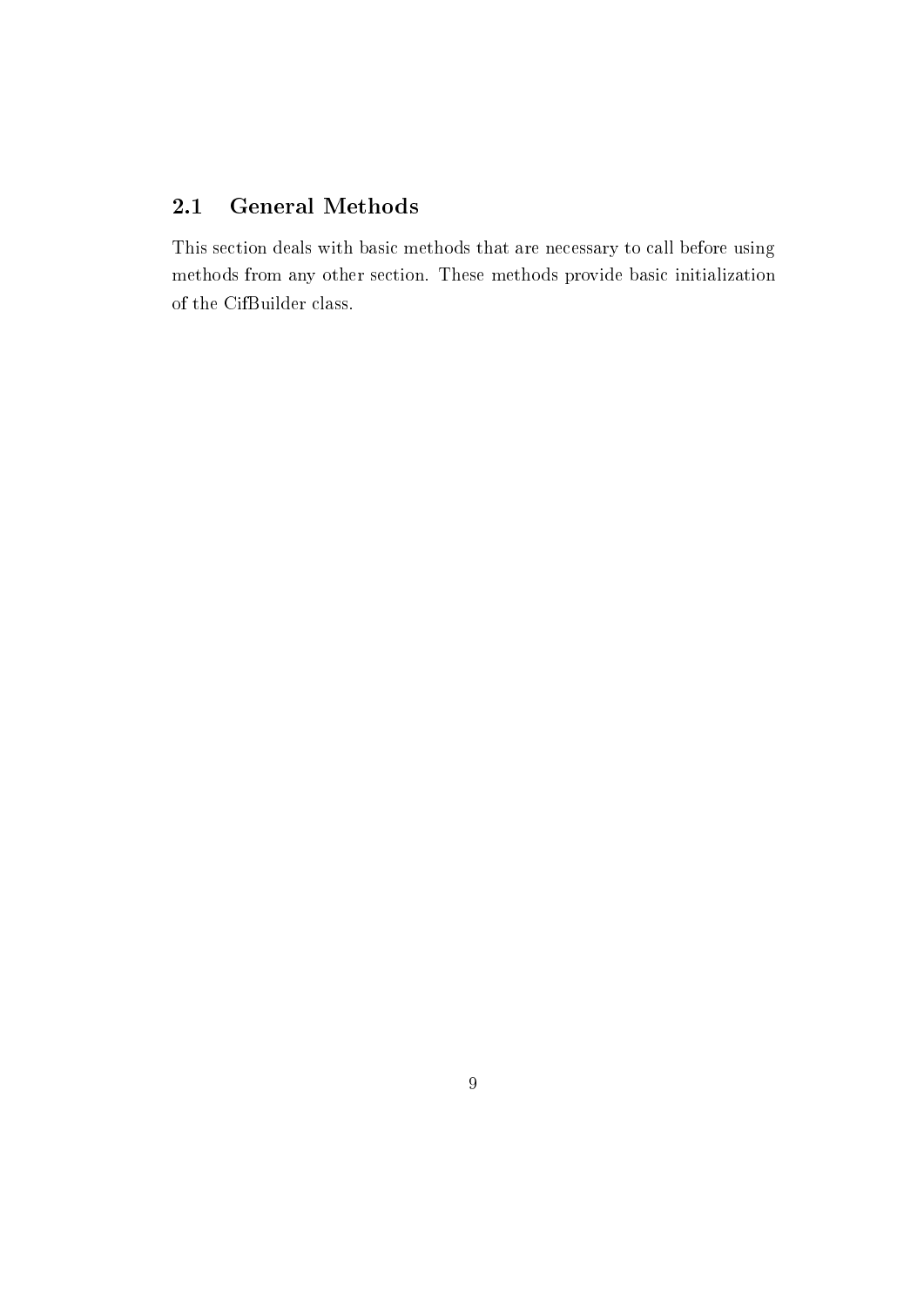### 2.1.1 CifBuilder

# **NAME**

 $CifBuilder$ 

# **PROTOTYPE**

#include "CifBuilder.h"

CifBuilder::CifBuilder(char \* filename);

#### **EXAMPLE**

#include "CifBuilder.h"

CifBuilder cb("mmCif96.psf");

#### **PURPOSE**

 $CifBuilder$  is a constructor for the CifBuilder class

#### **RECEIVES**

filename

the name of the persistent storage file to be used in building the cifobjs

#### RETURN VALUE

None

#### **REMARKS**

 $OpenFile$ See also: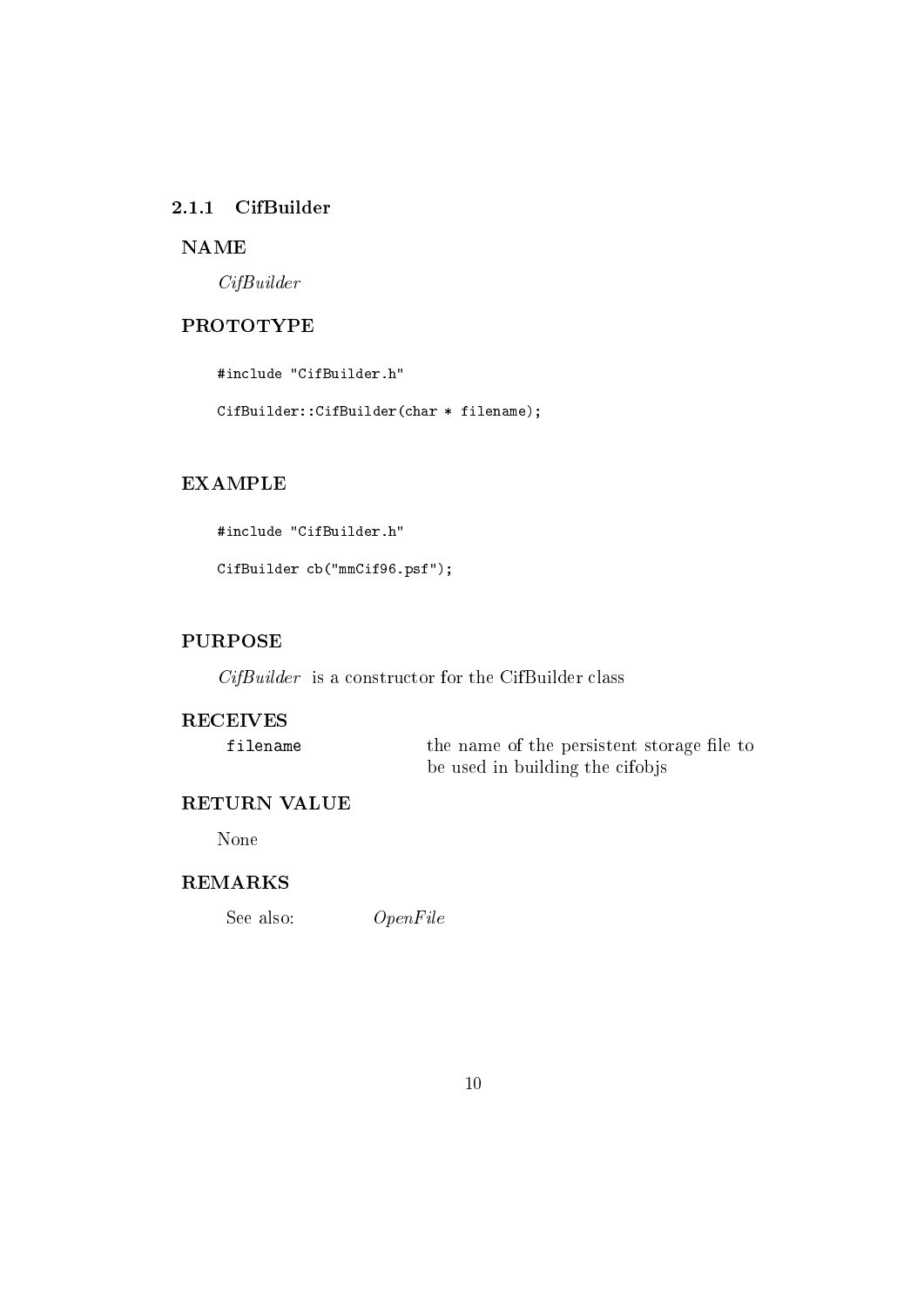#### 2.1.2 OpenFile

#### **NAME**

 $OpenFile$ 

# **PROTOTYPE**

#include "CifBuilder.h"

int CifBuilder:: OpenFile(char \* filename);

#### **EXAMPLE**

```
#include "CifBuilder.h"
CifBuilder cb();
cb.OpenFile("mmCif96.psf");
```
#### **PURPOSE**

 $OpenFile$  opens the persistent storage file named by filename and associates the CifBuilder object with it

#### **RECEIVES**

filename

the name of the persistent storage file to be used in building the cifobjs

# **RETURN VALUE**

Returns an integer error code, with NO\_ERROR upon success and a negative value for failure

# **REMARKS**

```
See also:
                  CifBuilder
```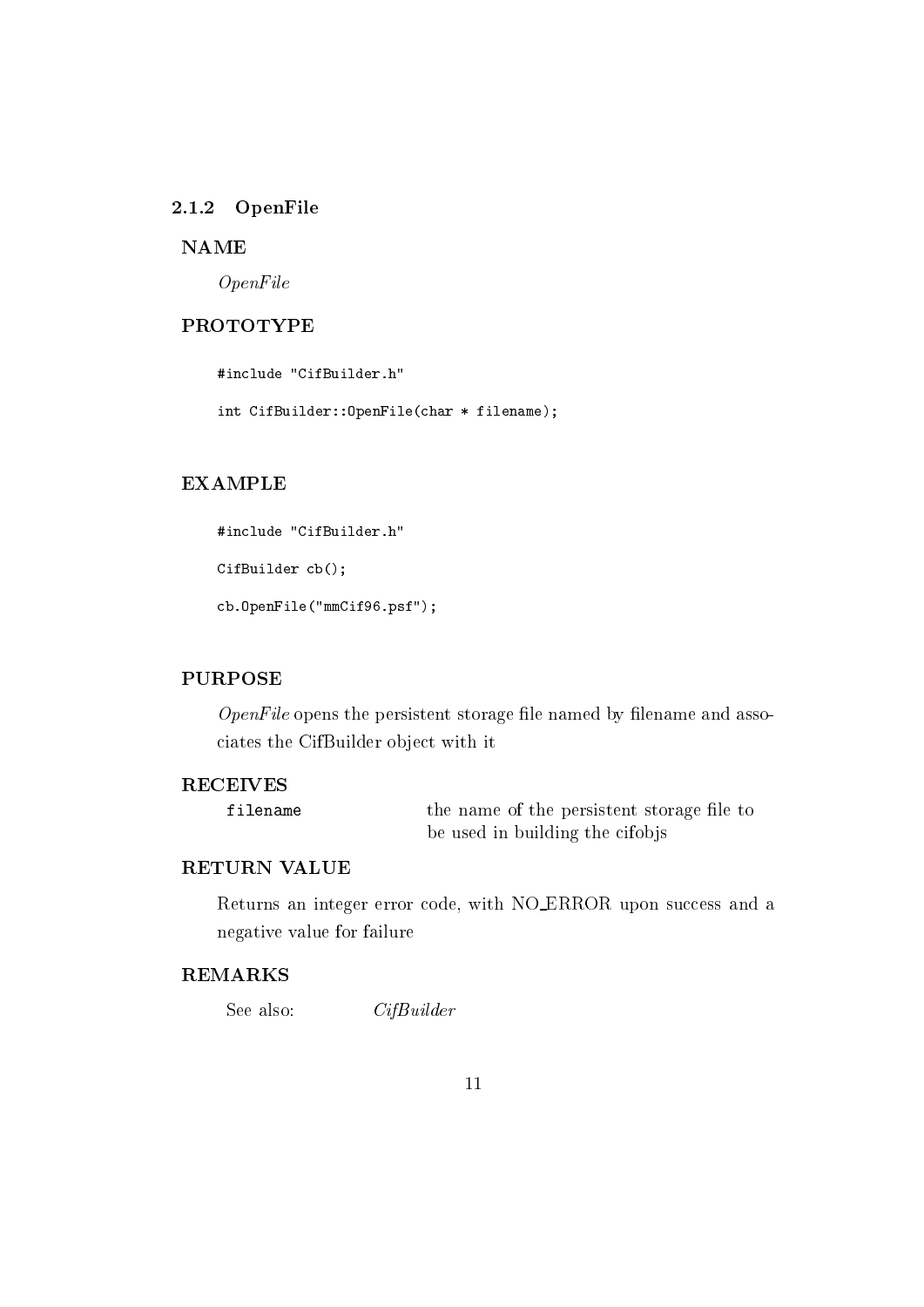#### 2.1.3 BuildDictionaryList

#### **NAME**

 $Build DictionaryList$ 

# **PROTOTYPE**

#include "CifBuilder.h"

int CifBuilder::BuildDictionaryList();

#### **EXAMPLE**

#include "CifBuilder.h" CifBuilder cb("mmCif96.psf"); cb.BuildDictionaryList();

# **PURPOSE**

BuildDictionaryList is used to build the index used in reconstructing dictionary datablock objects from the persistent store. This method must be called before any other methods that retrieve data from the persistent storage file.

#### **RECEIVES**

No Arguments

# **RETURN VALUE**

Returns an integer error code, with NO\_ERROR upon success and a negative value for failure

# **REMARKS**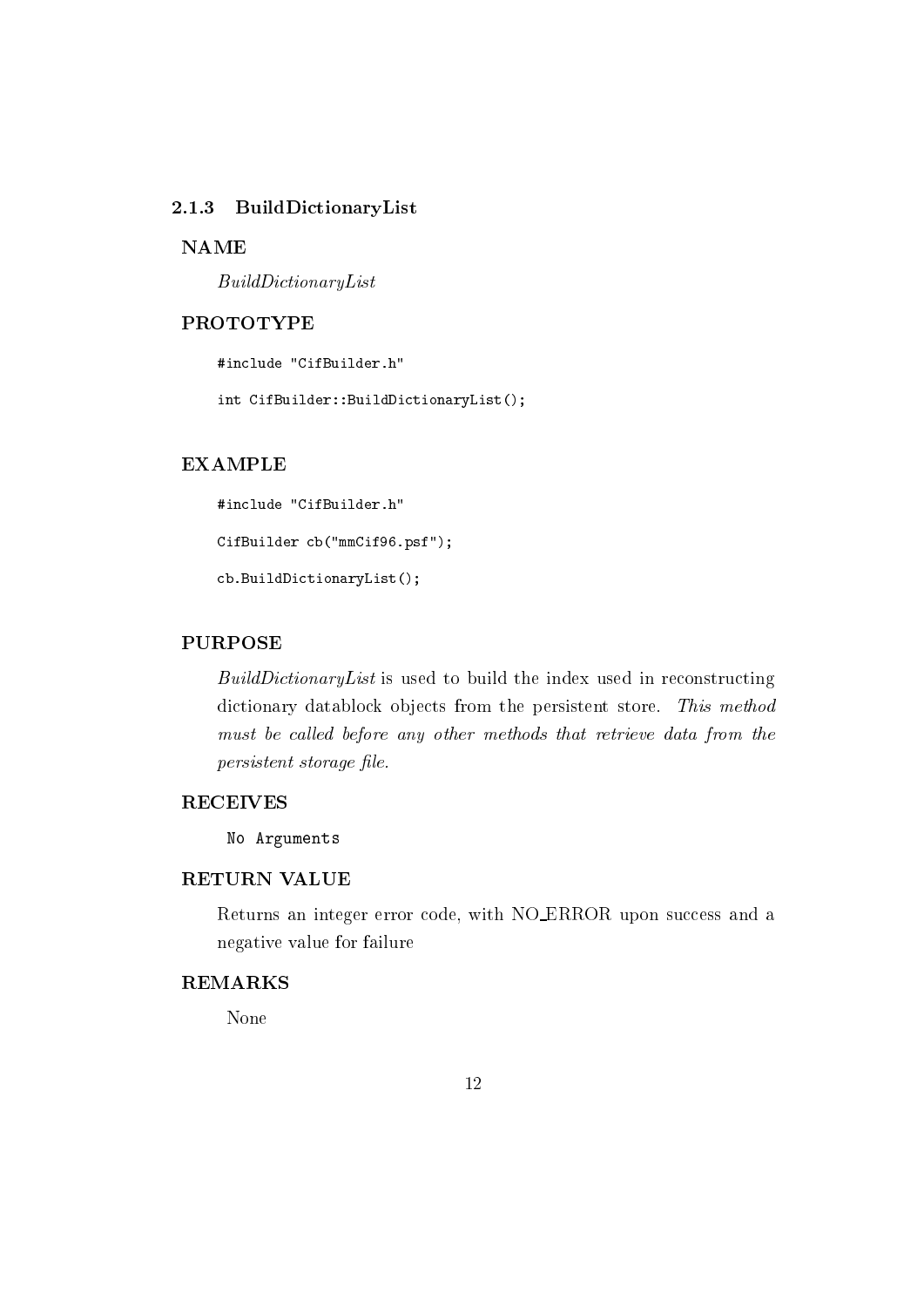#### $2.1.4$ SetContext

#### **NAME**

 $SetContext$ 

#### **PROTOTYPE**

#include "CifBuilder.h"

void CifBuilder::SetContext(const char \* dataBlockName);

# **EXAMPLE**

#include "CifBuilder.h" CifBuilder cb("mmCif96.psf"); cb.BuildDictionaryList(); cb.SetContext("cifdic.m96");

#### **PURPOSE**

SetContext sets the current searchable dictionary datablock to dataBlockName, which must occur in the dictionary list built by Build-DictionaryList

# **RECEIVES**

dataBlockName

the context into which subsequent searches will be made, i.e. the current dictionary datablock's name

# **RETURN VALUE**

None

# **REMARKS**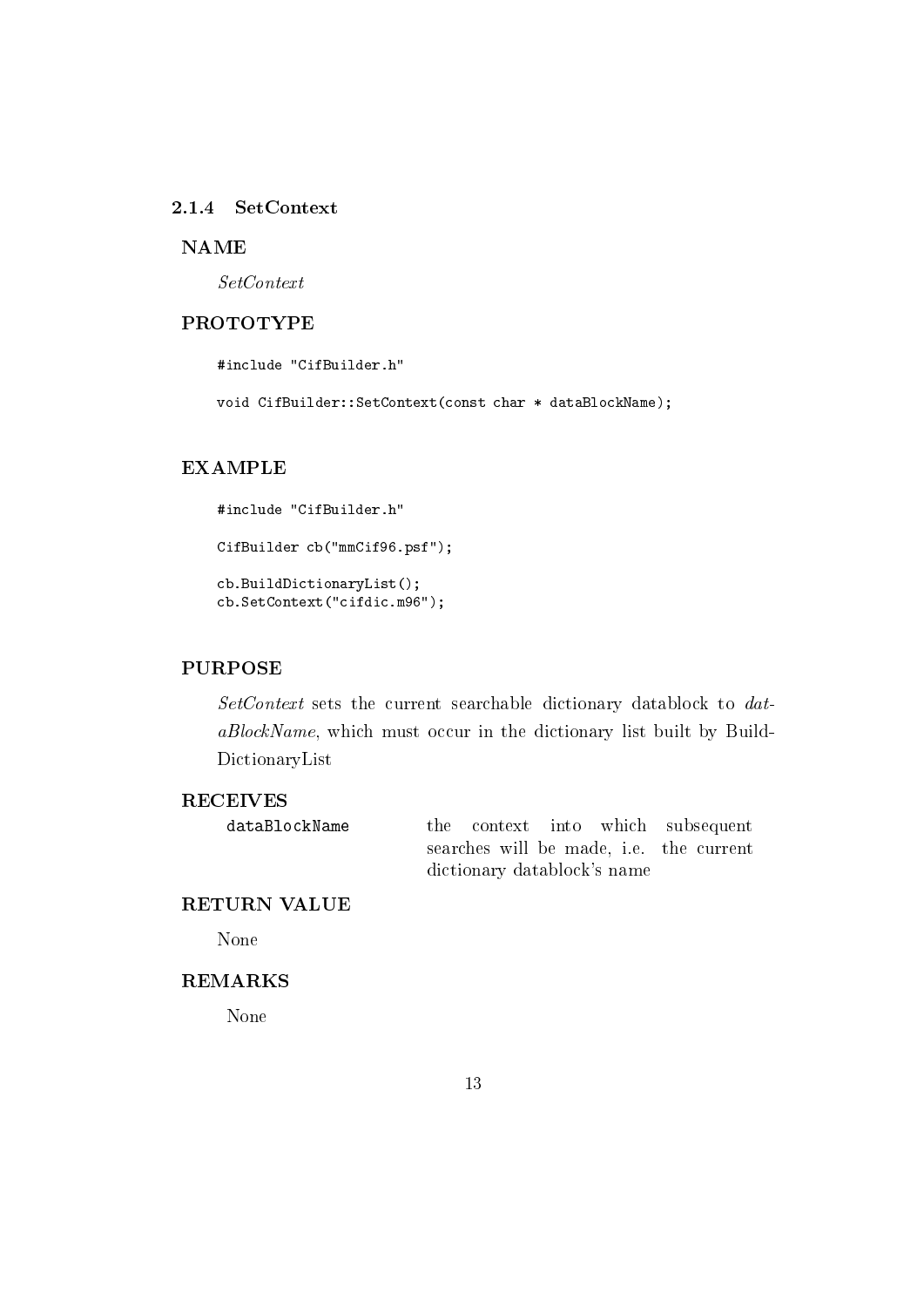#### $2.1.5$ GetDictionaryNames

#### **NAME**

 $GetDictionaryNames$ 

#### **PROTOTYPE**

#include "CifBuilder.h"

char \*\* CifBuilder::GetDictionaryNames();

# **EXAMPLE**

```
#include "CifBuilder.h"
CifBuilder cb("mmCif96.psf");
cb.BuildDictionaryList();
char ** dictNames = cb. GetDictionaryNames();
```
### **PURPOSE**

GetDictionaryNames returns an array of the dictionary datablock names in the persistent storage file

#### **RECEIVES**

No Arguments

# **RETURN VALUE**

Returns an array of dictionary datablock names or a NULL value for failure. The number of names returned in the array can be retrieved by a call to CountDictionaries

#### **REMARKS**

See also:  $CountDictionaries$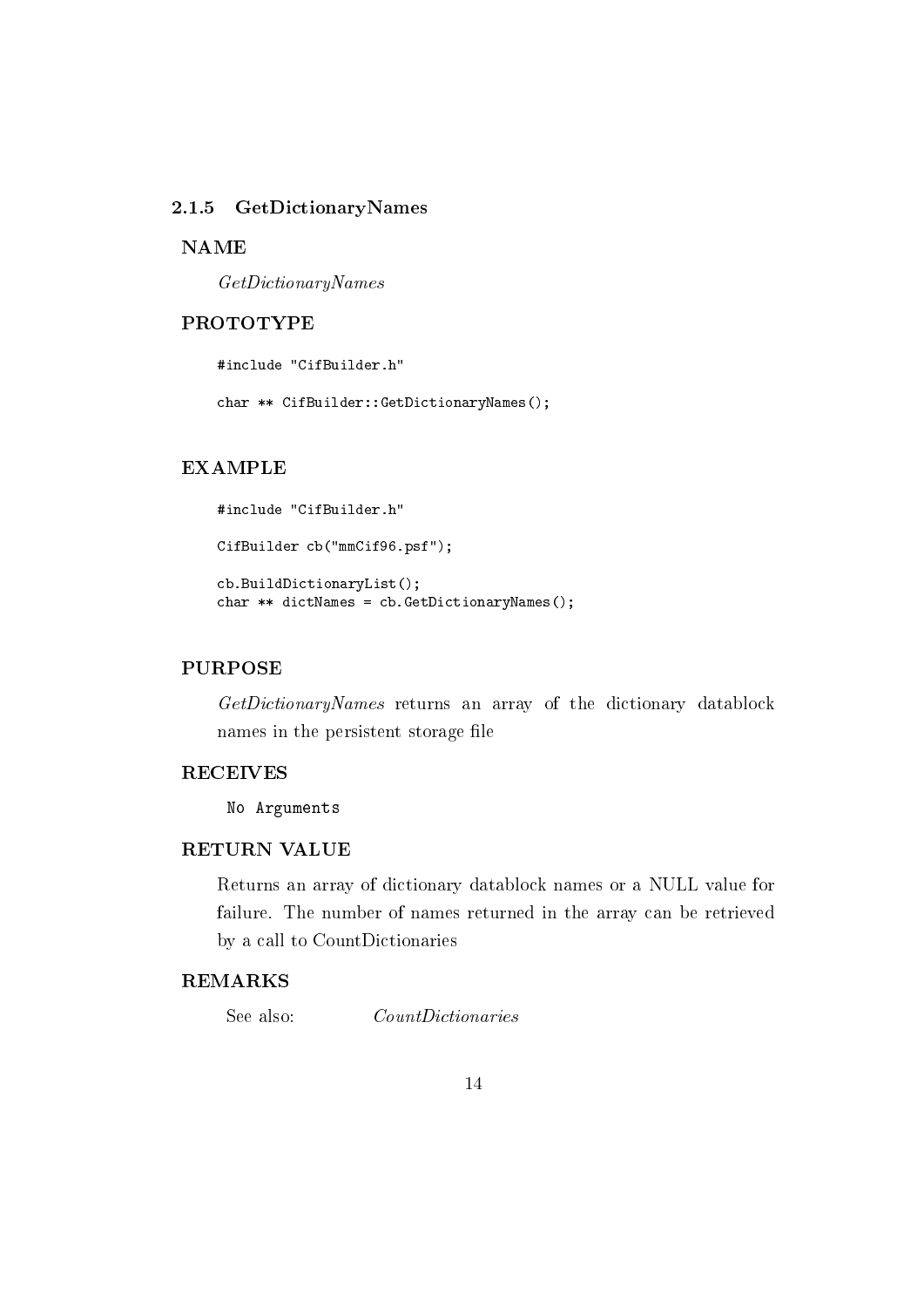# 2.1.6 CountDictionaries

#### **NAME**

 $CountDictionaries$ 

#### **PROTOTYPE**

#include "CifBuilder.h"

uWord CifBuilder:: CountDictionaries();

# **EXAMPLE**

```
#include "CifBuilder.h"
CifBuilder cb("mmCif96.psf");
cb.BuildDictionaryList();
uWord number = cb.CountDictionary is ();
```
### **PURPOSE**

CountDictionaries returns the number of dictionary names in the persistent storage file. This will be the number of names returned by GetDictionaryNames.

### **RECEIVES**

No Arguments

# **RETURN VALUE**

Returns a uWord representing the number of dictionary datablocks in the persistent storage file.

# **REMARKS**

See also:  $GetDictionaryNames$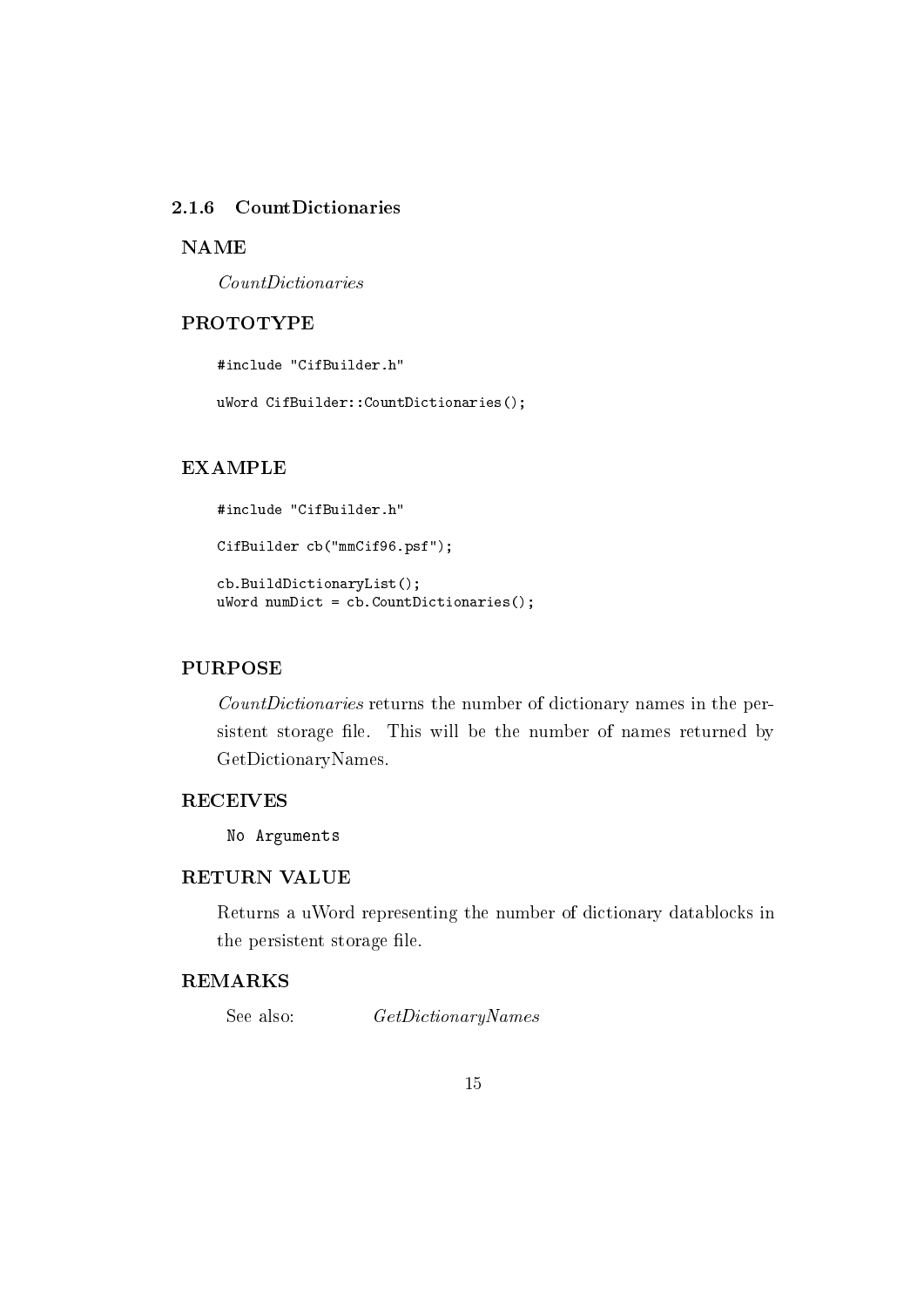#### Item Access Methods  $2.2$

These methods provide context-dependent access into item objects via the dictionary object that defines the item.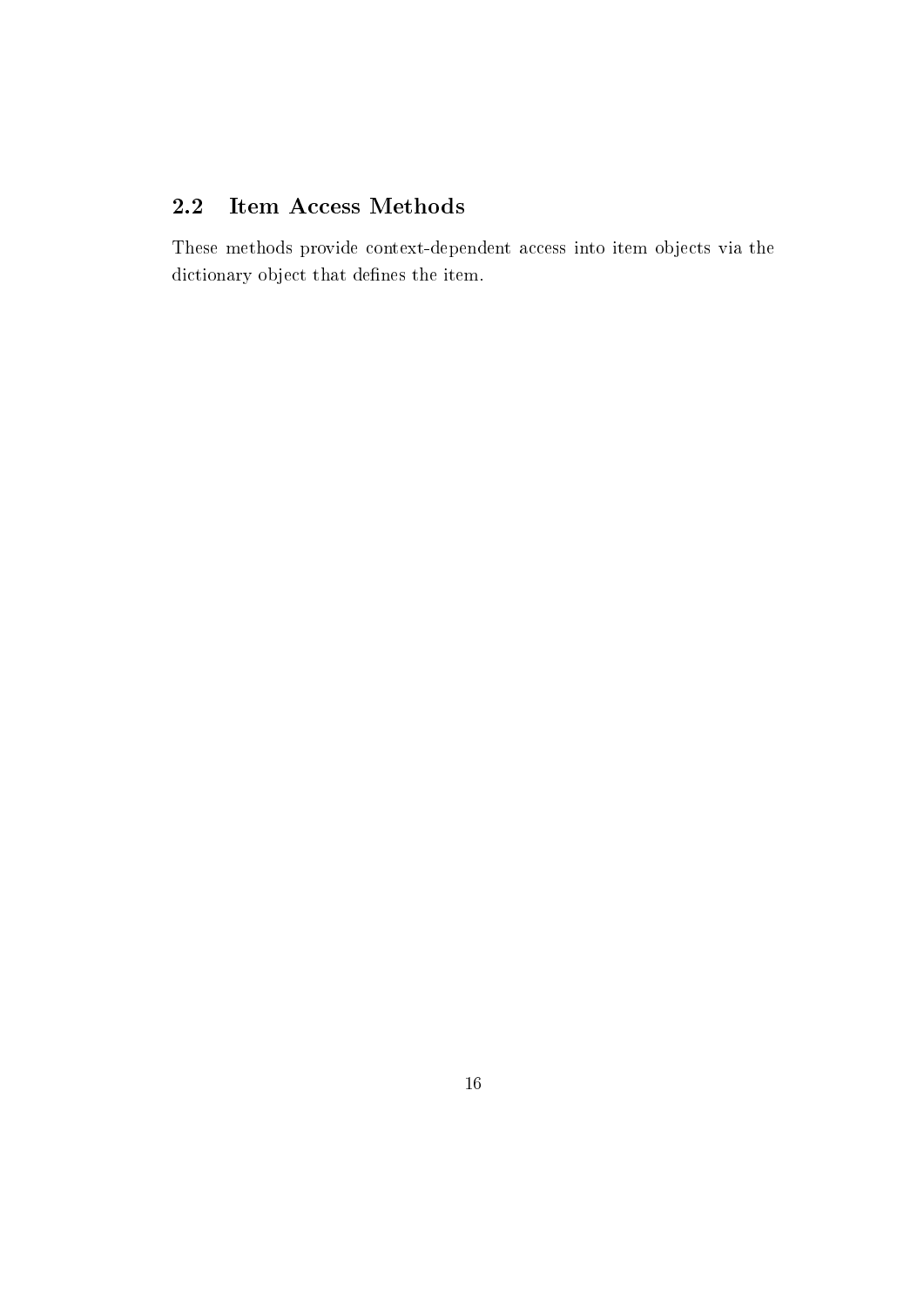#### 2.2.1 GetItemDescription

#### **NAME**

 $GetItemDescription$ 

# **PROTOTYPE**

#include "CifBuilder.h"

char \* CifBuilder::GetItemDescription(const char \* itemName);

#### **EXAMPLE**

```
#include "CifBuilder.h"
CifBuilder cb("mmCif96.psf");
cb.BuildDictionaryList();
cb.SetContext("cifdic.m96");
char * description = cb. GetItemDescription("_atom_site.cartn_x");
```
#### **PURPOSE**

GetItemDescription returns the description for the item itemName in the current context

#### **RECEIVES**

the name of the item itemName

# **RETURN VALUE**

Returns the description as a char  $*$  or NULL.

#### **REMARKS**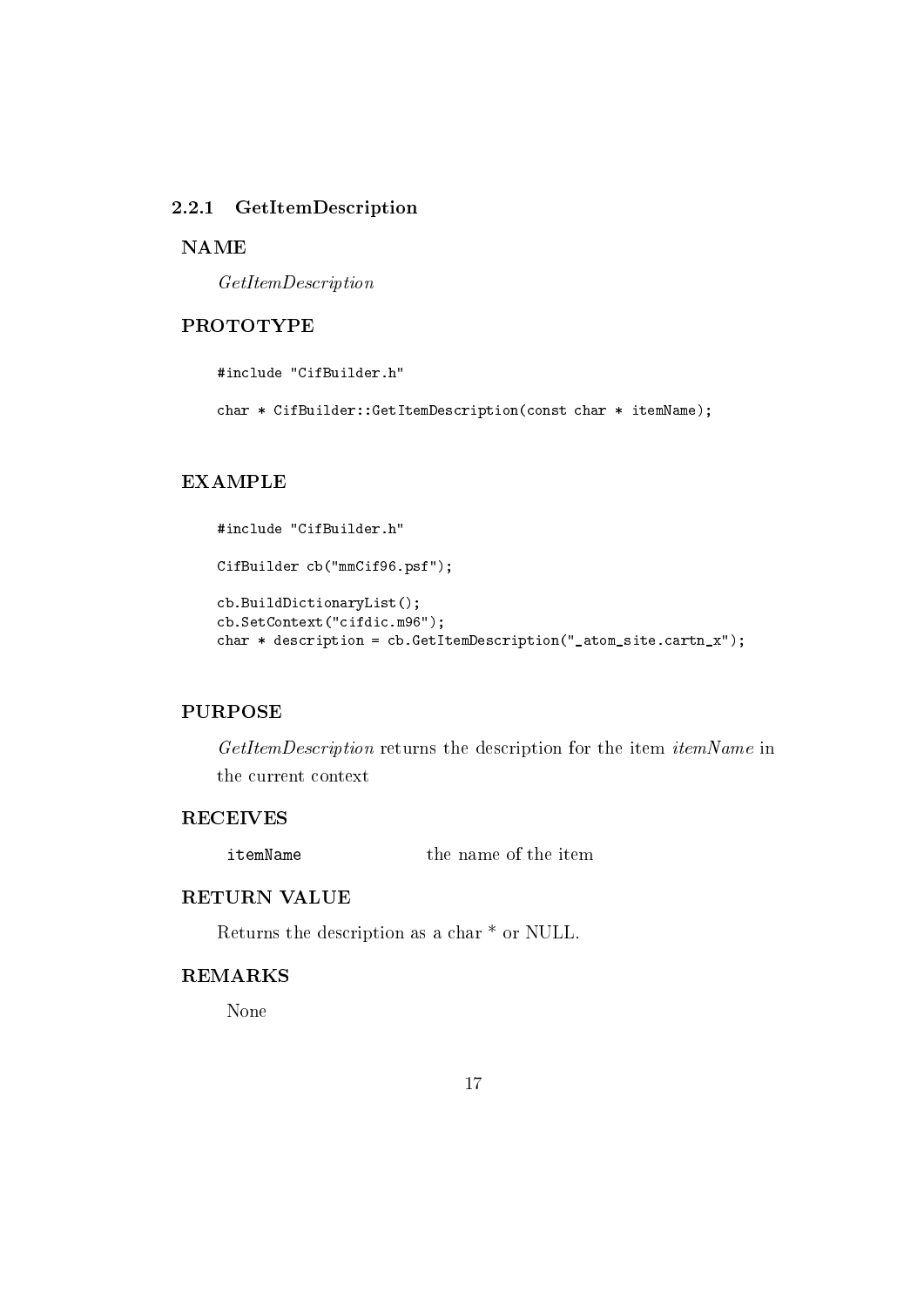### 2.2.2 GetItemType

#### **NAME**

 $GetItemType$ 

# **PROTOTYPE**

#include "CifBuilder.h"

char \* CifBuilder::GetItemType(const char \* itemName);

#### **EXAMPLE**

```
#include "CifBuilder.h"
CifBuilder cb("mmCif96.psf");
cb.BuildDictionaryList();
cb.SetContext("cifdic.m96");
char * type = cb. GetItemType("_atom_site. cartn_x");
```
#### **PURPOSE**

GetItemType returns the type for the item itemName in the current context

#### **RECEIVES**

the name of the item itemName

# **RETURN VALUE**

Returns the type as a char \* or NULL.

#### **REMARKS**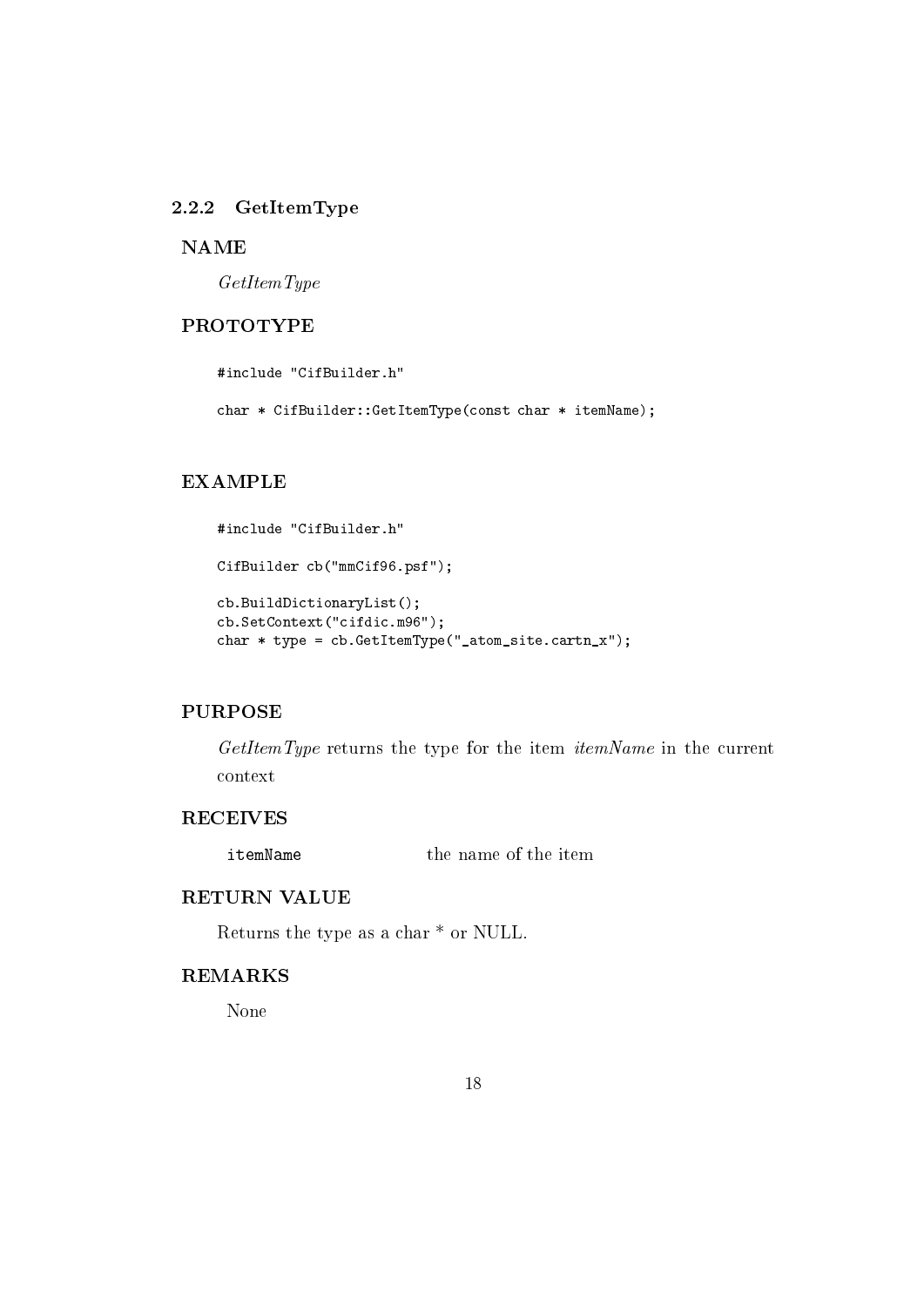# 2.2.3 GetItemPrimitiveCode

#### **NAME**

 $GetItemPrimitive Code$ 

# **PROTOTYPE**

#include "CifBuilder.h"

char \* CifBuilder::GetItemPrimitiveCode(const char \* itemName);

#### **EXAMPLE**

```
#include "CifBuilder.h"
CifBuilder cb("mmCif96.psf");
cb.BuildDictionaryList();
cb.SetContext("cifdic.m96");
char * primitiveCode = cb.GetItemPrimitiveCode("_atom_site.cartn_x");
```
#### **PURPOSE**

GetItemPrimitiveCode returns the primitive code for the item item-Name in the current context

#### **RECEIVES**

the name of the item itemName

# **RETURN VALUE**

Returns the primitive code as a char \* or NULL.

#### **REMARKS**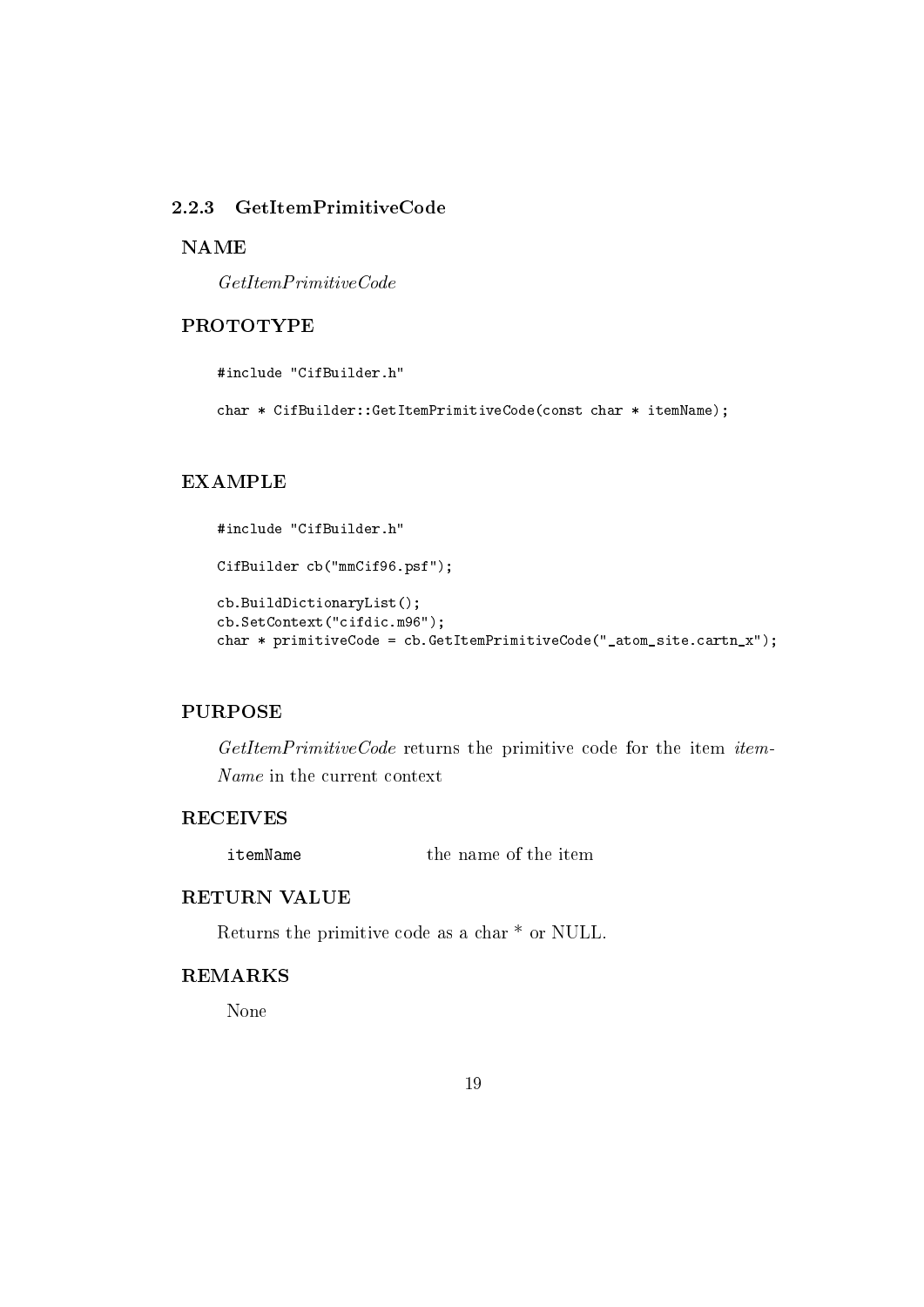#### 2.2.4 GetItemRegex

#### **NAME**

 $GetItemRequest$ 

# **PROTOTYPE**

#include "CifBuilder.h"

char \* CifBuilder::GetItemRegex(const char \* itemName);

#### **EXAMPLE**

```
#include "CifBuilder.h"
CifBuilder cb("mmCif96.psf");
cb.BuildDictionaryList();
cb.SetContext("cifdic.m96");
char * regularExpression = cb.GetItemRegex("_atom_site.cartn_x");
```
#### **PURPOSE**

GetItemRegex returns the regular expression for the item itemName in the current context

#### **RECEIVES**

the name of the item itemName

# **RETURN VALUE**

Returns the regular expression as a char<sup>\*</sup> or NULL.

#### **REMARKS**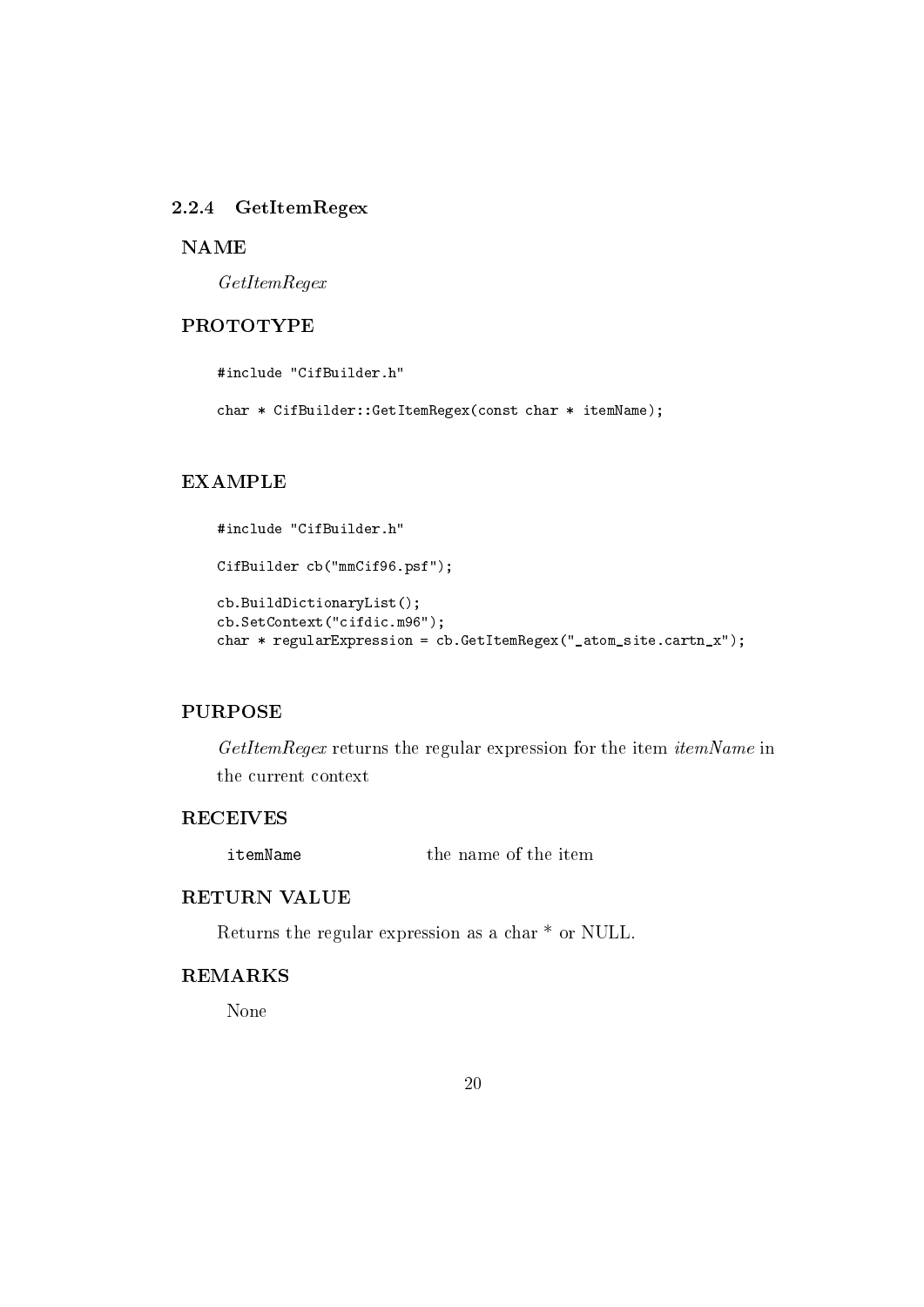#### 2.2.5 GetItemMandatoryCode

#### **NAME**

 $GetItemMandatoryCode$ 

# **PROTOTYPE**

#include "CifBuilder.h"

char \* CifBuilder::GetItemMandatoryCode(const char \* itemName);

#### **EXAMPLE**

```
#include "CifBuilder.h"
CifBuilder cb("mmCif96.psf");
cb.BuildDictionaryList();
cb.SetContext("cifdic.m96");
char * mandatory = cb. GetItemMandatoryCode("_atom_site.cartn_x");
```
#### **PURPOSE**

GetItemMandatoryCode returns the mandatory code for the item item-Name in the current context

# **RECEIVES**

the name of the item itemName

# **RETURN VALUE**

Returns the mandatory code as a char  $^{\ast}$  or NULL.

# **REMARKS**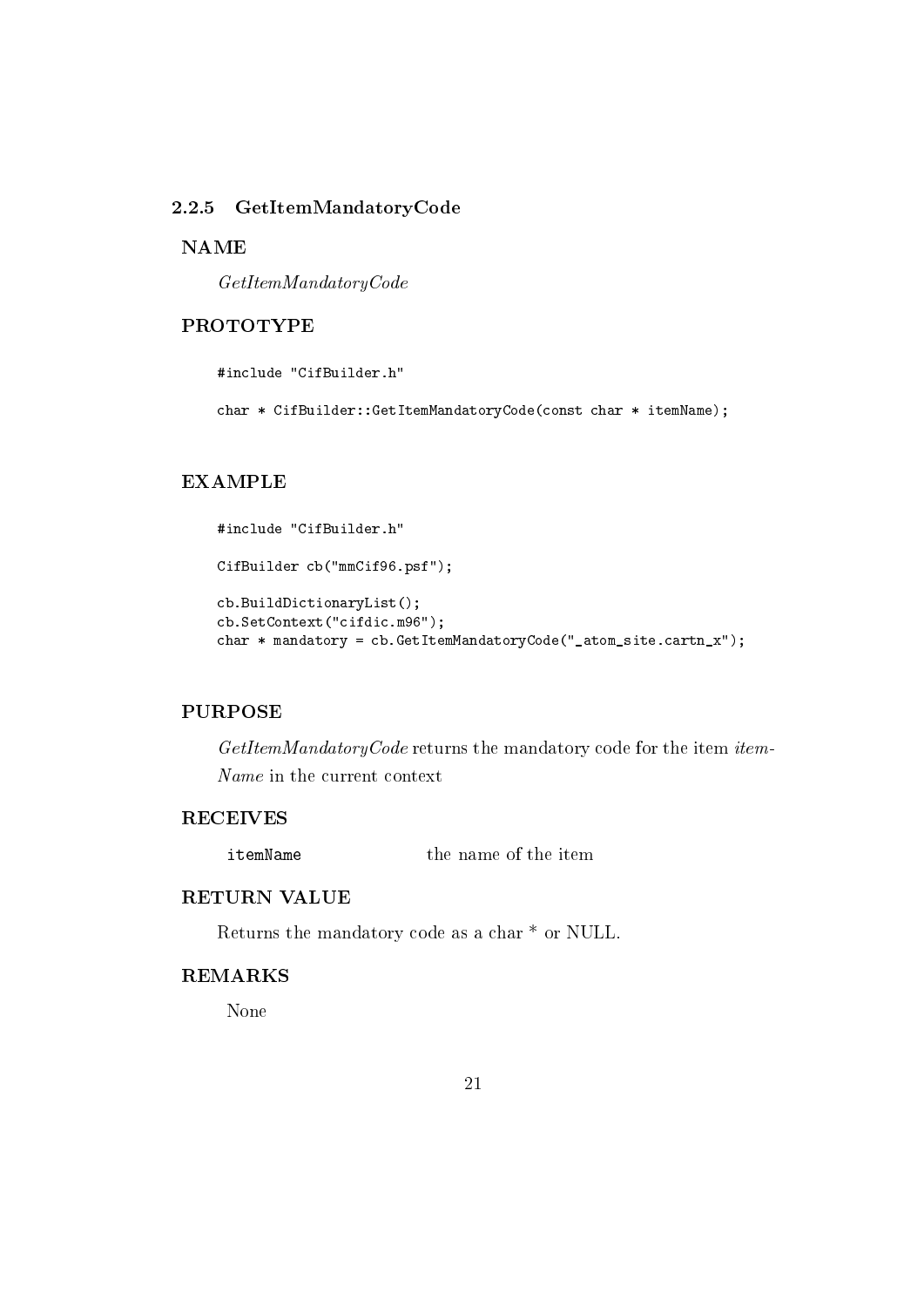# 2.2.6 GetItemDefaultValue

#### **NAME**

 $GetItemDefaultValue$ 

# **PROTOTYPE**

#include "CifBuilder.h"

char \* CifBuilder::GetItemDefaultValue(const char \* itemName);

#### **EXAMPLE**

```
#include "CifBuilder.h"
CifBuilder cb("mmCif96.psf");
cb.BuildDictionaryList();
cb.SetContext("cifdic.m96");
char * default = cb.GetItemDefaultValue("_atom_site.cartn_x");
```
#### **PURPOSE**

GetItemDefaultValue returns the default value for the item itemName in the current context

#### **RECEIVES**

the name of the item itemName

# **RETURN VALUE**

Returns the default value as a char  $*$  or NULL.

#### **REMARKS**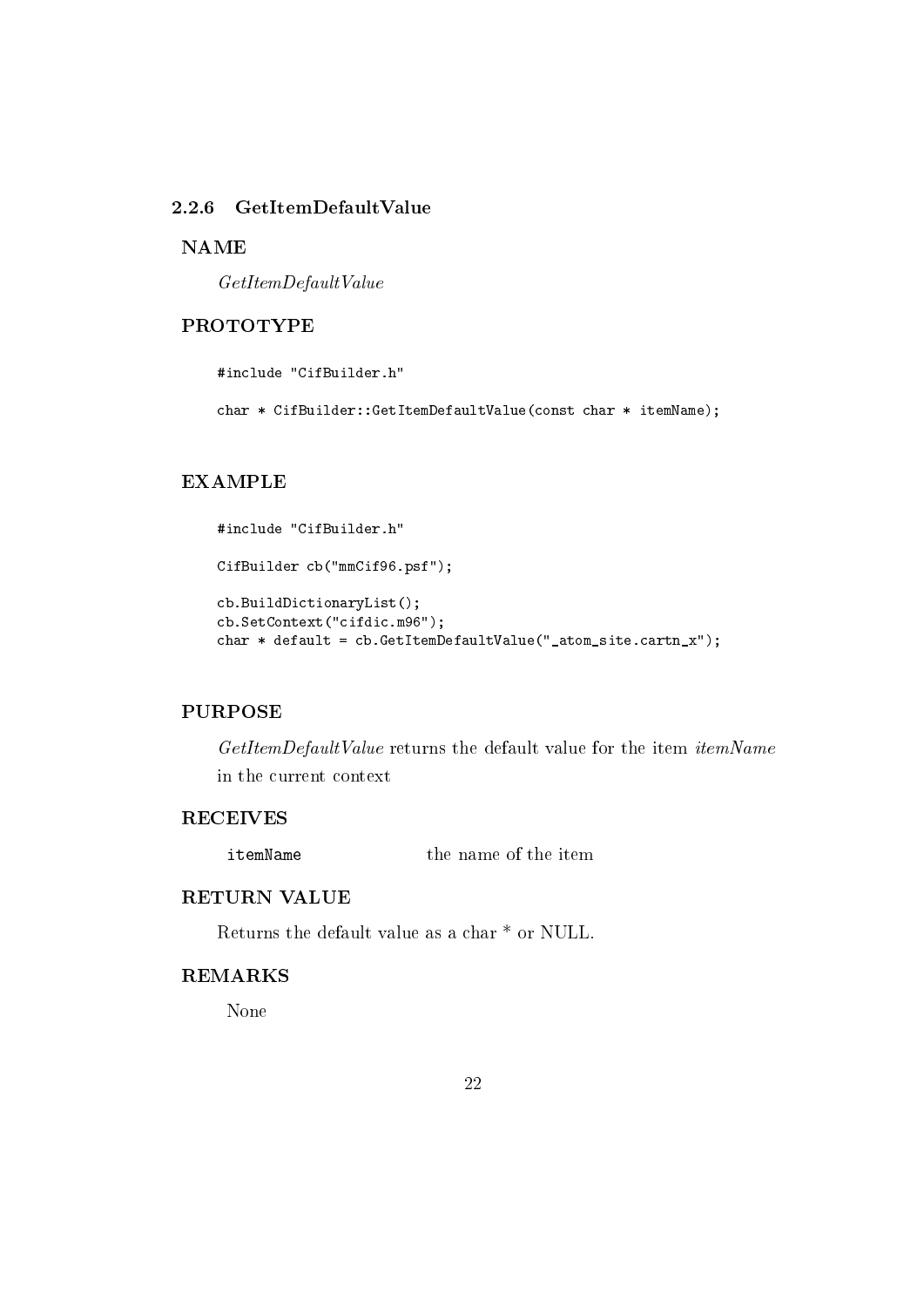#### 2.2.7 GetItemUnits

#### **NAME**

 $GetItem Units$ 

# **PROTOTYPE**

#include "CifBuilder.h"

char \* CifBuilder::GetItemUnits(const char \* itemName);

# **EXAMPLE**

```
#include "CifBuilder.h"
CifBuilder cb("mmCif96.psf");
cb.BuildDictionaryList();
cb.SetContext("cifdic.m96");
char * units = cb. GetItemUnits (" atom site. cartn x");
```
#### **PURPOSE**

GetItemUnits returns the units for the item *itemName* in the current context

#### **RECEIVES**

the name of the item itemName

# **RETURN VALUE**

Returns the units as a char  $*$  or NULL.

#### **REMARKS**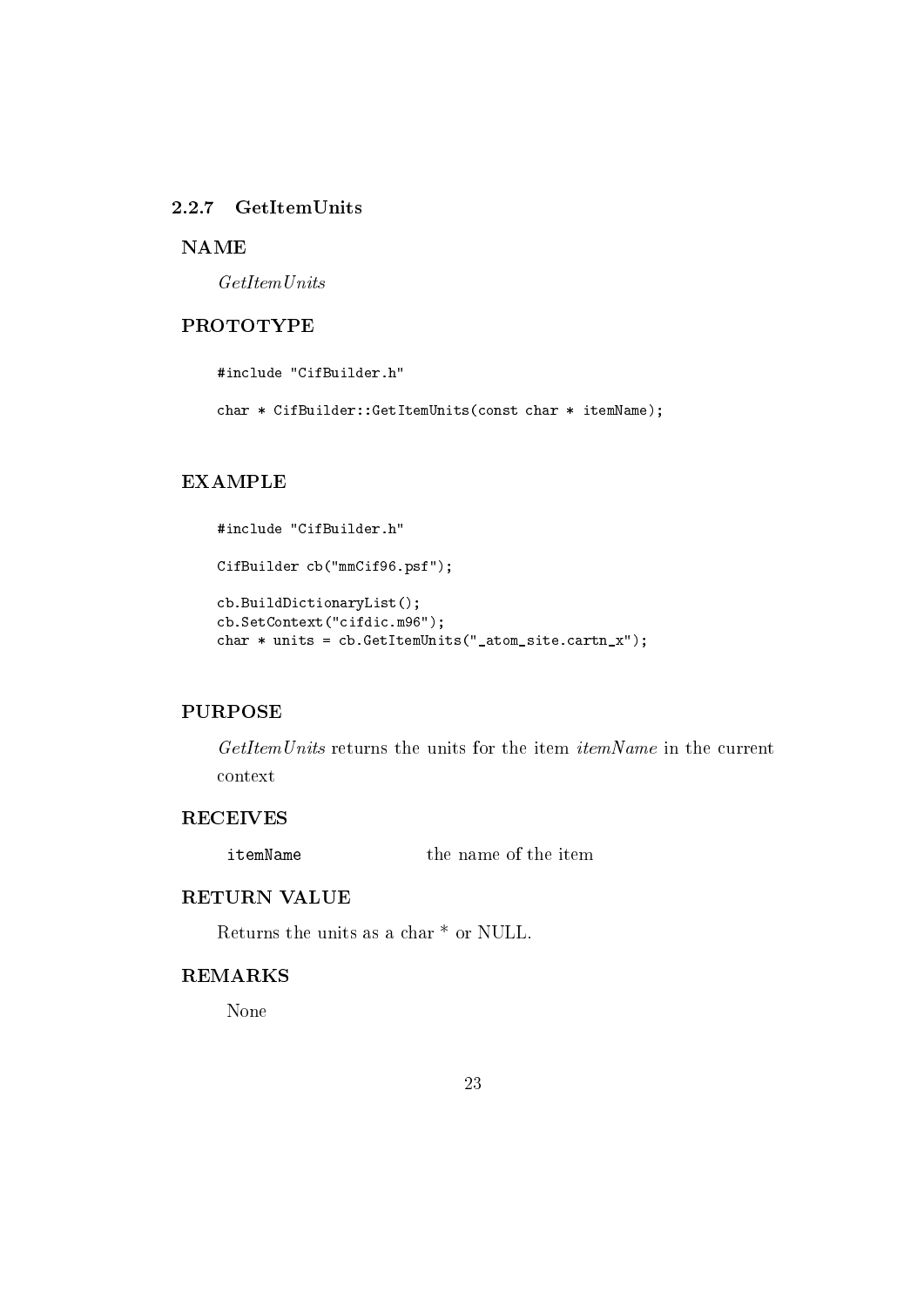# 2.2.8 GetItemItemStructure

#### **NAME**

 $GetItemItemStructure$ 

# **PROTOTYPE**

#include "CifBuilder.h"

char \* CifBuilder::GetItemItemStructure(const char \* itemName);

# **EXAMPLE**

```
#include "CifBuilder.h"
CifBuilder cb("mmCif96.psf");
cb.BuildDictionaryList();
cb.SetContext("cifdic.m96");
char * iStructure = cb. GetItemItemStructure(" atom site. cartn x");
```
#### **PURPOSE**

GetItemItemStructure returns the item structure for the item item-Name in the current context

#### **RECEIVES**

the name of the item itemName

# **RETURN VALUE**

Returns the item structure as a char  $*$  or NULL.

#### **REMARKS**

 $GetItemItemStructure Organization$ See also: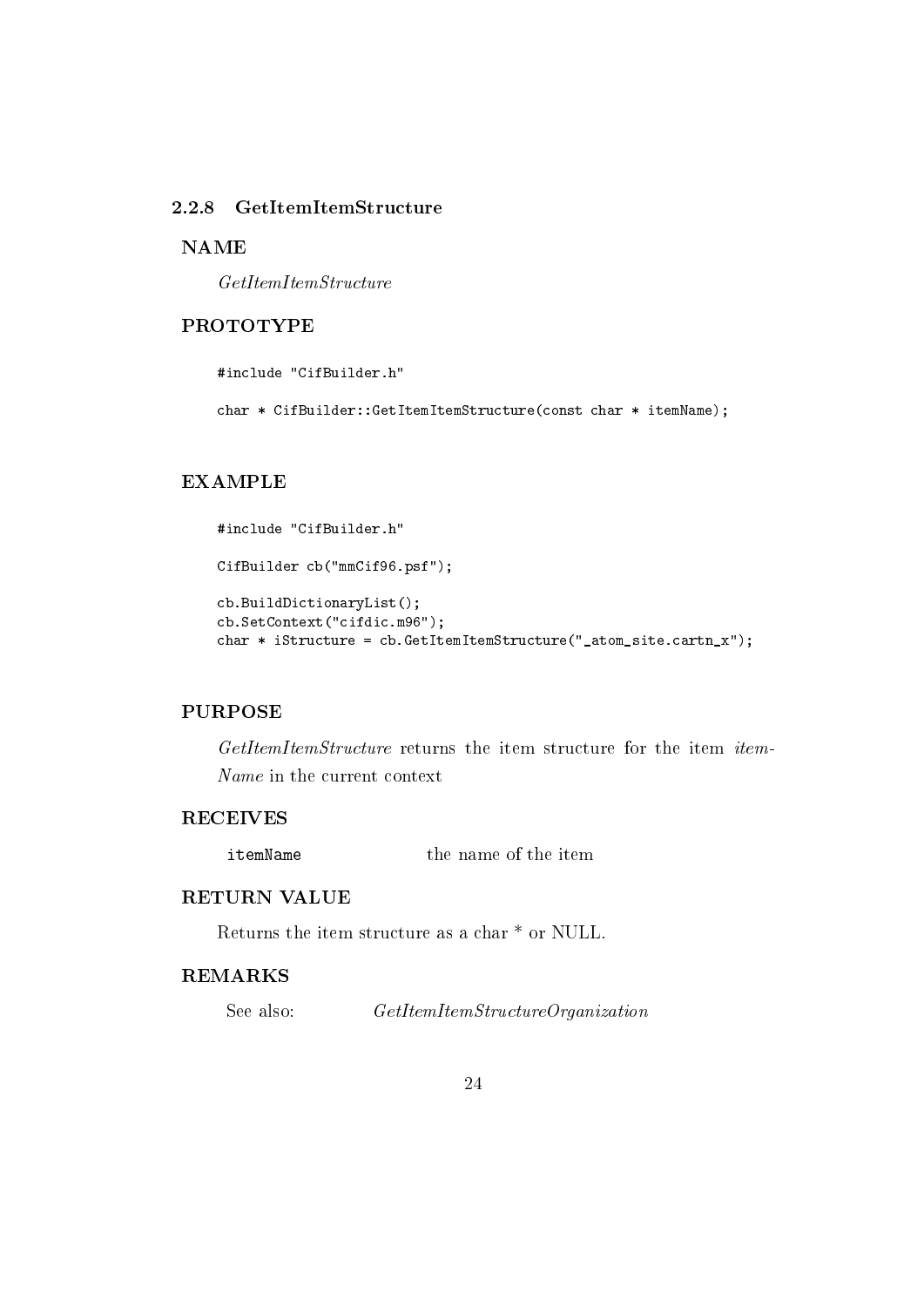### 2.2.9 GetItemItemStructureOrganization

#### **NAME**

 $GetItemItemStructure Organization$ 

#### **PROTOTYPE**

```
#include "CifBuilder.h"
```

```
char * CifBuilder::GetItemItemStructureOrganization(const char *
                                                    itemName);
```
### **EXAMPLE**

```
#include "CifBuilder.h"
CifBuilder cb("mmCif96.psf");
cb.BuildDictionaryList();
cb.SetContext("cifdic.m96");
char * iStructureOrg =
       cb.GetItemItemStructureOrganization("_atom_site.cartn_x");
```
# **PURPOSE**

GetItemItemStructureOrganization returns the item structure organization for the item *itemName* in the current context

# **RECEIVES**

the name of the item itemName

#### **RETURN VALUE**

Returns the item structure organization as a char \* or NULL.

#### **REMARKS**

See also  $GetItemItemStructure$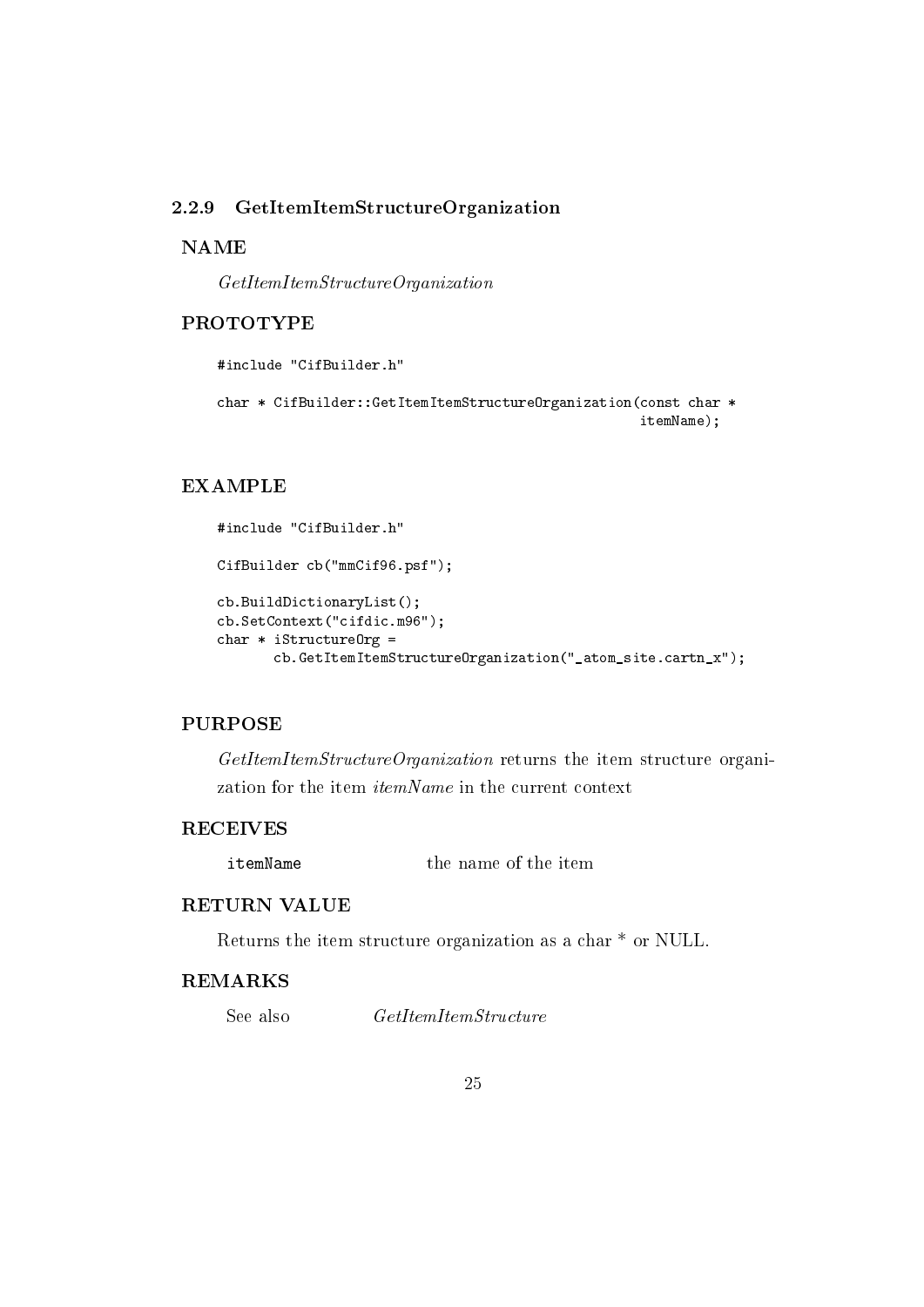#### $GetItemExamplesCase$  $2.2.10$

#### **NAME**

 $GetItemExamplesCase$ 

#### **PROTOTYPE**

#include "CifBuilder.h"

```
char ** CifBuilder::GetItemExamplesCase(const char * itemName,
                                       ukord & n);
```
### **EXAMPLE**

```
#include "CifBuilder.h"
CifBuilder cb("mmCif96.psf");
cb.BuildDictionaryList();
cb.SetContext("cifdic.m96");
ukord numExamples = 0;
char ** examples = cb. GetItemExamplesCase("_atom_site.cartn_x",
                                           numExamples);
```
#### **PURPOSE**

GetItemExamplesCase returns an array of examples for the item item-Name.

#### **RECEIVES**

| itemName | the name of the item                      |
|----------|-------------------------------------------|
| n        | a reference to a uWord to hold the number |
|          | of examples                               |

#### **RETURN VALUE**

Returns the examples as a char<sup>\*\*</sup> or NULL. The number of examples will be passed back via the second argument.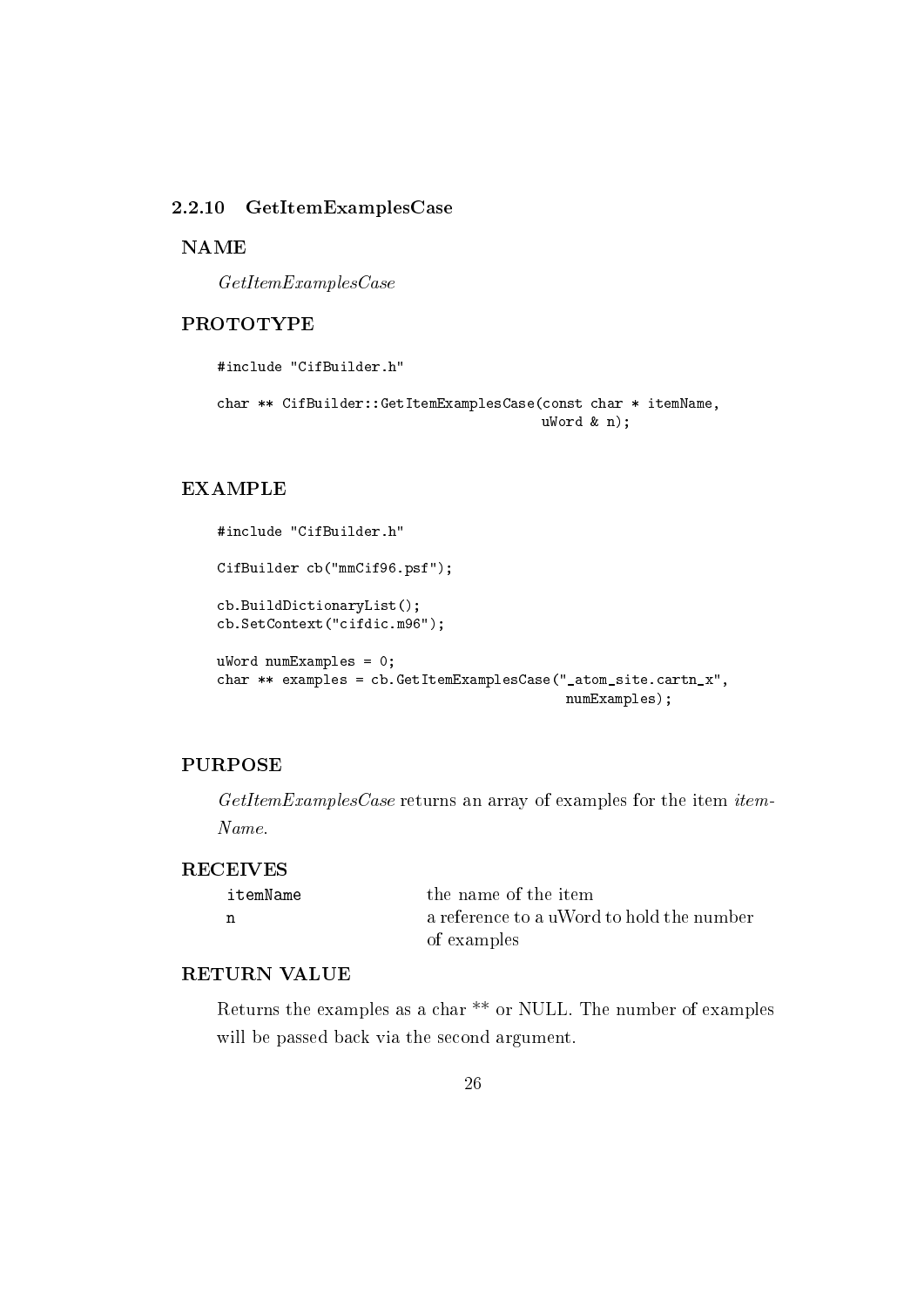# ${\bf REMARKS}$

See also:

 $\label{thm:2} GetItem Examples Detail$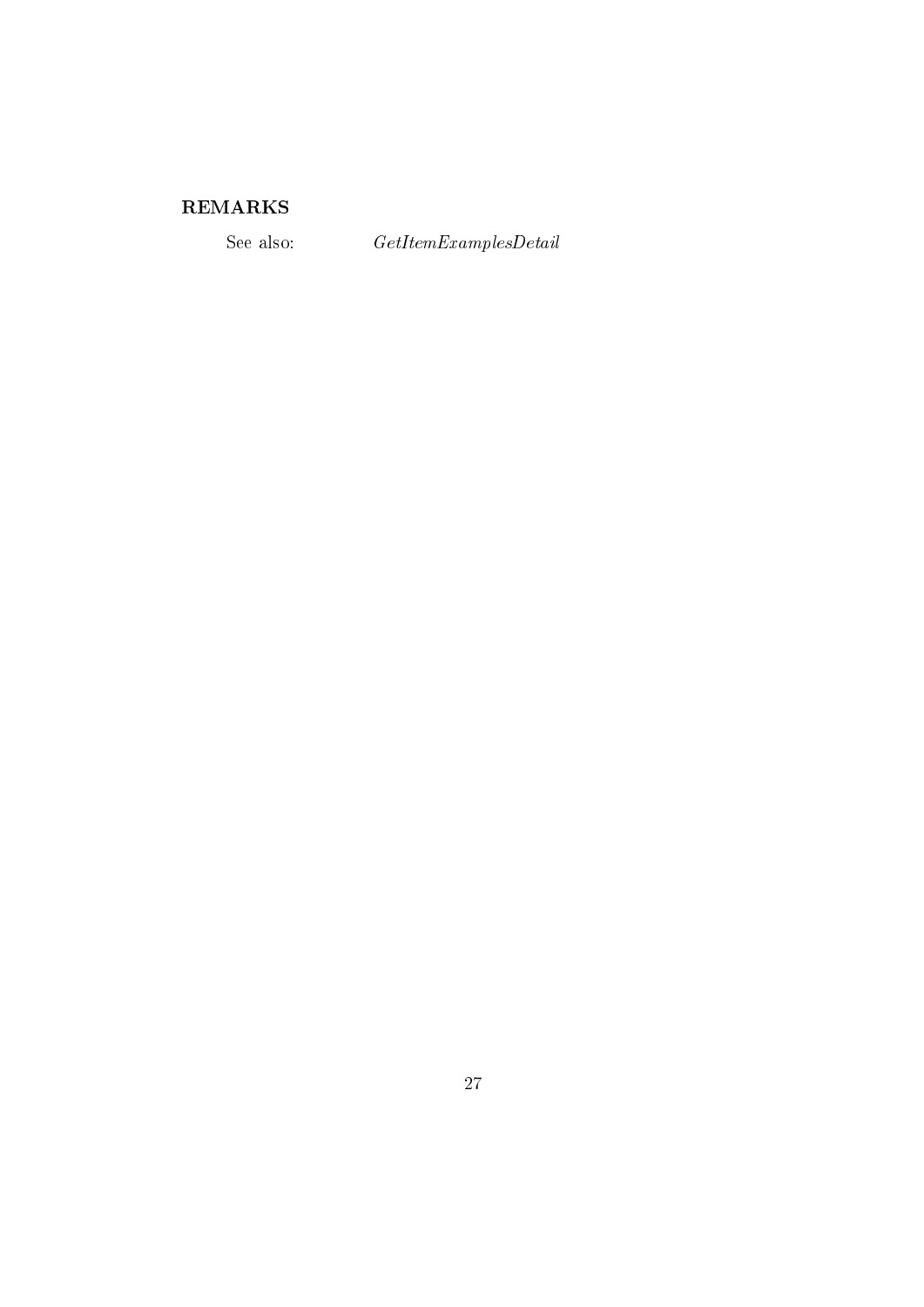#### 2.2.11 GetItemExamplesDetail

**NAME** 

 $GetItemExamplesDetails$ 

#### **PROTOTYPE**

#include "CifBuilder.h"

```
char ** CifBuilder::GetItemExamplesDetail(const char * itemName,
                                          ukord & n);
```
### **EXAMPLE**

```
#include "CifBuilder.h"
CifBuilder cb("mmCif96.psf");
cb.BuildDictionaryList();
cb.SetContext("cifdic.m96");
ukord numExamples = 0;
char ** examplesDetail =
 cb.GetItemExamplesDetail("_atom_site.cartn_x", numExamples);
```
# **PURPOSE**

GetItemExamplesDetail returns an array of example details for the item *itemName.* 

#### **RECEIVES**

| itemName | the name of the item                      |
|----------|-------------------------------------------|
| n        | a reference to a uWord to hold the number |
|          | of examples                               |

#### **RETURN VALUE**

Returns the example details as a char<sup>\*\*</sup> or NULL. The number of examples will be passed back via the second argument.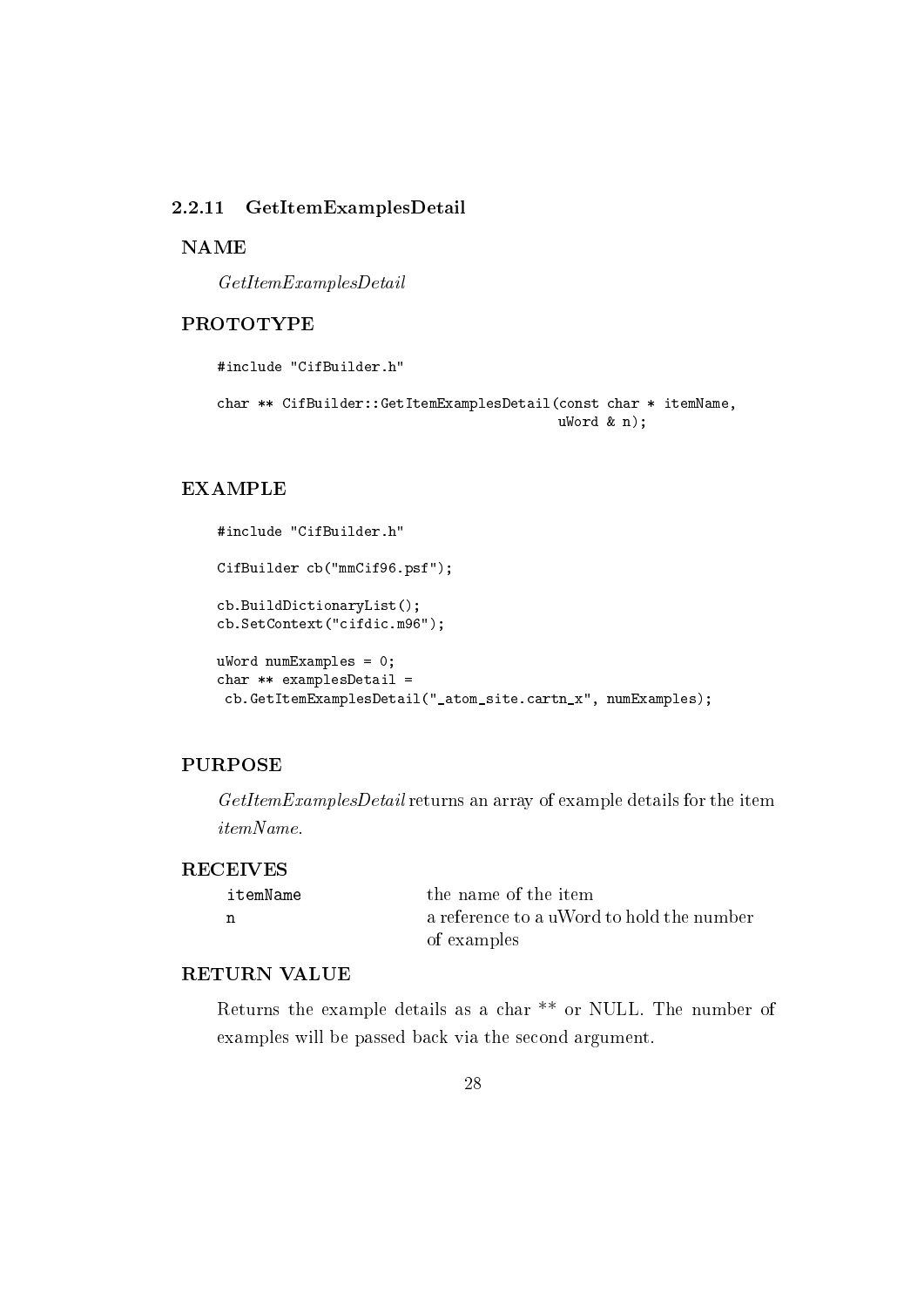# ${\bf REMARKS}$

See also:

 $\label{thm:ce} GetItemExamples Case$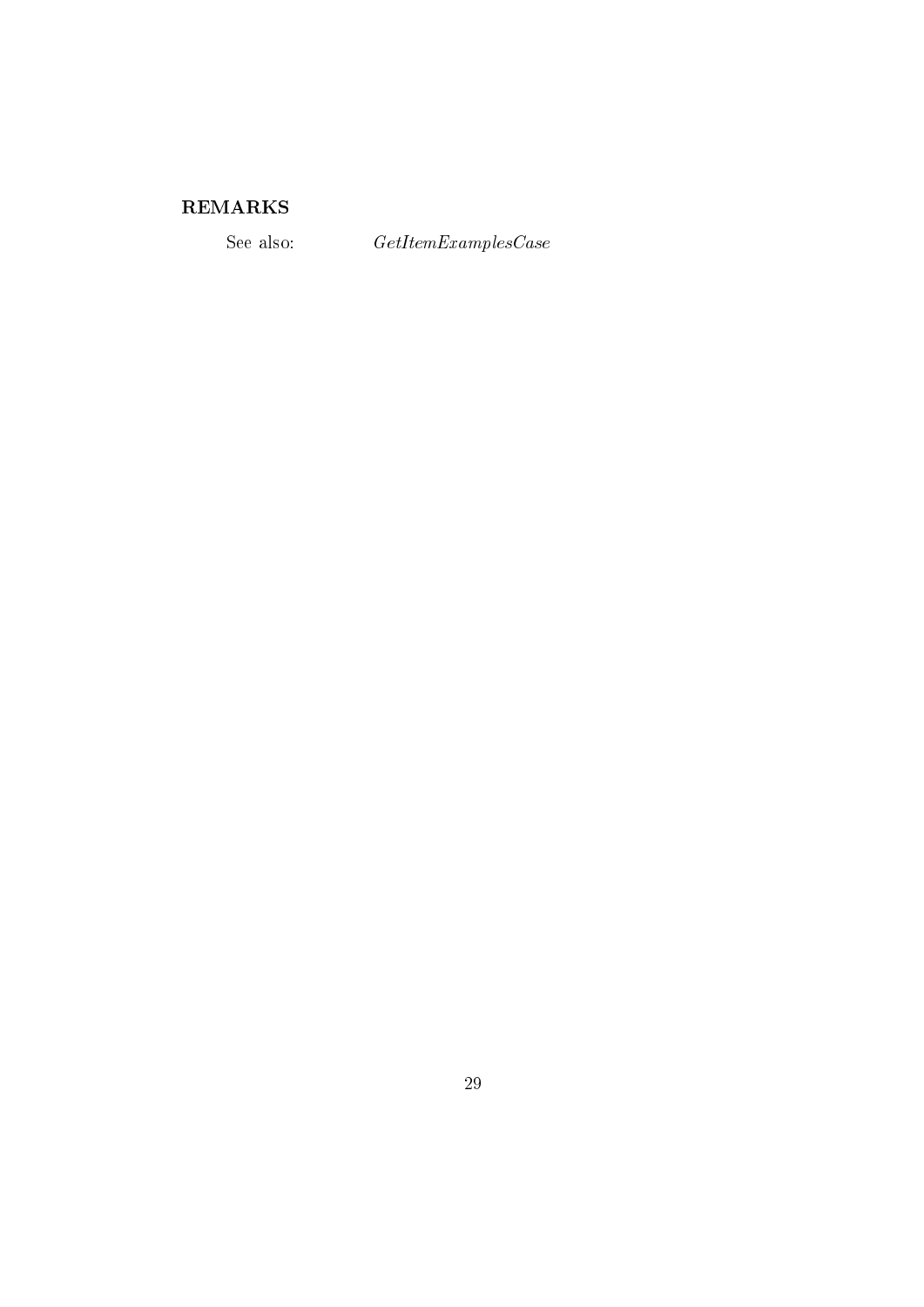# 2.2.12 GetItemEnumeration

**NAME** 

 $GetItemEnumeration$ 

#### **PROTOTYPE**

```
#include "CifBuilder.h"
char ** CifBuilder::GetItemEnumeration(const char * itemName,
                                       ukord & n);
```
# **EXAMPLE**

```
#include "CifBuilder.h"
CifBuilder cb("mmCif96.psf");
cb.BuildDictionaryList();
cb.SetContext("cifdic.m96");
uWord numEnumeration = 0;
char ** enumeration = cb. GetItemEnumeration ("_atom_site.cartn_x",
                                             numEnumeration);
```
# **PURPOSE**

GetItemEnumeration returns an enumeration for the item itemName as an array of char<sup>\*</sup>.

#### **RECEIVES**

| itemName | the name of the item                      |
|----------|-------------------------------------------|
|          | a reference to a uWord to hold the length |
|          | of the enumeration                        |

#### **RETURN VALUE**

Returns the enumeration as a char<sup>\*\*</sup> or NULL. The length of the enumeration will be passed back via the second argument.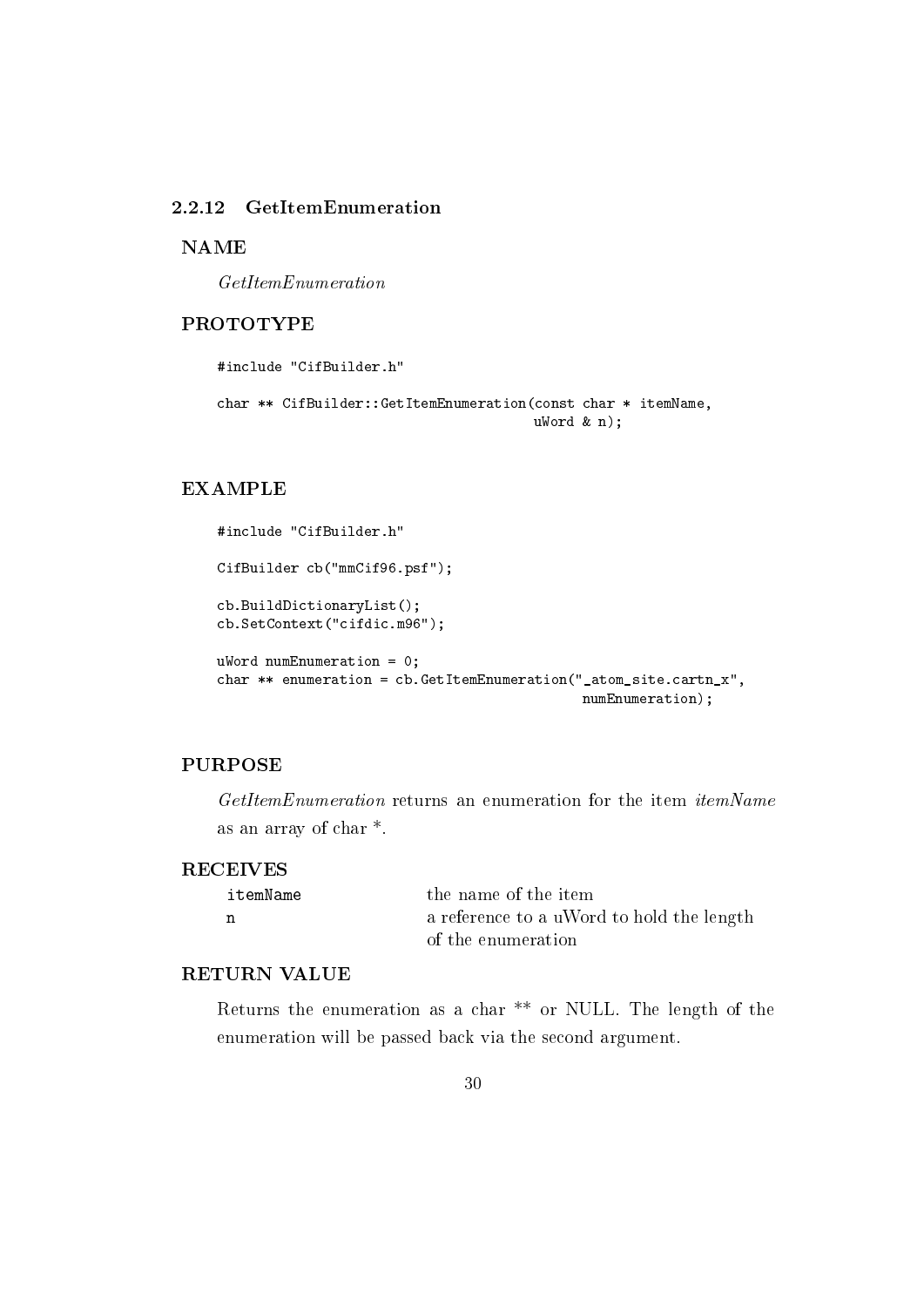# ${\bf REMARKS}$

See also:

 $\label{thm:ce} GetItemEnumeration Details$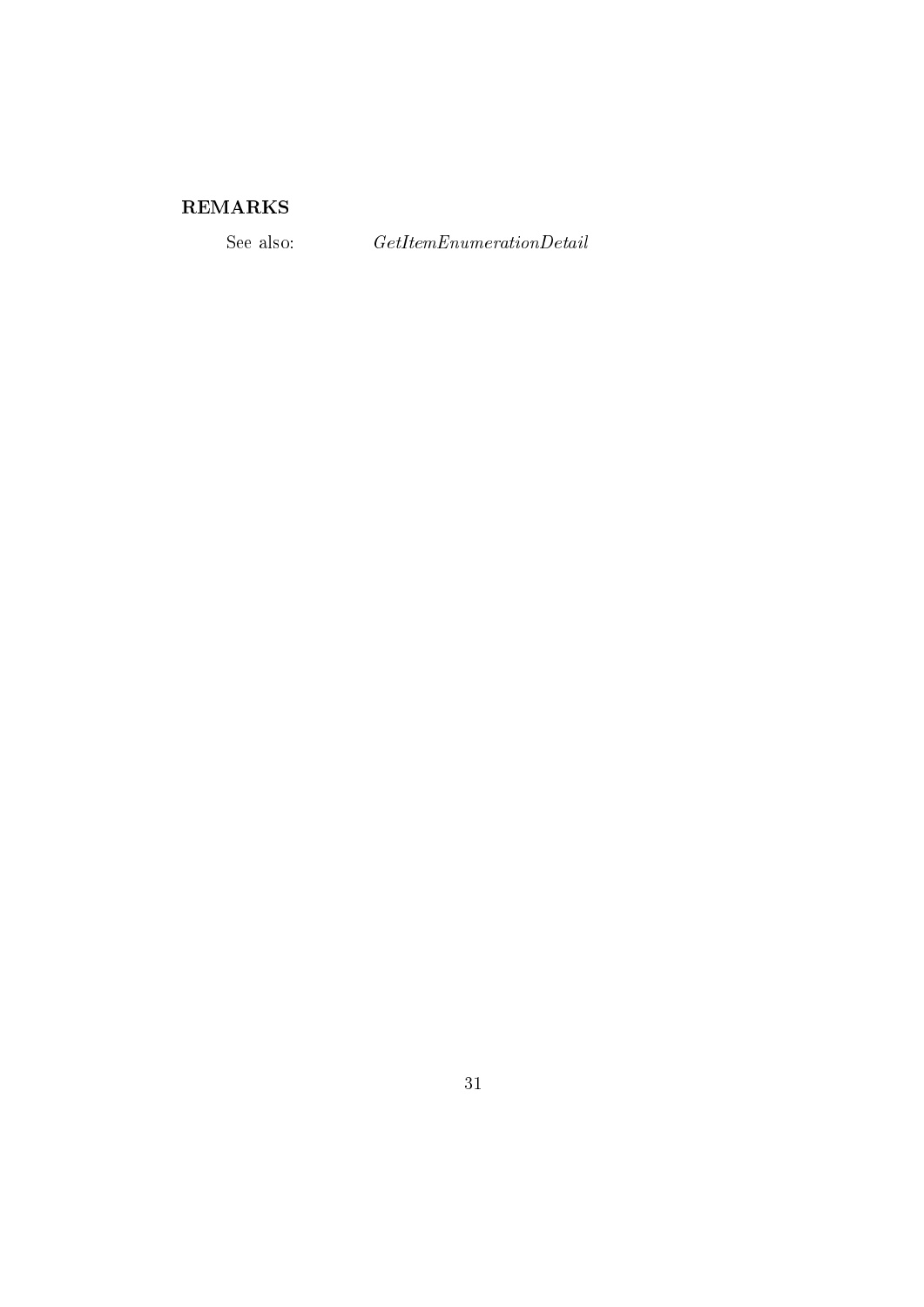#### GetItemEnumerationDetail  $2.2.13$

**NAME** 

 $GetItemEnumerationDetails$ 

#### **PROTOTYPE**

#include "CifBuilder.h"

```
char ** CifBuilder::GetItemEnumerationDetail(const char * itemName,
                                             ukord & n);
```
### **EXAMPLE**

```
#include "CifBuilder.h"
CifBuilder cb("mmCif96.psf");
cb.BuildDictionaryList();
cb.SetContext("cifdic.m96");
uWord numEnumeration = 0;
char ** enumDetail =
 cb.GetItemEnumerationDetail("_atom_site.cartn_x", numEnumeration);
```
# **PURPOSE**

GetItemEnumerationDetail returns an array of descriptions for the enumeration of the item *itemName*.

#### **RECEIVES**

| itemName | the name of the item                      |
|----------|-------------------------------------------|
| n        | a reference to a uWord to hold the number |
|          | of enumeration details                    |

#### **RETURN VALUE**

Returns the enumeration details as a char<sup>\*\*</sup> or NULL. The number of entries in the enumeration will be passed back via the second argument.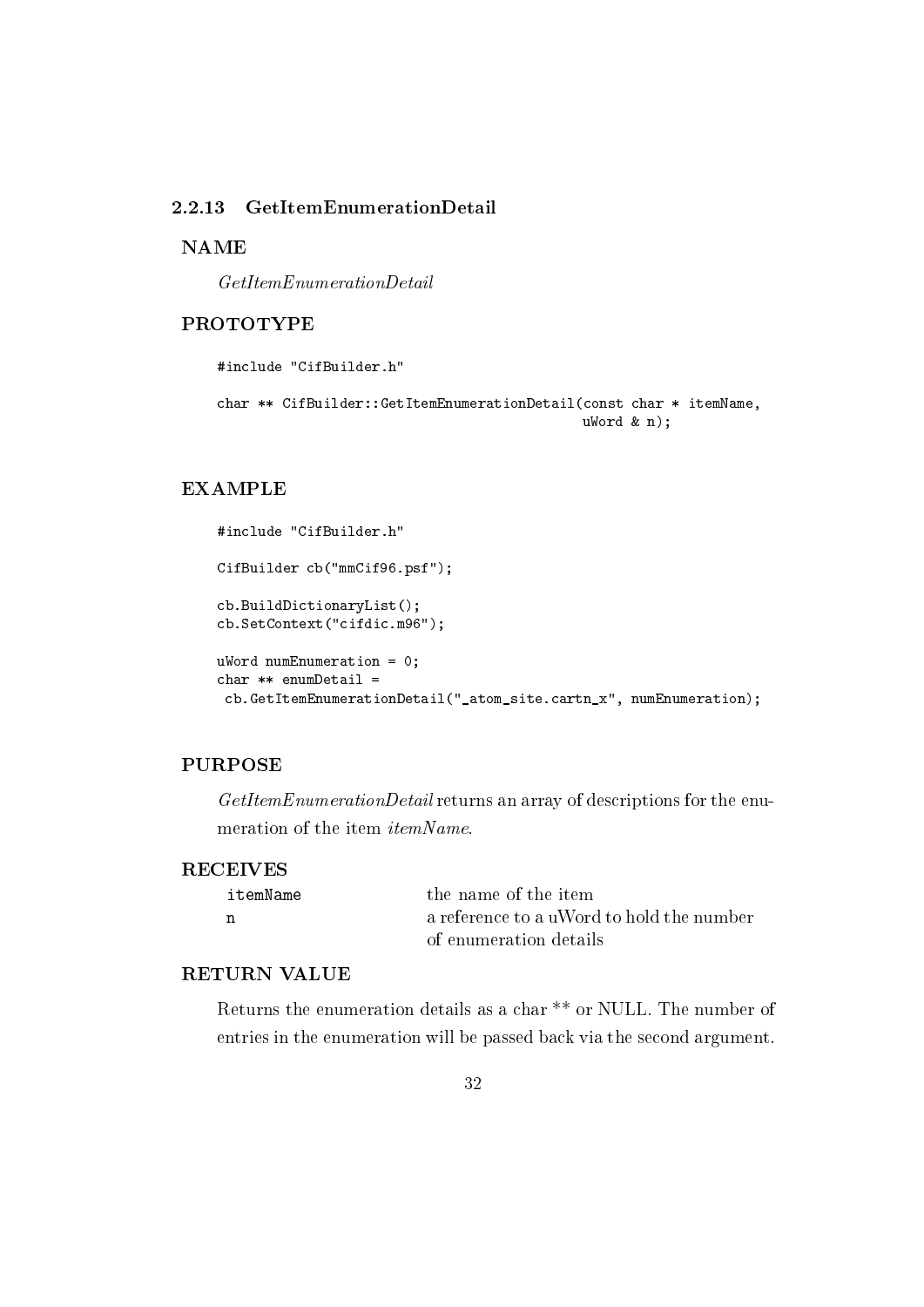# ${\bf REMARKS}$

See also:

 $\label{thm:ce} GetItemEnumeration$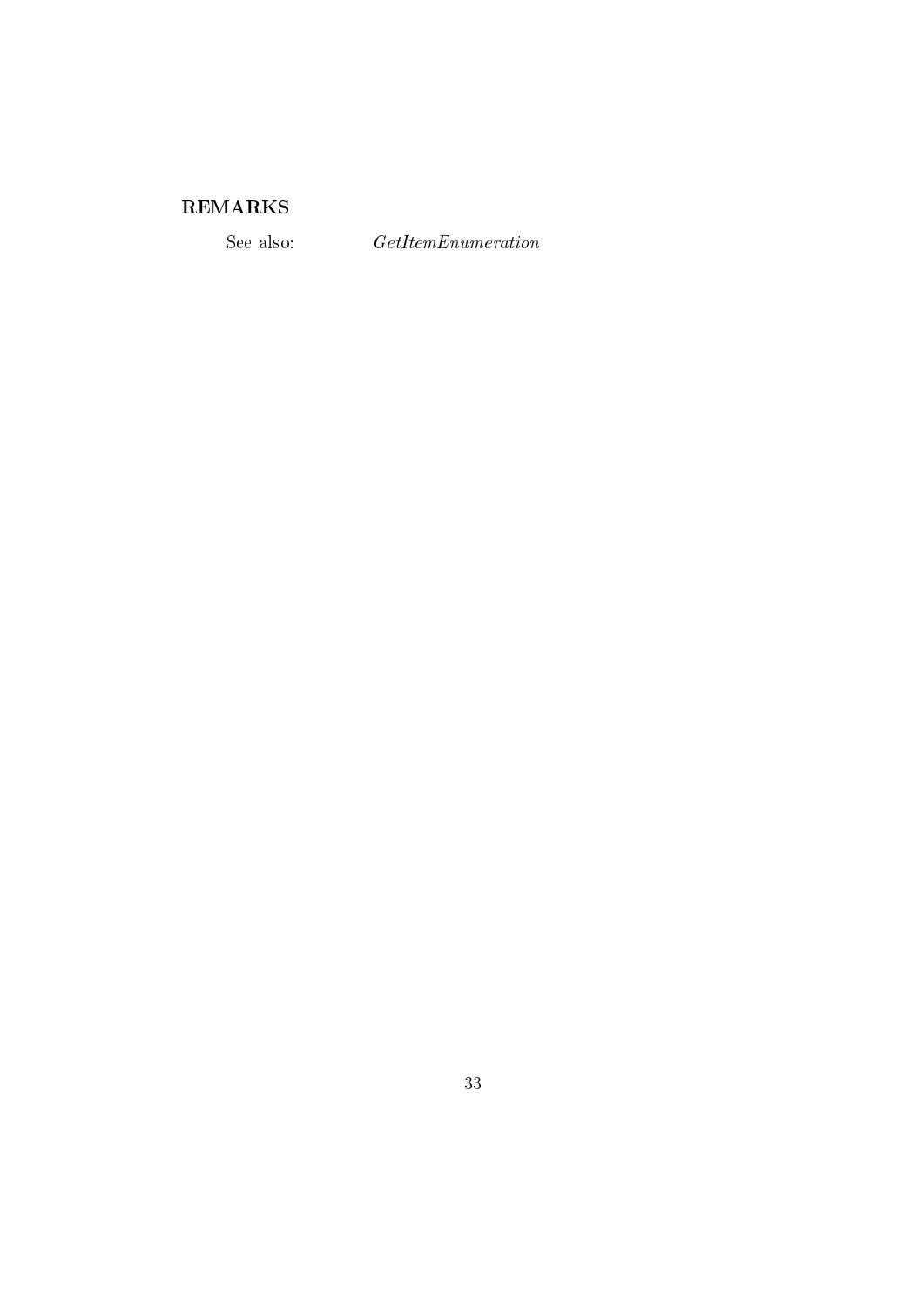#### 2.2.14 GetItemRangeMin

#### **NAME**

 $GetItemRangeMin$ 

# **PROTOTYPE**

```
#include "CifBuilder.h"
char ** CifBuilder::GetItemRangeMin(const char * itemName,
                                    ukord & n):
```
#### **EXAMPLE**

```
#include "CifBuilder.h"
CifBuilder cb("mmCif96.psf");
cb.BuildDictionaryList();
cb.SetContext("cifdic.m96");
uWord numRange = 0;
char ** min = cb. GetItemRangeMin("_atom_site.cartn_x", numRange);
```
# **PURPOSE**

 $GetItemRangeMin$  returns an array containing the range minimums for the item *itemName*.

#### **RECEIVES**

| itemName | the name of the item                      |
|----------|-------------------------------------------|
|          | a reference to a uWord to hold the number |
|          | of range minimums                         |

#### **RETURN VALUE**

Returns the range minimums as a char \*\* or NULL. The number of minimums will be passed back via the second argument.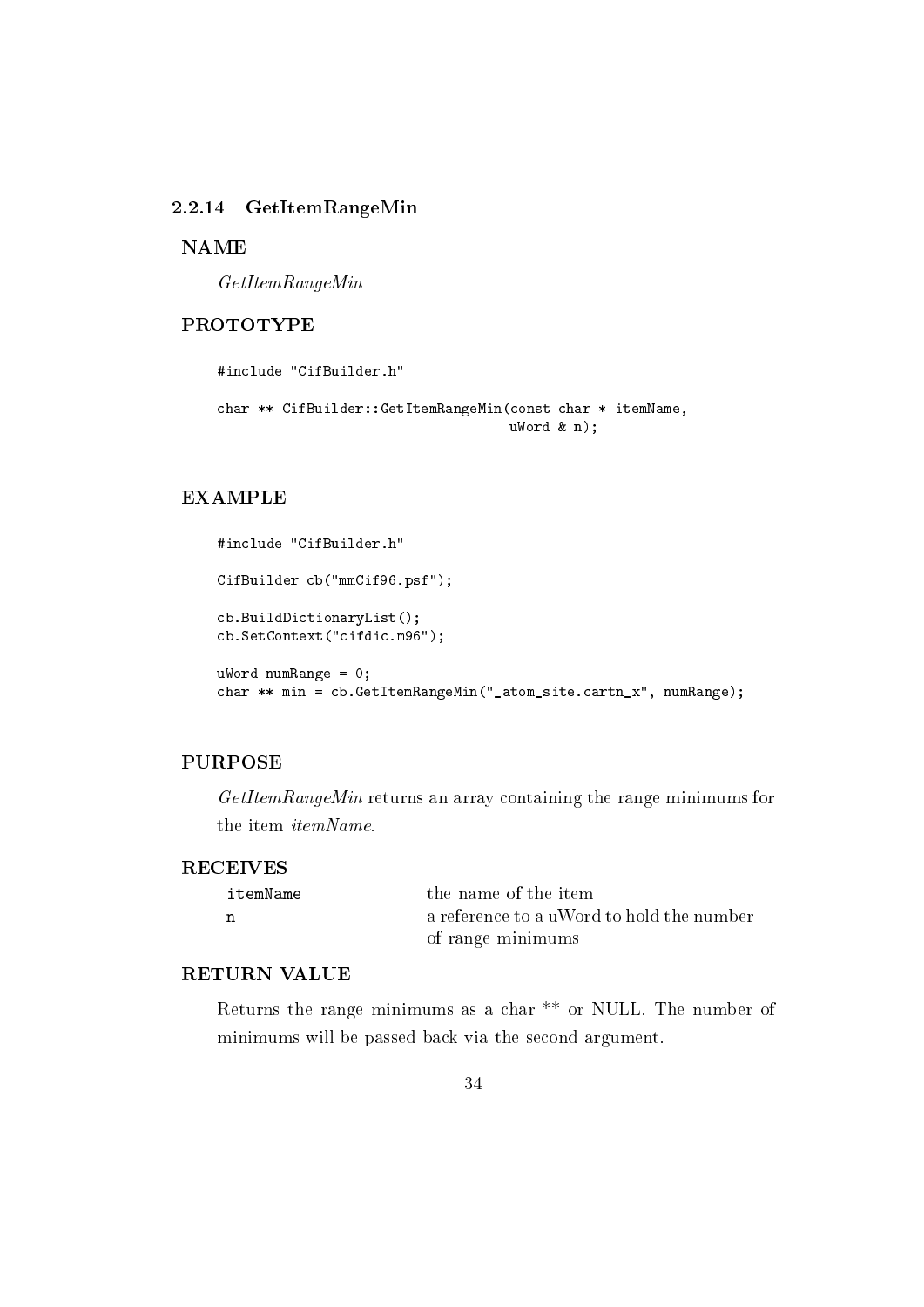# ${\bf REMARKS}$

See also:

 $\label{thm:ce} GetItemRangeMax$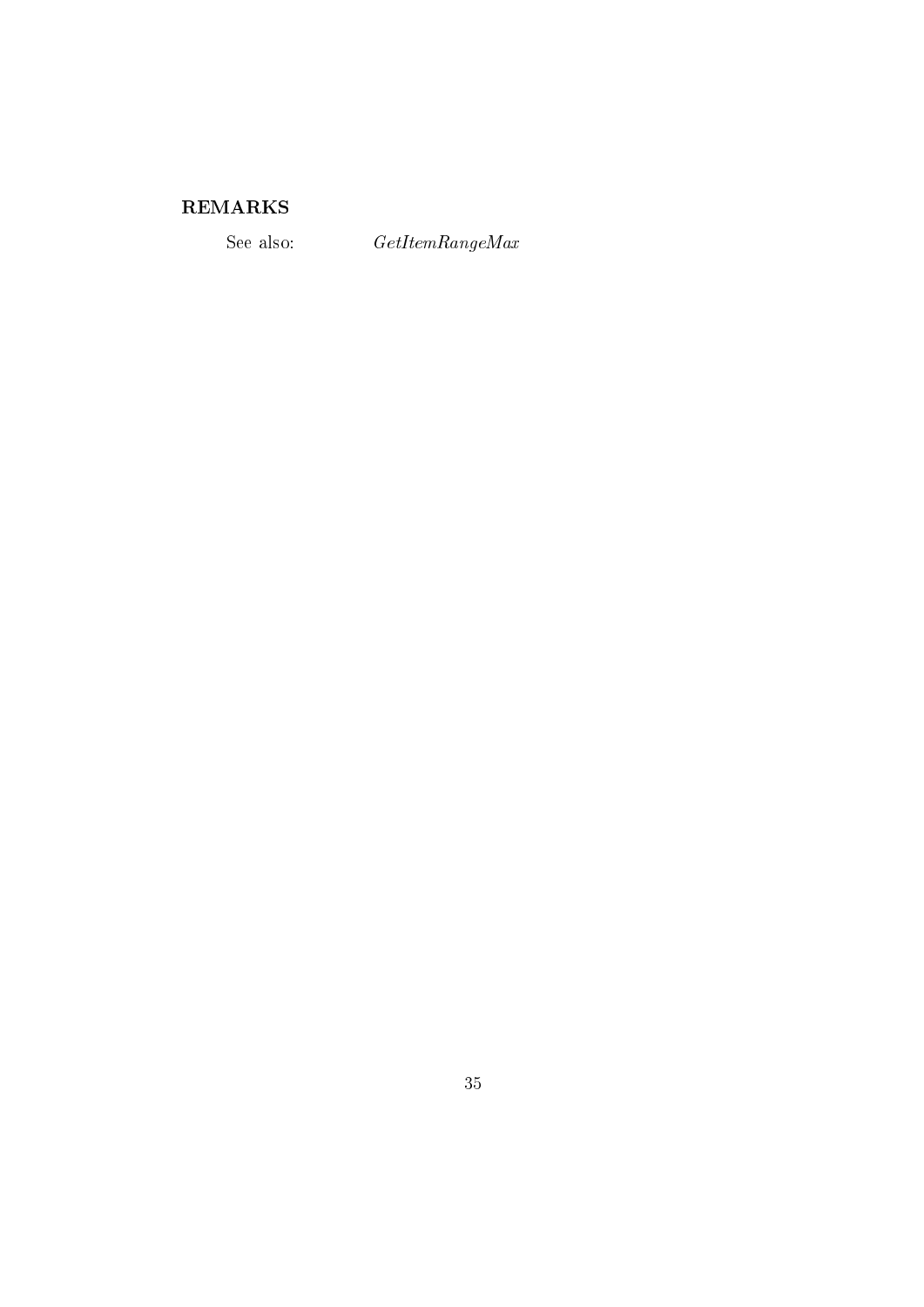#### 2.2.15  $GetItemRangeMax$

**NAME** 

 $GetItemRangeMax$ 

# **PROTOTYPE**

```
#include "CifBuilder.h"
char ** CifBuilder::GetItemRangeMax(const char * itemName,
                                    ukord & n):
```
#### **EXAMPLE**

```
#include "CifBuilder.h"
CifBuilder cb("mmCif96.psf");
cb.BuildDictionaryList();
cb.SetContext("cifdic.m96");
uWord numRange = 0;
char ** max = cb. GetItemRangeMax("_atom_site.cartn_x", numRange);
```
# **PURPOSE**

GetItemRangeMax returns an array containing the range maximums for the item *itemName*.

#### **RECEIVES**

| itemName | the name of the item                      |
|----------|-------------------------------------------|
|          | a reference to a uWord to hold the number |
|          | of range maximums                         |

#### **RETURN VALUE**

Returns the range maximums as a char \*\* or NULL. The number of maximums will be passed back via the second argument.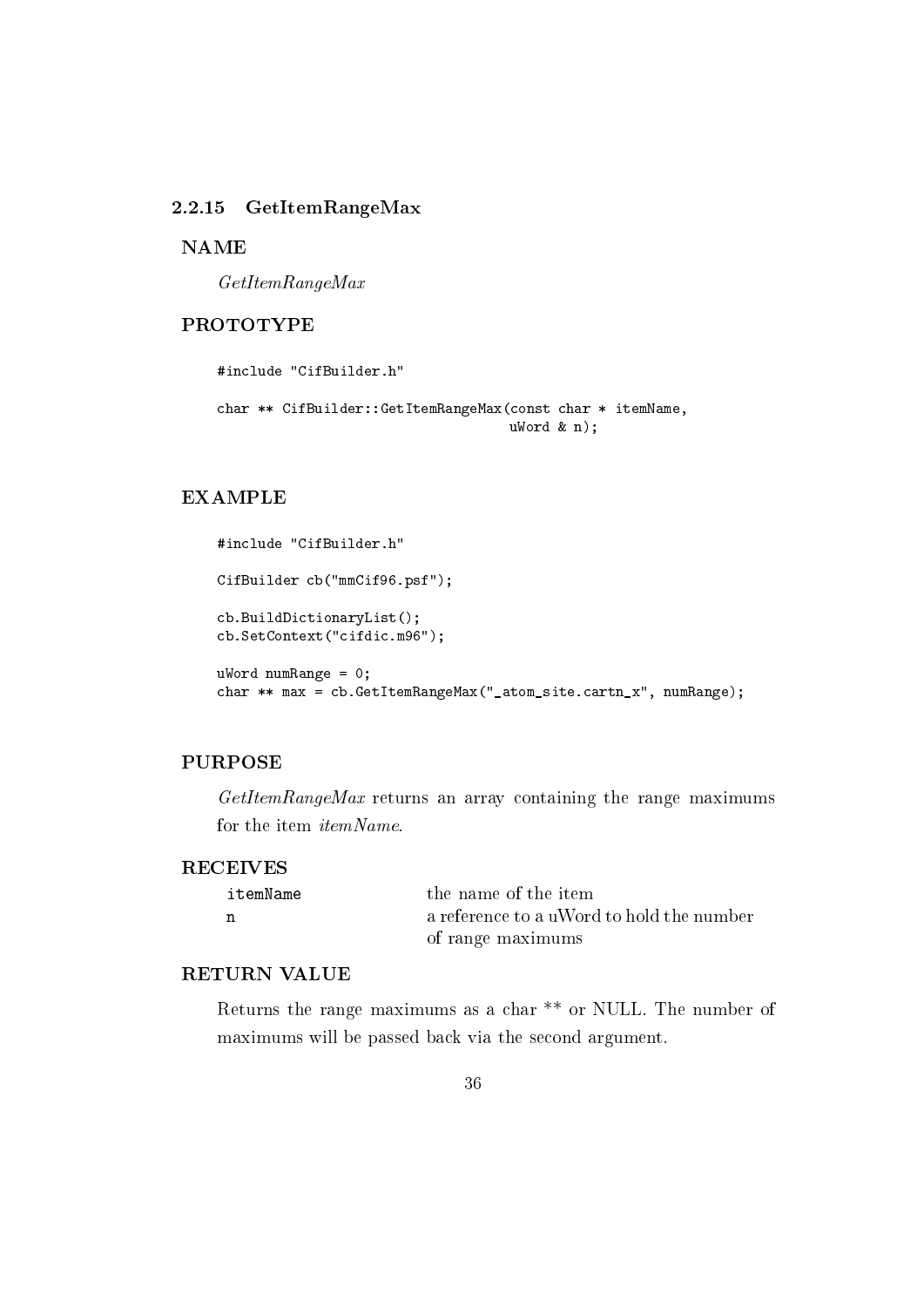# ${\bf REMARKS}$

See also:

 $\label{thm:ce} GetItemRangeMin$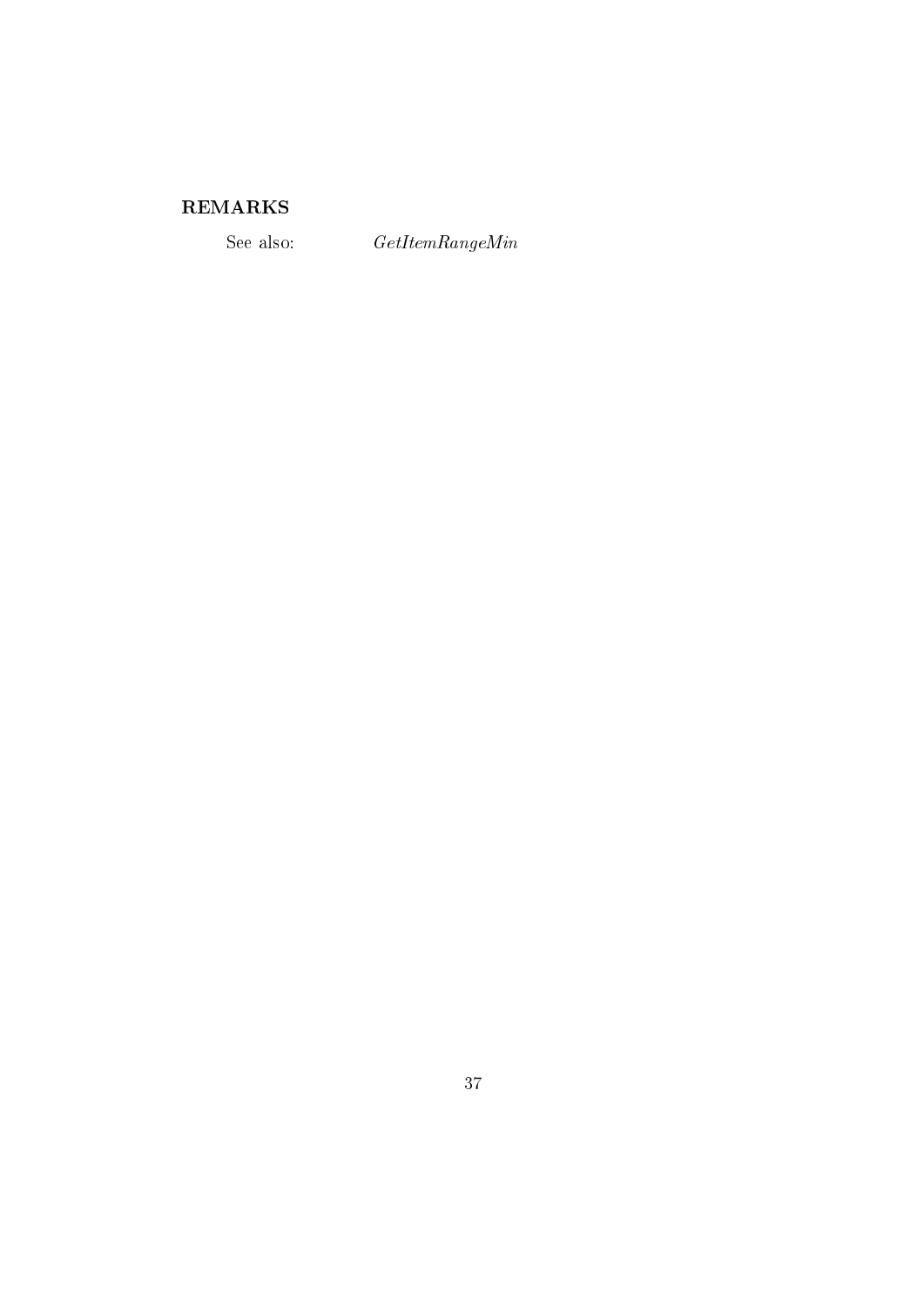#### 2.2.16 GetItemAliases

#### **NAME**

 $GetItemAliases$ 

## **PROTOTYPE**

```
#include "CifBuilder.h"
char ** CifBuilder::GetItemAliases(const char * itemName,
                                   ukord & n);
```
## **EXAMPLE**

```
#include "CifBuilder.h"
CifBuilder cb("mmCif96.psf");
cb.BuildDictionaryList();
cb.SetContext("cifdic.m96");
uWord numAliases = 0;
char ** aliases = cb. GetItemAliases ("_atom_site.cartn_x",
                                    numAliases);
```
## **PURPOSE**

GetItemAliases returns an array containing the aliases for the item *itemName.* 

#### **RECEIVES**

| itemName | the name of the item                      |
|----------|-------------------------------------------|
| n        | a reference to a uWord to hold the number |
|          | of aliases                                |

## **RETURN VALUE**

Returns the aliases as a char<sup>\*\*</sup> or NULL. The number of aliases will be passed back via the second argument.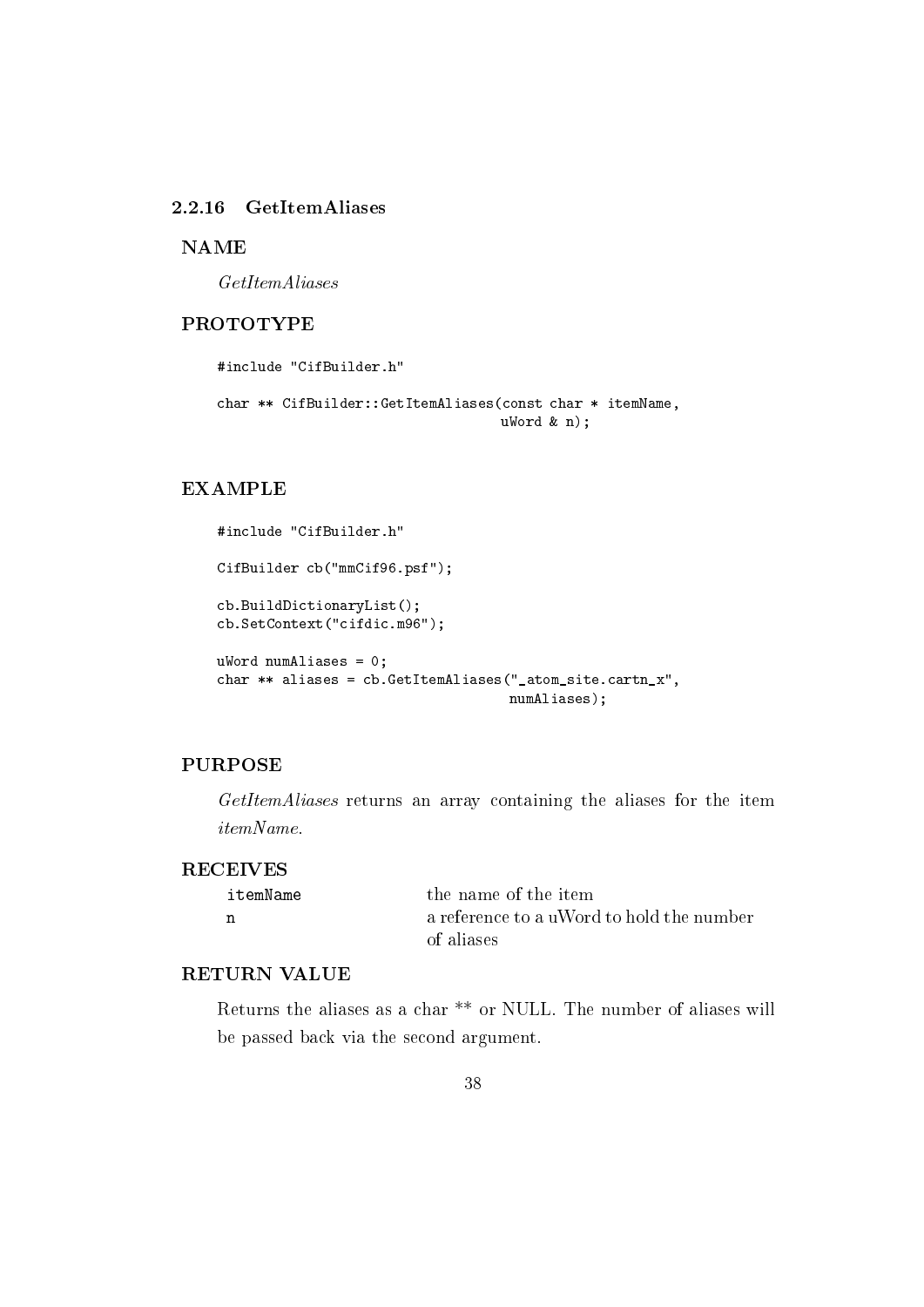# ${\bf REMARKS}$

See also:

 $\label{thm:rel} GetItemAliases Dictionary\\ GetItemAliases Dictionary Version$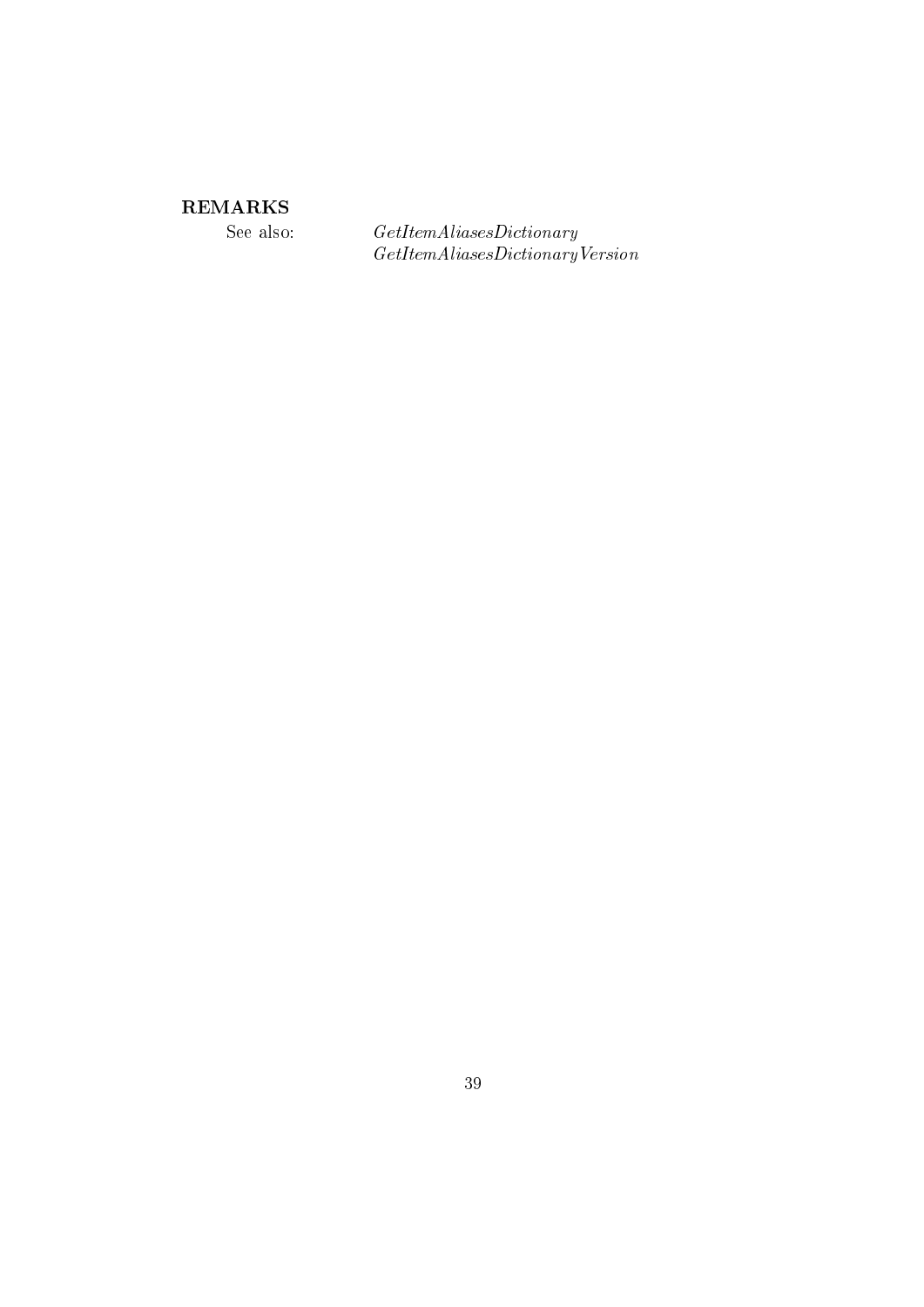#### 2.2.17 **GetItemAliasesDictionary**

#### **NAME**

 $GetItemAliases Dictionary$ 

#### **PROTOTYPE**

#include "CifBuilder.h"

```
char ** CifBuilder::GetItemAliasesDictionary(const char * itemName,
                                             ukord & n);
```
#### **EXAMPLE**

```
#include "CifBuilder.h"
CifBuilder cb("mmCif96.psf");
cb.BuildDictionaryList();
cb.SetContext("cifdic.m96");
uWord numAliases = 0;
char ** aliasDicts =
 cb.GetItemAliasesDictionary("_atom_site.cartn_x", numAliases);
```
## **PURPOSE**

GetItemAliasesDictionary returns an array containing the names of the dictionaries from which the aliases of the item *itemName* came.

#### **RECEIVES**

| itemName | the name of the item                      |
|----------|-------------------------------------------|
| n        | a reference to a uWord to hold the number |
|          | of aliases                                |

#### **RETURN VALUE**

Returns the alias dictionary names as a char<sup>\*\*</sup> or NULL. The number of aliases will be passed back via the second argument.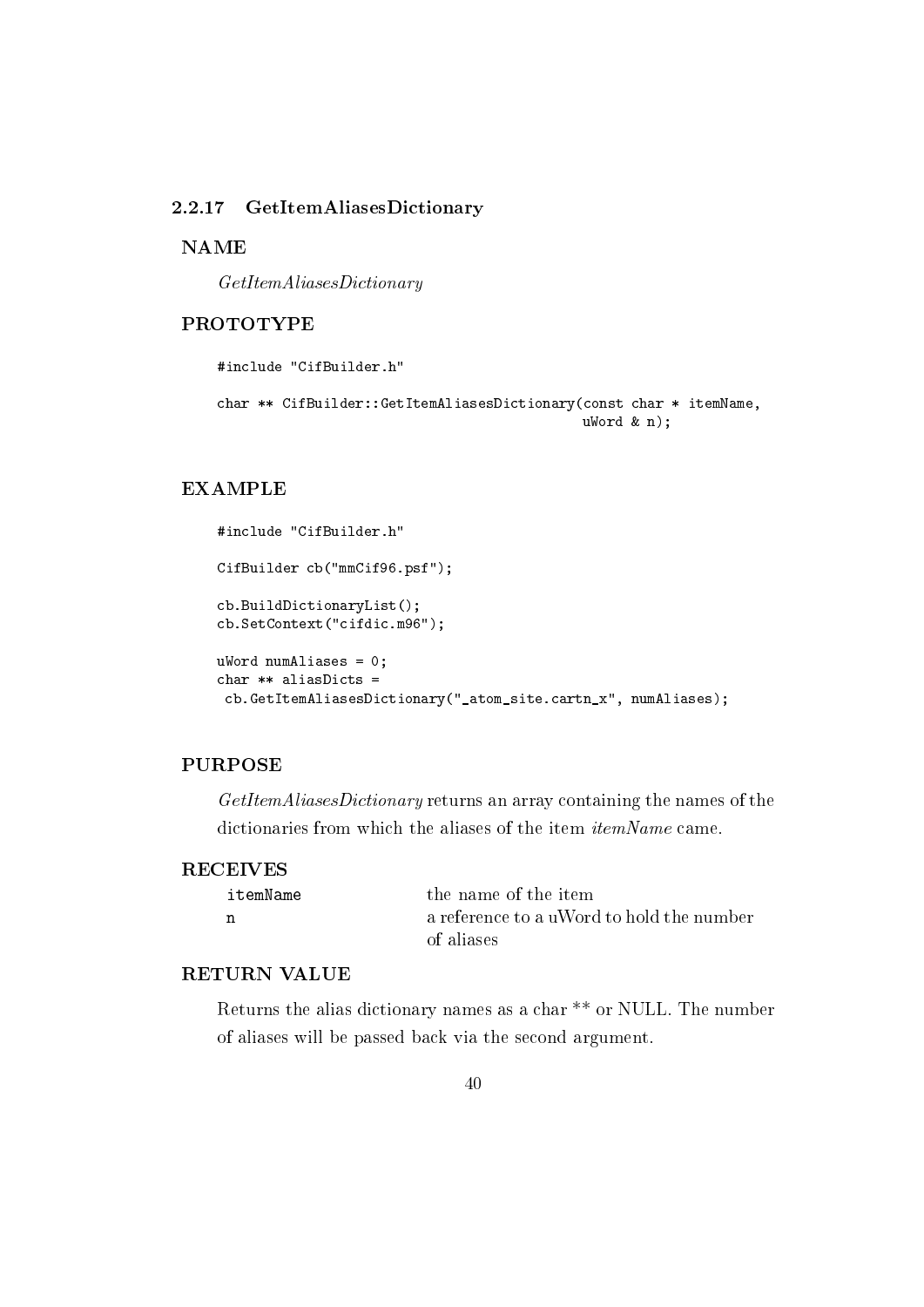# **REMARKS**

See also:

 $\label{thm:ce} GetItemAliases$  $\label{thm:optimal} GetItemAliases Dictionary Version$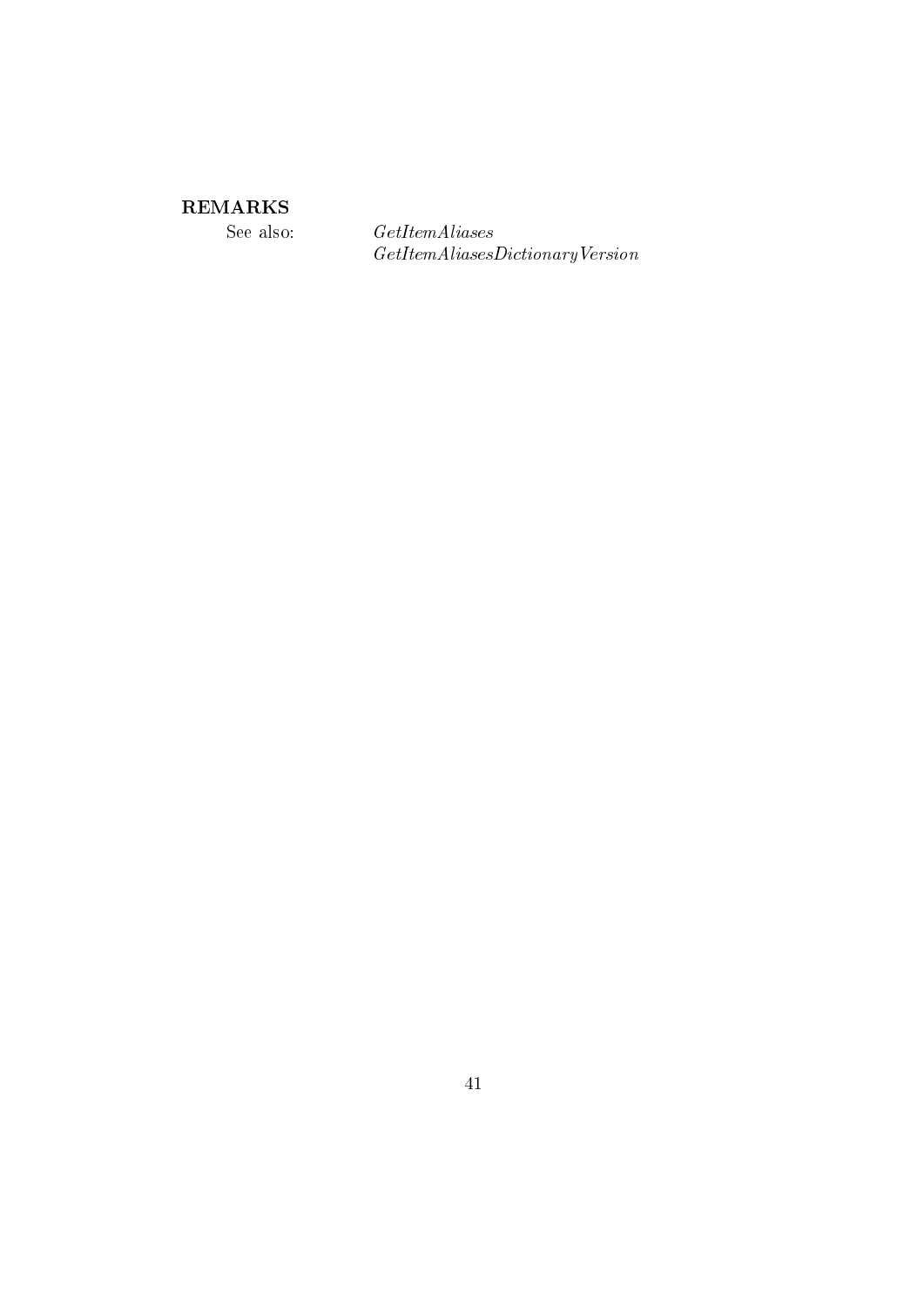#### GetItemAliasesDictionaryVersion 2.2.18

#### **NAME**

 $GetItemAliases Dictionary Version$ 

## **PROTOTYPE**

```
#include "CifBuilder.h"
char ** CifBuilder::GetItemAliasesDictionaryVersion(const char *
                                                     itemName,
                                                     ukord & n);
```
# **EXAMPLE**

```
#include "CifBuilder.h"
CifBuilder cb("mmCif96.psf");
cb.BuildDictionaryList();
cb.SetContext("cifdic.m96");
uWord numAliases = 0;
char ** aliasDictVersions =
  cb.GetItemAliasesDictionaryVersion("_atom_site.cartn_x",
                                     numAliases);
```
## **PURPOSE**

GetItemAliasesDictionaryVersion returns an array containing the versions of the dictionaries from which the aliases of the item *itemName* came.

## **RECEIVES**

| itemName | the name of the item                      |
|----------|-------------------------------------------|
|          | a reference to a uWord to hold the number |
|          | of aliases                                |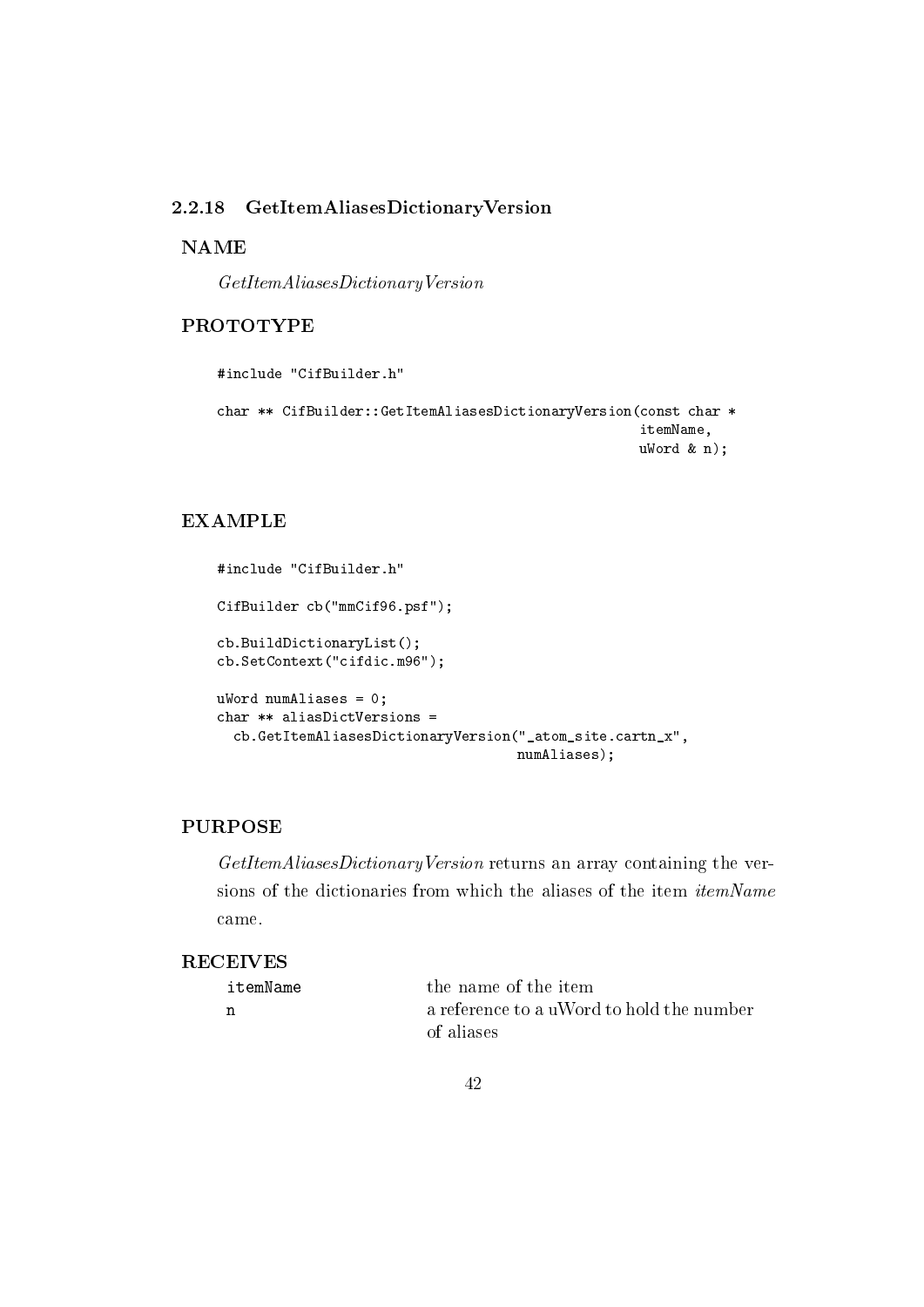# RETURN VALUE

Returns the alias dictionary versions as a char \*\* or NULL. The number of aliases will be passed back via the second argument.

## **REMARKS**

See also:

 $GetItemAliases$  $GetItemAliases Dictionary$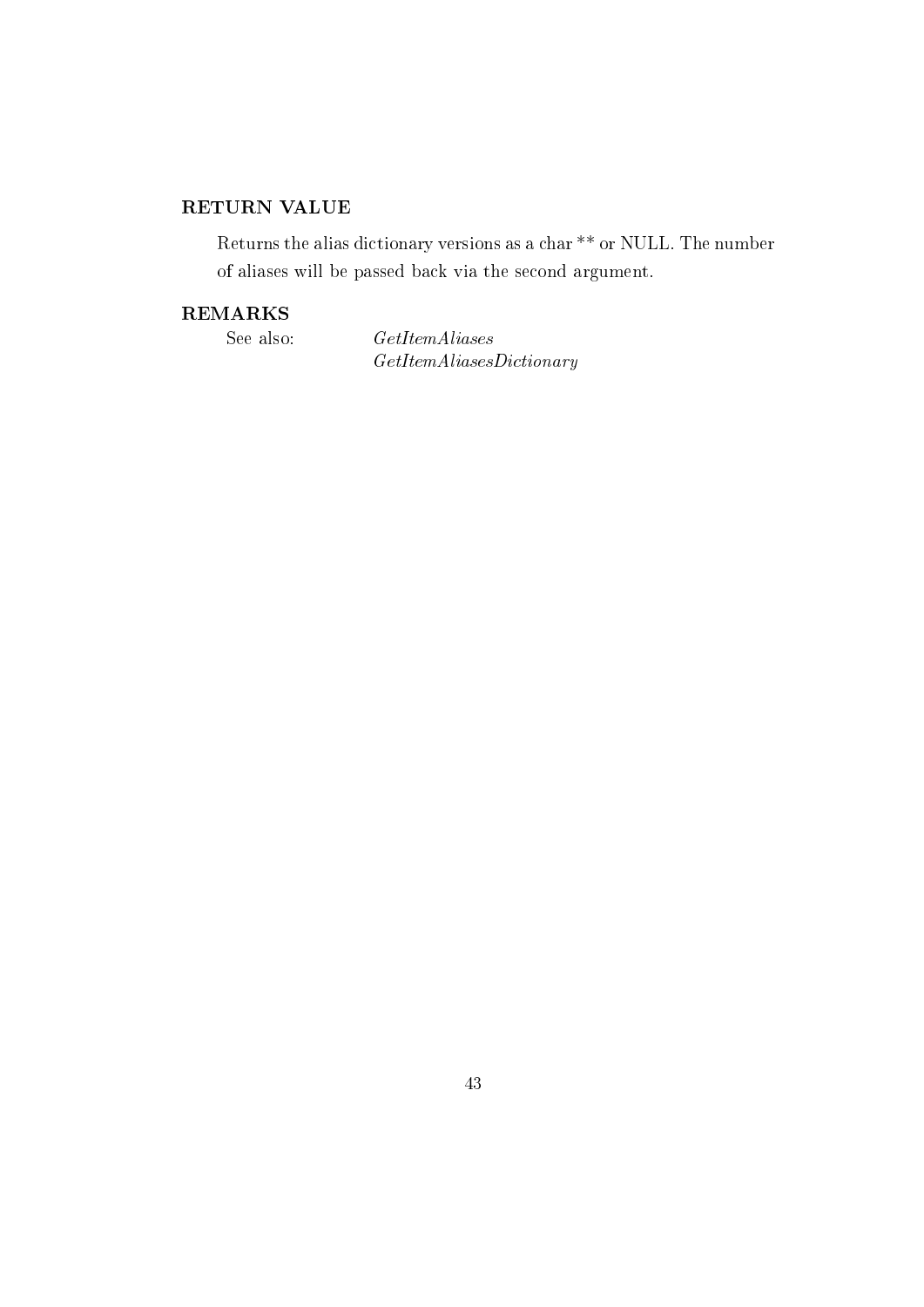#### 2.2.19 GetItemDependents

**NAME** 

 $GetItemDependents$ 

#### **PROTOTYPE**

```
#include "CifBuilder.h"
char ** CifBuilder::GetItemDependents(const char * itemName,
                                      ukord & n);
```
#### **EXAMPLE**

```
#include "CifBuilder.h"
CifBuilder cb("mmCif96.psf");
cb.BuildDictionaryList();
cb.SetContext("cifdic.m96");
uWord numDependents = 0;char ** dependents = cb. GetItemDependents ("_atom_site.cartn_x",
                                           numDependents);
```
## **PURPOSE**

GetItemDependents returns an array containing the names of the dependent items for the item itemName.

#### **RECEIVES**

| itemName | the name of the item                      |
|----------|-------------------------------------------|
|          | a reference to a uWord to hold the number |
|          | of dependent items                        |

#### **RETURN VALUE**

Returns the dependent item names as a char<sup>\*\*</sup> or NULL. The number of dependent items will be passed back via the second argument.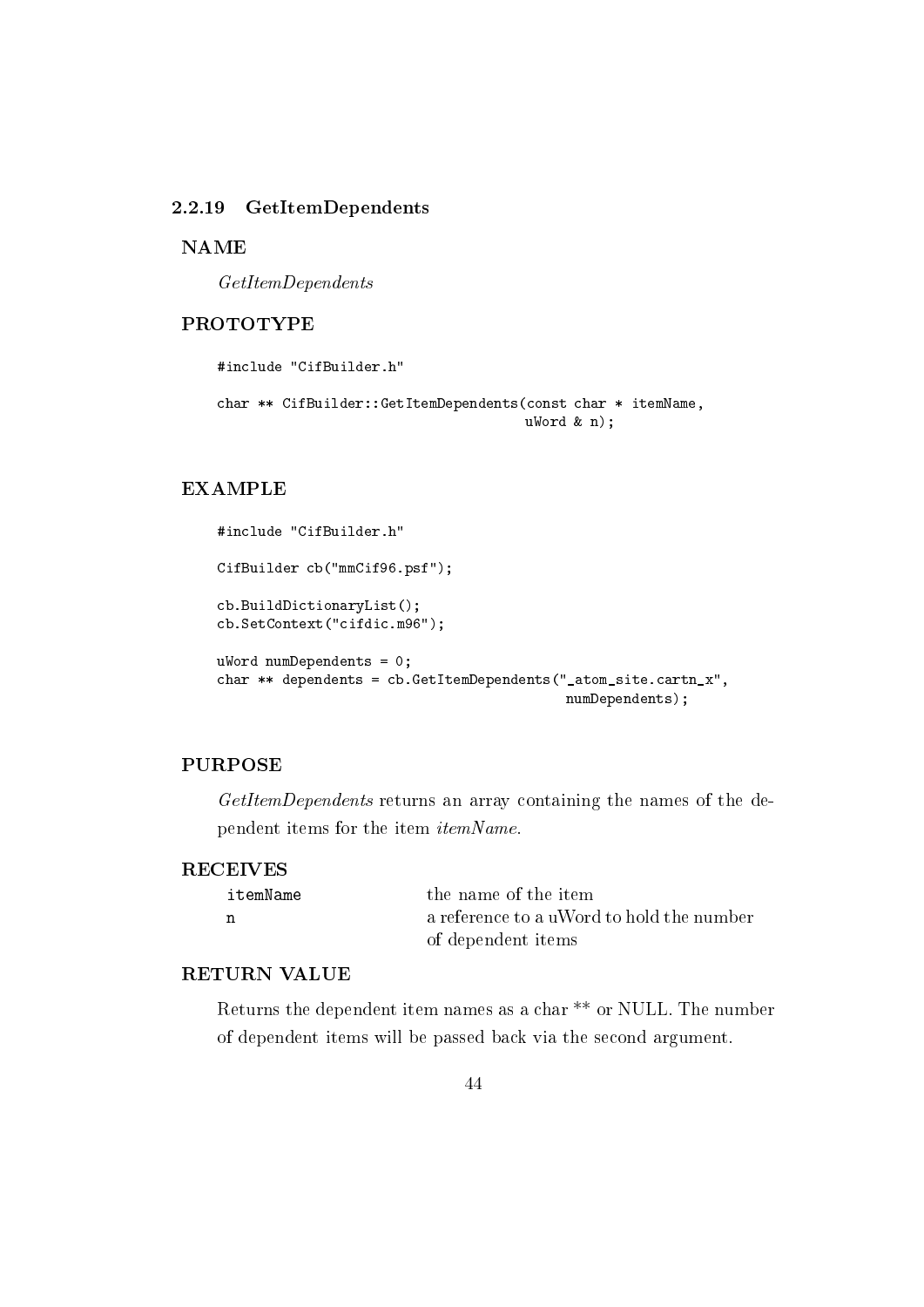# **REMARKS**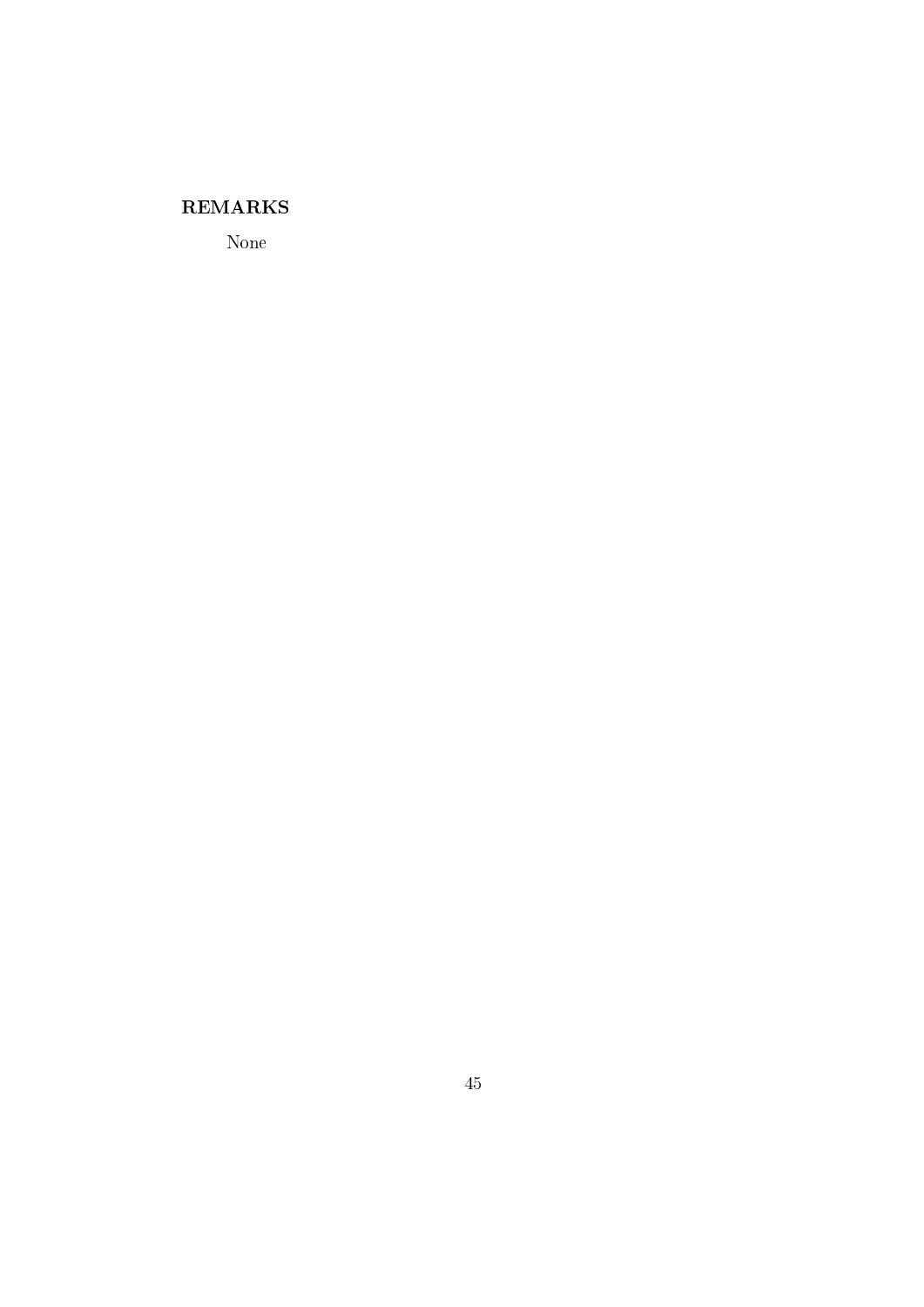### 2.2.20 GetItemRelated

**NAME** 

 $GetItemRelated$ 

#### **PROTOTYPE**

```
#include "CifBuilder.h"
char ** CifBuilder::GetItemRelated(const char * itemName,
                                   ukord & n);
```
## **EXAMPLE**

```
#include "CifBuilder.h"
CifBuilder cb("mmCif96.psf");
cb.BuildDictionaryList();
cb.SetContext("cifdic.m96");
uWord numRelated = 0;
char ** related = cb. GetItemRelated("_atom_site.cartn_x",
                                    numRelated);
```
## **PURPOSE**

GetItemRelated returns an array containing the names of the related items for the item *itemName*.

#### **RECEIVES**

| itemName | the name of the item                      |
|----------|-------------------------------------------|
| n        | a reference to a uWord to hold the number |
|          | of related items                          |

#### **RETURN VALUE**

Returns the related item names as a char<sup>\*\*</sup> or NULL. The number of related items will be passed back via the second argument.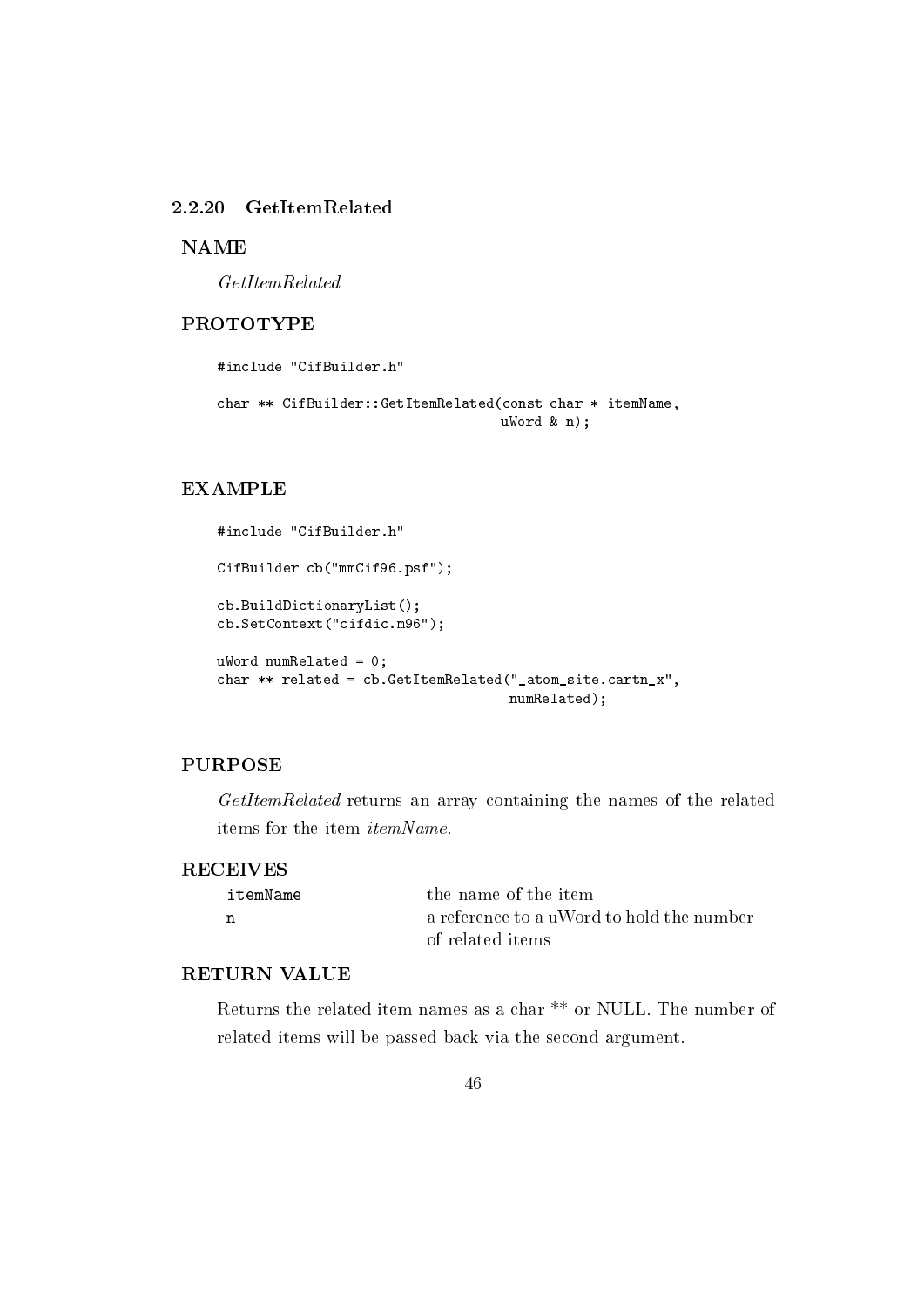# ${\bf REMARKS}$

See also:

 $\label{thm:ce} GetItemRelated FunctionCode$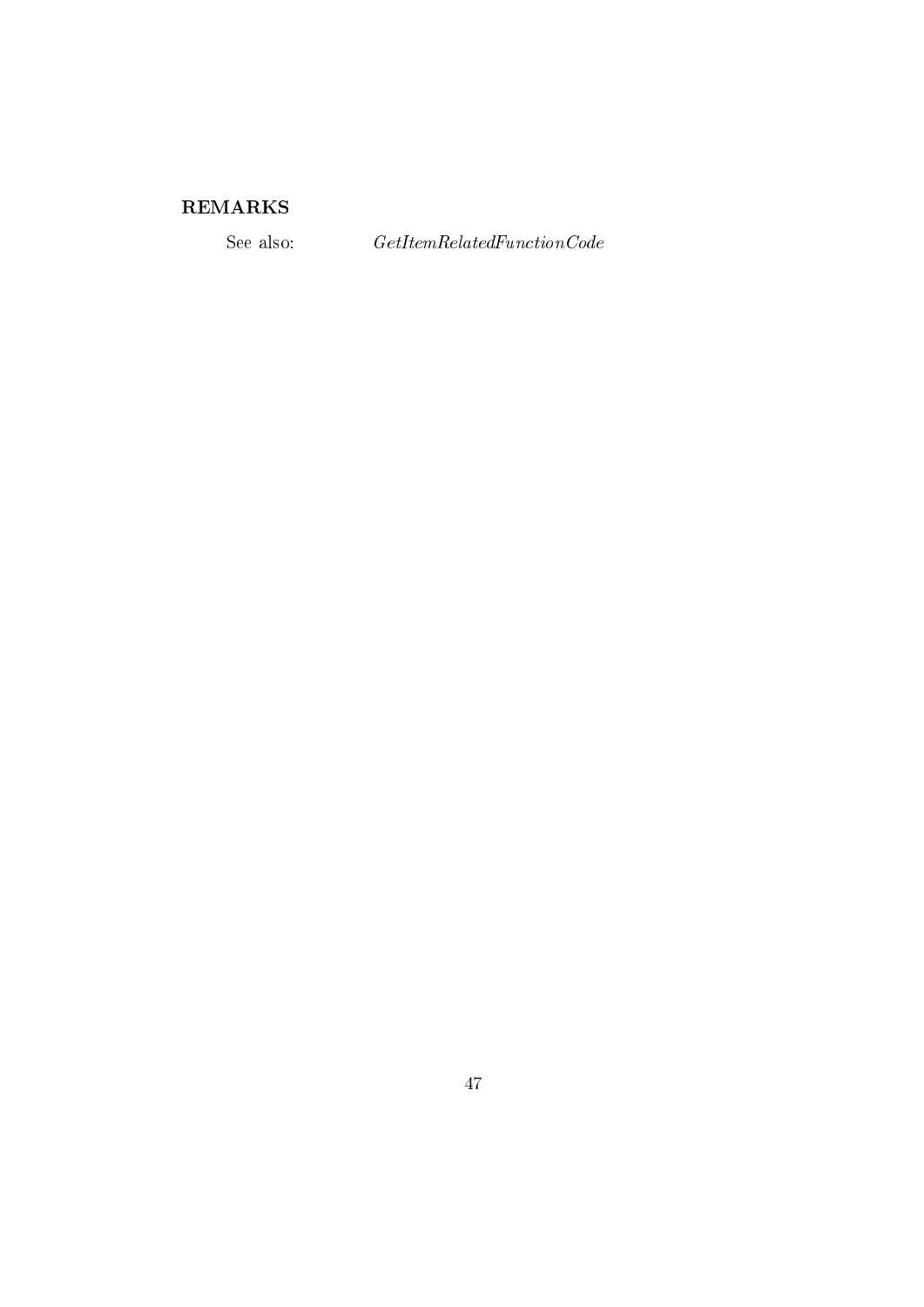#### 2.2.21  $GetItemRelatedFunctionCode$

## **NAME**

 $\label{thm:ce} GetItemRelated FunctionCode$ 

## **PROTOTYPE**

```
#include "CifBuilder.h"
```

```
char ** CifBuilder::GetItemRelatedFunctionCode(const char *
                                               itemName,
                                               ukord k n);
```
## **EXAMPLE**

```
#include "CifBuilder.h"
CifBuilder cb("mmCif96.psf");
cb.BuildDictionaryList();
cb.SetContext("cifdic.m96");
uWord numRelated = 0;
char ** relatedFCode =
 cb.GetItemRelatedFunctionCode("_atom_site.cartn_x", numRelated);
```
## **PURPOSE**

GetItemRelatedFunctionCode returns an array containing the function codes for the items related to the item  $itemName$ .

## **RECEIVES**

| itemName | the name of the item                      |
|----------|-------------------------------------------|
| n        | a reference to a uWord to hold the number |
|          | of related items                          |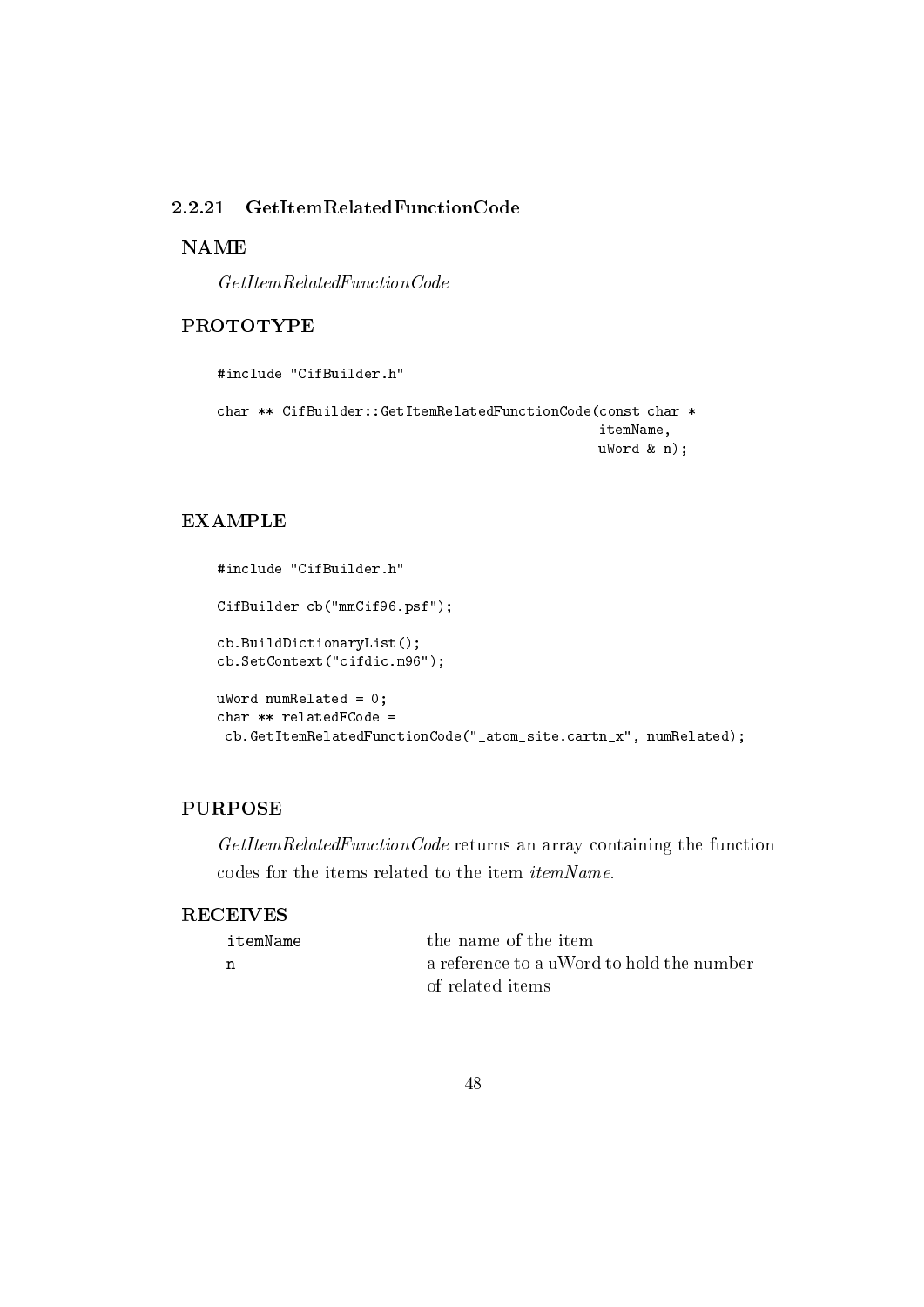# RETURN VALUE

Returns the related item function codes as a char \*\* or NULL. The number of related items will be passed back via the second argument.

#### **REMARKS**

See also:

 $\label{thm:2} GetItemRelated$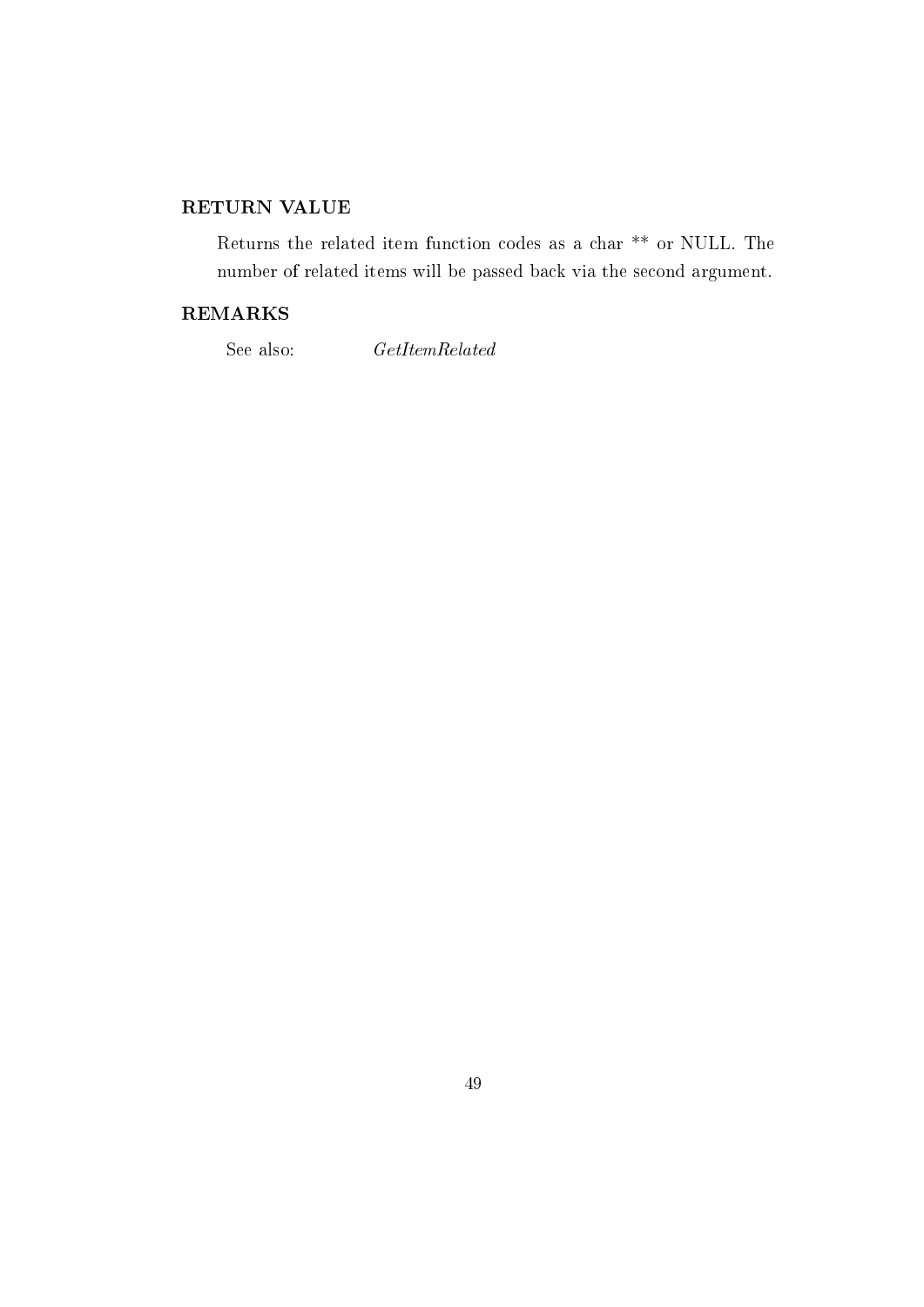#### 2.2.22 GetItemSubcategories

**NAME** 

 $GetItemSubcategory$ 

#### **PROTOTYPE**

#include "CifBuilder.h"

```
char ** CifBuilder::GetItemSubcategories(const char * itemName,
                                        ukord & n);
```
## **EXAMPLE**

```
#include "CifBuilder.h"
CifBuilder cb("mmCif96.psf");
cb.BuildDictionaryList();
cb.SetContext("cifdic.m96");
uWord numSubcat = 0;
char ** subcategories =
 cb.GetItemSubcategories("_atom_site.cartn_x", numSubcat);
```
## **PURPOSE**

GetItemSubcategories returns an array containing the subcategories that the item *itemName* belongs to.

#### **RECEIVES**

| itemName | the name of the item                      |
|----------|-------------------------------------------|
|          | a reference to a uWord to hold the number |
|          | of subcategories                          |

#### **RETURN VALUE**

Returns the subcategory names as a char<sup>\*\*</sup> or NULL. The number of subcategories will be passed back via the second argument.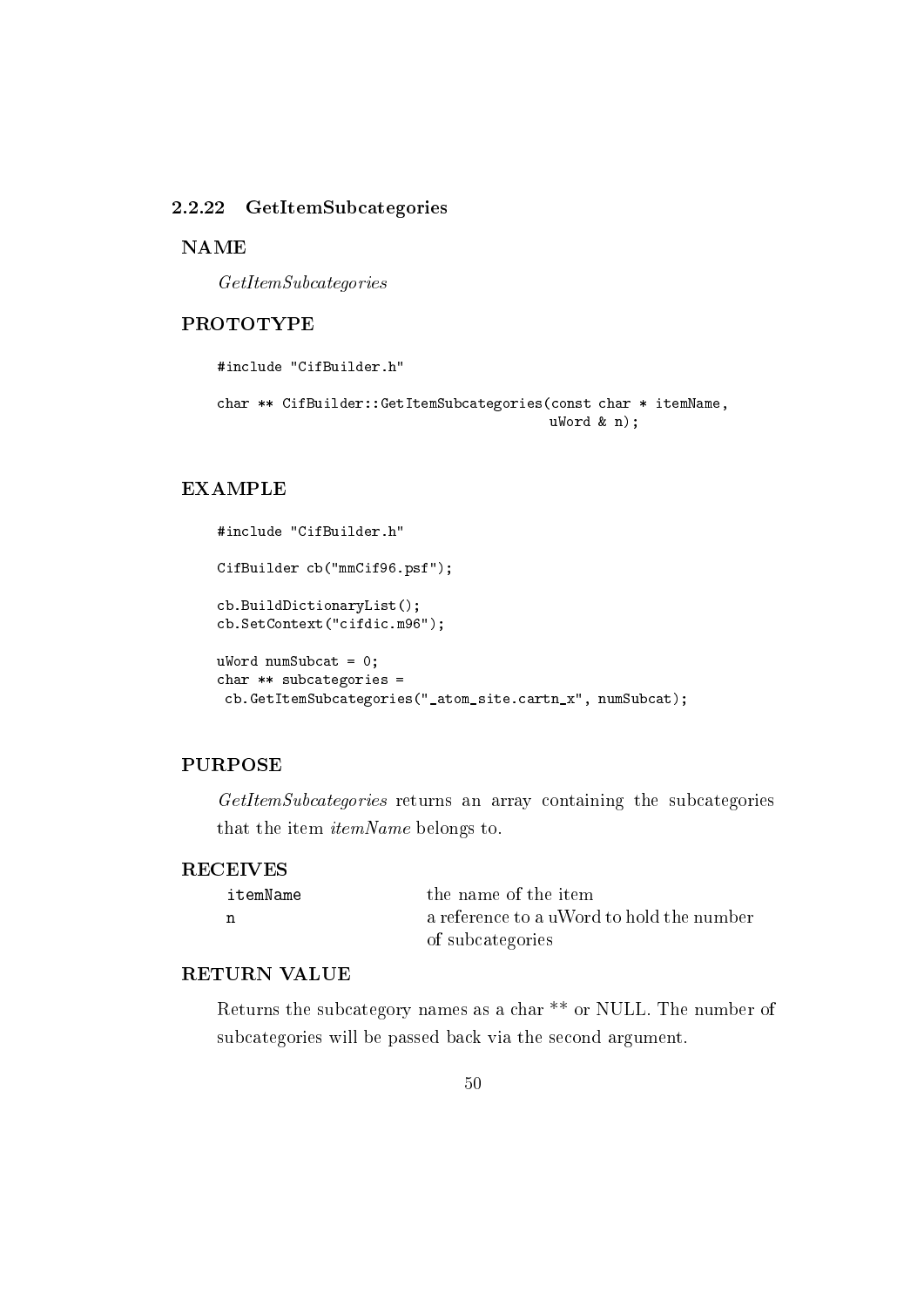## **REMARKS**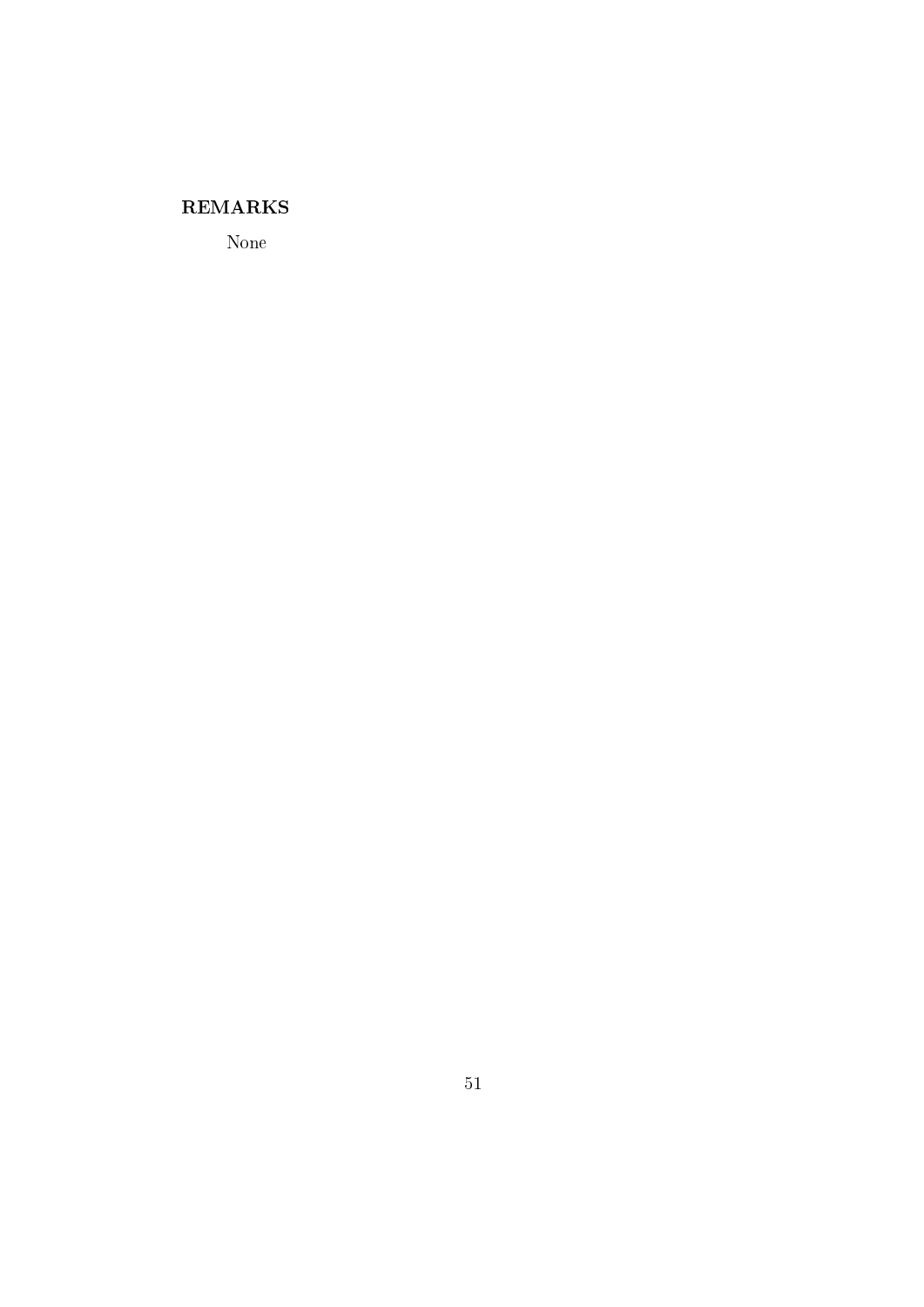## 2.2.23 GetItemLinkedChildren

**NAME** 

 $GetItemLinkedChildren$ 

#### **PROTOTYPE**

#include "CifBuilder.h"

```
char ** CifBuilder::GetItemLinkedChildren(const char * itemName,
                                          ukord & n);
```
## **EXAMPLE**

```
#include "CifBuilder.h"
CifBuilder cb("mmCif96.psf");
cb.BuildDictionaryList();
cb.SetContext("cifdic.m96");
ukord numChild = 0;
char ** children =
 cb.GetItemLinkedChildren("_atom_site.cartn_x", numChild);
```
## **PURPOSE**

GetItemLinkedChildren returns an array containing the child item names of the item *itemName*.

#### **RECEIVES**

| itemName | the name of the item                      |
|----------|-------------------------------------------|
| n        | a reference to a uWord to hold the number |
|          | -of child items -                         |

#### **RETURN VALUE**

Returns the child item names as a char<sup>\*\*</sup> or NULL. The number of children will be passed back via the second argument.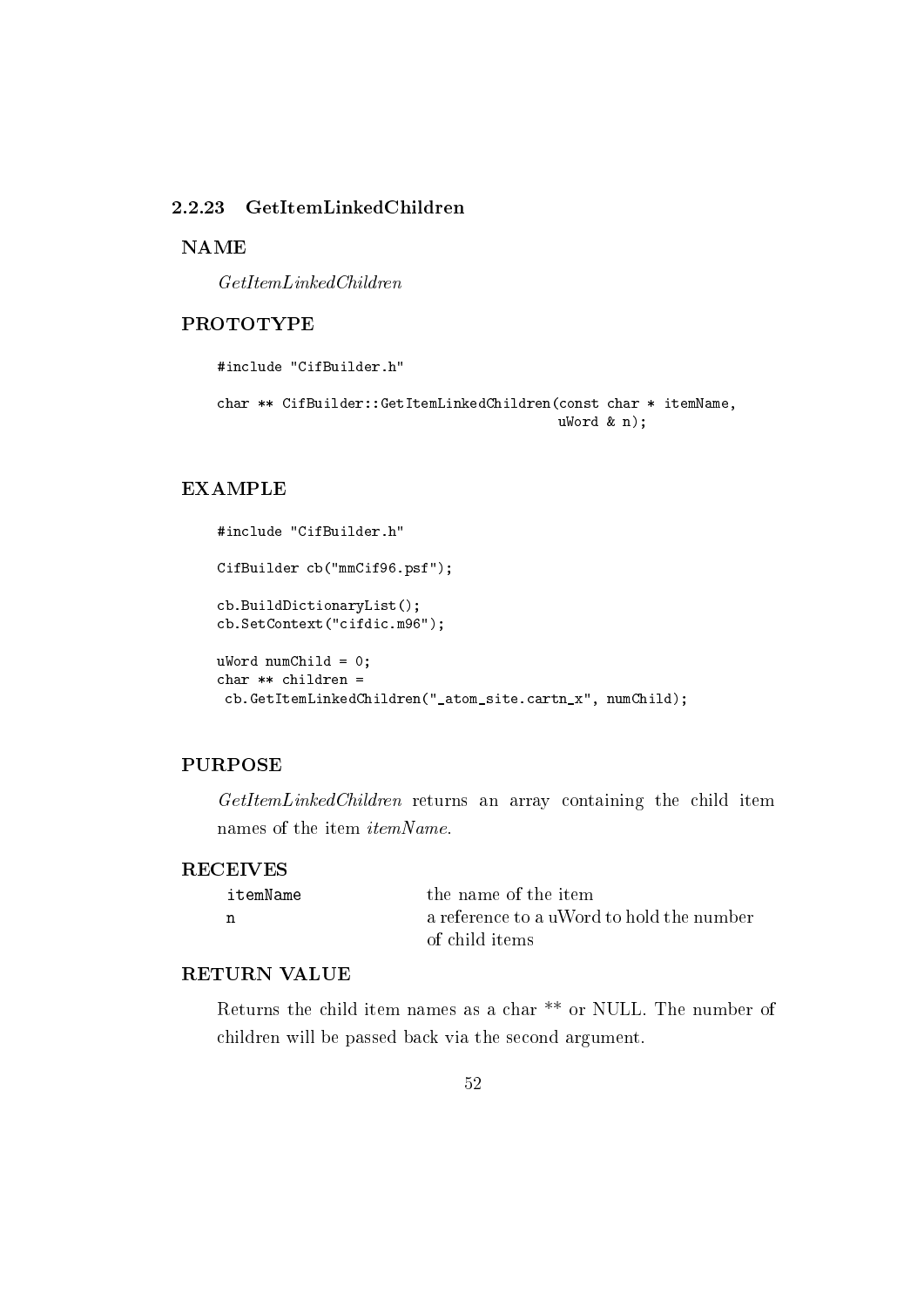# ${\bf REMARKS}$

See also:

 $\emph{GetItemLinked Parents}$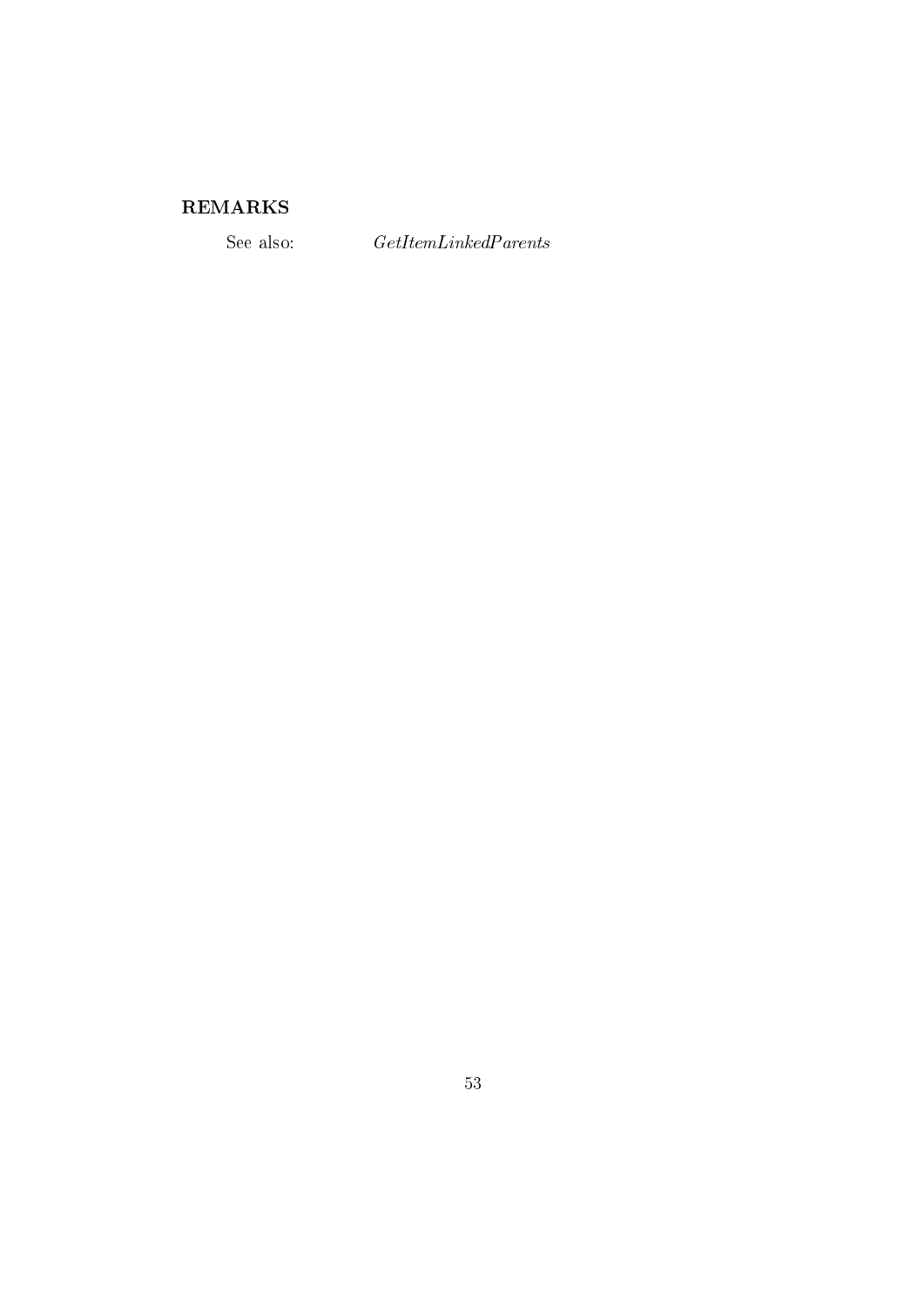#### GetItemLinkedParents 2.2.24

**NAME** 

 $GetItemLinkedParents$ 

## **PROTOTYPE**

#include "CifBuilder.h" char \*\* CifBuilder::GetItemLinkedParents(const char \* itemName,

 $ukord & n);$ 

#### **EXAMPLE**

```
#include "CifBuilder.h"
CifBuilder cb("mmCif96.psf");
cb.BuildDictionaryList();
cb.SetContext("cifdic.m96");
uWord numParent = 0;
char ** parents = cb. GetItemLinkedParents("_atom_site.cartn_x",
                                           numParent);
```
## **PURPOSE**

GetItemLinkedParents returns an array containing the parent item names of the item *itemName*.

#### **RECEIVES**

| itemName | the name of the item                      |
|----------|-------------------------------------------|
|          | a reference to a uWord to hold the number |
|          | of parent items                           |

## **RETURN VALUE**

Returns the parent item names as a char<sup>\*\*</sup> or NULL. The number of parents will be passed back via the second argument.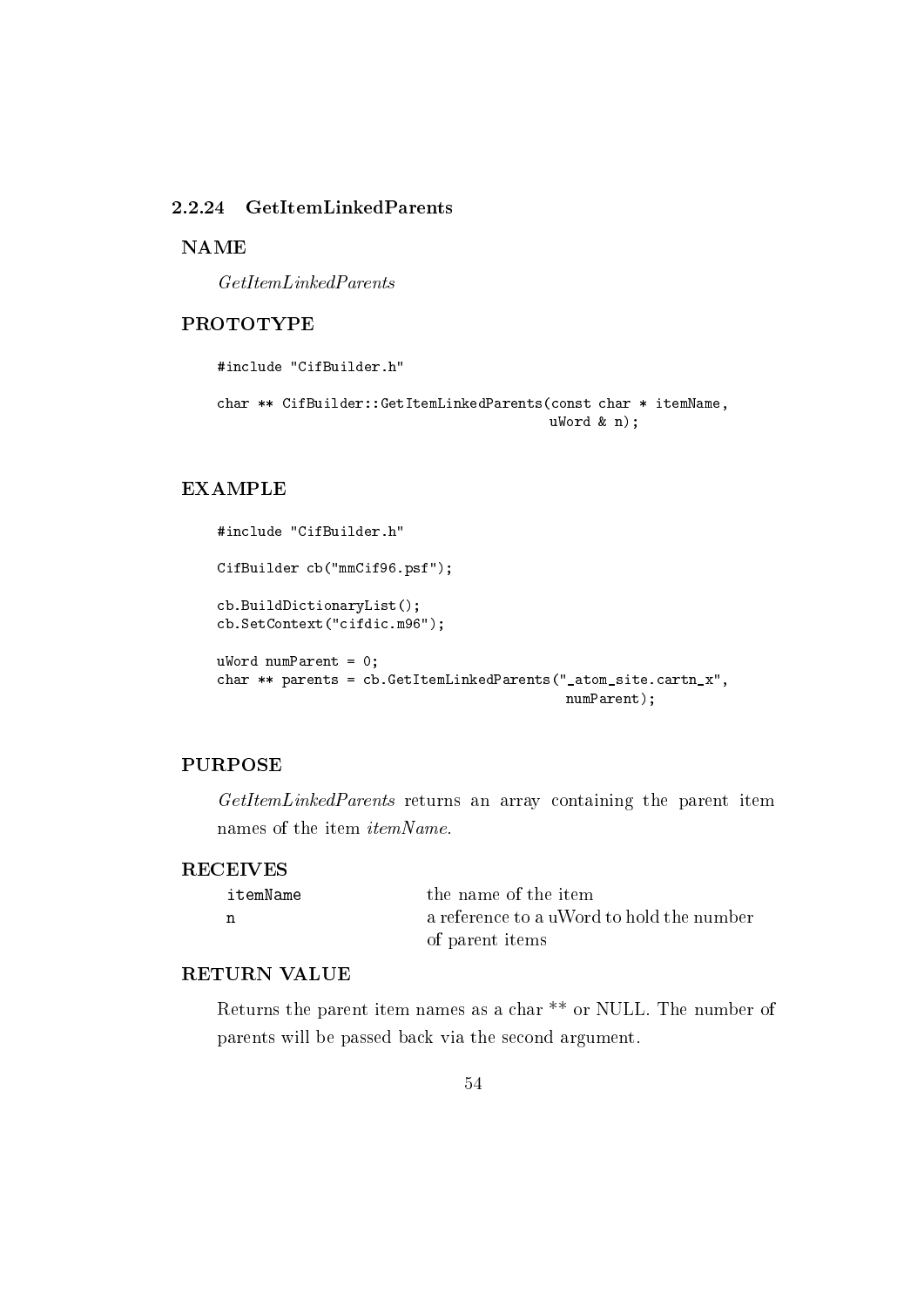# ${\bf REMARKS}$

See also:

 $\label{thm:ce} GetItemLinkedChildren$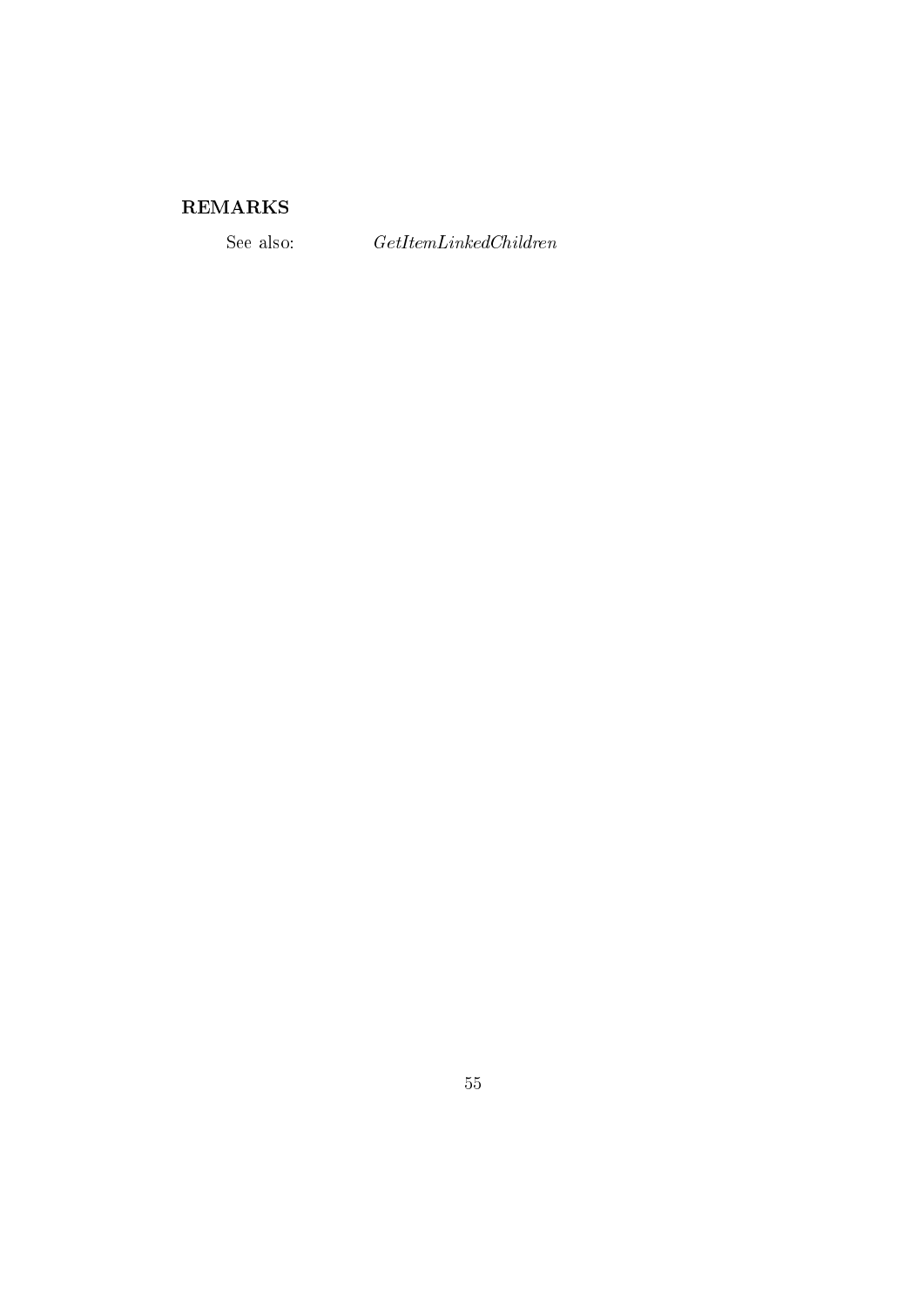#### 2.2.25 GetItemMethods

**NAME** 

 $GetItemMethods$ 

#### **PROTOTYPE**

```
#include "CifBuilder.h"
char ** CifBuilder::GetItemMethods(const char * itemName,
                                   ukord & n);
```
#### **EXAMPLE**

```
#include "CifBuilder.h"
CifBuilder cb("mmCif96.psf");
cb.BuildDictionaryList();
cb.SetContext("cifdic.m96");
uWord numMethods = 0;
char ** methods = cb. GetItemMethods ("_atom_site. cartn_x",
                                    numMethods);
```
## **PURPOSE**

GetItemMethods returns an array containing the method IDs for the item itemName.

#### **RECEIVES**

| itemName | the name of the item                      |
|----------|-------------------------------------------|
| n        | a reference to a uWord to hold the number |
|          | of methods                                |

#### **RETURN VALUE**

Returns the methods IDs as a char \*\* or NULL. The number of methods will be passed back via the second argument.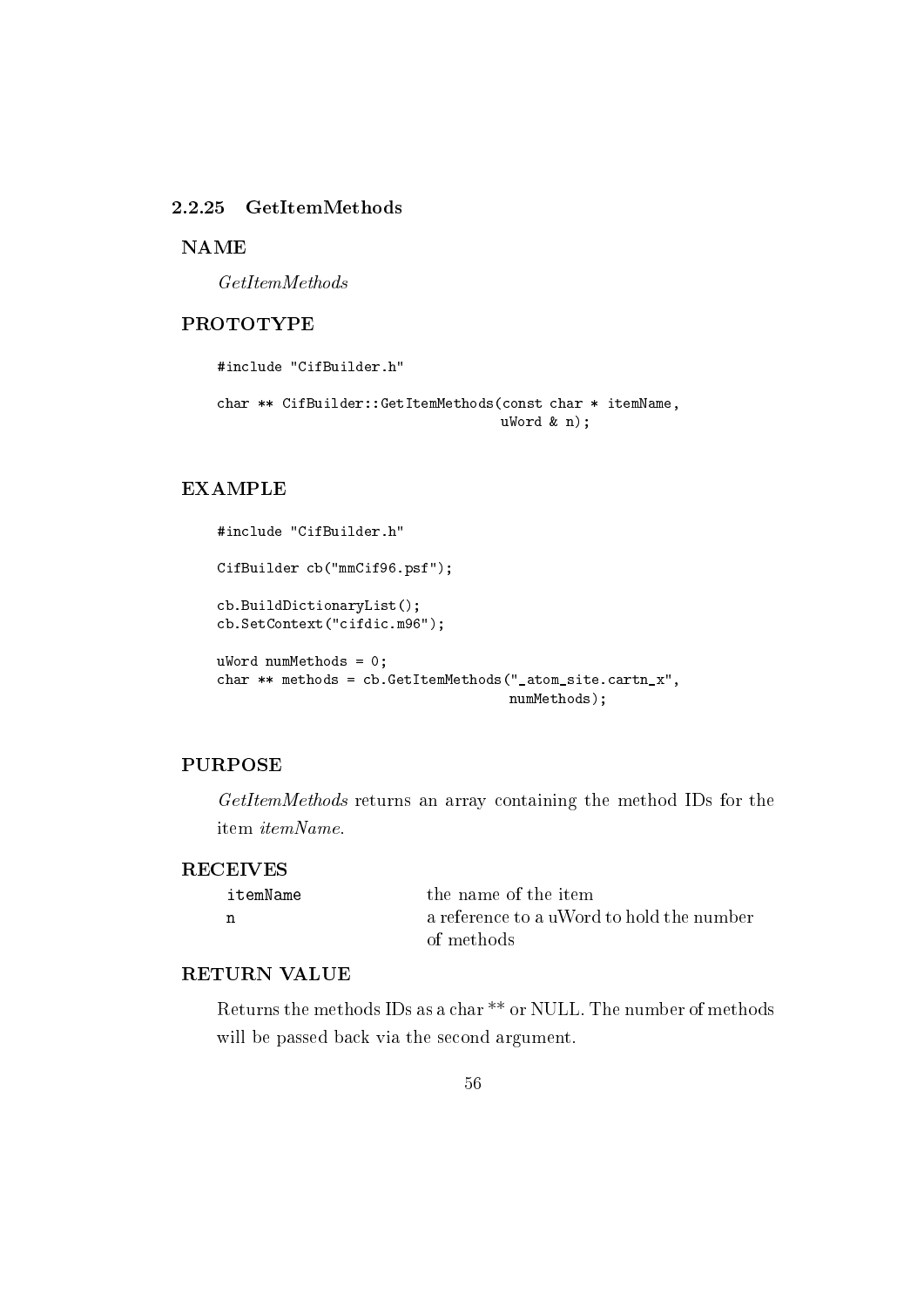## **REMARKS**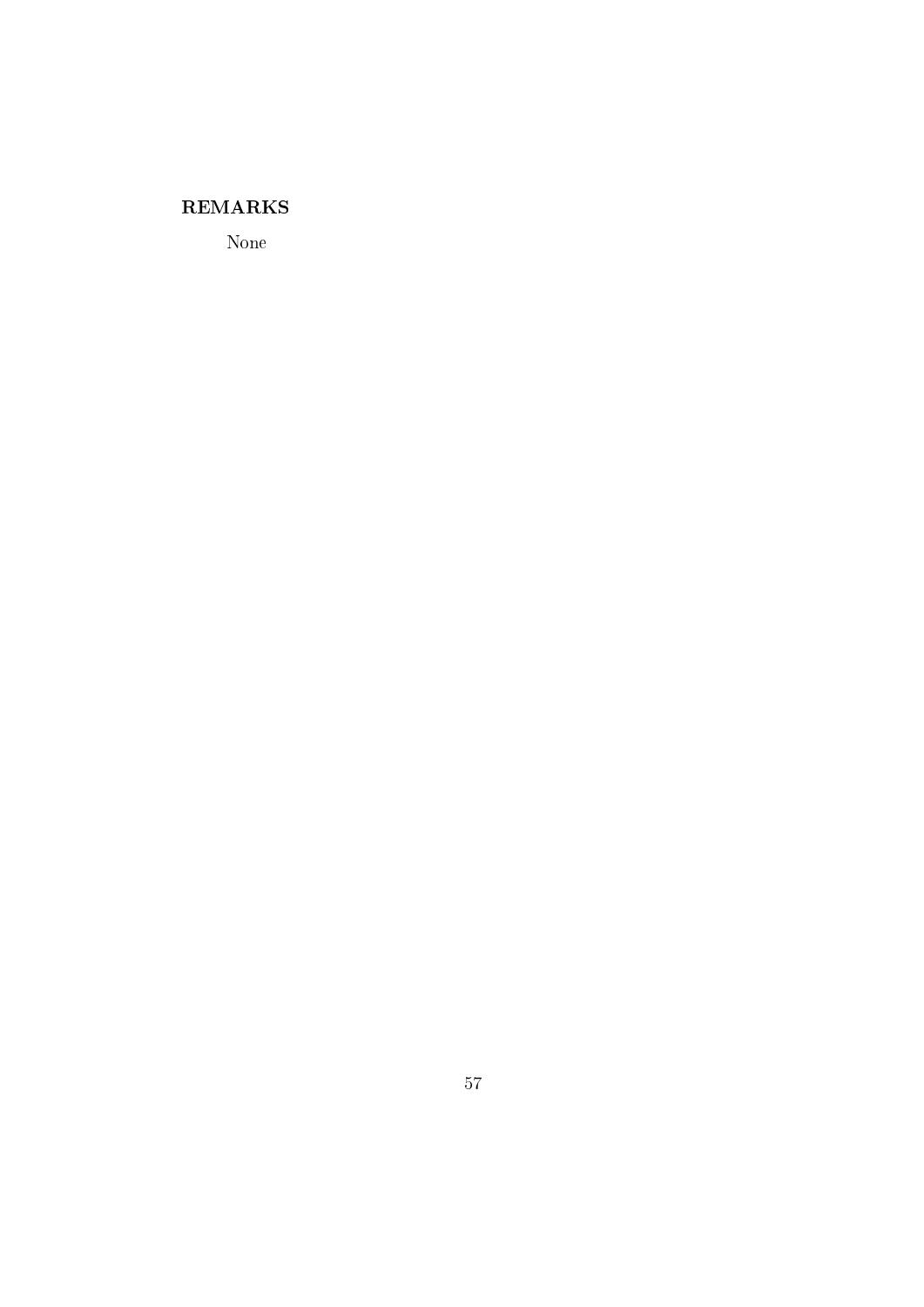#### GetItemTypeConditions 2.2.26

**NAME** 

 $GetItemType Conditions$ 

#### **PROTOTYPE**

#include "CifBuilder.h"

```
char ** CifBuilder::GetItemTypeConditions(const char * itemName,
                                          ukord & n);
```
#### **EXAMPLE**

```
#include "CifBuilder.h"
CifBuilder cb("mmCif96.psf");
cb.BuildDictionaryList();
cb.SetContext("cifdic.m96");
uWord numConditions = 0;
char ** conditions =
 cb.GetItemTypeConditions("_atom_site.cartn_x", numConditions);
```
## **PURPOSE**

 $GetItemType Conditions$  returns an array containing the item type conditions of the item itemName.

#### **RECEIVES**

| itemName | the name of the item                      |
|----------|-------------------------------------------|
|          | a reference to a uWord to hold the number |
|          | of type conditions                        |

#### **RETURN VALUE**

Returns the type conditions as a char \*\* or NULL. The number of type conditions will be passed back via the second argument.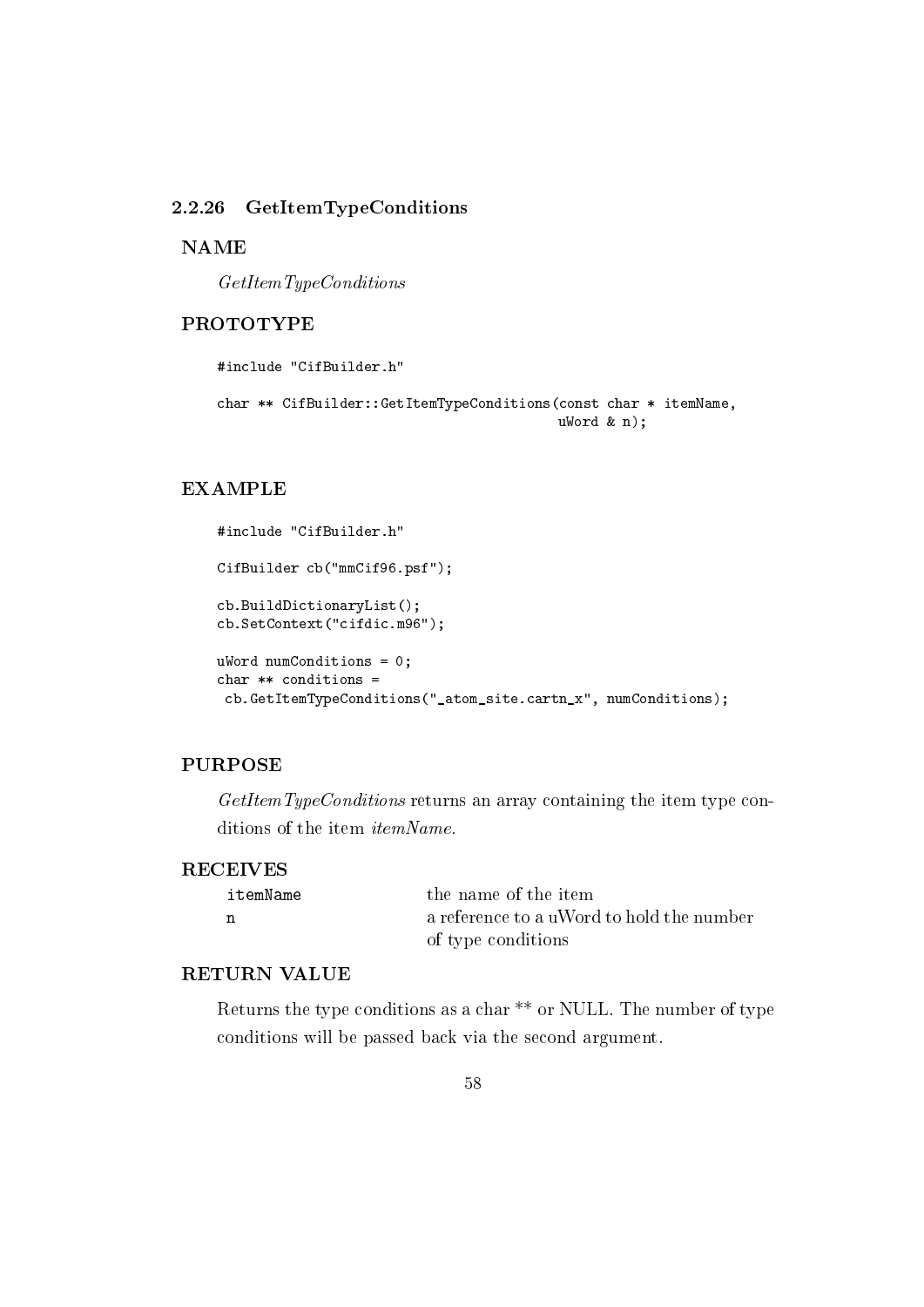## **REMARKS**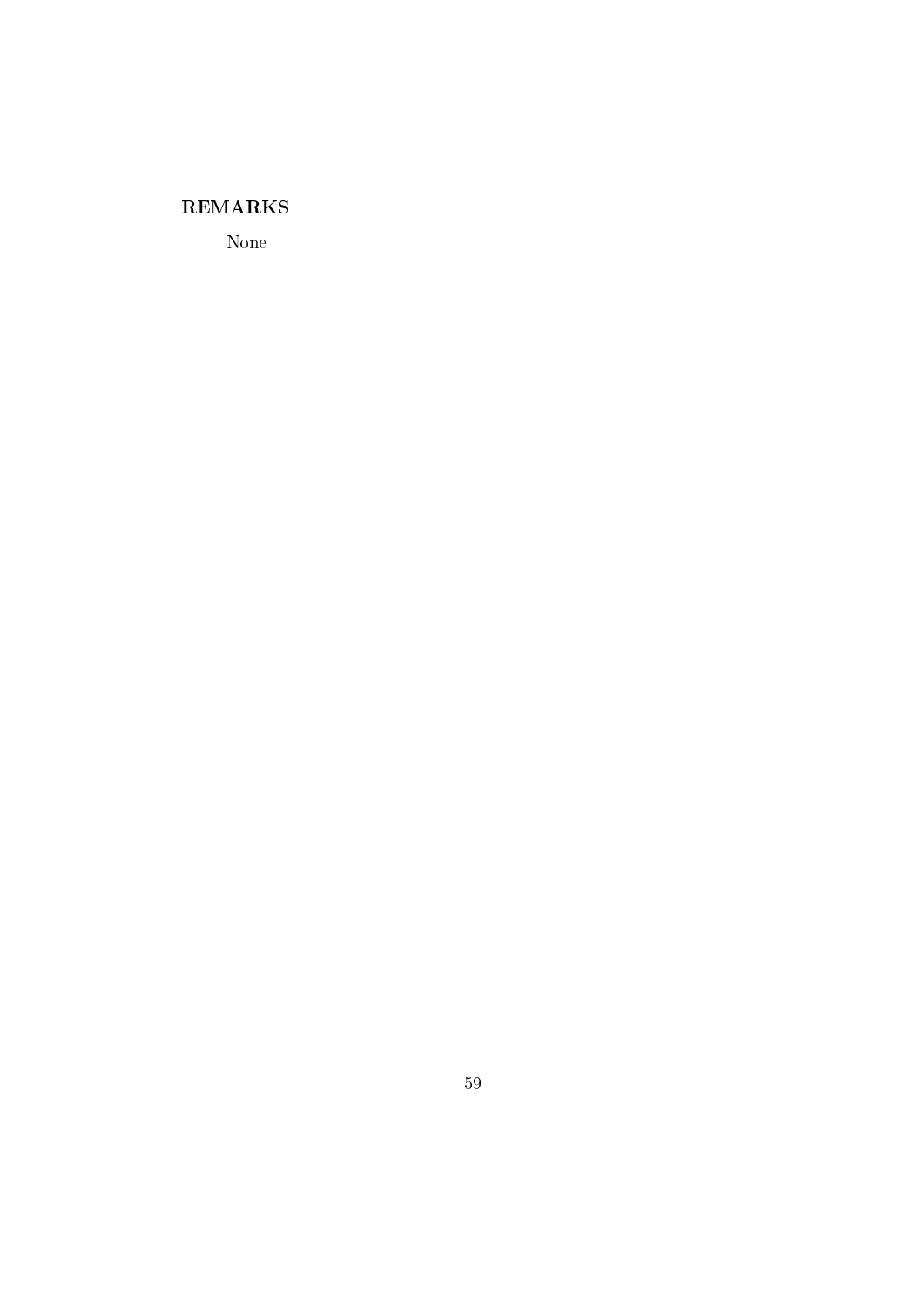#### **Category Access Methods** 2.3

These methods provide context-dependent access into category objects via the dictionary object that defines the category.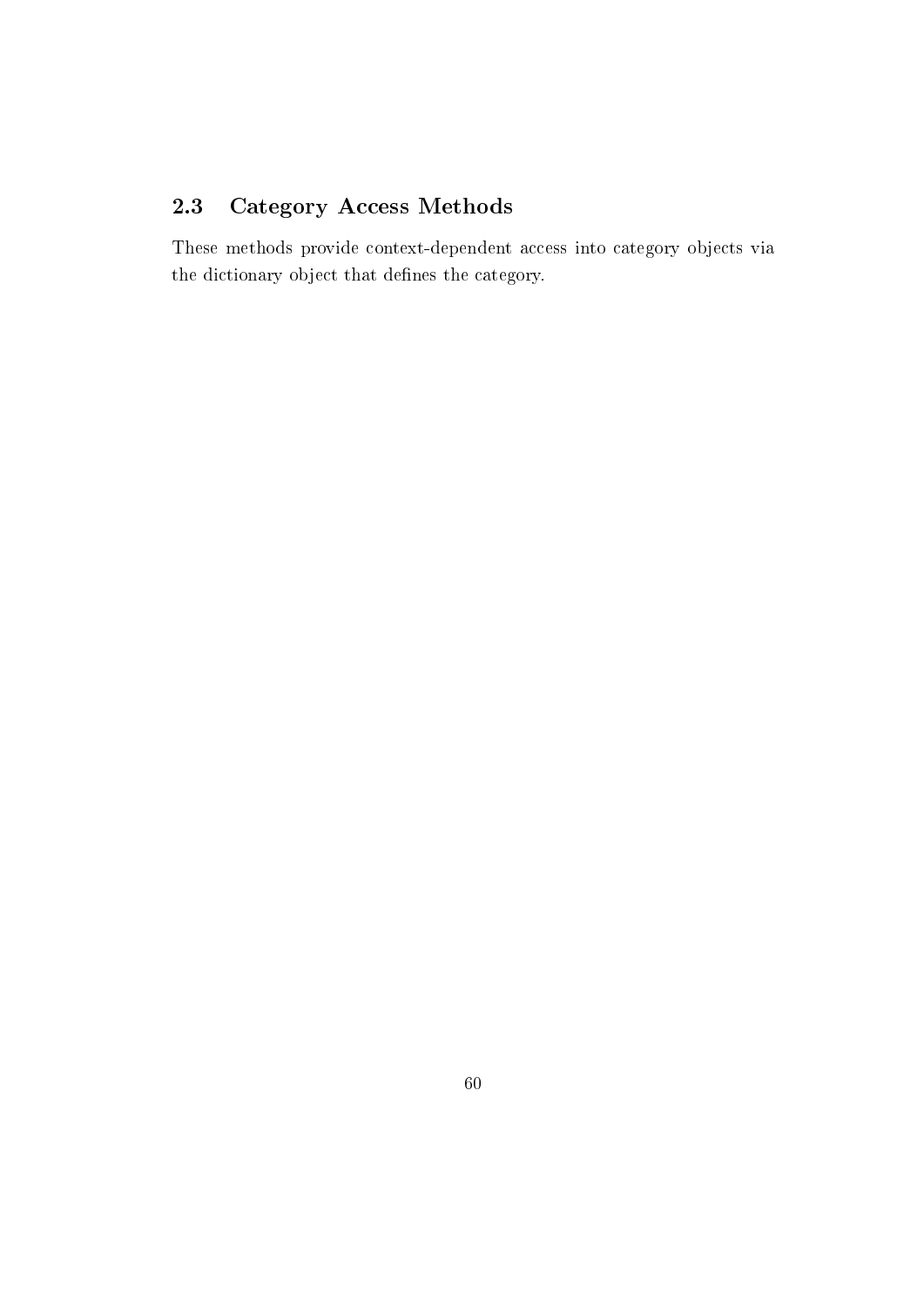#### GetCategoryDescription 2.3.1

#### **NAME**

 $GetCategoryDescription$ 

## **PROTOTYPE**

#include "CifBuilder.h"

char \* CifBuilder::GetCategoryDescription(const char \* categoryId);

## **EXAMPLE**

```
#include "CifBuilder.h"
CifBuilder cb("mmCif96.psf");
cb.BuildDictionaryList();
cb.SetContext("cifdic.m96");
```
char \* description = cb. GetCategoryDescription("atom\_site");

## **PURPOSE**

GetCategoryDescription returns the description of a category in the current context.

## **RECEIVES**

the name of the category categoryId

#### **RETURN VALUE**

Returns the description of the category as a char<sup>\*</sup>.

## **REMARKS**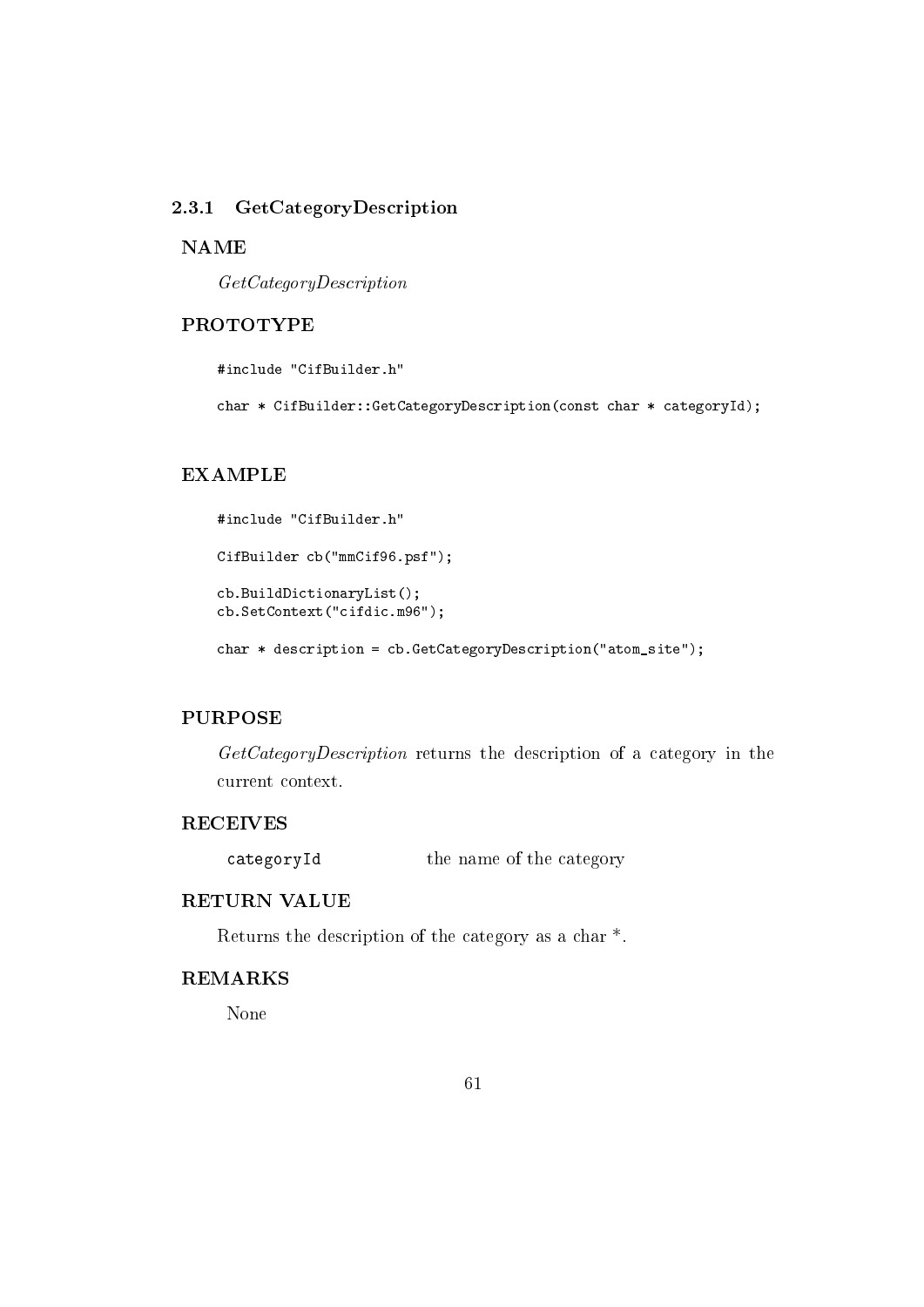#### GetCategoryMandatoryCode 2.3.2

#### **NAME**

 $GetCategoryMandatoryCode$ 

#### **PROTOTYPE**

```
#include "CifBuilder.h"
char * CifBuilder:: GetCategoryMandatoryCode(const char *
                                             categoryId);
```
## **EXAMPLE**

```
#include "CifBuilder.h"
CifBuilder cb("mmCif96.psf");
cb.BuildDictionaryList();
cb.SetContext("cifdic.m96");
char * mandCode = cb.GetCategoryMandatoryCode("atom_site");
```
## **PURPOSE**

GetCategoryDescription returns the mandatory code of a category in the current context.

## **RECEIVES**

the name of the category categoryId

#### **RETURN VALUE**

Returns the mandatory code of the category as a char<sup>\*</sup>.

# **REMARKS**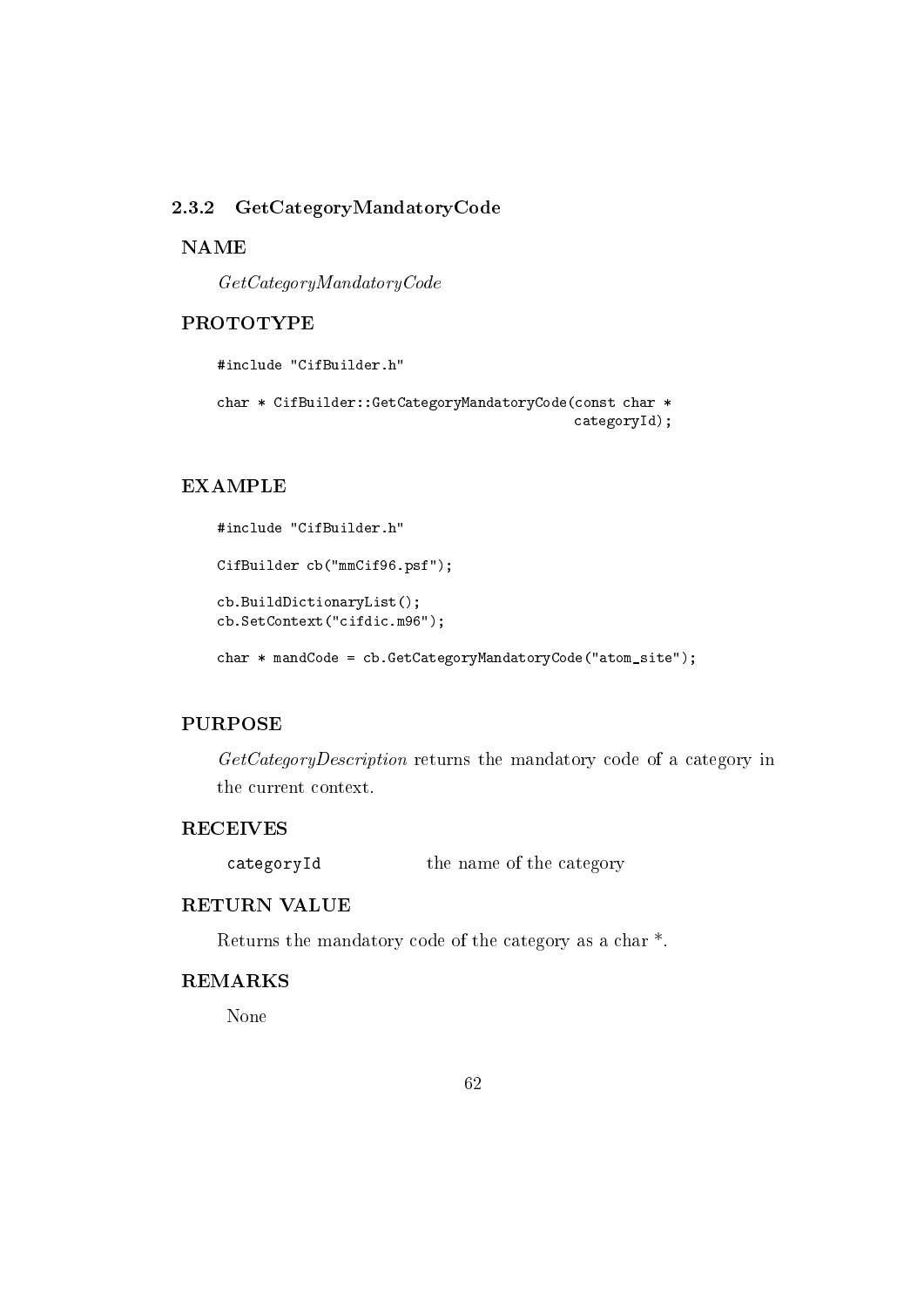## 2.3.3 GetCategoryKeys

#### **NAME**

 $GetCategoryKeys$ 

## **PROTOTYPE**

#include "CifBuilder.h" char \*\* CifBuilder::GetCategoryKeys(const char \* categoryId,  $ukord$  &  $n)$ :

#### **EXAMPLE**

```
#include "CifBuilder.h"
CifBuilder cb("mmCif96.psf");
cb.BuildDictionaryList();
cb.SetContext("cifdic.m96");
ukord numKeys = 0;char ** keys = cb.GetCategoryKeys("atom_site", numKeys);
```
## **PURPOSE**

 $GetCategoryKeys$  returns an array containing the item names that are the keys to the category categoryId.

#### **RECEIVES**

| categoryId | the name of the category                  |
|------------|-------------------------------------------|
| n          | a reference to a uWord to hold the number |
|            | of keys                                   |

#### **RETURN VALUE**

Returns the keys as a char \*\* or NULL. The number of keys will be passed back via the second argument.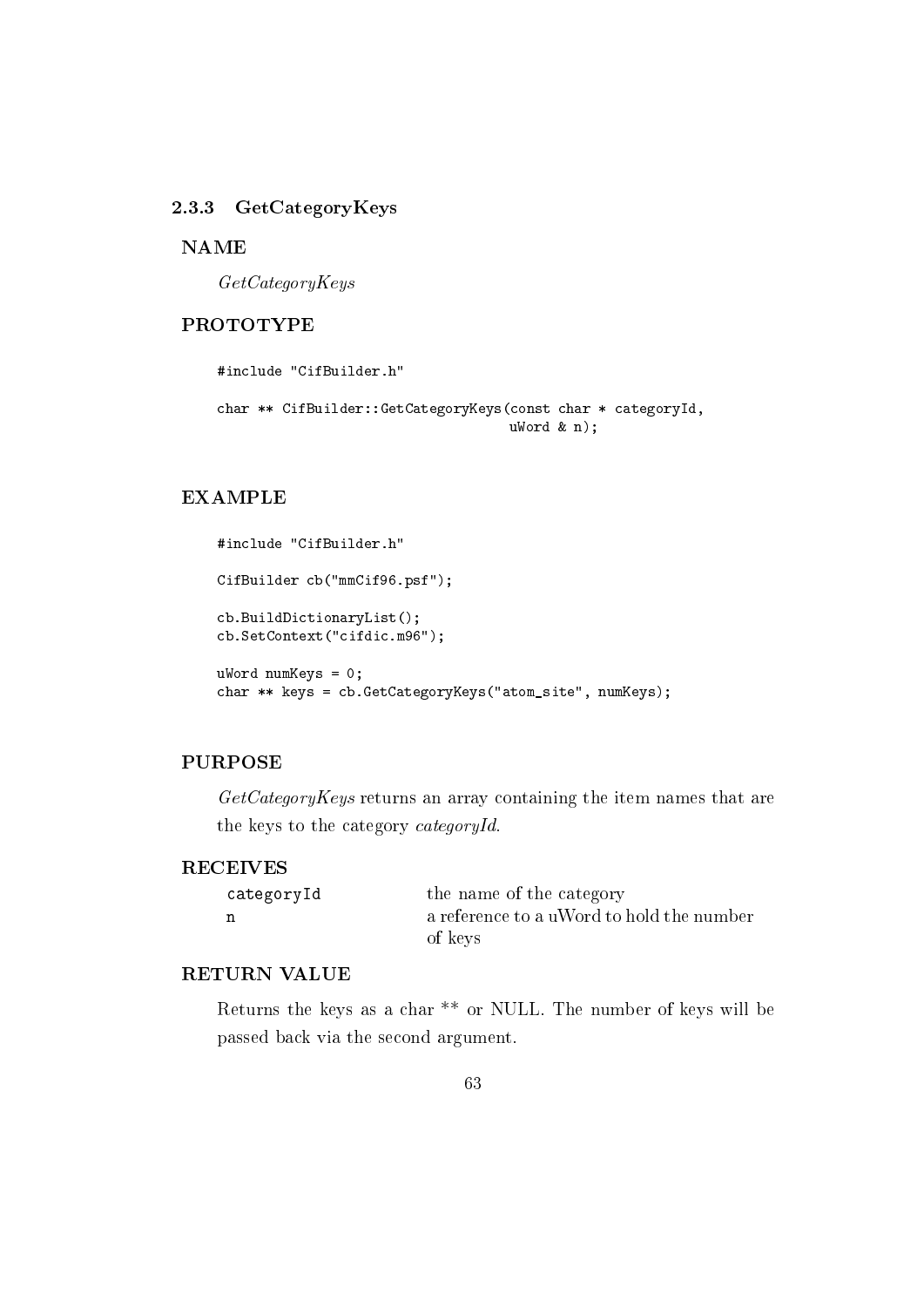## **REMARKS**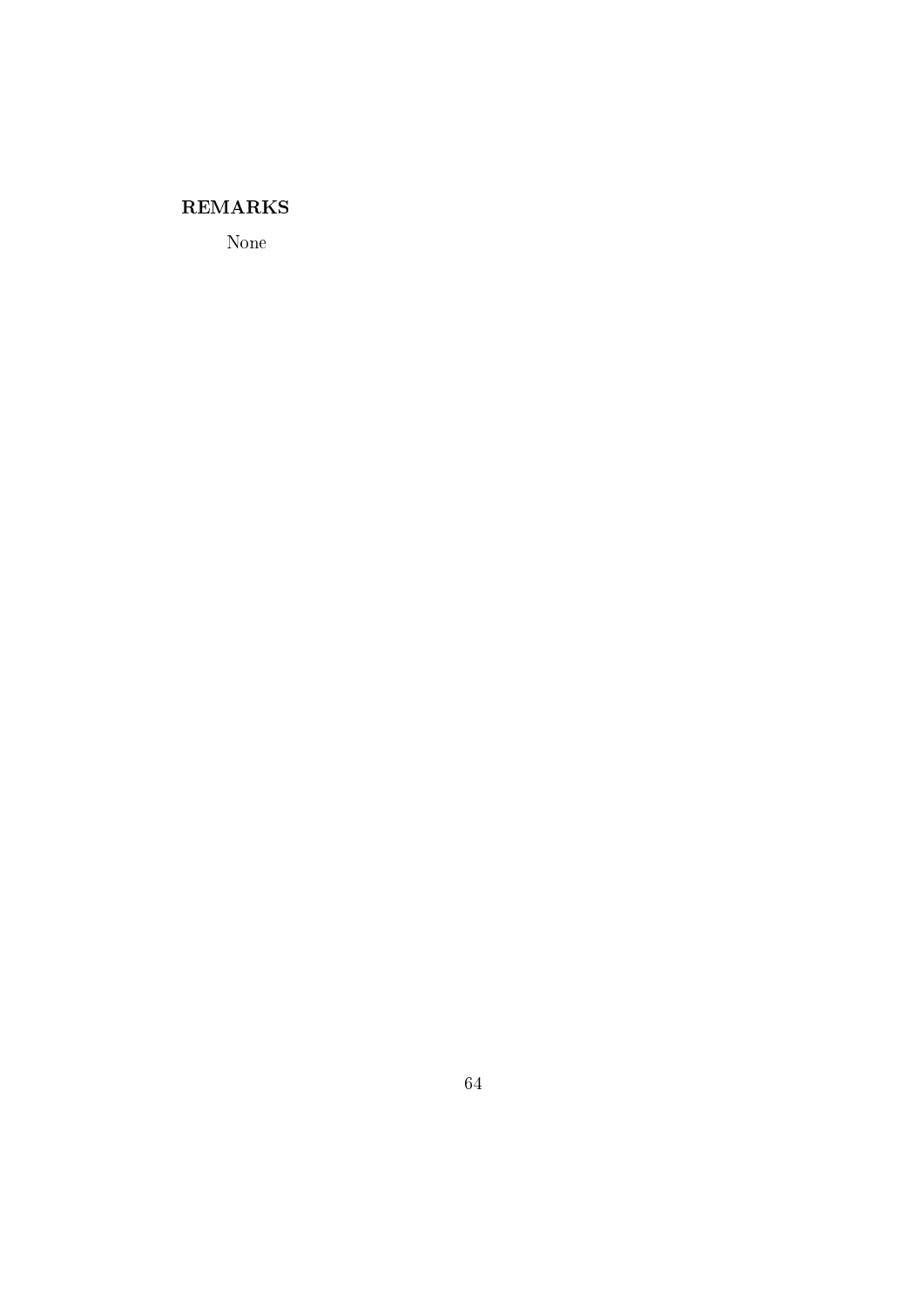#### 2.3.4 GetCategoryExamplesCase

#### **NAME**

 $GetCategoryExamples Case$ 

#### **PROTOTYPE**

#include "CifBuilder.h"

```
char ** CifBuilder::GetCategoryExamplesCase(const char * categoryId,
                                           ukord k n);
```
## **EXAMPLE**

```
#include "CifBuilder.h"
CifBuilder cb("mmCif96.psf");
cb.BuildDictionaryList();
cb.SetContext("cifdic.m96");
ukord numExamples = 0;
char ** examples = cb.GetCategoryExamplesCase("atom_site",
                                               numExamples);
```
## **PURPOSE**

 $GetCategoryExamples Case$  returns an array of examples for the category  $categoryId$ .

#### **RECEIVES**

| categoryId | the name of the category                  |
|------------|-------------------------------------------|
|            | a reference to a uWord to hold the number |
|            | of examples                               |

#### **RETURN VALUE**

Returns the examples as a char<sup>\*\*</sup> or NULL. The number of examples will be passed back via the second argument.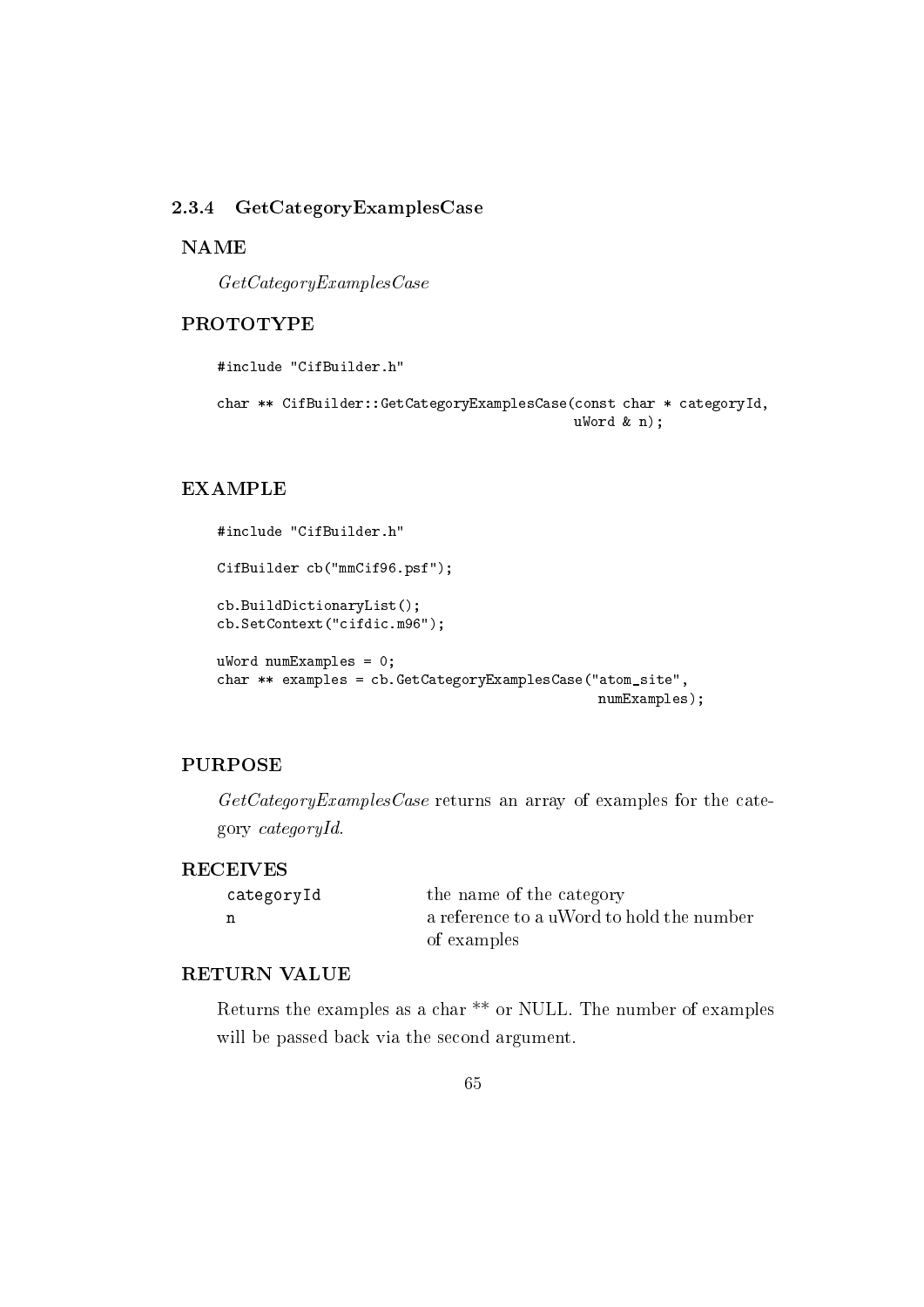# ${\bf REMARKS}$

See also:

 $\label{eq:det} GetCategory Examples Detail$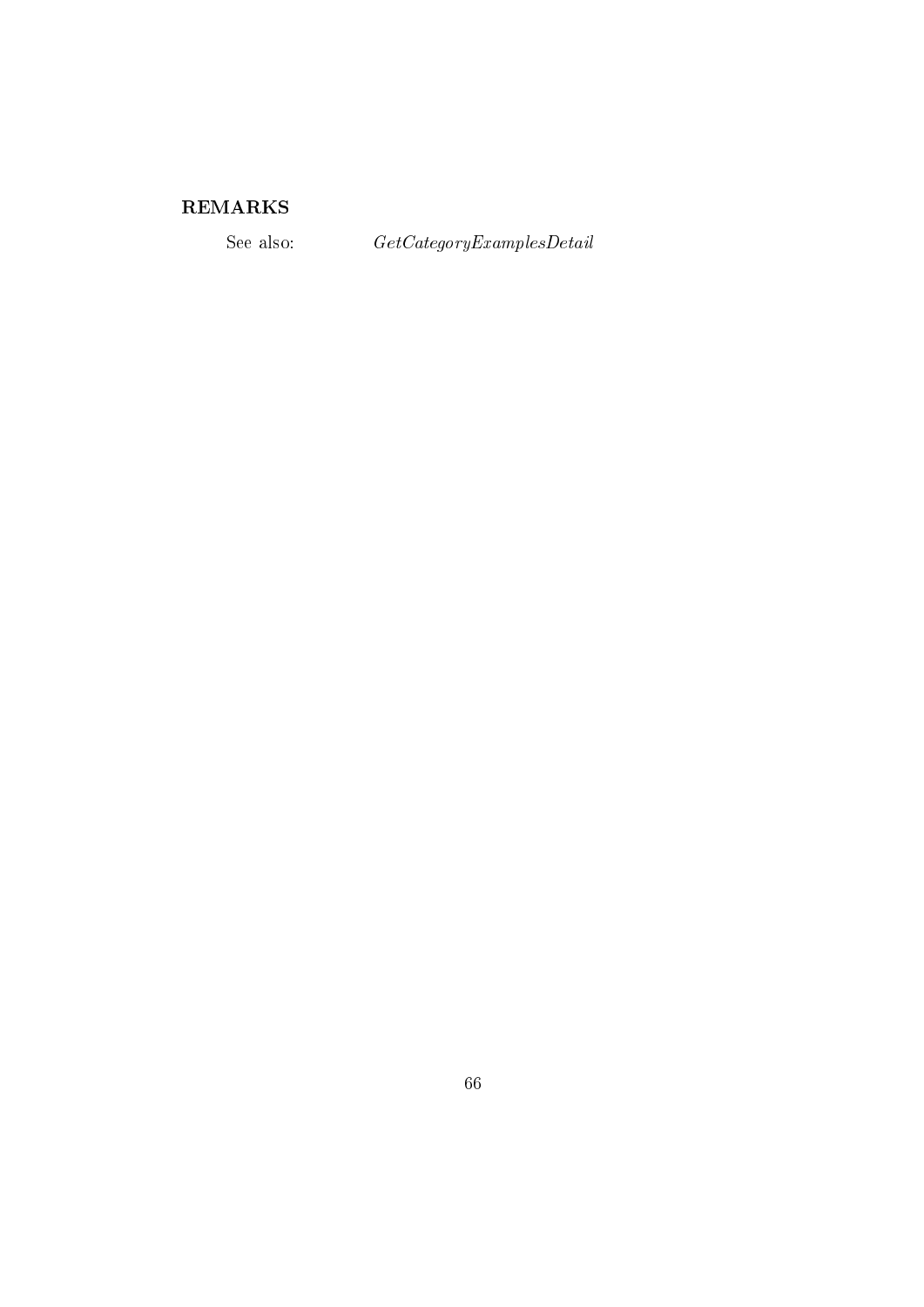#### GetCategoryExamplesDetail 2.3.5

#### **NAME**

 $GetCategoryExamplesDetails$ 

## **PROTOTYPE**

```
#include "CifBuilder.h"
char ** CifBuilder::GetCategoryExamplesDetail(const char *
                                              categoryId,
                                              ukord & n);
```
# **EXAMPLE**

```
#include "CifBuilder.h"
CifBuilder cb("mmCif96.psf");
cb.BuildDictionaryList();
cb.SetContext("cifdic.m96");
ukord numExamples = 0;
char ** examplesDetail = cb.GetCategoryExamplesDetail("atom_site",
                                                     numExamples);
```
## **PURPOSE**

GetCategoryExamplesDetail returns an array of example details for the category categoryId.

## **RECEIVES**

| categoryId | the name of the category                  |
|------------|-------------------------------------------|
| n          | a reference to a uWord to hold the number |
|            | of examples                               |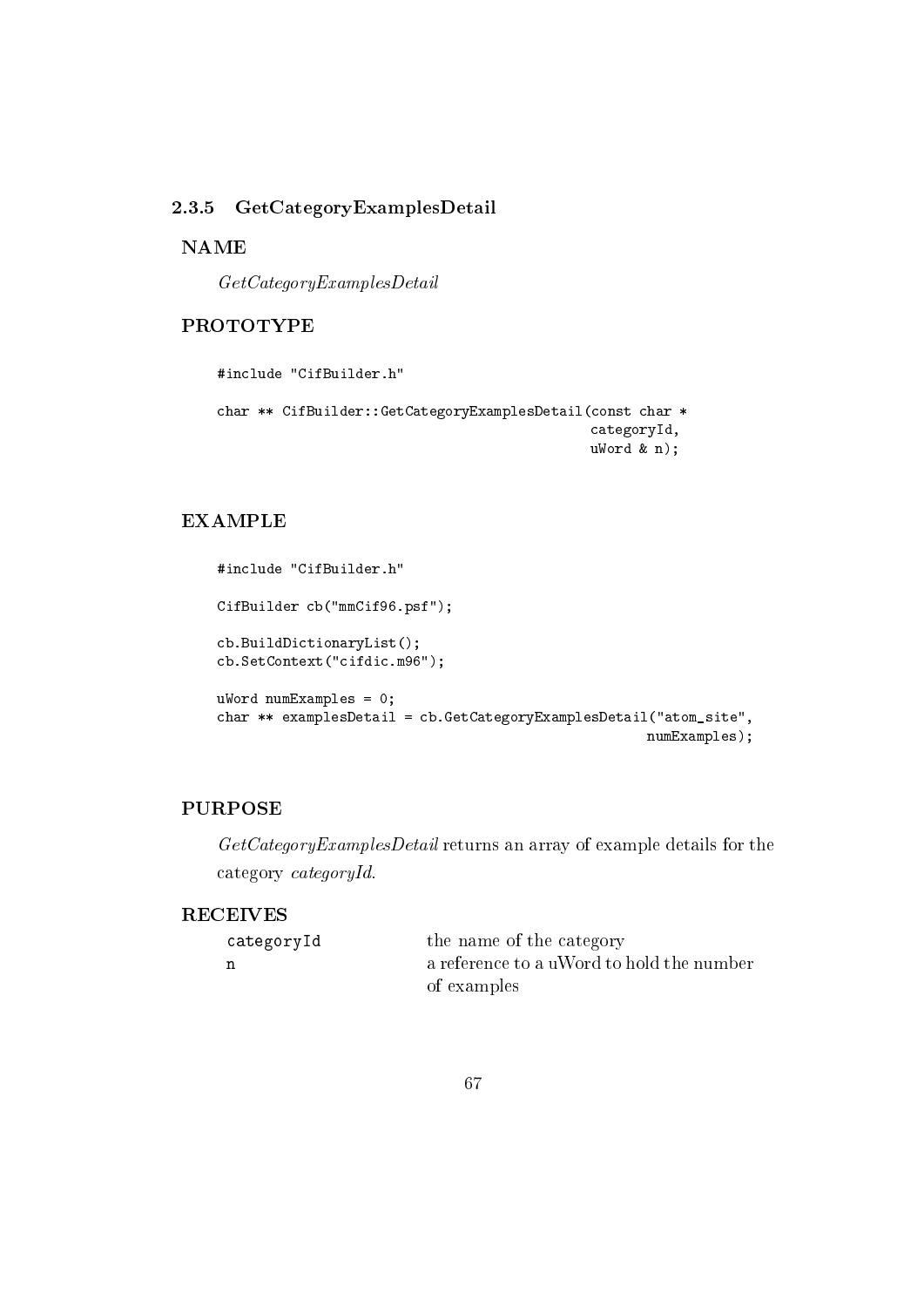# RETURN VALUE

Returns the example details as a char<sup>\*\*</sup> or NULL. The number of examples will be passed back via the second argument.

## **REMARKS**

See also:

 $GetCategoryExamplesCase$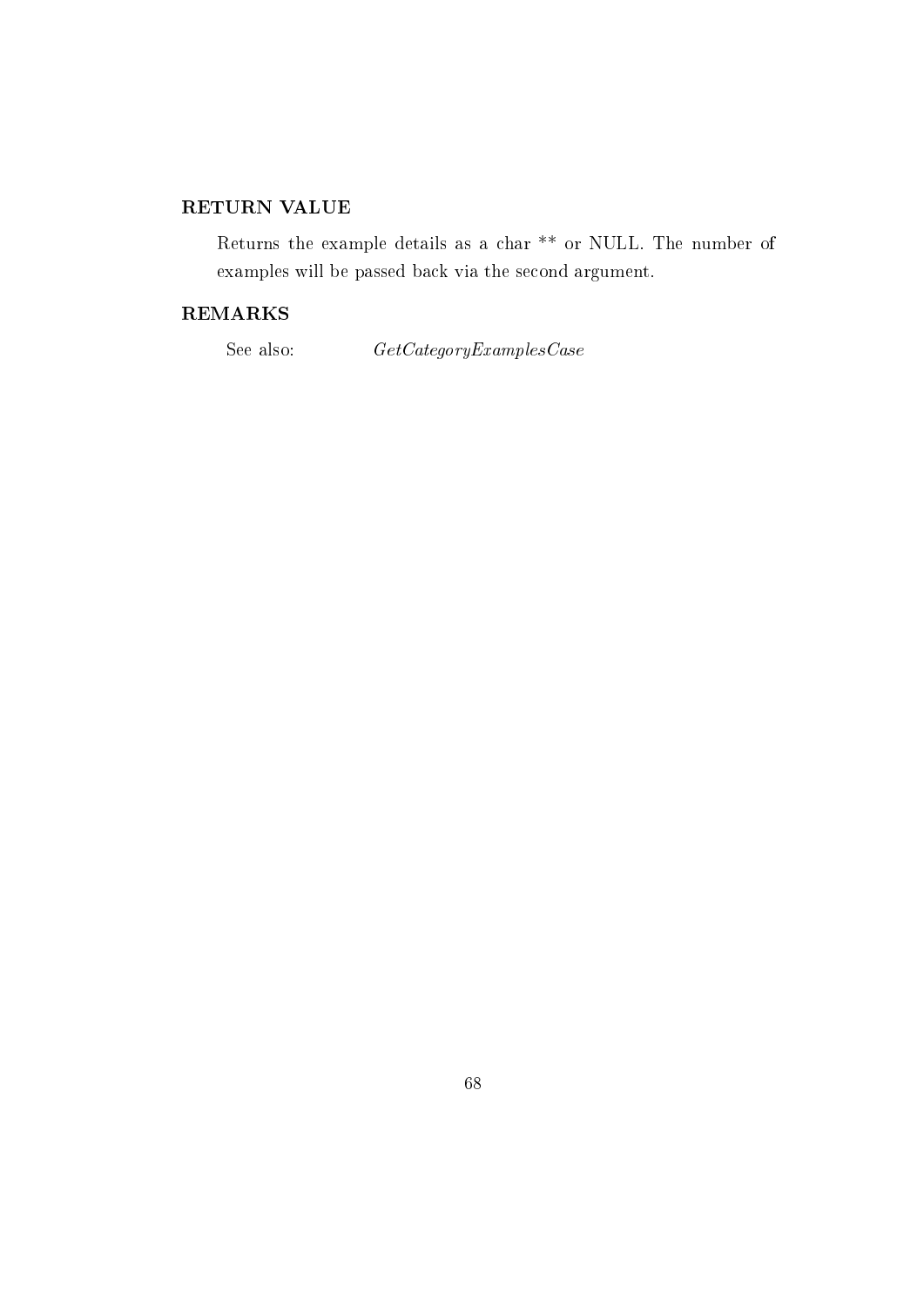## 2.3.6 GetCategoryCategoryGroups

#### **NAME**

 $GetCategoryCategory$ 

## **PROTOTYPE**

```
#include "CifBuilder.h"
```

```
char ** CifBuilder::GetCategoryCategoryGroups(const char *
                                              categoryId,
                                             ukord & n);
```
## **EXAMPLE**

```
#include "CifBuilder.h"
CifBuilder cb("mmCif96.psf");
cb.BuildDictionaryList();
cb.SetContext("cifdic.m96");
ukord numGroups = 0;char ** categoryGroups = cb.GetCategoryCategoryGroups("atom_site",
                                                      numGroups);
```
## **PURPOSE**

GetCategoryCategoryGroups returns an array of category group names to which the category categoryId belongs.

## **RECEIVES**

| categoryId | the name of the category                  |
|------------|-------------------------------------------|
| n          | a reference to a uWord to hold the number |
|            | of category groups                        |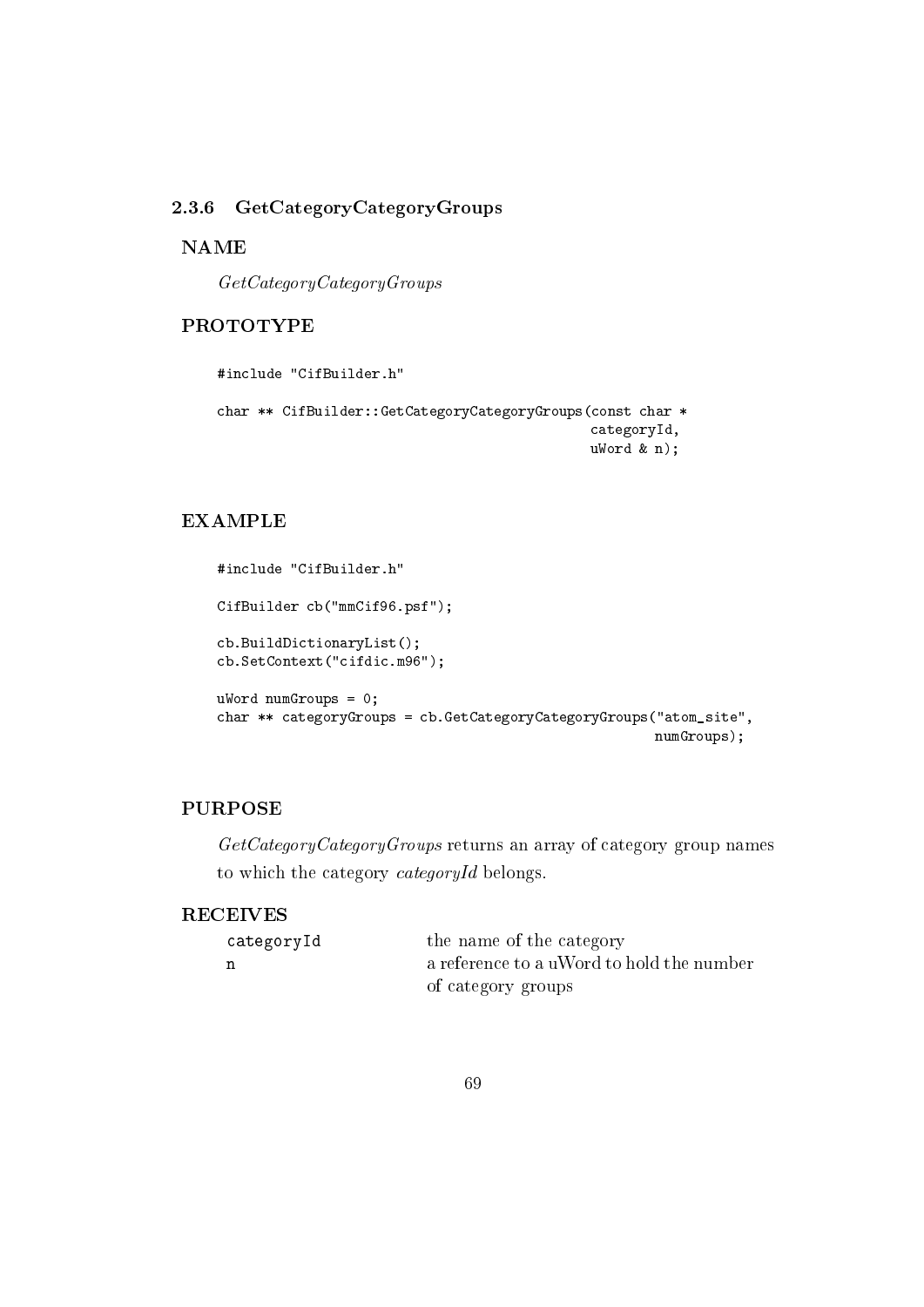# RETURN VALUE

Returns the category group names as a char  $**$  or NULL. The number of category groups will be passed back via the second argument.

## **REMARKS**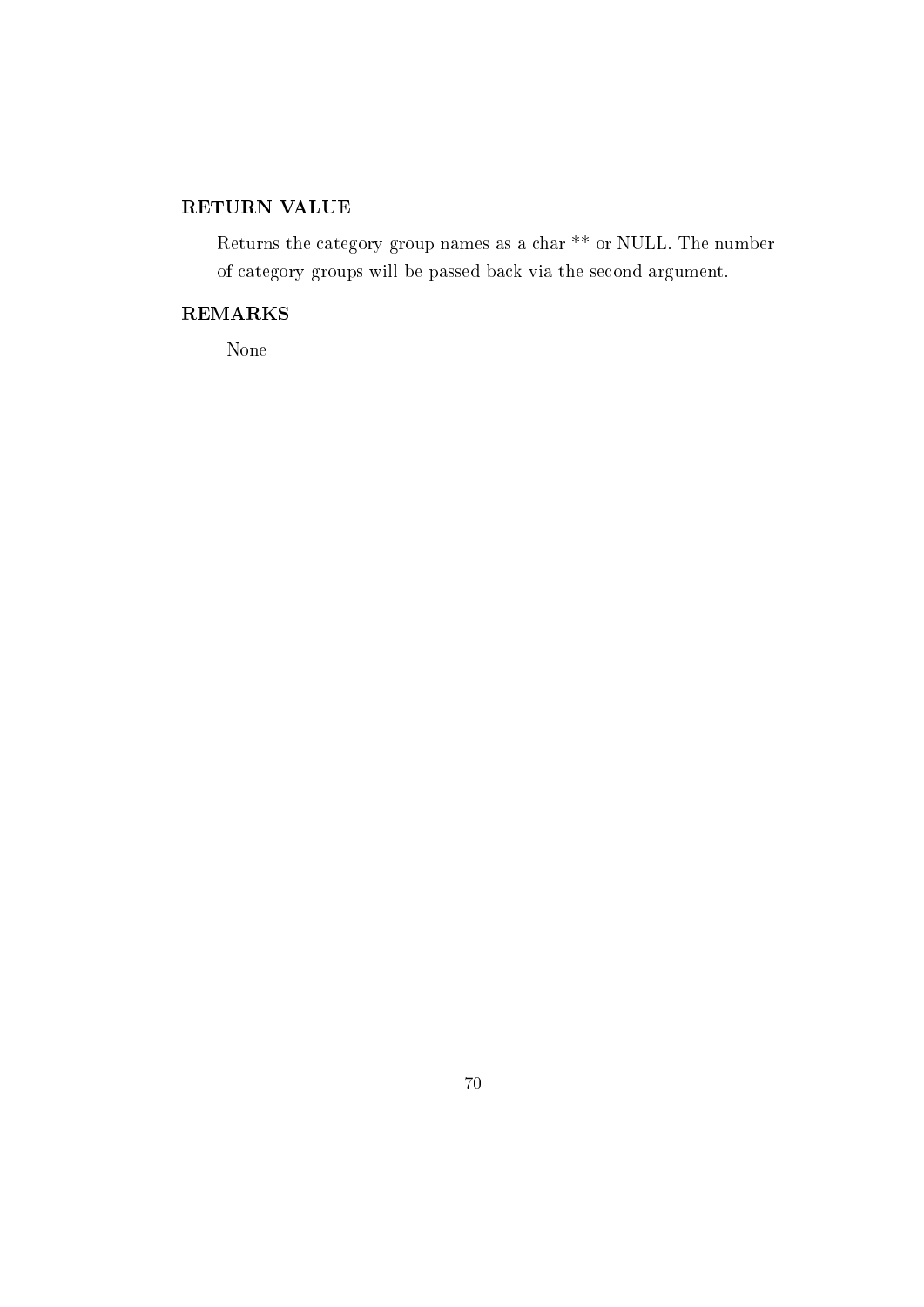#### 2.3.7 GetCategoryMethods

#### **NAME**

 $GetCategoryMethods$ 

## **PROTOTYPE**

#include "CifBuilder.h" char \*\* CifBuilder::GetCategoryMethods(const char \* categoryId,  $ukord & n);$ 

#### **EXAMPLE**

```
#include "CifBuilder.h"
CifBuilder cb("mmCif96.psf");
cb.BuildDictionaryList();
cb.SetContext("cifdic.m96");
uWord numMethods = 0;
char ** methods = cb. GetCategoryMethods ("atom_site", numMethods);
```
## **PURPOSE**

 $GetCategoryMethods$  returns an array of category method IDs that are associated with the category categoryId.

#### **RECEIVES**

| categoryId | the name of the category                  |
|------------|-------------------------------------------|
| n          | a reference to a uWord to hold the number |
|            | of category methods                       |

## **RETURN VALUE**

Returns the category method IDs as a char  $**$  or NULL. The number of methods will be passed back via the second argument.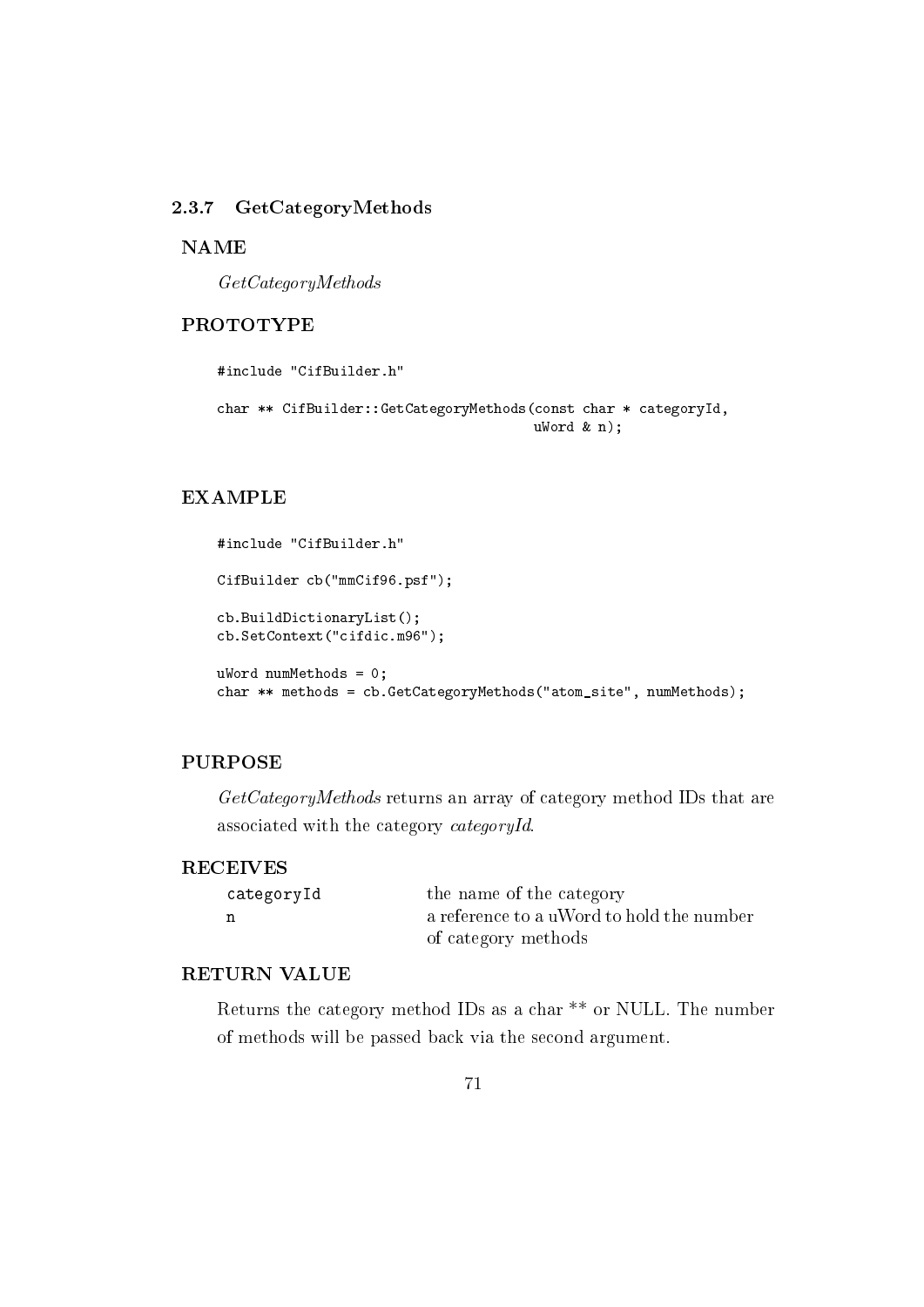## **REMARKS**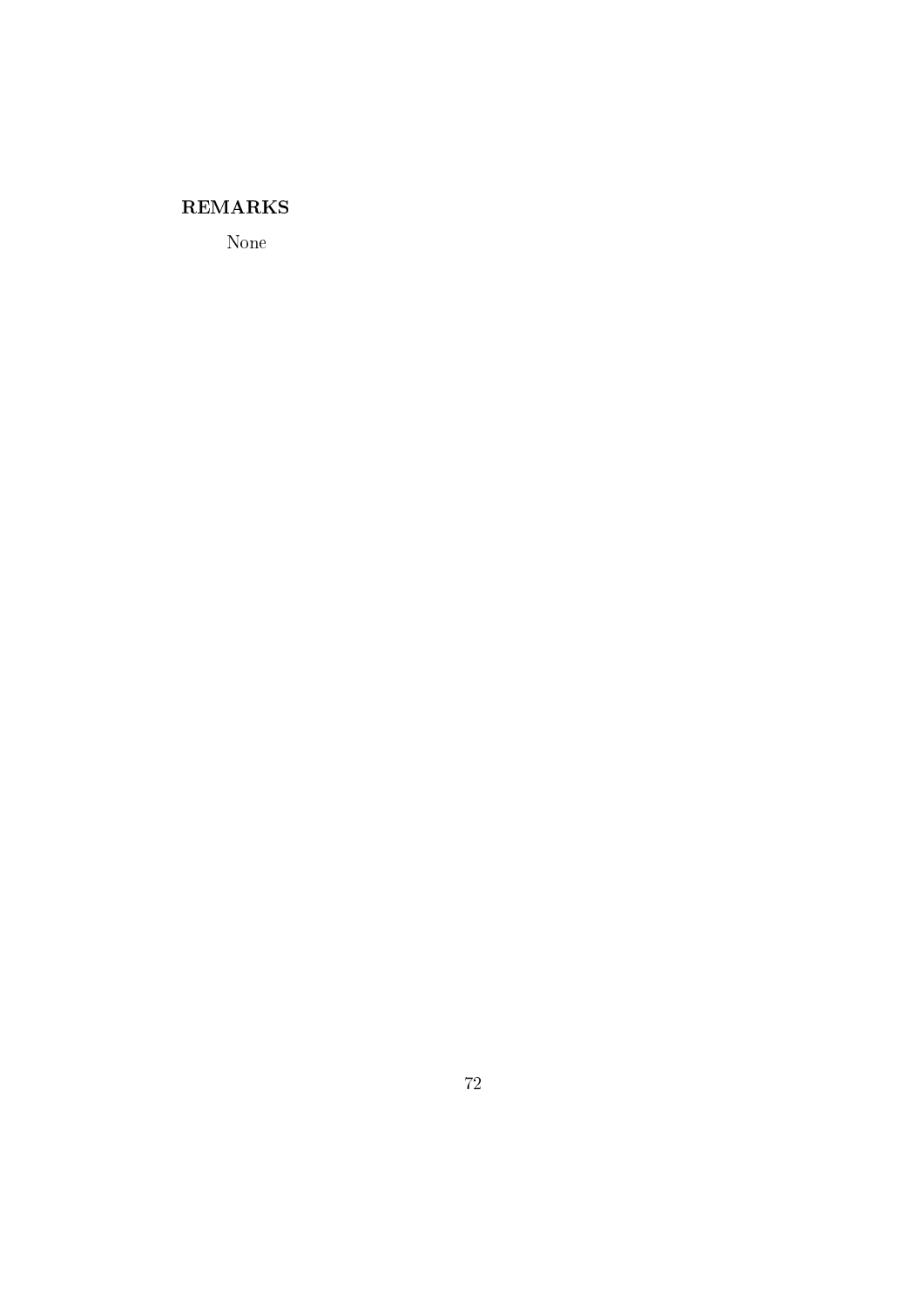#### **Subcategory Access Methods**  $2.4$

These methods provide context-dependent access into subcategory objects via the dictionary object that contains it.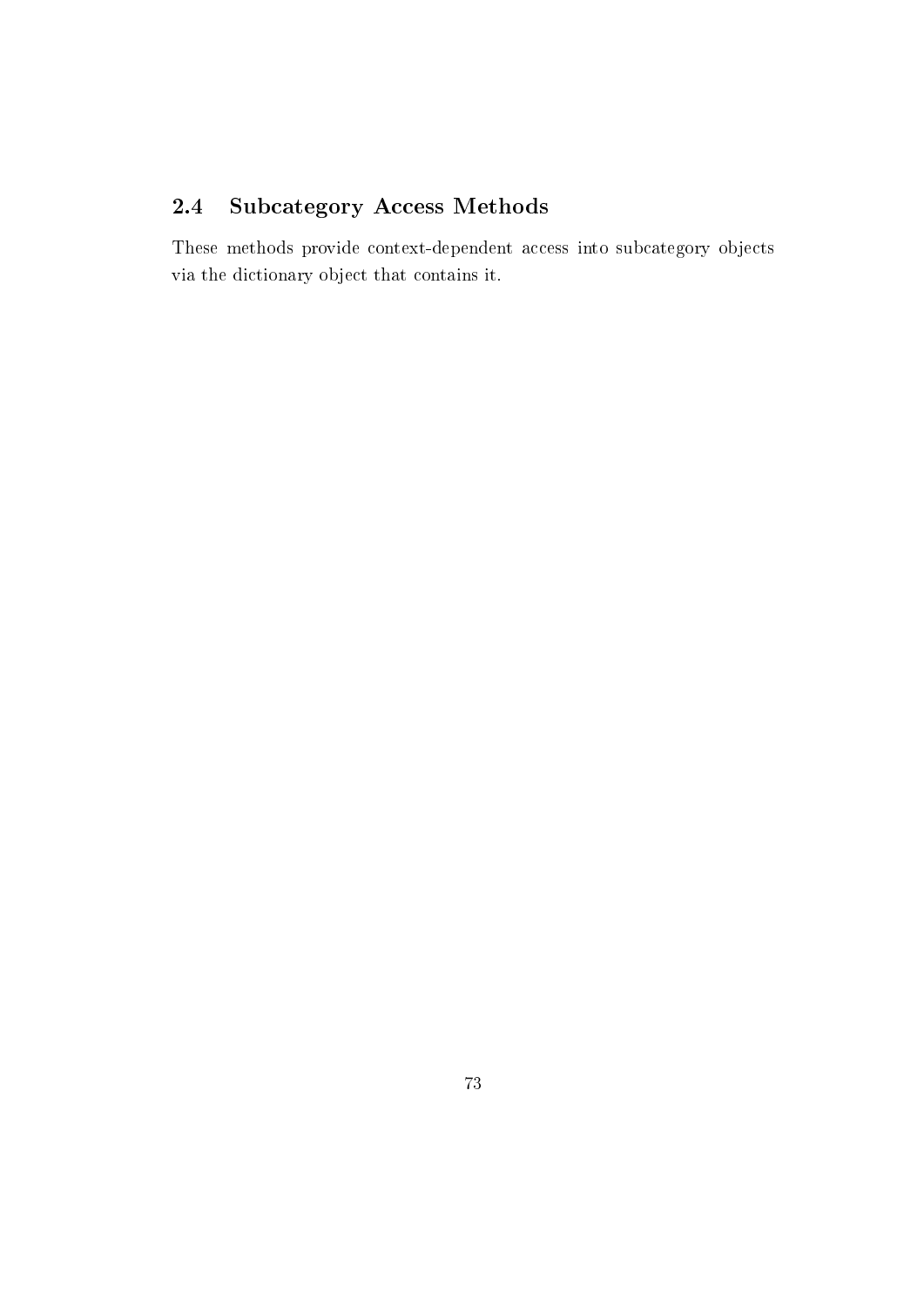#### GetSubcategoryDescription 2.4.1

#### **NAME**

 $GetSubcategoryDescription$ 

## **PROTOTYPE**

```
#include "CifBuilder.h"
char * CifBuilder::GetSubcategoryDescription(const char *
                                              subcategoryId);
```
# **EXAMPLE**

```
#include "CifBuilder.h"
CifBuilder cb("mmCif96.psf");
cb.BuildDictionaryList();
cb.SetContext("cifdic.m96");
char * description = cb. GetSubcategoryDescription("matrix");
```
# **PURPOSE**

GetSubcategoryDescription returns the description of a subcategory in the current context.

# **RECEIVES**

the name of the subcategory subcategoryId

# **RETURN VALUE**

Returns the description of the subcategory as a char \* or NULL.

# **REMARKS**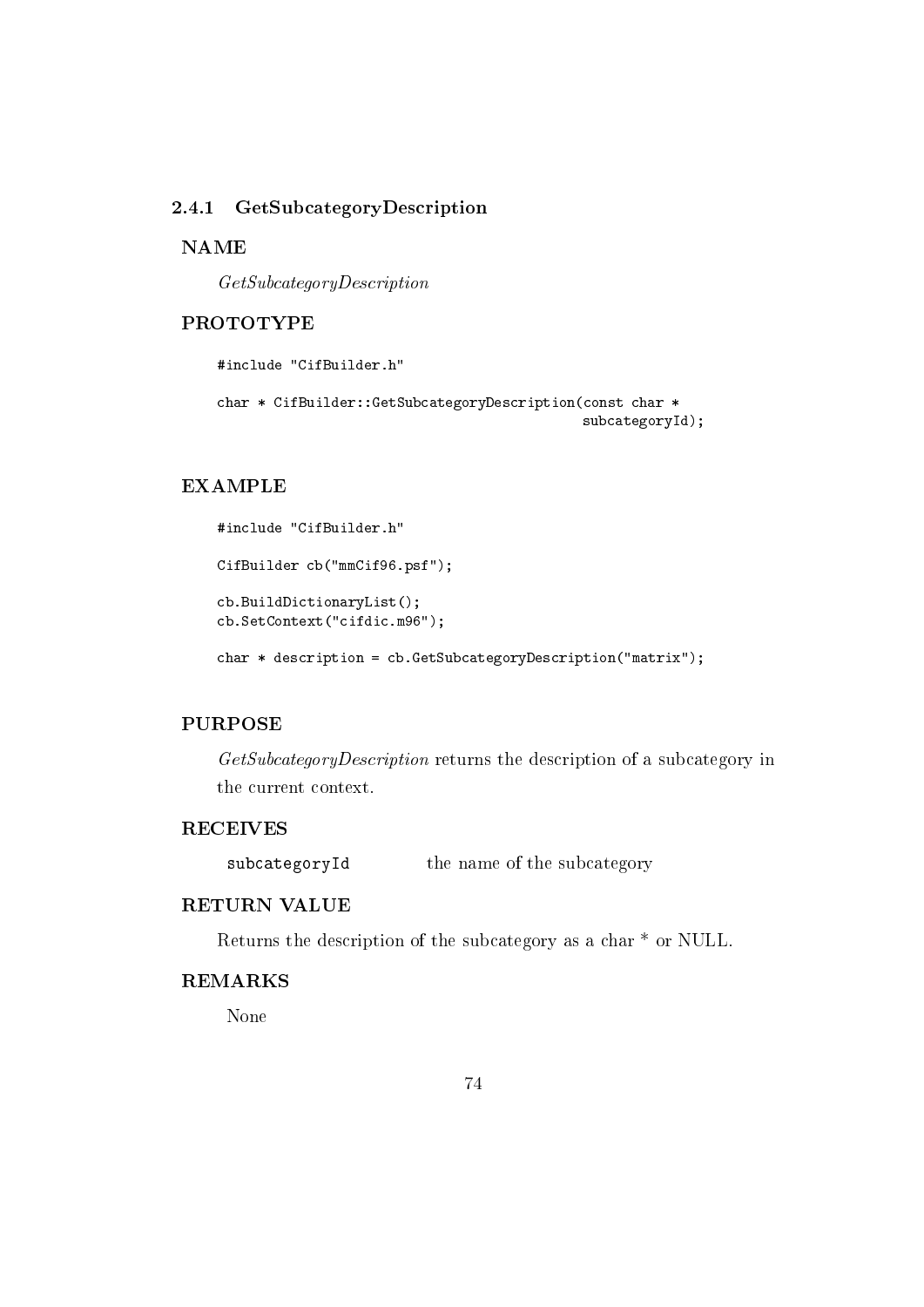# 2.4.2 GetSubcategoryExamplesCase

# **NAME**

 $GetSubcategory Examples Case$ 

# **PROTOTYPE**

```
#include "CifBuilder.h"
```

```
char ** CifBuilder::GetSubcategoryExamplesCase(const char *
                                               subcategoryId,
                                               uWord & n);
```
# **EXAMPLE**

```
#include "CifBuilder.h"
CifBuilder cb("mmCif96.psf");
cb.BuildDictionaryList();
cb.SetContext("cifdic.m96");
ukord numExamples = 0;
char ** examples = cb. GetSubcategoryExamplesCase("matrix",
                                                    numExamples);
```
# **PURPOSE**

 $GetSubcategory\&ramples\,Case$  returns an array of examples for the subcategory subcategoryId.

# **RECEIVES**

| subcategoryId | the name of the subcategory               |
|---------------|-------------------------------------------|
|               | a reference to a uWord to hold the number |
|               | of examples                               |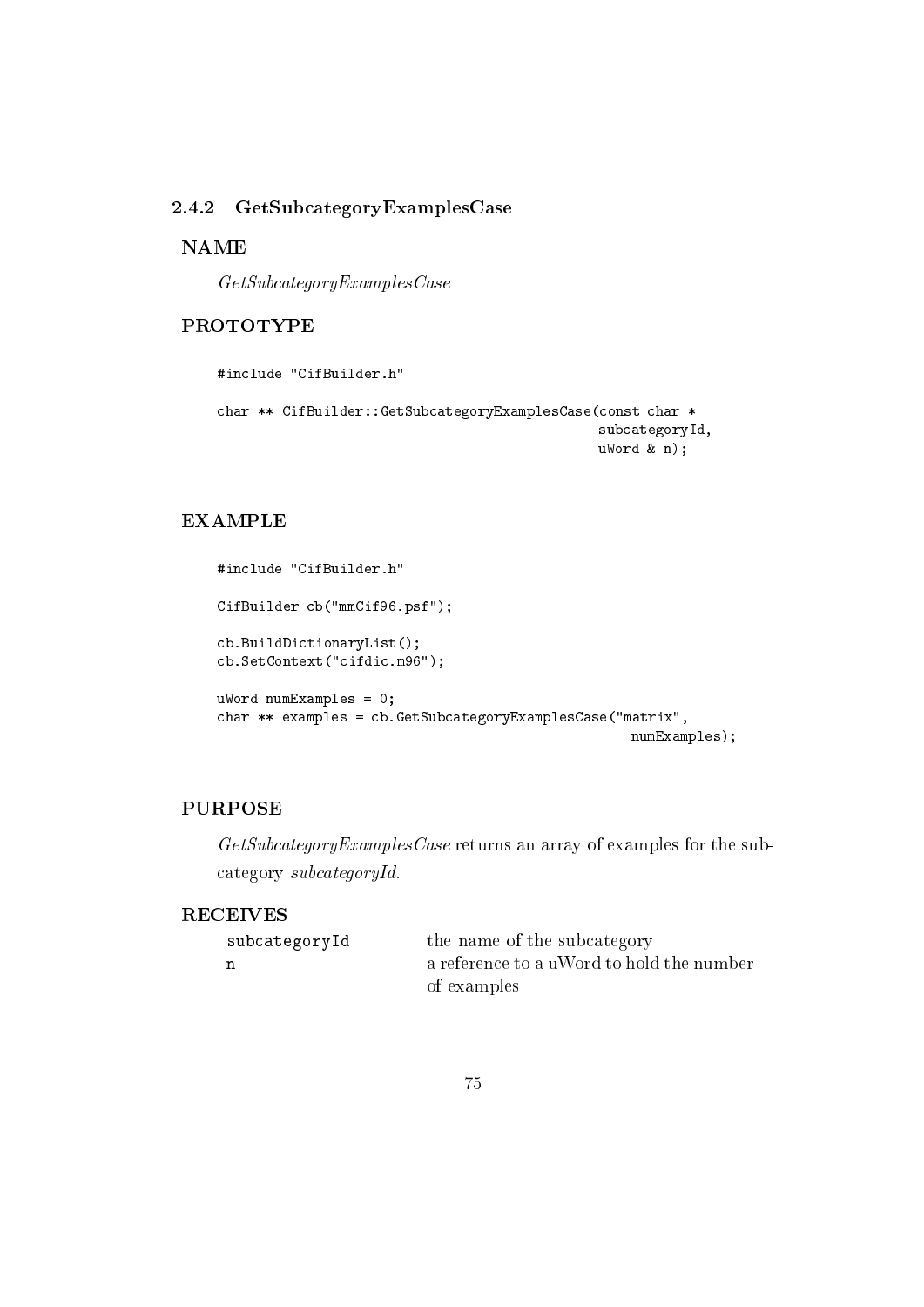# RETURN VALUE

Returns the examples as a char  $**$  or NULL. The number of examples will be passed back via the second argument.

# **REMARKS**

See also:

 $\label{thm:2} GetSubcategory Examples Detail$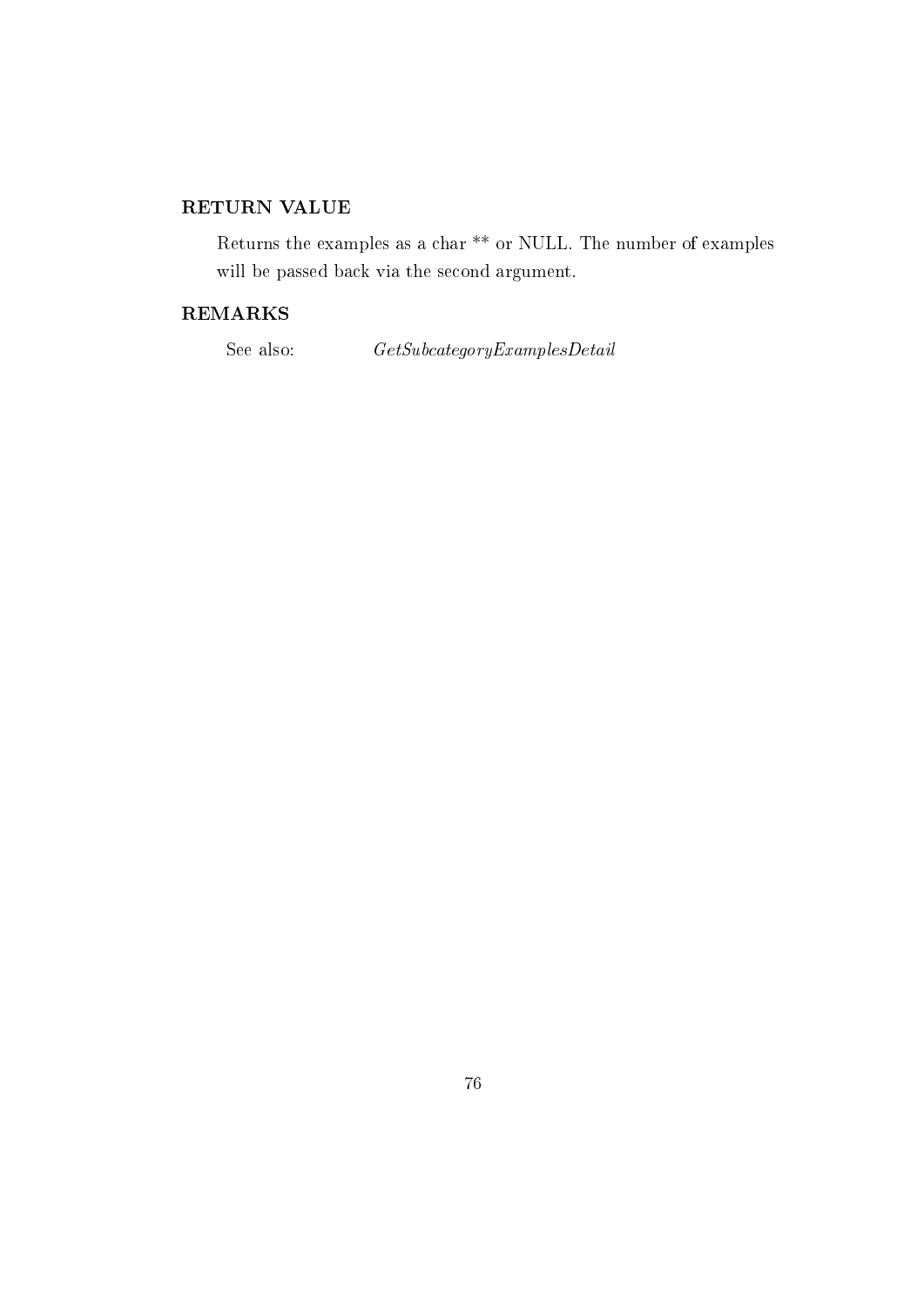#### GetSubcategoryExamplesDetail 2.4.3

# **NAME**

 $GetSubcategory Examples Detail$ 

# **PROTOTYPE**

```
#include "CifBuilder.h"
```

```
char ** CifBuilder::GetSubcategoryExamplesDetail(const char *
                                                 subcategoryId,
                                                 ukord & n);
```
# **EXAMPLE**

```
#include "CifBuilder.h"
CifBuilder cb("mmCif96.psf");
cb.BuildDictionaryList();
cb.SetContext("cifdic.m96");
ukord numExamples = 0;
char ** examplesDetail =
 cb.GetSubcategoryExamplesDetail("matrix", numExamples);
```
# **PURPOSE**

 $GetSubcategory\&xamplesDetails$  returns an array of example descriptions for the subcategory subcategoryId.

# **RECEIVES**

| subcategoryId | the name of the subcategory               |
|---------------|-------------------------------------------|
| n             | a reference to a uWord to hold the number |
|               | of examples                               |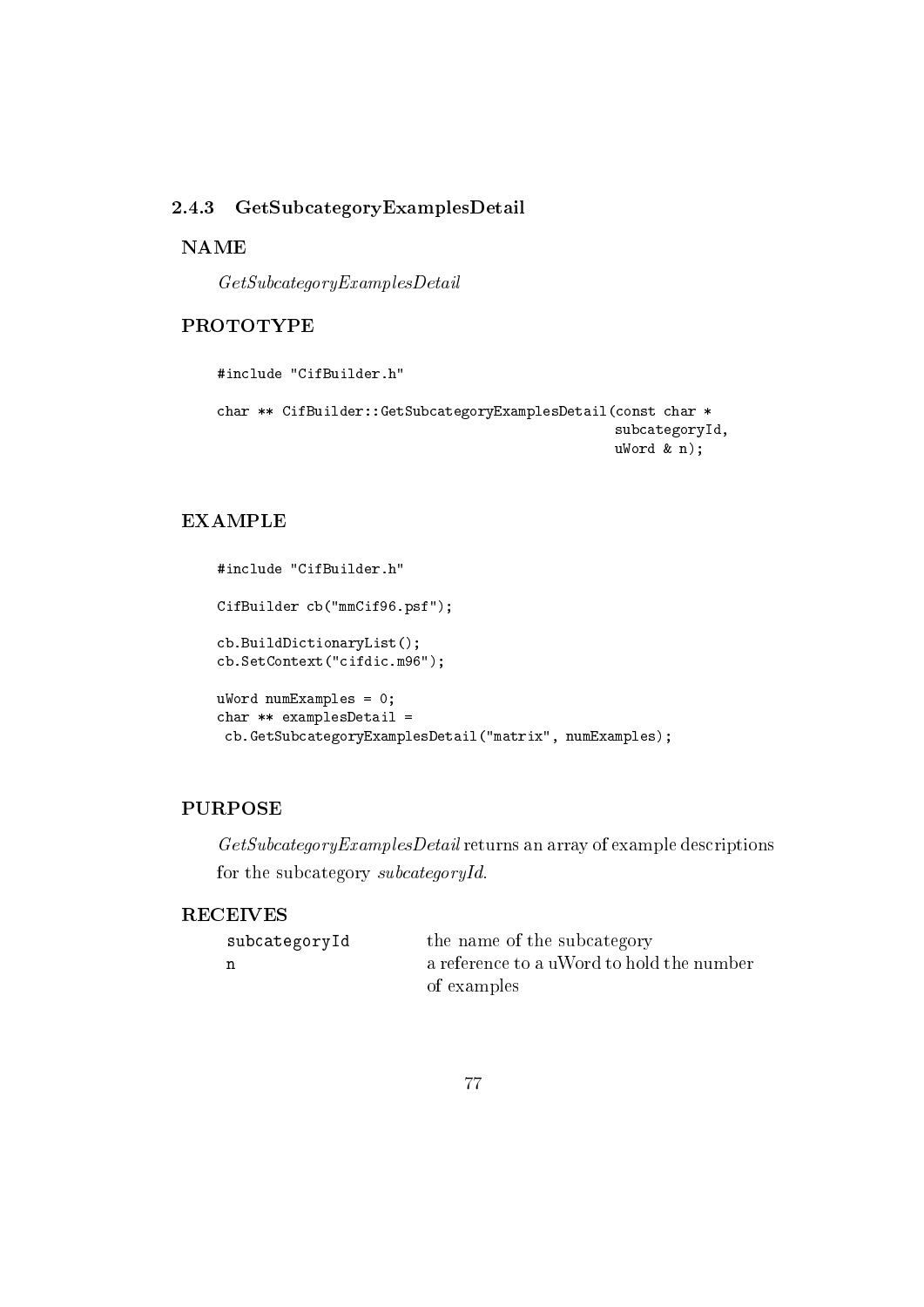# RETURN VALUE

Returns the example details as a char<sup>\*\*</sup> or NULL. The number of examples will be passed back via the second argument.

# **REMARKS**

See also:

 $\label{thm:2} GetSubcategory Examples Case$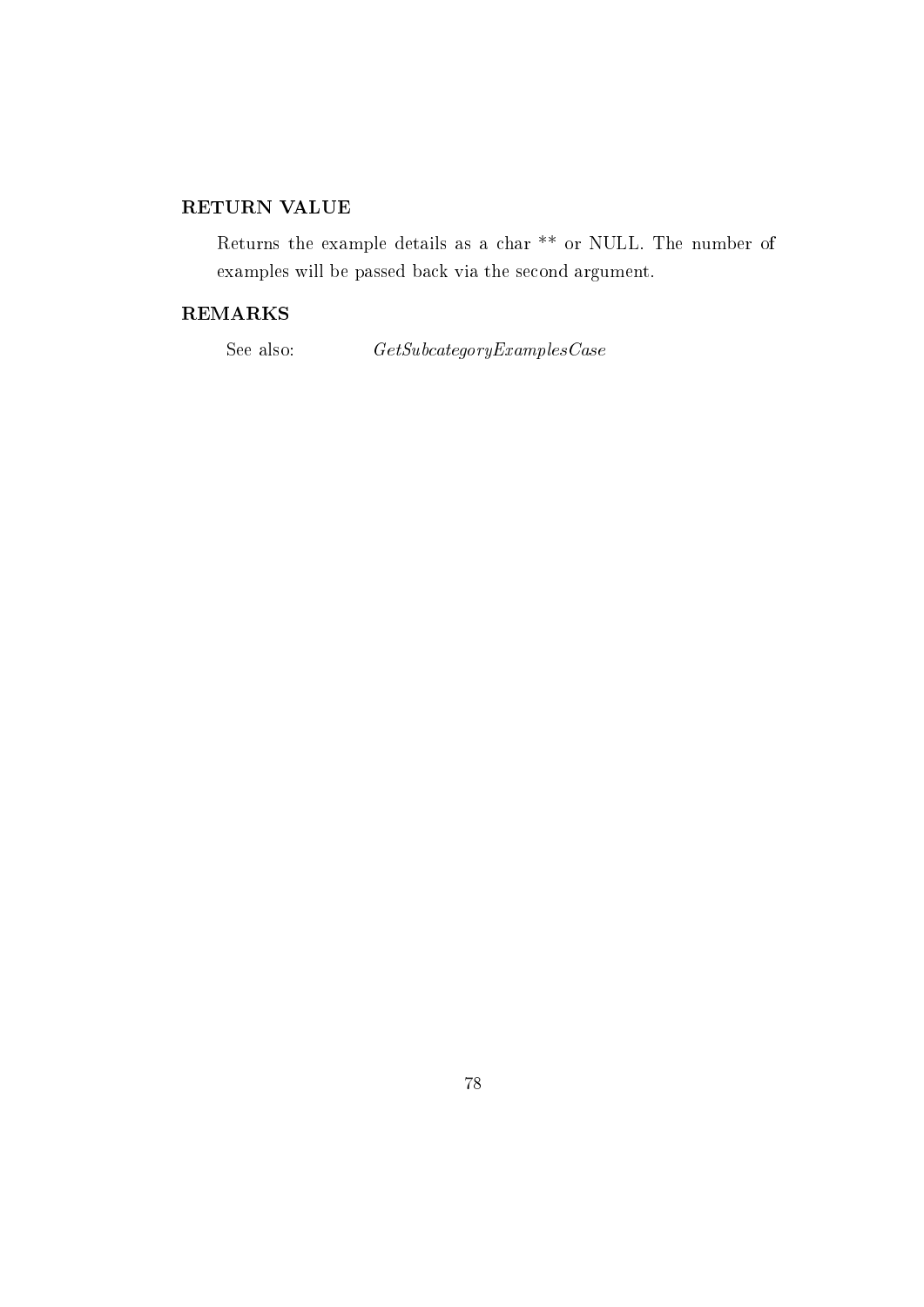#### 2.4.4 GetSubcategoryMethods

**NAME** 

 $GetSubcategoryMethods$ 

## **PROTOTYPE**

```
#include "CifBuilder.h"
char ** CifBuilder:: GetSubcategoryMethods (const char *
                                           subcategoryId,
                                           ukord & n);
```
## **EXAMPLE**

```
#include "CifBuilder.h"
CifBuilder cb("mmCif96.psf");
cb.BuildDictionaryList();
cb.SetContext("cifdic.m96");
uWord numMethods = 0;
char ** methods = cb. GetSubcategoryMethods ("matrix", numMethods);
```
# **PURPOSE**

GetSubcategoryMethods returns an array of subcategory method IDs that are associated with the subcategory subcategoryId.

#### **RECEIVES**

| subcategoryId | the name of the subcategory               |
|---------------|-------------------------------------------|
| n             | a reference to a uWord to hold the number |
|               | of subcategory methods                    |

## **RETURN VALUE**

Returns the subcategory method IDs as a char  $**$  or NULL. The number of methods will be passed back via the second argument.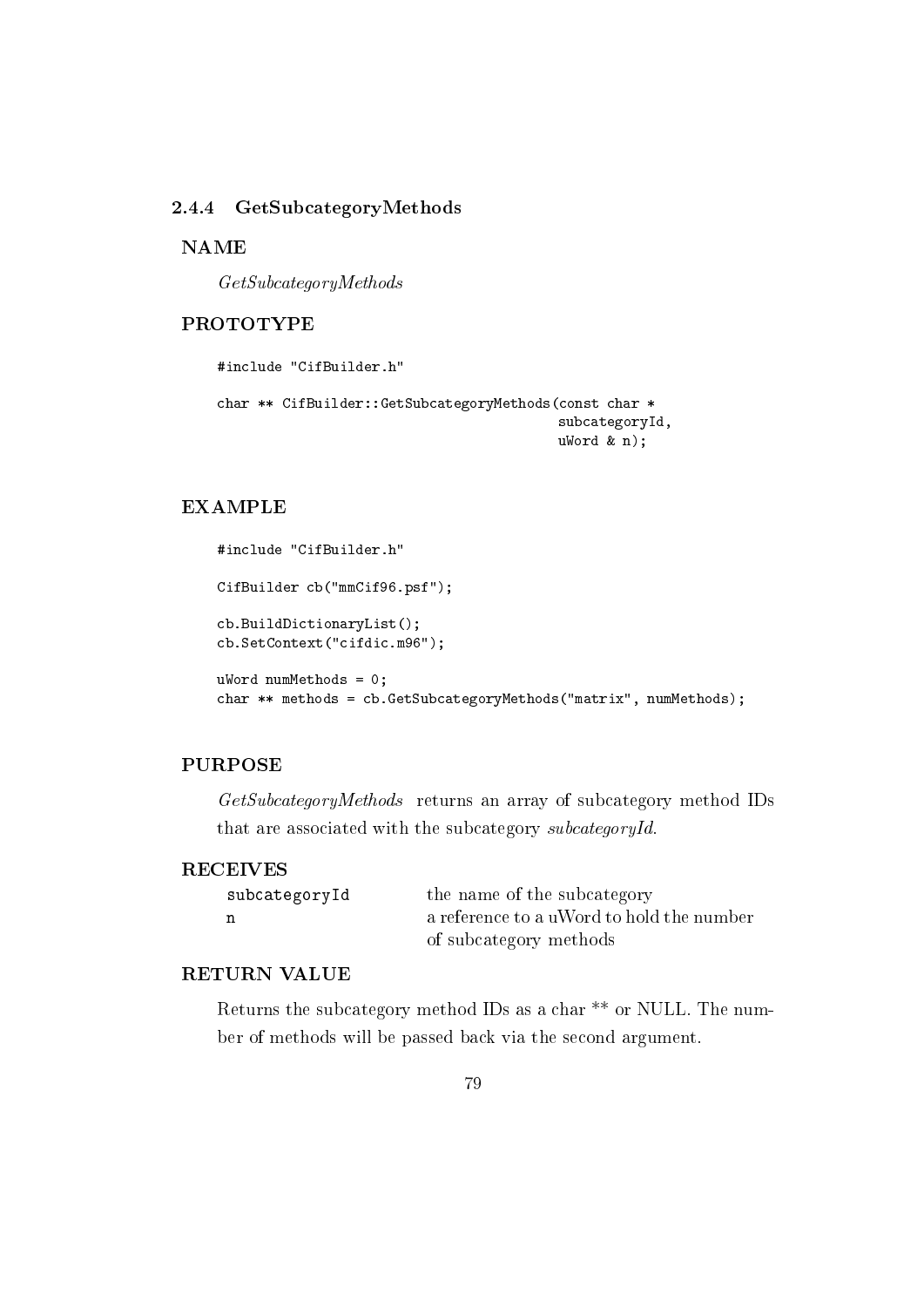# **REMARKS**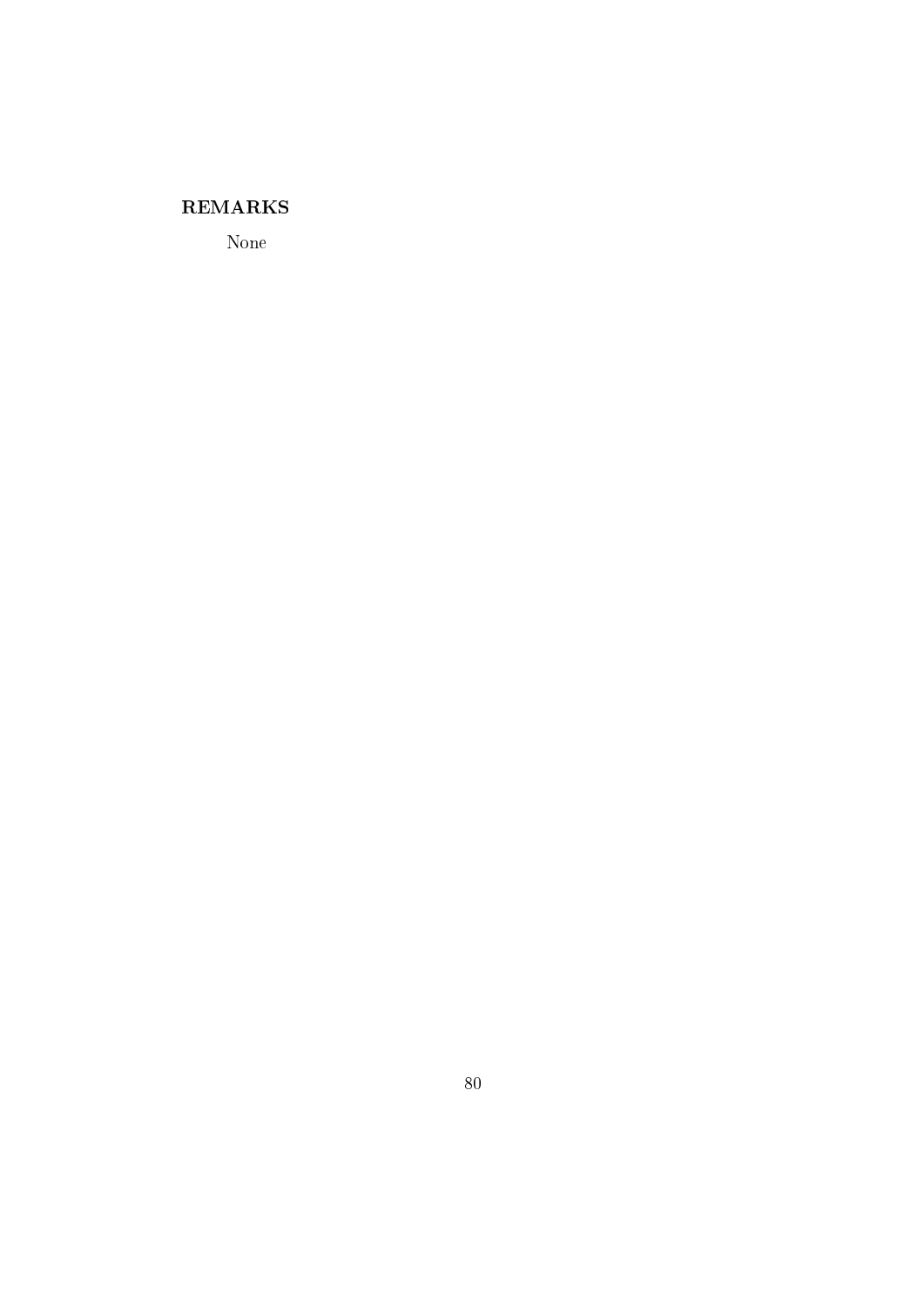#### Dictionary Access Methods 2.5

These methods provide access into the current dictionary object (context), including access into various static tables.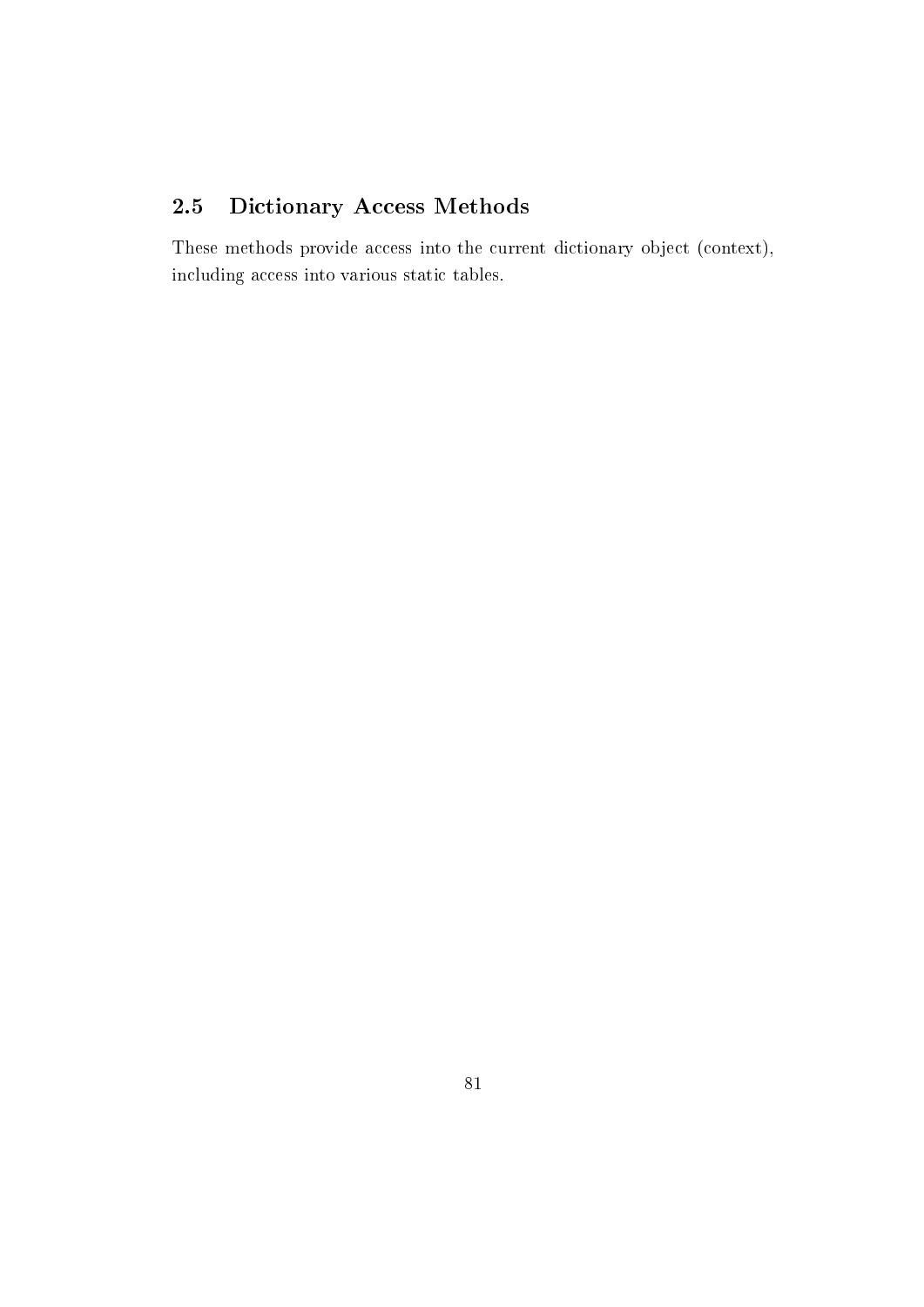#### GetDictionaryTitle  $2.5.1$

### **NAME**

 $GetDictionaryTitle$ 

# **PROTOTYPE**

#include "CifBuilder.h"

char \* CifBuilder::GetDictionaryTitle();

# **EXAMPLE**

```
#include "CifBuilder.h"
CifBuilder cb("mmCif96.psf");
cb.BuildDictionaryList();
cb.SetContext("cifdic.m96");
```
char  $*$  title = cb. GetDictionaryTitle();

# **PURPOSE**

GetDictionaryTitle returns the title of the current dictionary datablock  $(context).$ 

# **RECEIVES**

No Arguments

## **RETURN VALUE**

Returns the title of the dictionary datablock as a char  $*$  or NULL.

# **REMARKS**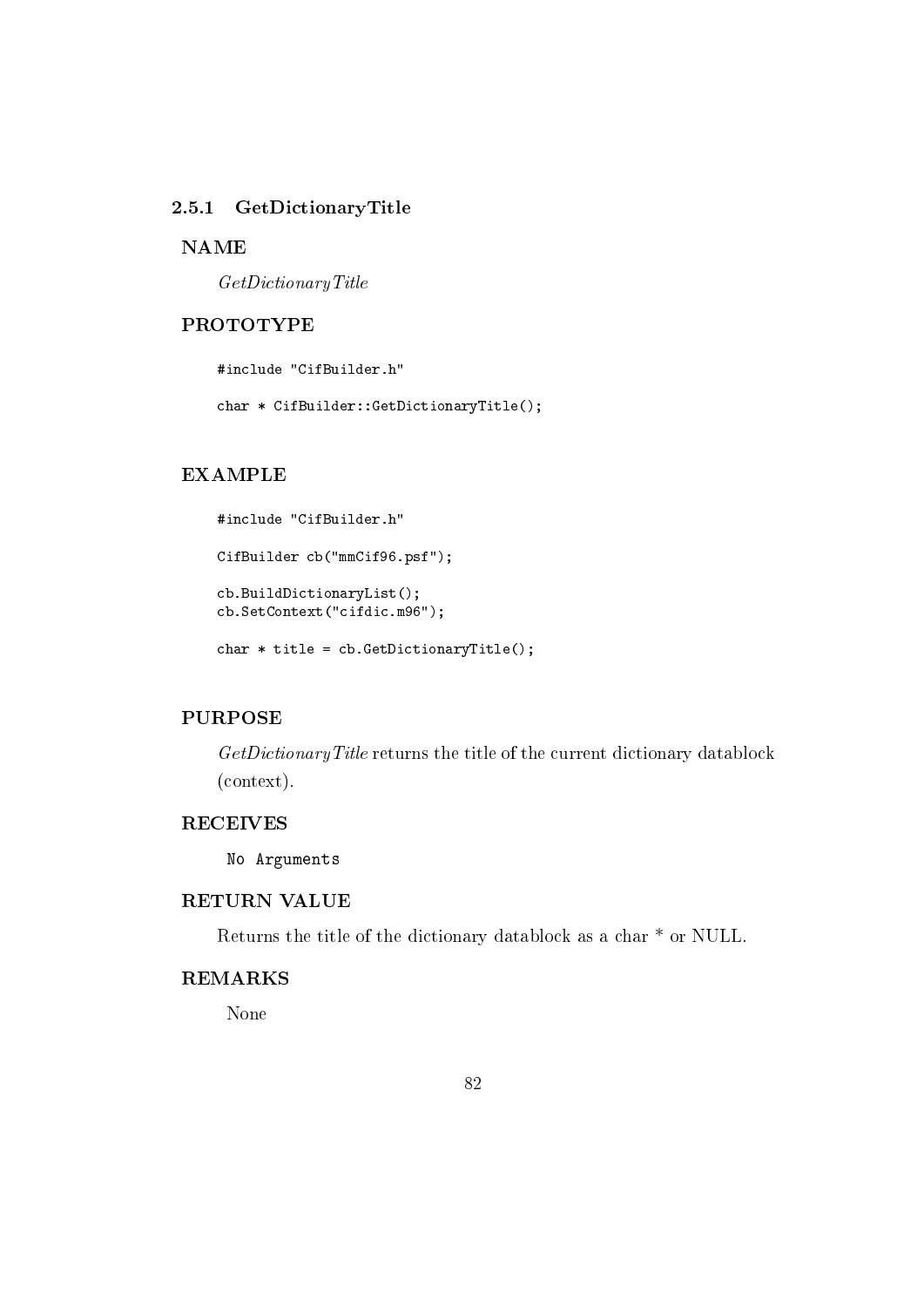# 2.5.2 GetDictionaryVersion

### **NAME**

 $GetDictionaryVersion$ 

# **PROTOTYPE**

#include "CifBuilder.h"

char \* CifBuilder::GetDictionaryVersion();

# **EXAMPLE**

```
#include "CifBuilder.h"
CifBuilder cb("mmCif96.psf");
cb.BuildDictionaryList();
cb.SetContext("cifdic.m96");
```
char  $*$  version = cb. GetDictionaryVersion();

# **PURPOSE**

GetDictionaryVersion returns the version of the current dictionary datablock (context).

# **RECEIVES**

No Arguments

# **RETURN VALUE**

Returns the version of the dictionary datablock as a char \* or NULL.

# **REMARKS**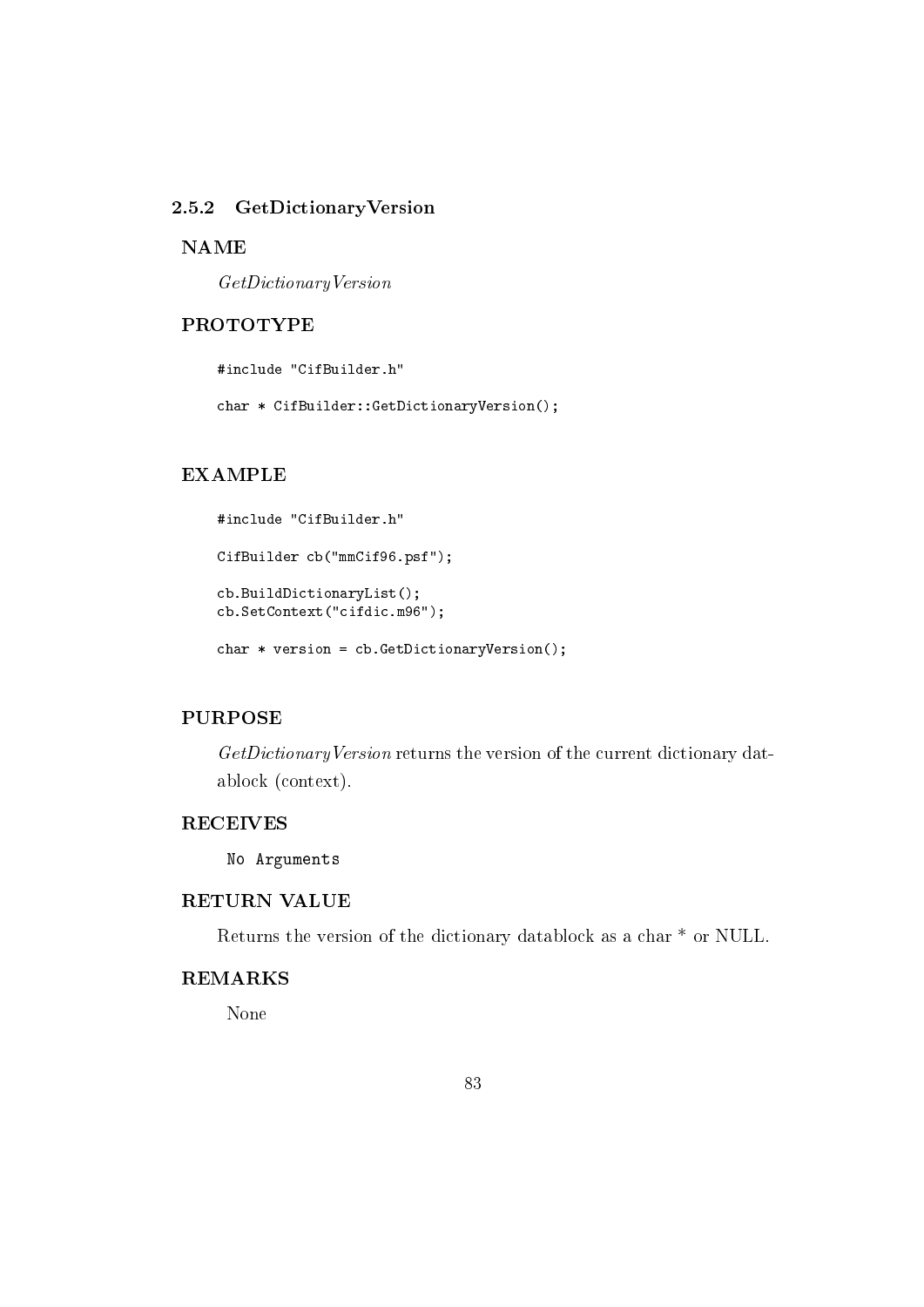#### GetDictionaryDescription 2.5.3

### **NAME**

 $GetDictionaryDescription$ 

# **PROTOTYPE**

#include "CifBuilder.h"

char \* CifBuilder::GetDictionaryDescription();

# **EXAMPLE**

```
#include "CifBuilder.h"
CifBuilder cb("mmCif96.psf");
cb.BuildDictionaryList();
cb.SetContext("cifdic.m96");
```
char  $*$  description = cb. GetDictionaryDescription();

#### **PURPOSE**

GetDictionaryDescription returns the description of the current dictionary datablock (context).

# **RECEIVES**

No Arguments

# **RETURN VALUE**

Returns the description of the dictionary datablock as a char<sup>\*</sup> or NULL.

# **REMARKS**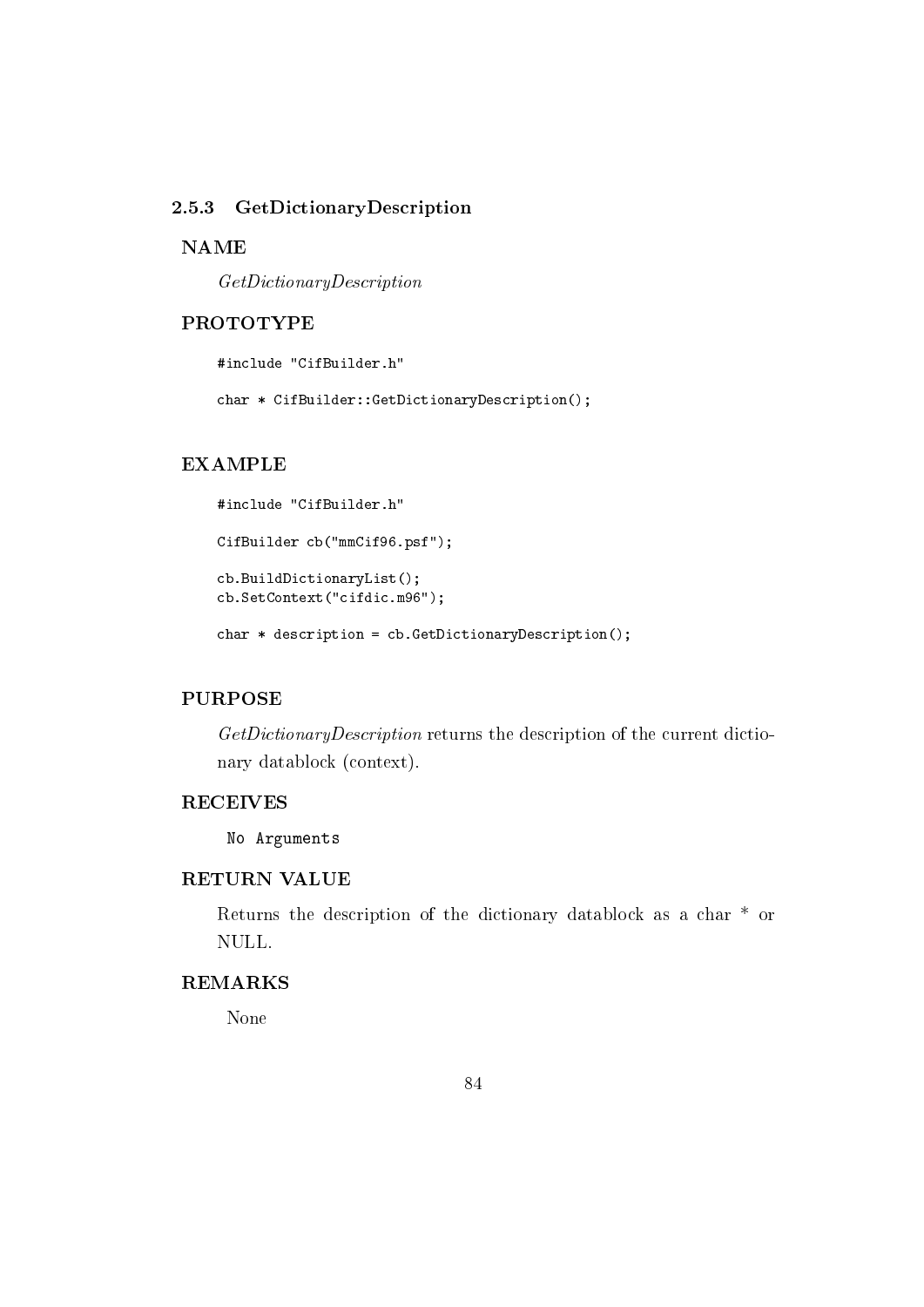#### 2.5.4 GetDictionaryHistoryVersion

### **NAME**

 $GetDictionaryHistoryVersion$ 

## **PROTOTYPE**

#include "CifBuilder.h"

char \*\* CifBuilder::GetDictionaryHistoryVersion(uWord & n);

## **EXAMPLE**

```
#include "CifBuilder.h"
CifBuilder cb("mmCif96.psf");
cb.BuildDictionaryList();
cb.SetContext("cifdic.m96");
uWord numV = 0;char ** versions = cb. GetDictionaryHistoryVersion(numV);
```
#### **PURPOSE**

GetDictionaryHistoryVersion returns an array of versions that are associated with the history of the current dictionary datablock (context).

## **RECEIVES**

 $\mathbf{n}$ 

a reference to a uWord to hold the number of versions

# **RETURN VALUE**

Returns the versions as a char \*\* or NULL. The number of versions will be passed back via the argument.

### **REMARKS**

See also:

 $GetDictionaryHistoryUpdate$  $GetDictionaryHistoryReview$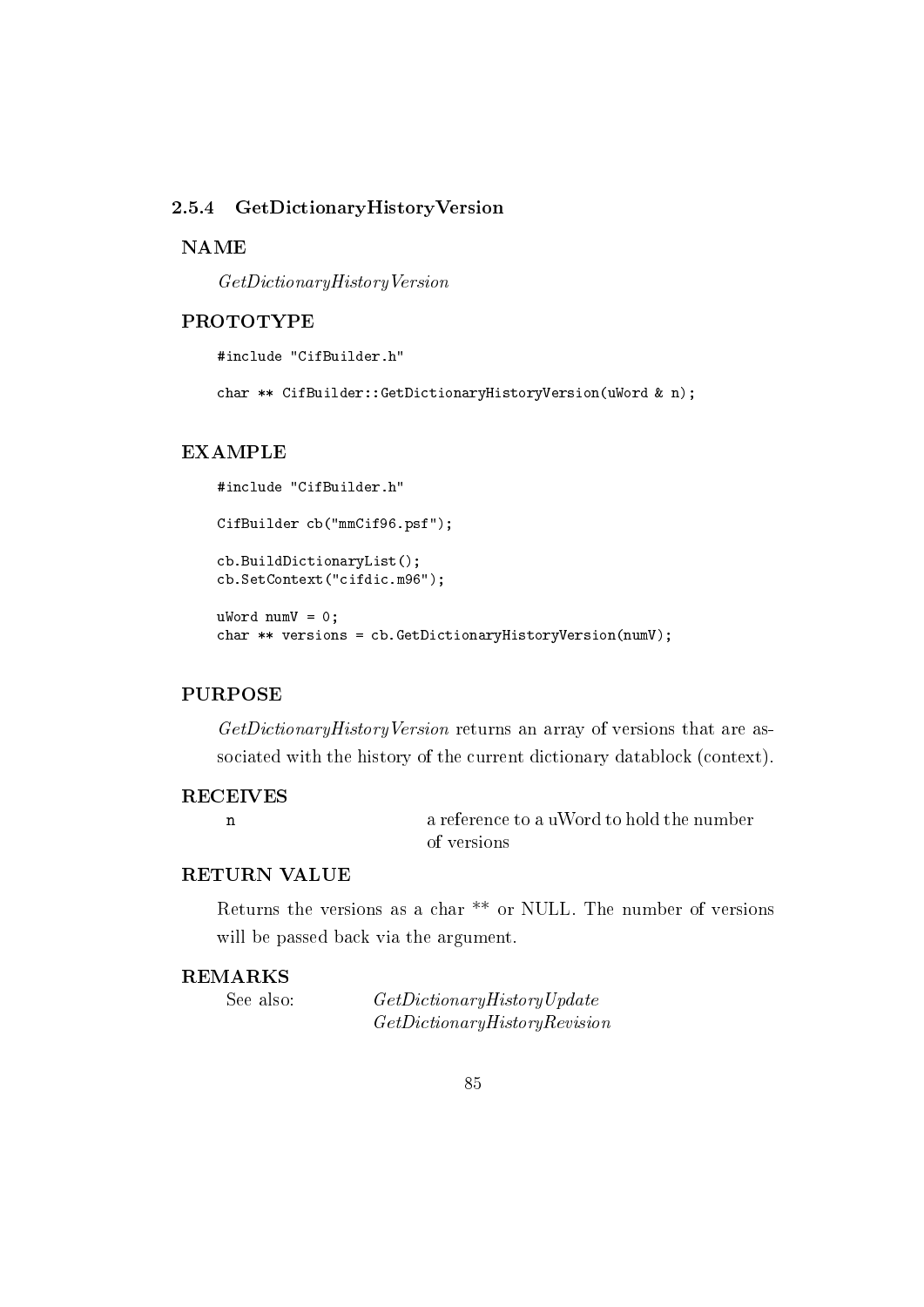#### 2.5.5 GetDictionaryHistoryUpdate

## **NAME**

 $GetDictionaryHistoryUpdate$ 

# **PROTOTYPE**

#include "CifBuilder.h"

char \*\* CifBuilder::GetDictionaryHistoryUpdate(uWord & n);

#### **EXAMPLE**

```
#include "CifBuilder.h"
CifBuilder cb("mmCif96.psf");
cb.BuildDictionaryList();
cb.SetContext("cifdic.m96");
uWord numU = 0;char ** updates = cb. GetDictionaryHistoryUpdate(numU);
```
#### **PURPOSE**

GetDictionaryHistoryUpdate returns an array of dates on which the history revisions of the current dictionary datablock (context) were made.

#### **RECEIVES**

 $\mathbf n$ 

a reference to a uWord to hold the number of dates

# RETURN VALUE

Returns the dates as a char \*\* or NULL. The number of dates will be passed back via the argument.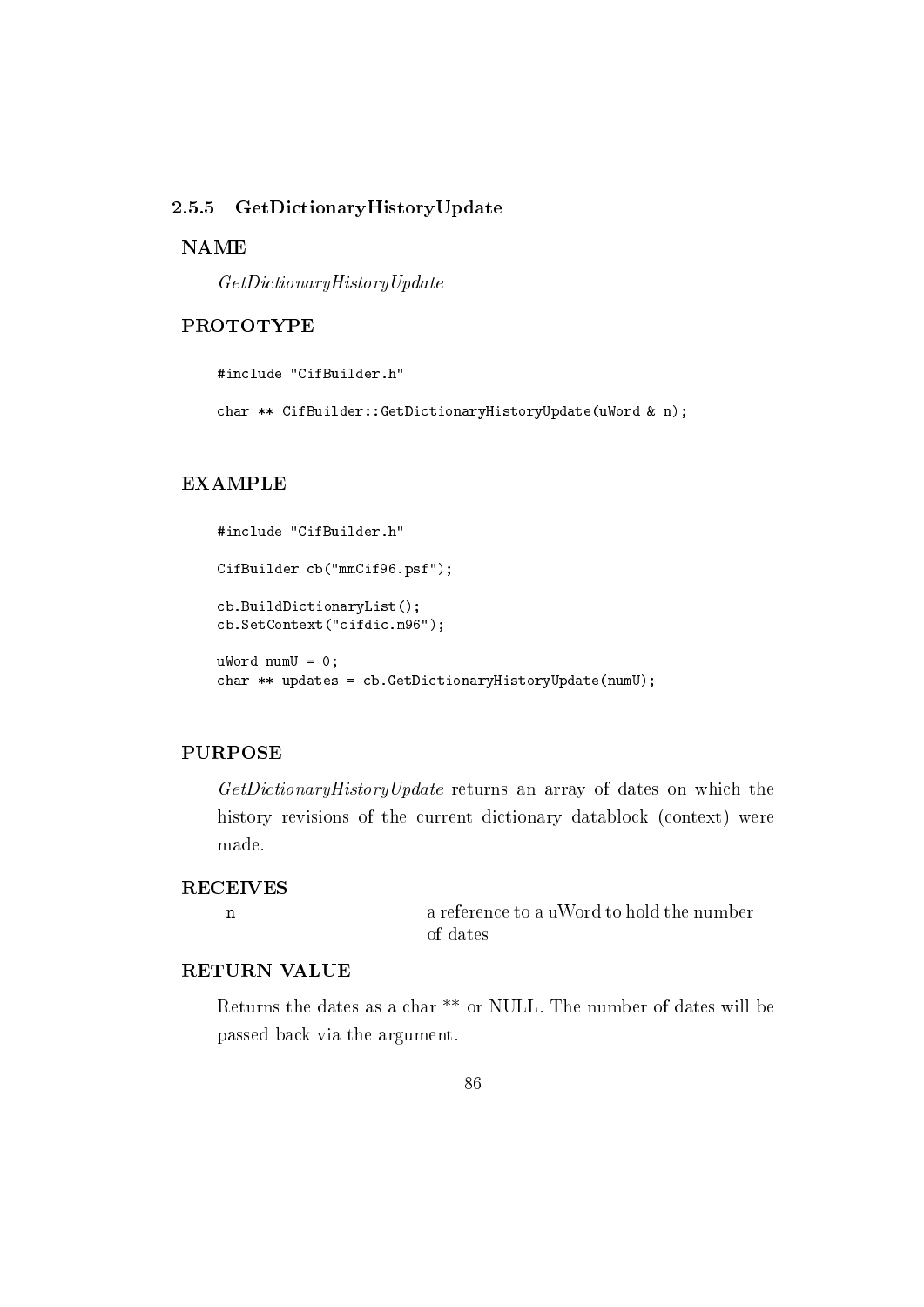# ${\bf REMARKS}$

See also:

 $\label{eq:2} Get Dictionary History Version \\ Get Dictionary HistoryRevision$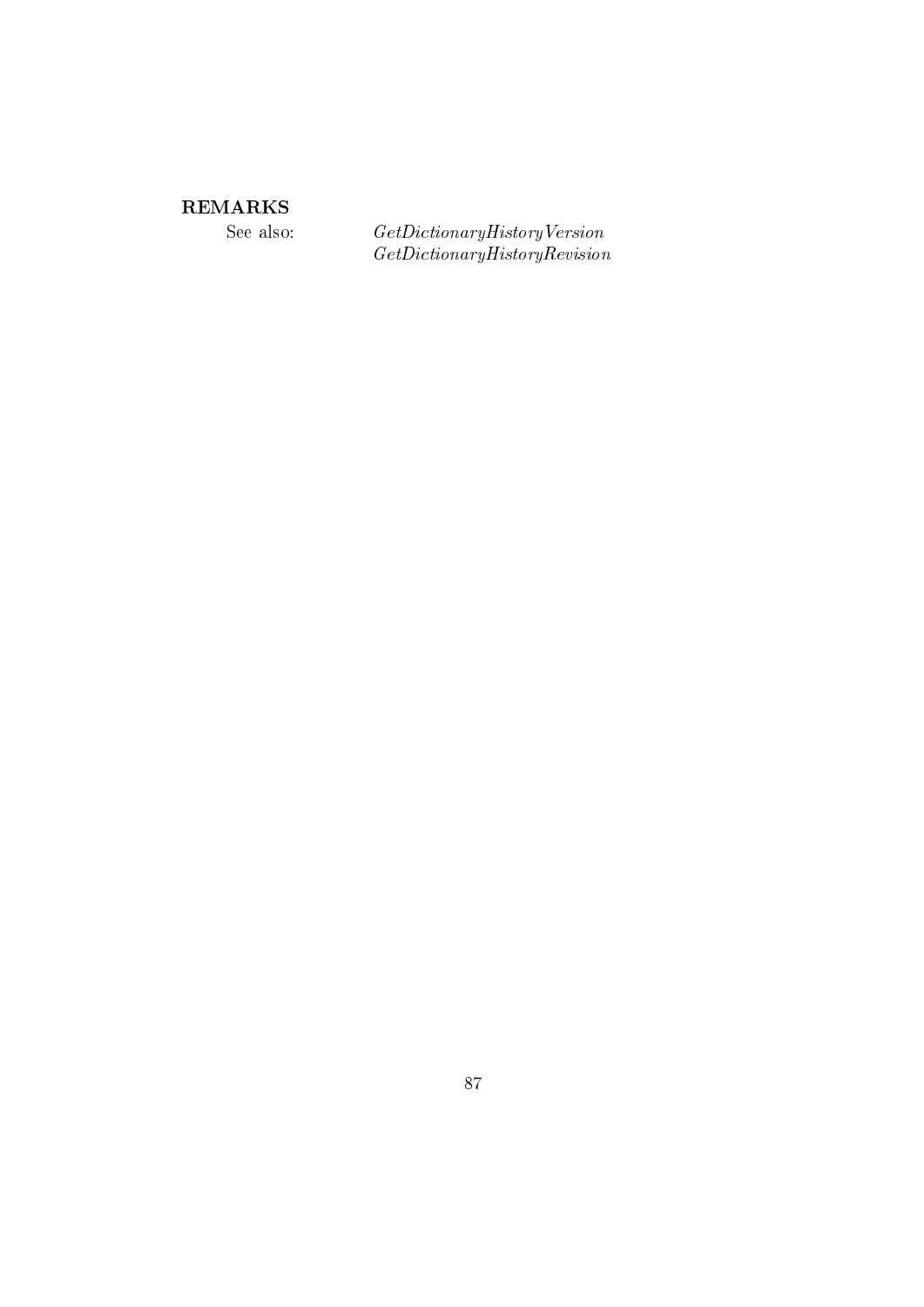#### 2.5.6 GetDictionaryHistoryRevision

### **NAME**

 $GetDictionaryHistoryReview$ 

## **PROTOTYPE**

#include "CifBuilder.h"

char \*\* CifBuilder::GetDictionaryHistoryRevision(uWord & n);

## **EXAMPLE**

```
#include "CifBuilder.h"
CifBuilder cb("mmCif96.psf");
cb.BuildDictionaryList();
cb.SetContext("cifdic.m96");
uWord numRev = 0;
```

```
char ** revisions = cb. GetDictionaryHistoryRevision (numRev);
```
## **PURPOSE**

GetDictionaryHistoryRevision returns an array of history revisions of the current dictionary datablock (context).

## **RECEIVES**

 $\mathbf{n}$ 

a reference to a uWord to hold the number of revisions

# **RETURN VALUE**

Returns the revisions as a char \*\* or NULL. The number of revisions will be passed back via the argument.

## **REMARKS**

See also:

 $GetDictionaryHistoryUpdate$  $GetDictionaryHistoryVersion$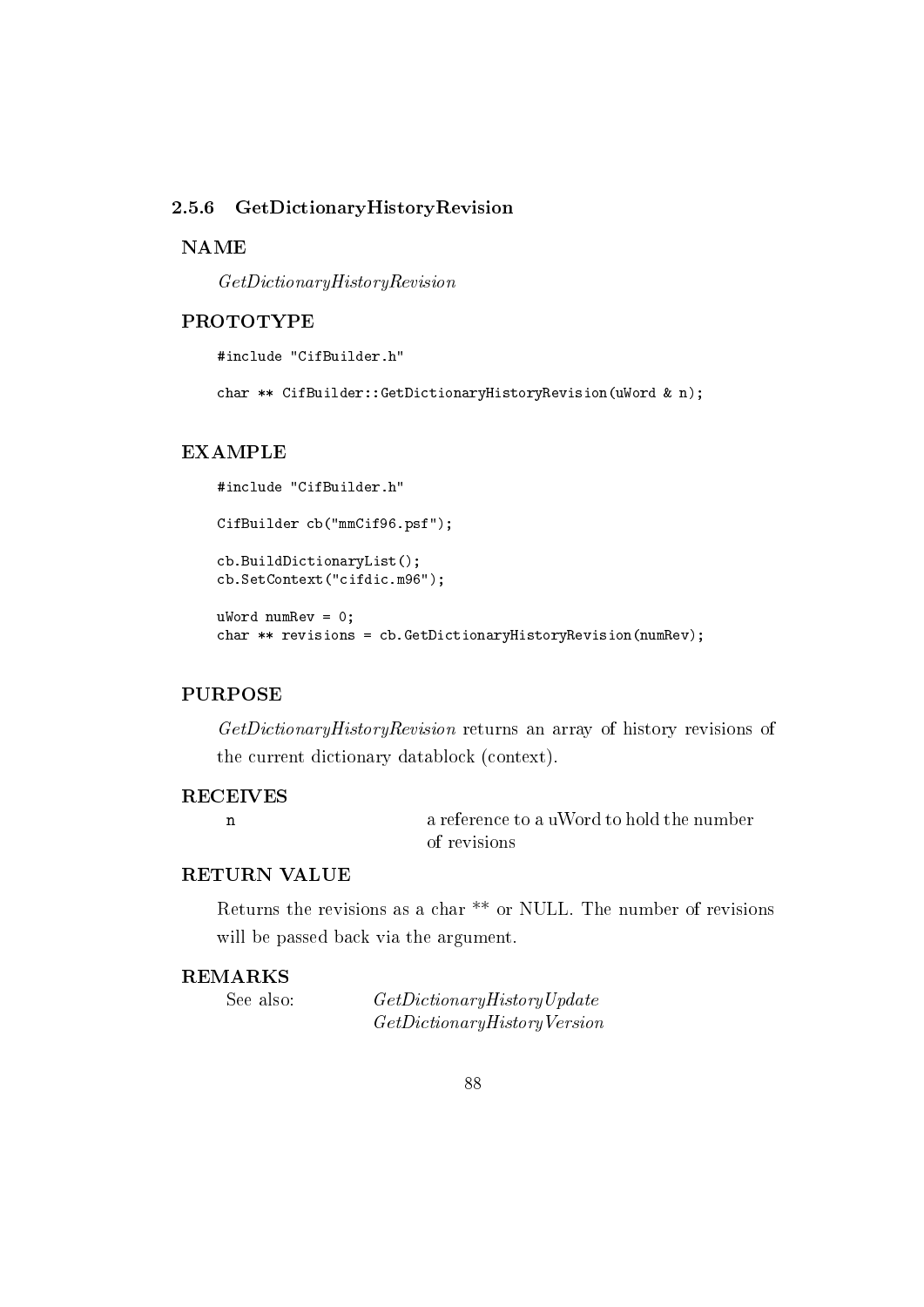#### 2.5.7 GetDictionarySubcategories

#### **NAME**

 $GetDictionarySubcategories$ 

# **PROTOTYPE**

#include "CifBuilder.h"

char \*\* CifBuilder::GetDictionarySubcategories(uWord & n);

#### **EXAMPLE**

```
#include "CifBuilder.h"
CifBuilder cb("mmCif96.psf");
cb.BuildDictionaryList();
cb.SetContext("cifdic.m96");
uWord numSubcat = 0;
```
char \*\* subcategories = cb. GetDictionarySubcategories (numSubcat);

#### **PURPOSE**

GetDictionarySubcategories returns an array of the subcategory names in the current dictionary datablock (context).

# **RECEIVES**

 $\mathbf{n}$ 

a reference to a uWord to hold the number of subcategories

# **RETURN VALUE**

Returns the subcategories as a char<sup>\*\*</sup> or NULL. The number of subcategories will be passed back via the argument.

## **REMARKS**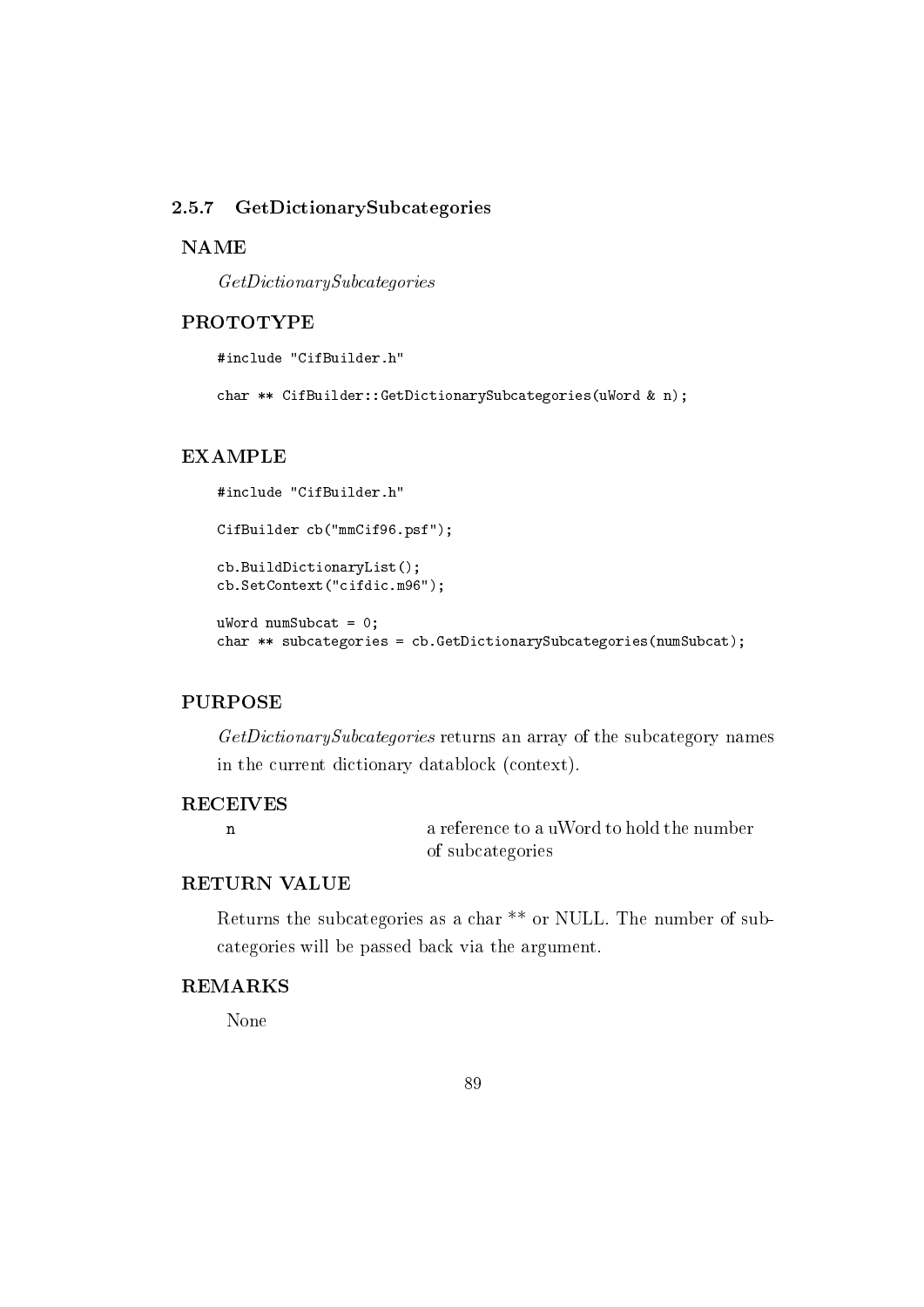#### 2.5.8 GetDictionaryCategories

### **NAME**

 $GetDictionaryCateqories$ 

# **PROTOTYPE**

#include "CifBuilder.h"

char \*\* CifBuilder::GetDictionaryCategories(uWord & n);

#### **EXAMPLE**

```
#include "CifBuilder.h"
CifBuilder cb("mmCif96.psf");
cb.BuildDictionaryList();
cb.SetContext("cifdic.m96");
uWord numCat = 0;
```
char \*\* categories = cb. GetDictionaryCategories(numCat);

## **PURPOSE**

GetDictionaryCategories returns an array of the category names in the current dictionary datablock (context).

# **RECEIVES**

 $\mathbf{n}$ 

a reference to a uWord to hold the number of categories

# **RETURN VALUE**

Returns the categories as a char<sup>\*\*</sup> or NULL. The number of categories will be passed back via the argument.

# **REMARKS**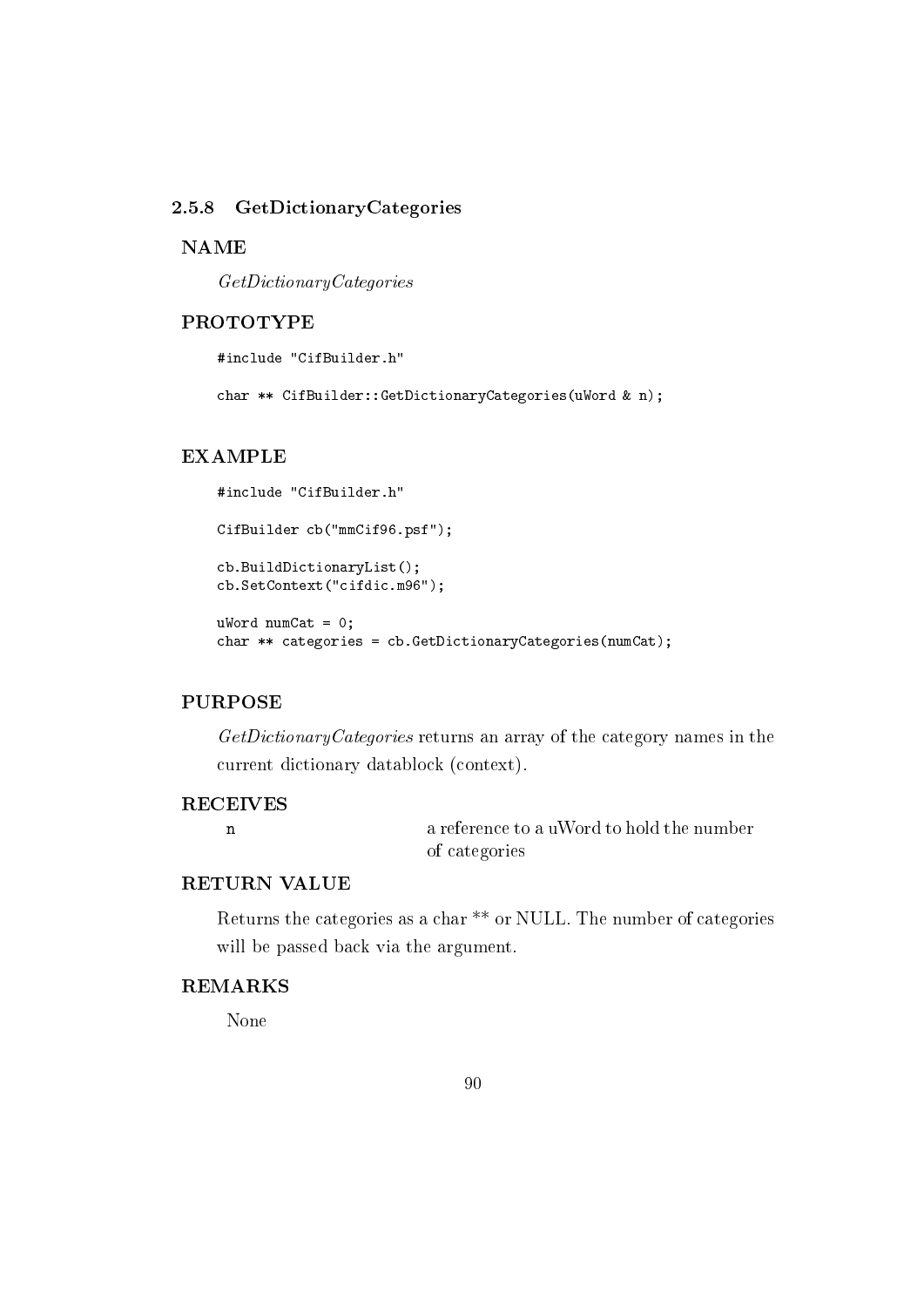#### 2.5.9 GetDictionaryItems

#### **NAME**

 $GetDictionary$ 

# **PROTOTYPE**

#include "CifBuilder.h"

char \*\* CifBuilder::GetDictionaryItems(uWord & n);

# **EXAMPLE**

```
#include "CifBuilder.h"
CifBuilder cb("mmCif96.psf");
cb.BuildDictionaryList();
cb.SetContext("cifdic.m96");
uWord numItems = 0;
```

```
char ** items = cb. GetDictionaryItems(numItems);
```
# **PURPOSE**

GetDictionaryItems returns an array of the item names in the current dictionary datablock (context).

# **RECEIVES**

 $\mathbf{n}$ 

a reference to a uWord to hold the number of items

## **RETURN VALUE**

Returns the items as a char<sup>\*\*</sup> or NULL. The number of items will be passed back via the argument.

## **REMARKS**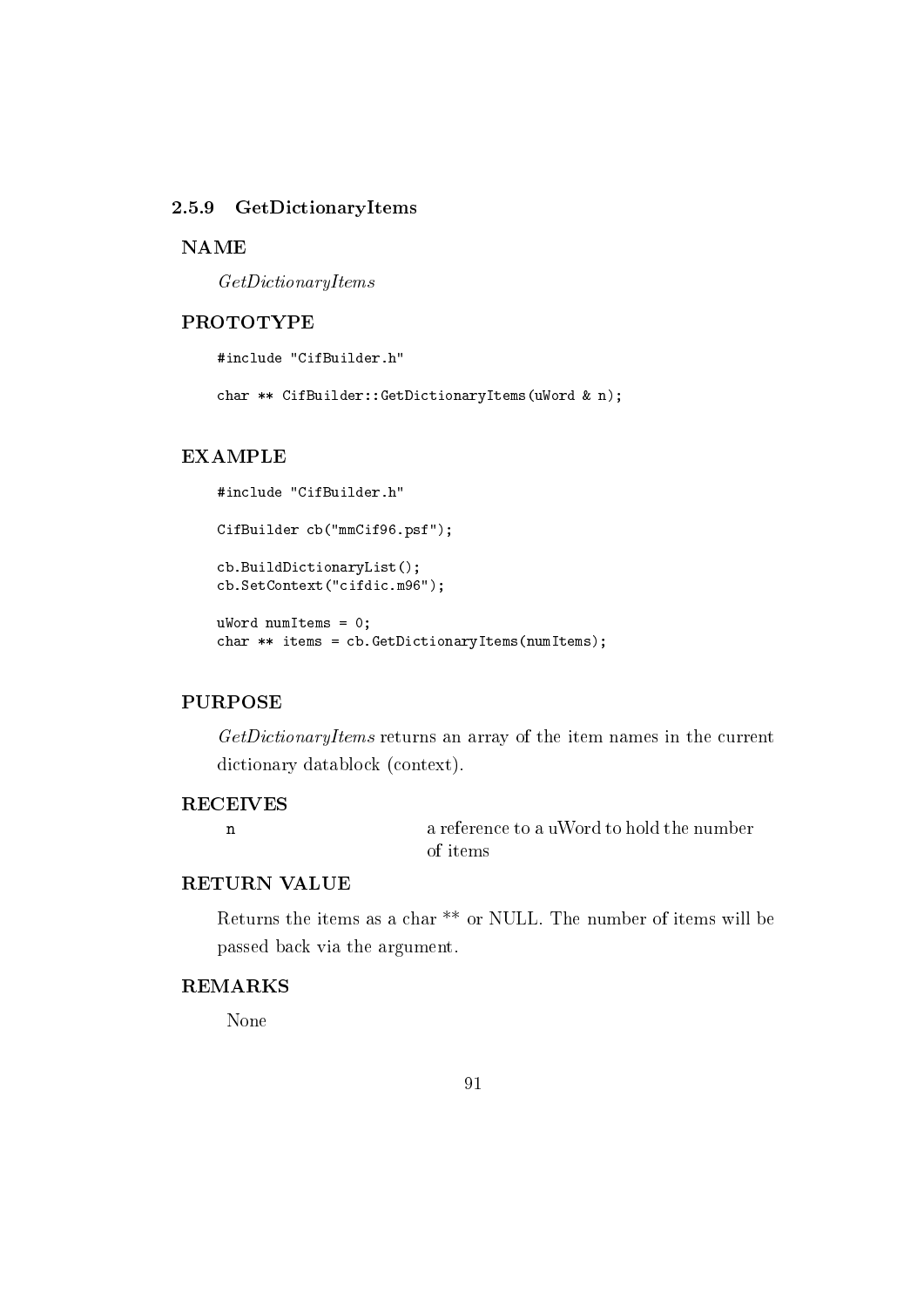#### 2.5.10 GetDictionaryMethods

### **NAME**

 $GetDictionaryMethods$ 

# **PROTOTYPE**

#include "CifBuilder.h"

char \*\* CifBuilder::GetDictionaryMethods(uWord & n);

#### **EXAMPLE**

```
#include "CifBuilder.h"
CifBuilder cb("mmCif96.psf");
cb.BuildDictionaryList();
cb.SetContext("cifdic.m96");
uWord numMethods = 0;
```

```
char ** methods = cb. GetDictionaryMethods(numMethods);
```
#### **PURPOSE**

GetDictionaryMethodsId returns an array of the "methods" for the current dictionary datablock (context).

### **RECEIVES**

 $\mathbf{n}$ 

a reference to a uWord to hold the number of methods

## **RETURN VALUE**

Returns the methods as a char<sup>\*\*</sup> or NULL. The number of methods will be passed back via the argument.

# **REMARKS**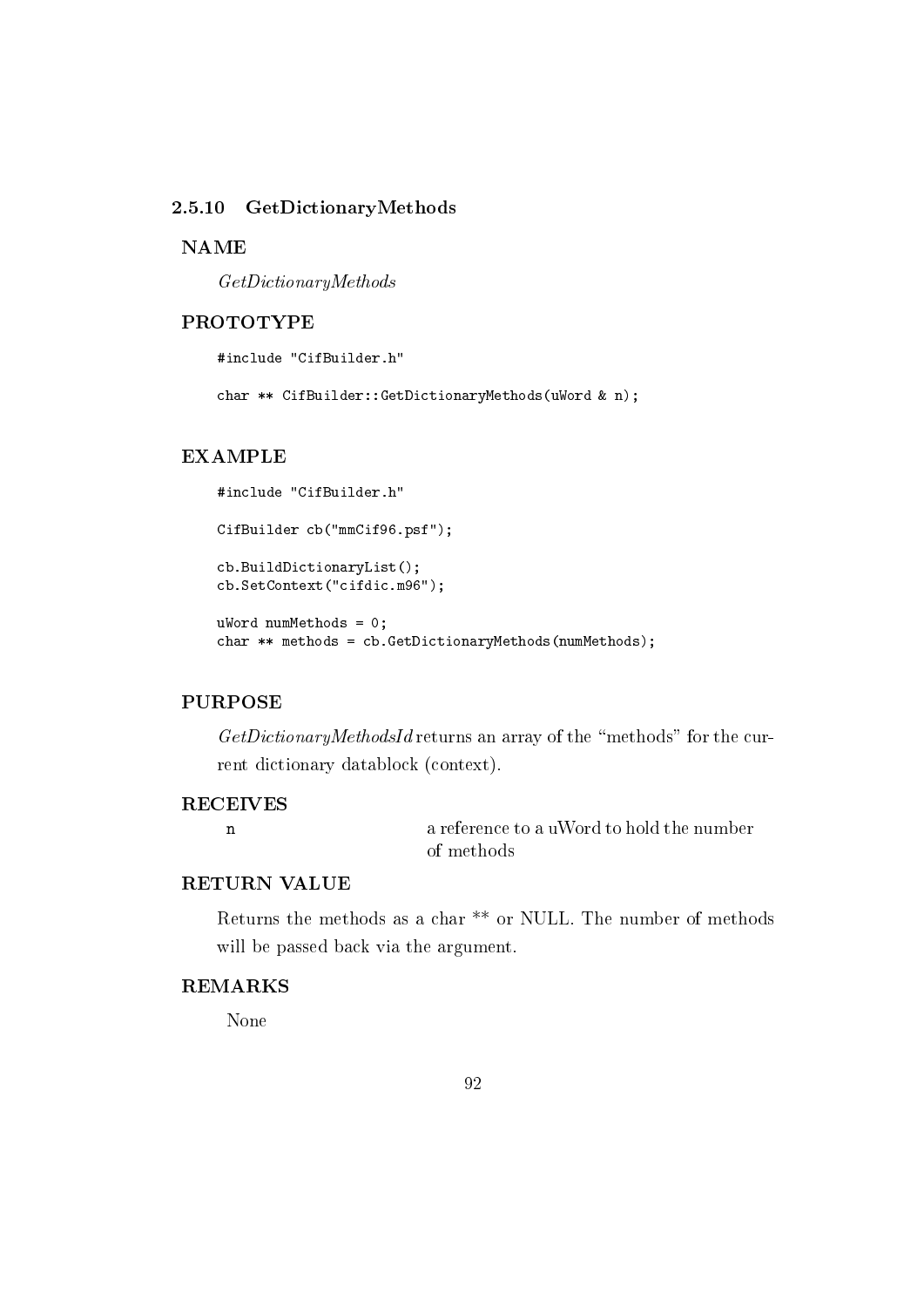#### 2.5.11 GetDictionaryMethodsId

#### **NAME**

 $GetDictionaryMethodsId$ 

# **PROTOTYPE**

#include "CifBuilder.h"

char \*\* CifBuilder::GetDictionaryMethodsId(uWord & n);

#### **EXAMPLE**

```
#include "CifBuilder.h"
CifBuilder cb("mmCif96.psf");
cb.BuildDictionaryList();
cb.SetContext("cifdic.m96");
uWord numMethods = 0;
```

```
char ** methods = cb. GetDictionaryMethodsId(numMethods);
```
#### **PURPOSE**

GetDictionaryMethodsId returns an array of the method IDs for the current dictionary datablock (context).

#### **RECEIVES**

 $\mathbf{n}$ 

a reference to a uWord to hold the number of methods

# **RETURN VALUE**

Returns the method IDs as a char<sup>\*\*</sup> or NULL. The number of methods will be passed back via the argument.

# **REMARKS**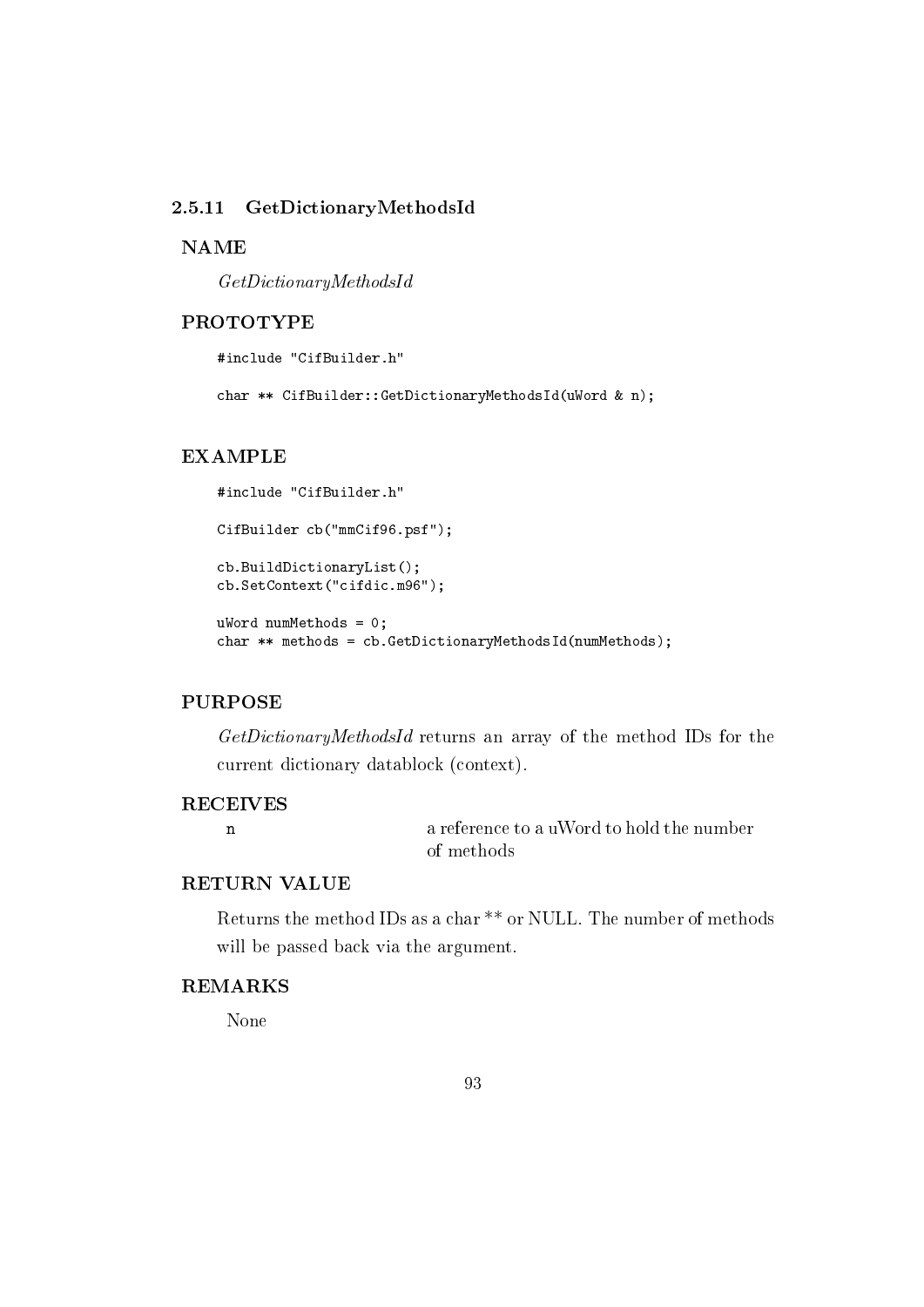#### 2.5.12 GetDictionaryMethodsList

## **NAME**

 $GetDictionaryMethodsList$ 

## **PROTOTYPE**

#include "CifBuilder.h"

char \*\* CifBuilder::GetDictionaryMethodsList(uWord & n);

### **EXAMPLE**

```
#include "CifBuilder.h"
CifBuilder cb("mmCif96.psf");
cb.BuildDictionaryList();
cb.SetContext("cifdic.m96");
uWord numMethods = 0;
char ** methodsList = cb.GetDictionaryMethodsList(numMethods);
```
#### **PURPOSE**

GetDictionaryMethodsList returns an array of the method IDs in the current dictionary datablock (context).

## **RECEIVES**

 $\mathbf n$ 

a reference to a uWord to hold the number of methods

# RETURN VALUE

Returns the method IDs as a char<sup>\*\*</sup> or NULL. The number of methods will be passed back via the argument.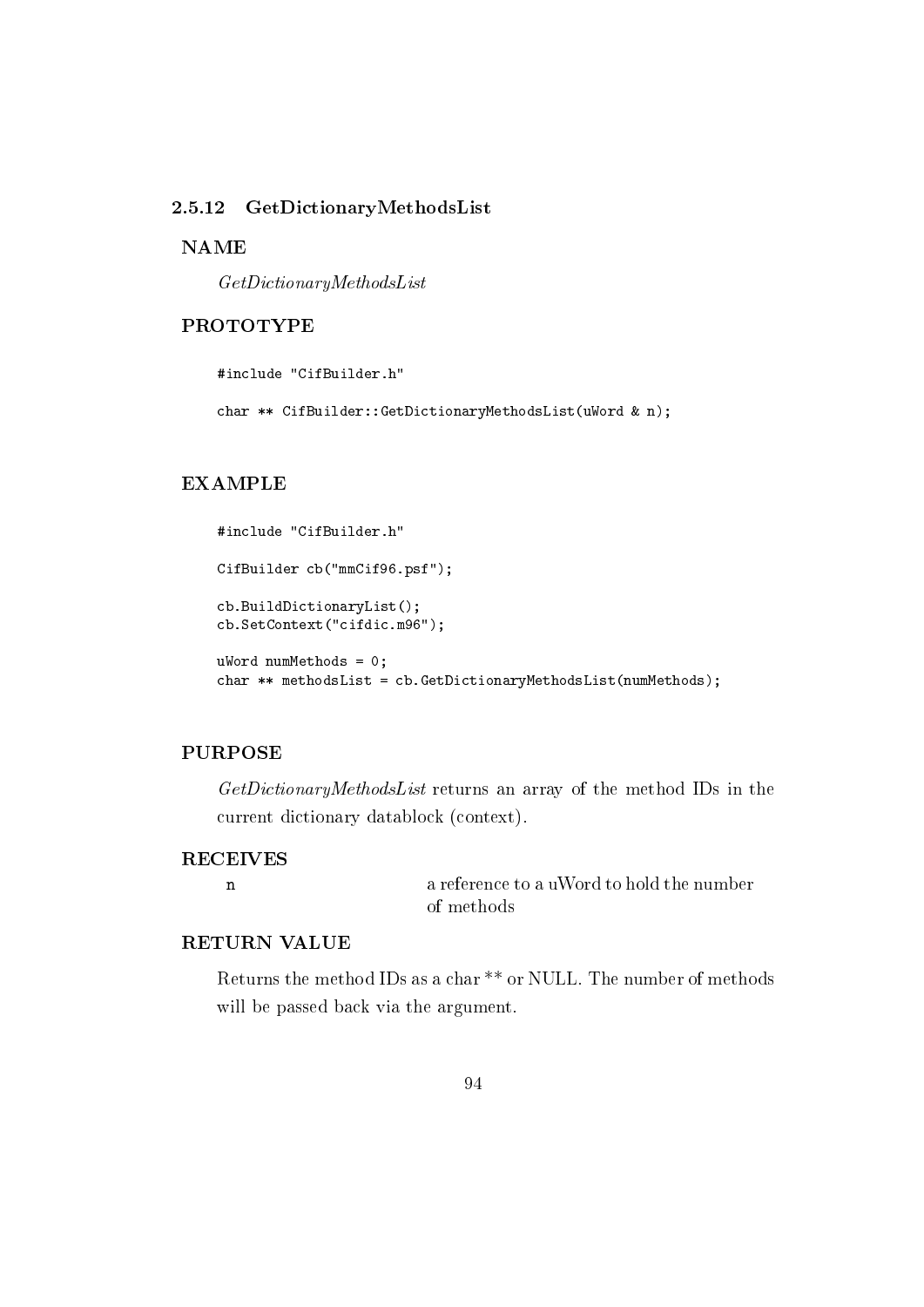# **REMARKS**

See also:

 $\label{eq:6} Get Dictionary Methods ListDetails$  $\label{thm:ce} Get Dictionary Methods List In line$  $\label{thm:ce} Get Dictionary MethodsListCode$  $\label{eq:2} Get Dictionary Methods List Language$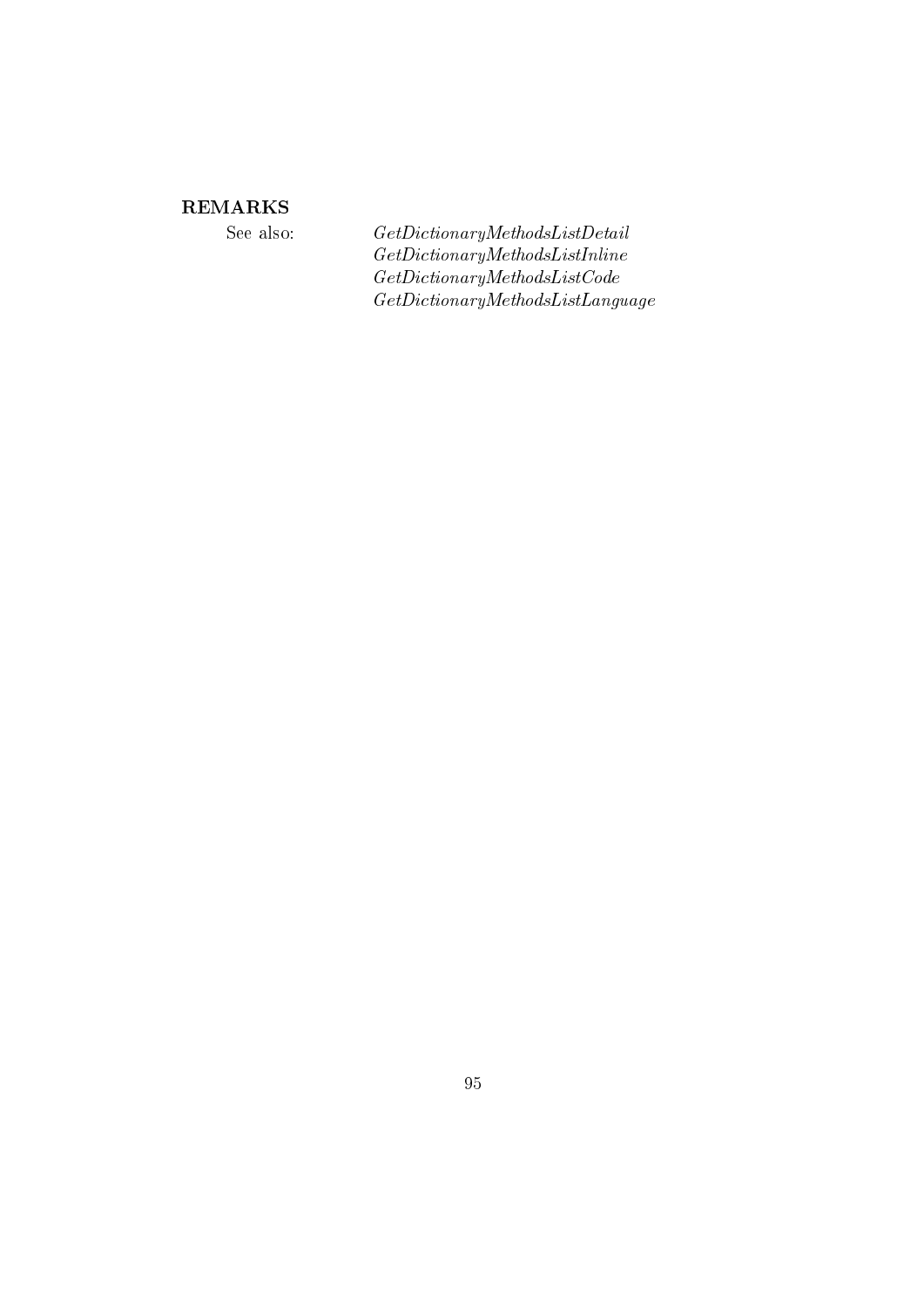#### GetDictionaryMethodsListDetail 2.5.13

## **NAME**

 $GetDictionaryMethodsListDetails$ 

# **PROTOTYPE**

#include "CifBuilder.h"

char \*\* CifBuilder::GetDictionaryMethodsListDetail(uWord & n);

### **EXAMPLE**

```
#include "CifBuilder.h"
CifBuilder cb("mmCif96.psf");
cb.BuildDictionaryListDetail();
cb.SetContext("cifdic.m96");
uWord numMethods = 0;
char ** methods<br>ListDetail =
 cb.GetDictionaryMethodsListDetail(numMethods);
```
#### **PURPOSE**

 $GetDictionaryMethodsListDetails$  returns an array of char\* that describes the methods in the current dictionary datablock (context).

# **RECEIVES**  $\mathbf n$

a reference to a uWord to hold the number of methods

# **RETURN VALUE**

Returns the method details as a char<sup>\*\*</sup> or NULL. The number of methods will be passed back via the argument.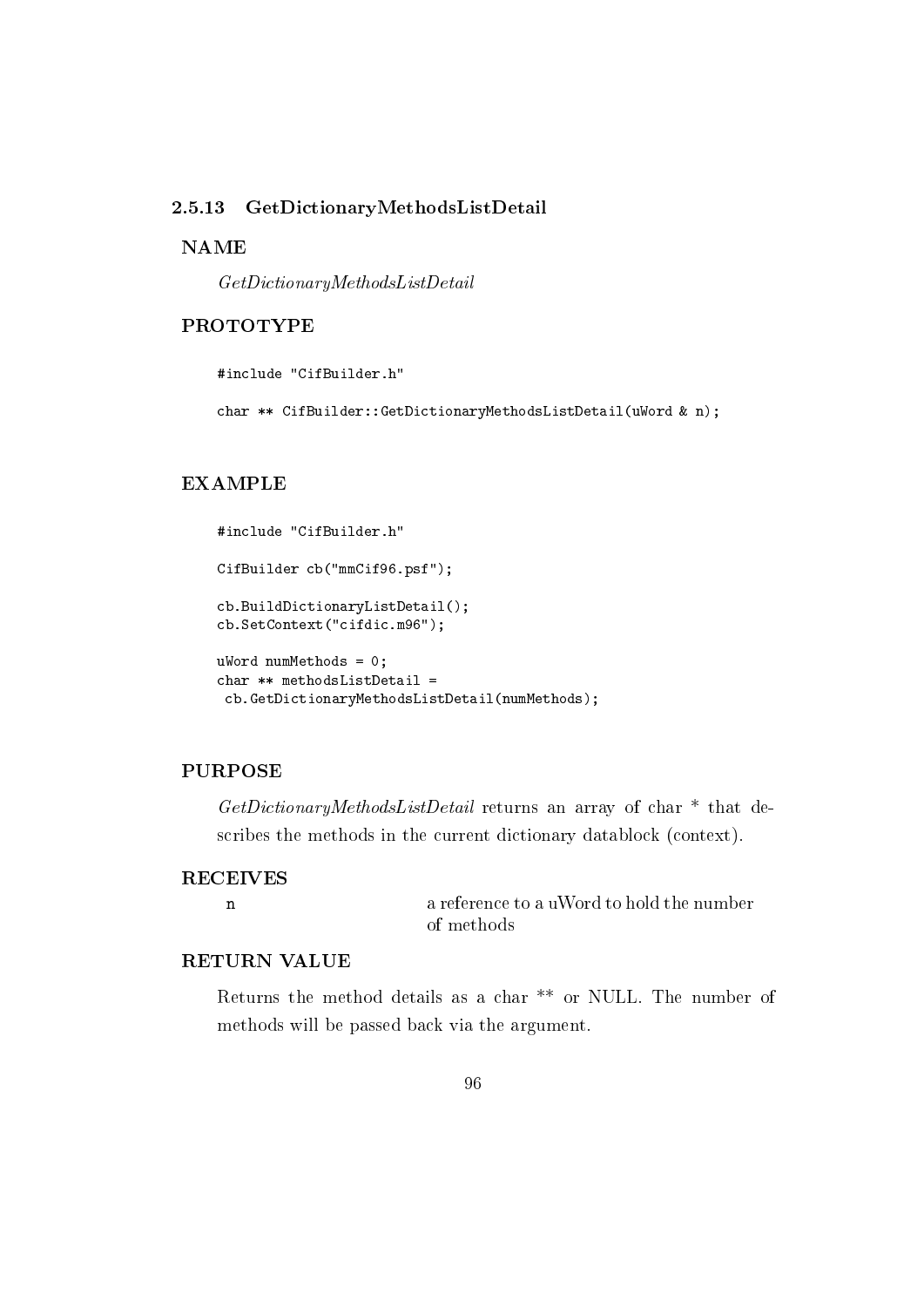# **REMARKS**

See also:

 $\label{eq:2} Get Dictionary Methods List$  $\label{thm:ce} Get Dictionary Methods List In line$  $\label{thm:ce} Get Dictionary MethodsListCode$  $\label{eq:2} Get Dictionary Methods List Language$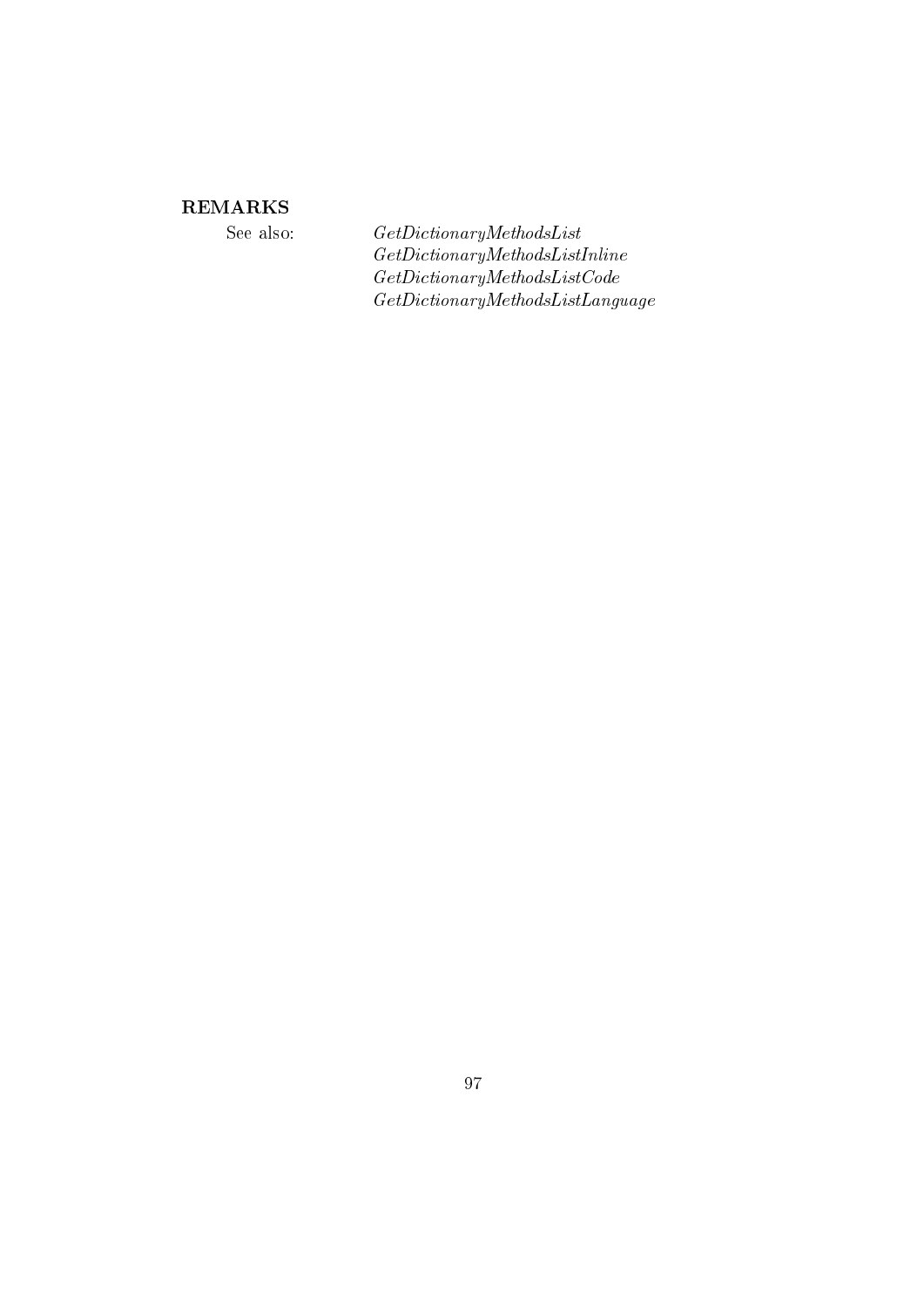#### 2.5.14 GetDictionaryMethodsListInline

### **NAME**

 $GetDictionaryMethodsListInline$ 

## **PROTOTYPE**

#include "CifBuilder.h"

char \*\* CifBuilder::GetDictionaryMethodsListInline(uWord & n);

### **EXAMPLE**

```
#include "CifBuilder.h"
CifBuilder cb("mmCif96.psf");
cb.BuildDictionaryListInline();
cb.SetContext("cifdic.m96");
uWord numMethods = 0;
char ** methods<br>ListInline =
 cb.GetDictionaryMethodsListInline(numMethods);
```
# **PURPOSE**

 $GetDictionaryMethodsListInline$  returns an array of char  $*$  that holds the inline code of the methods in the current dictionary datablock (con $text).$ 

## **RECEIVES**

 $\mathbf{n}$ 

a reference to a uWord to hold the number of methods

## **RETURN VALUE**

Returns the inline code as a char \*\* or NULL. The number of methods will be passed back via the argument.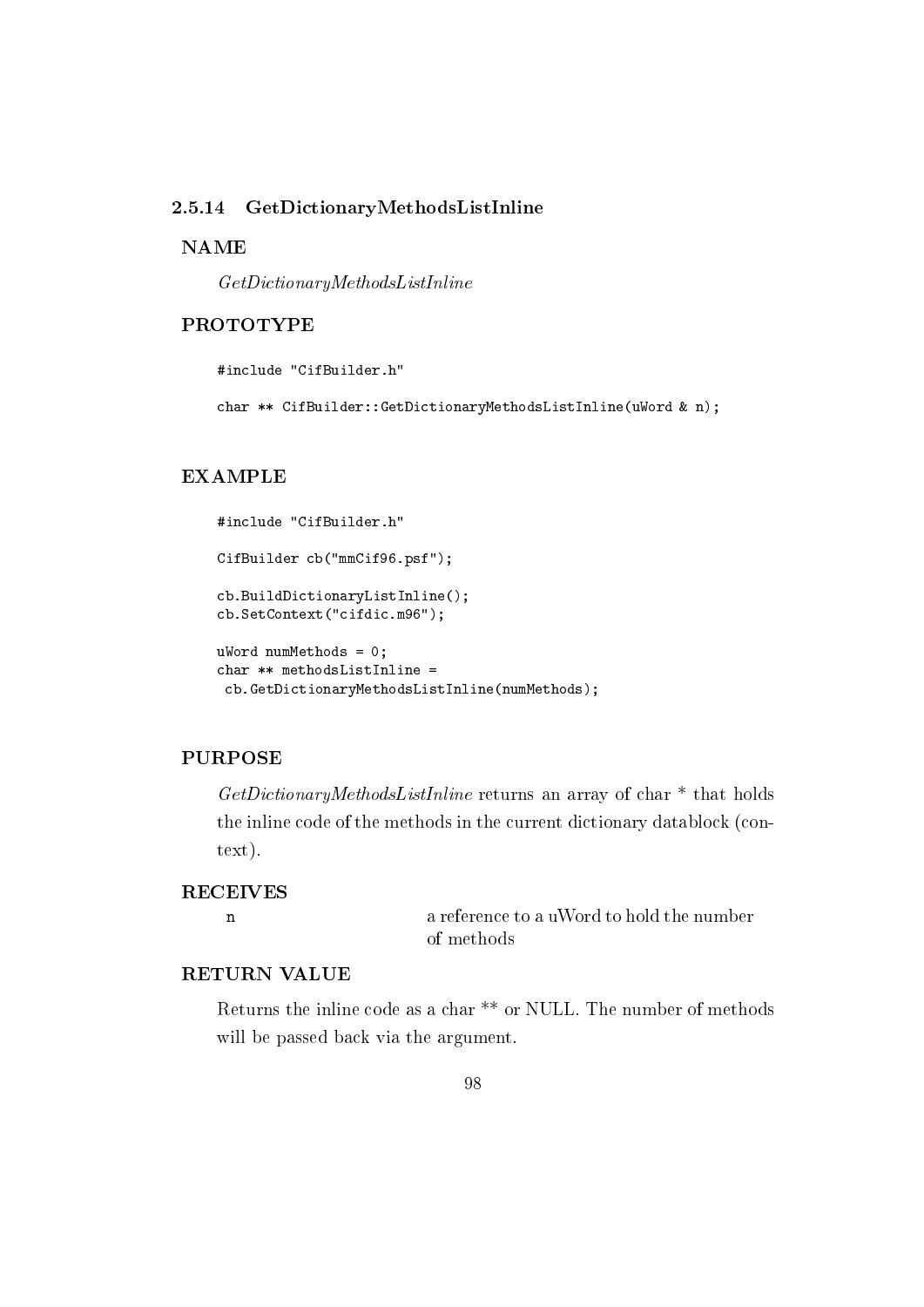# **REMARKS**

See also:

 $\label{eq:2} Get Dictionary MethodsList$  $\label{eq:ceth} Get Dictionary MethodsListDetails$  $\label{thm:ce} Get Dictionary MethodsListCode$  $\label{eq:2} Get Dictionary Methods List Language$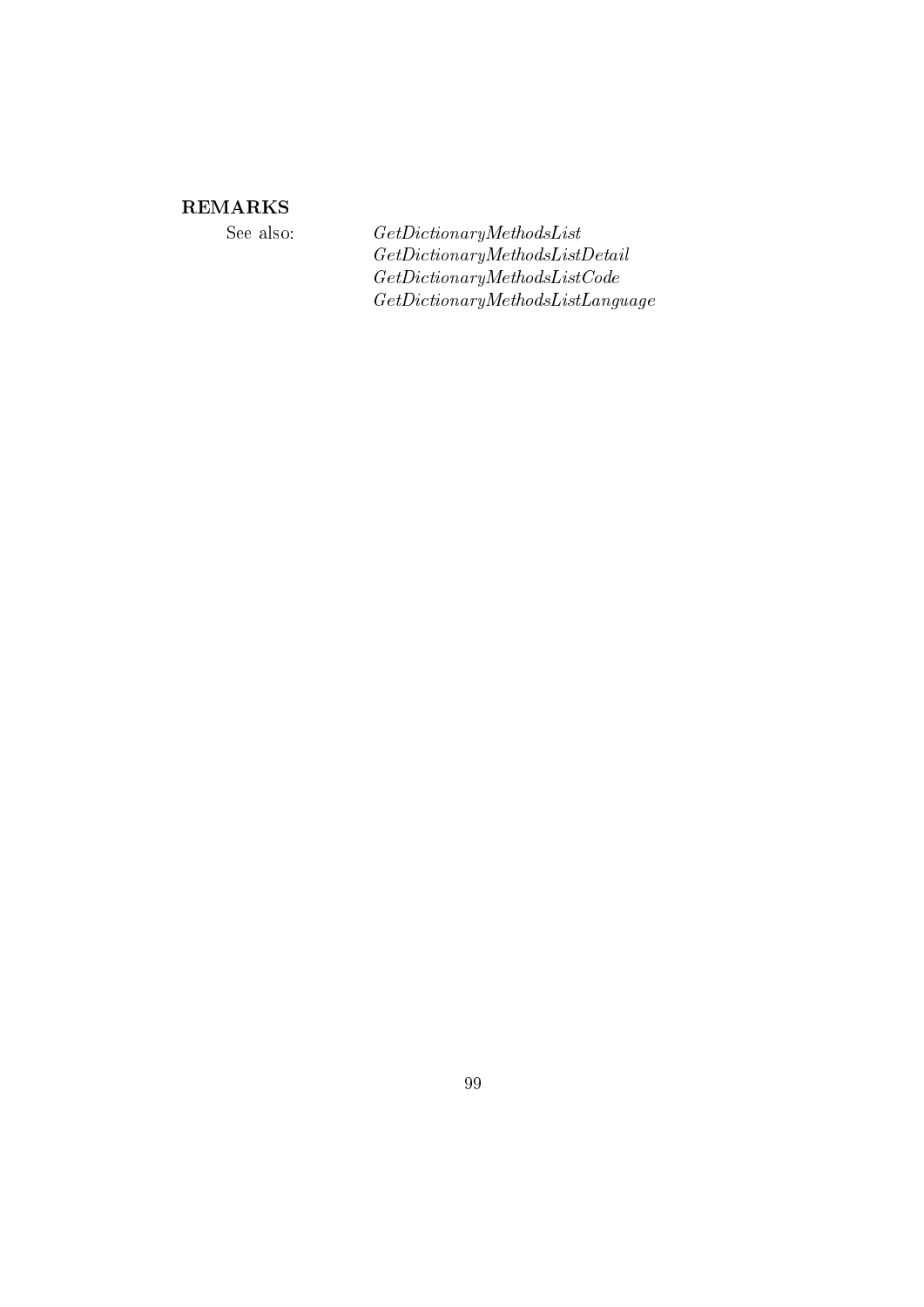#### GetDictionaryMethodsListCode 2.5.15

### **NAME**

 $\label{thm:ce} Get Dictionary MethodsListCode$ 

# **PROTOTYPE**

#include "CifBuilder.h"

char \*\* CifBuilder::GetDictionaryMethodsListCode(uWord & n);

### **EXAMPLE**

```
#include "CifBuilder.h"
CifBuilder cb("mmCif96.psf");
cb.BuildDictionaryListCode();
cb.SetContext("cifdic.m96");
uWord numMethods = 0;
char ** methodsListCode =
 cb.GetDictionaryMethodsListCode(numMethods);
```
# **PURPOSE**

 $GetDictionaryMethodsListCode$  returns an array of char  $*$  that holds the descriptions of the functions of the methods in the current dictionary datablock (context).

### **RECEIVES**

 $\mathbf{n}$ 

a reference to a uWord to hold the number of methods

## **RETURN VALUE**

Returns the codes as a char \*\* or NULL. The number of methods will be passed back via the argument.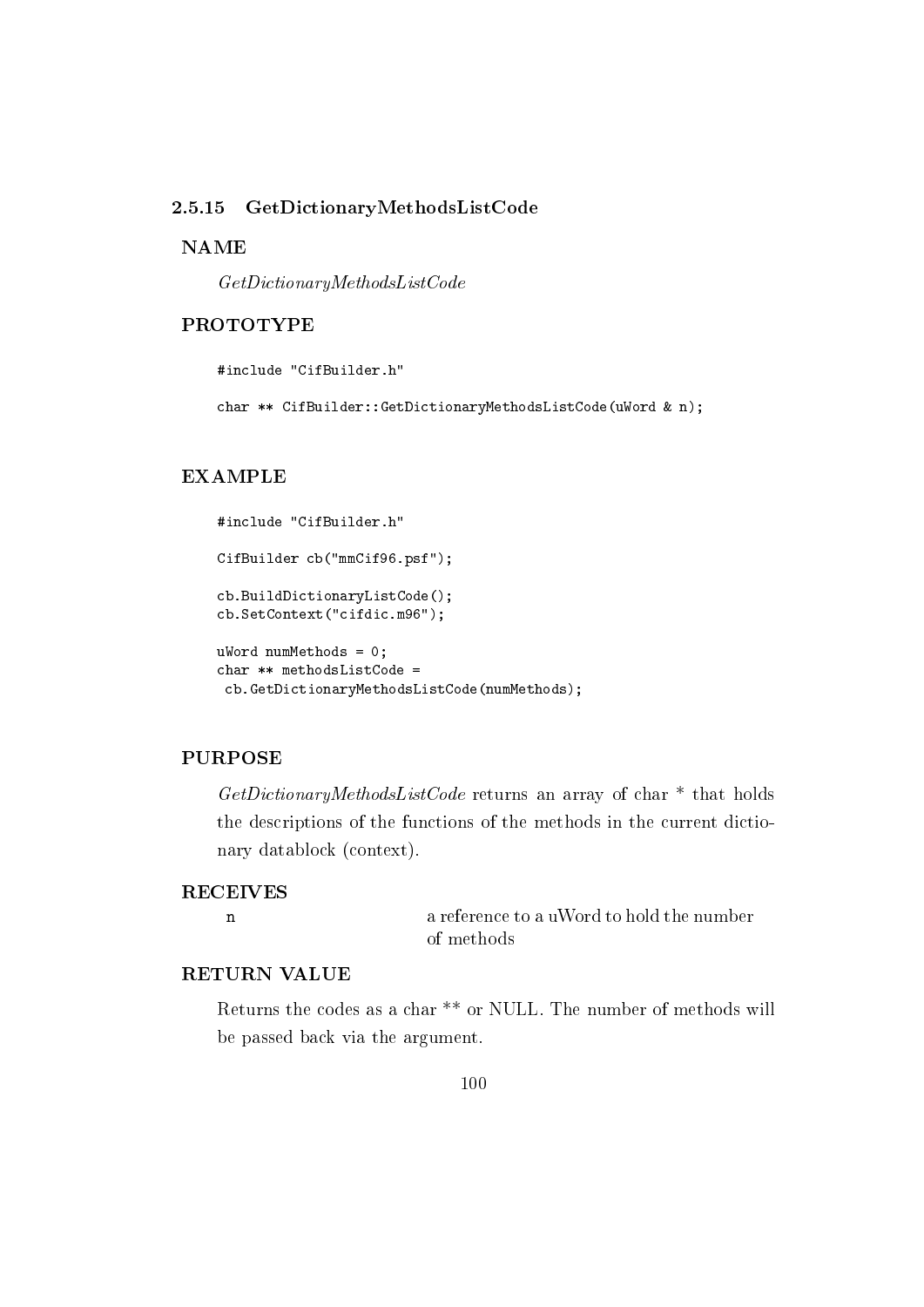# **REMARKS**

See also:

 $\label{eq:2} Get Dictionary Methods List$  $\label{eq:ceth} Get Dictionary MethodsListDetails$  $\label{thm:ce} Get Dictionary Methods List In line$  $\label{eq:2} Get Dictionary Methods List Language$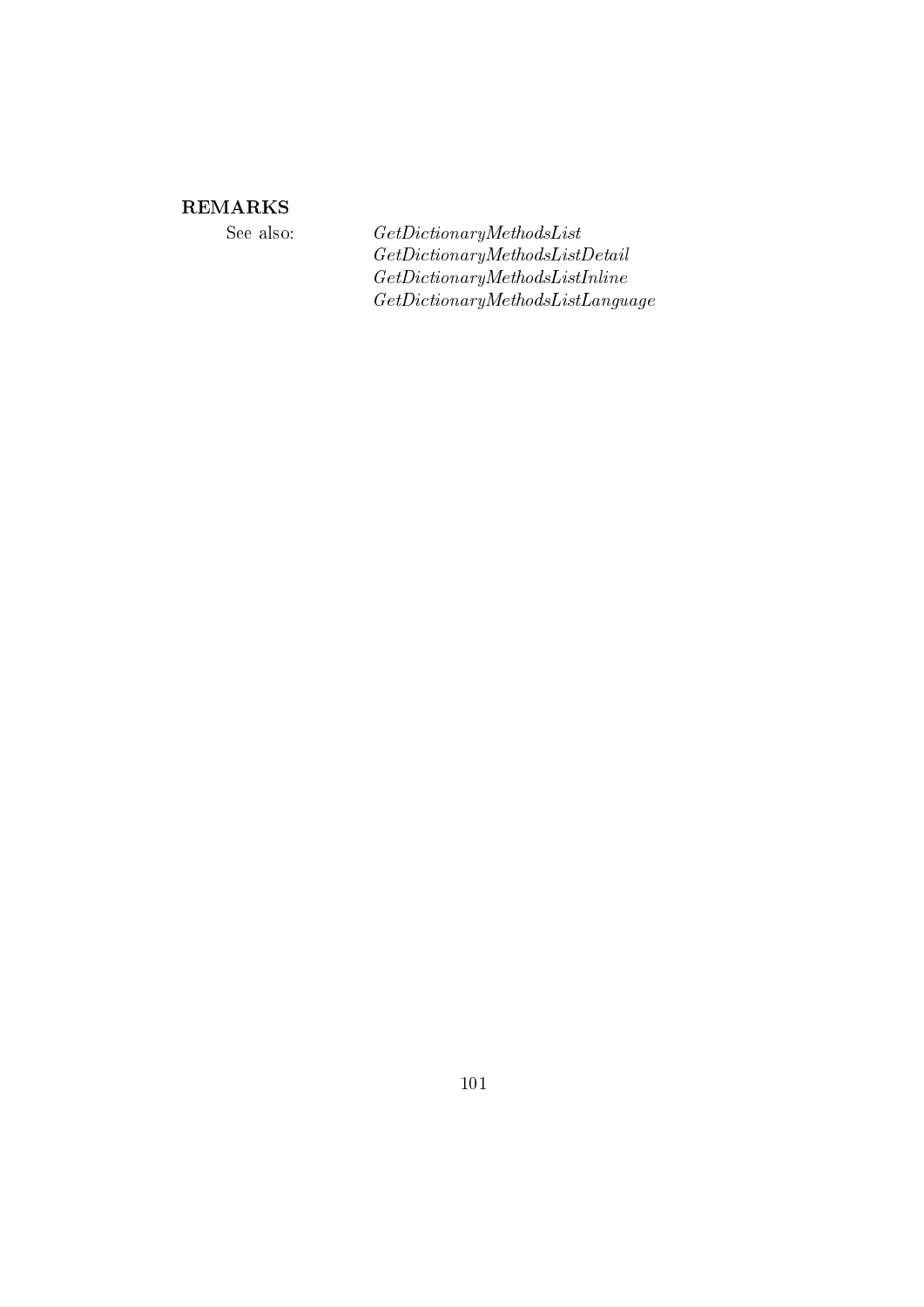#### GetDictionaryMethodsListLanguage 2.5.16

### **NAME**

 $GetDictionaryMethodsListLanguage$ 

## **PROTOTYPE**

#include "CifBuilder.h"

char \*\* CifBuilder::GetDictionaryMethodsListLanguage(uWord & n);

### **EXAMPLE**

```
#include "CifBuilder.h"
CifBuilder cb("mmCif96.psf");
cb.BuildDictionaryList();
cb.SetContext("cifdic.m96");
uWord numMethods = 0;
char ** methodsListLanguage =
 cb.GetDictionaryMethodsListLanguage(numMethods);
```
# **PURPOSE**

GetDictionaryMethodsListLanguage returns an array of char<sup>\*</sup> that holds the languages with which the methods in the current dictionary datablock (context) were written.

### **RECEIVES**

 $\mathbf{n}$ 

a reference to a uWord to hold the number of methods

## **RETURN VALUE**

Returns the languages as a char \*\* or NULL. The number of methods will be passed back via the argument.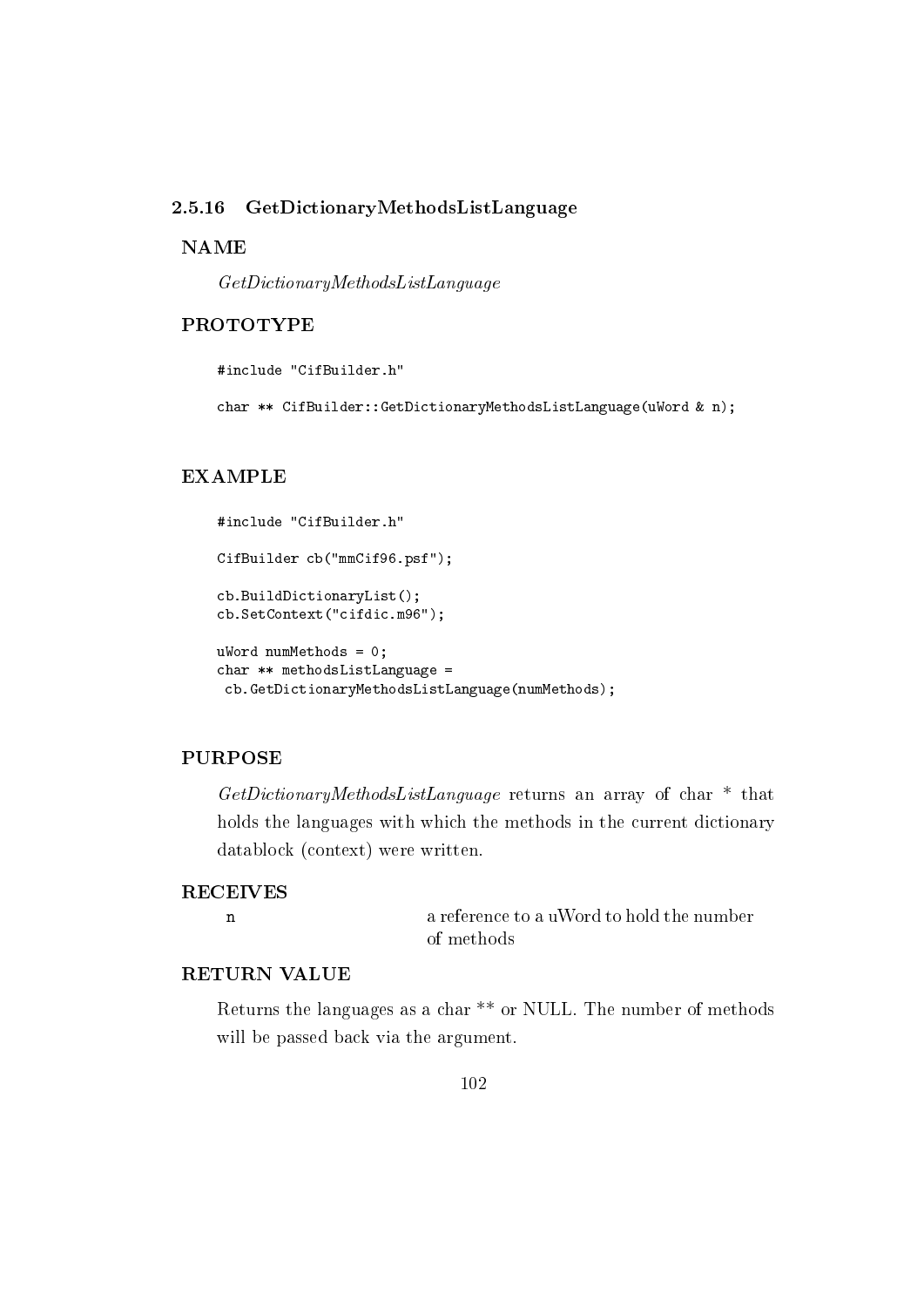# **REMARKS**

See also:

 $\label{eq:2} Get Dictionary Methods List$  $\label{eq:ceth} Get Dictionary MethodsListDetails$  $\label{thm:ce} Get Dictionary Methods ListInline$  $\label{eq:2} Get Dictionary MethodsListCode$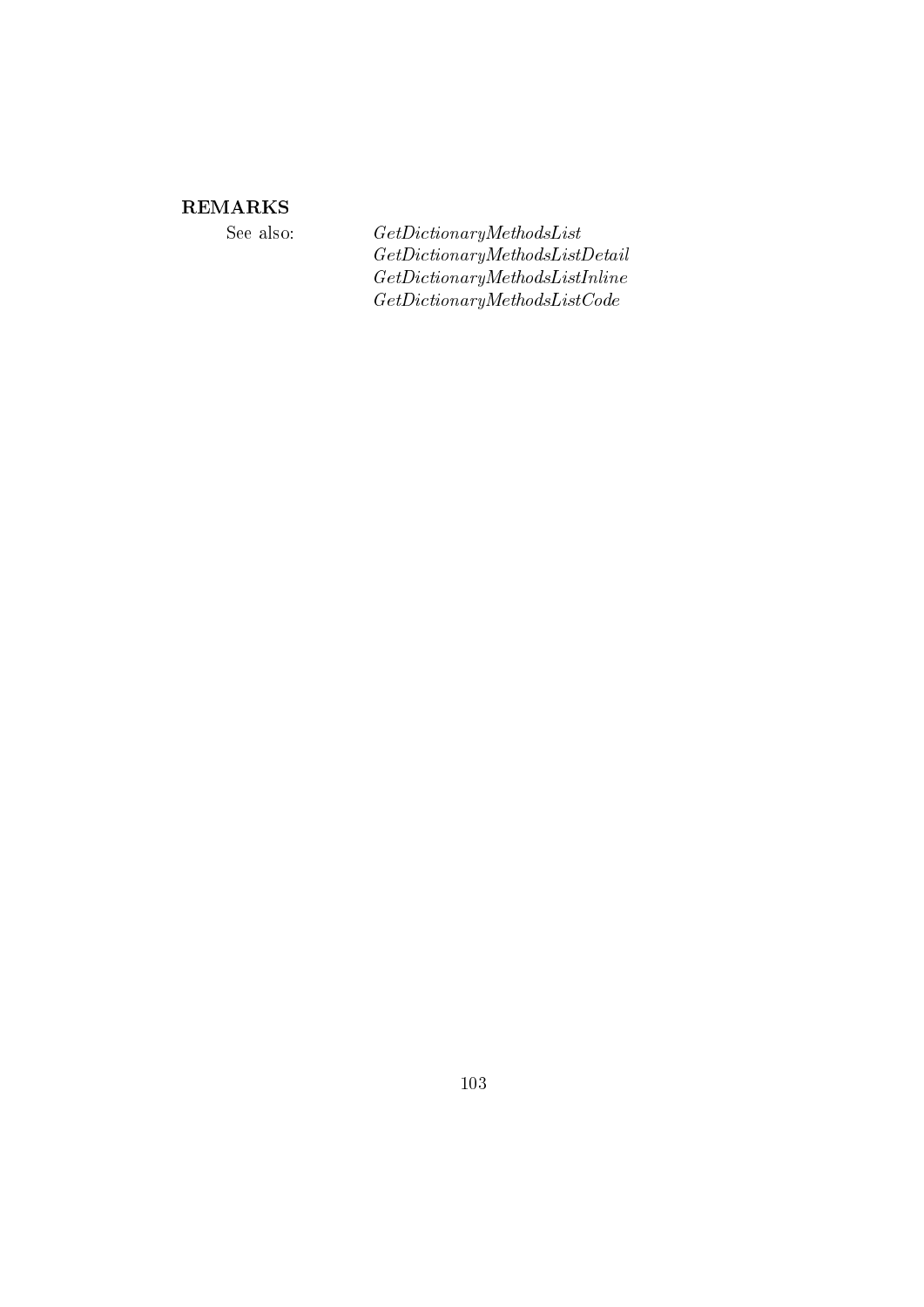#### 2.5.17 GetDictionaryCategoryGroupList

## **NAME**

 $GetDictionaryCategoryGroupList$ 

# **PROTOTYPE**

#include "CifBuilder.h"

char \*\* CifBuilder::GetDictionaryCategoryGroupList(uWord & n);

### **EXAMPLE**

```
#include "CifBuilder.h"
CifBuilder cb("mmCif96.psf");
cb.BuildDictionaryList();
cb.SetContext("cifdic.m96");
uWord numGroups = 0;
char ** CategoryGroupList =
 cb.GetDictionaryCategoryGroupList(numGroups);
```
#### **PURPOSE**

 $GetDictionaryCategoryGroupList$  returns an array of char<sup>\*</sup>, which is a list of the category groups in the current dictionary datablock (context).

# **RECEIVES**  $\mathbf n$

a reference to a uWord to hold the number of category groups

# **RETURN VALUE**

Returns the list of category groups as a char \*\* or NULL. The number of groups will be passed back via the argument.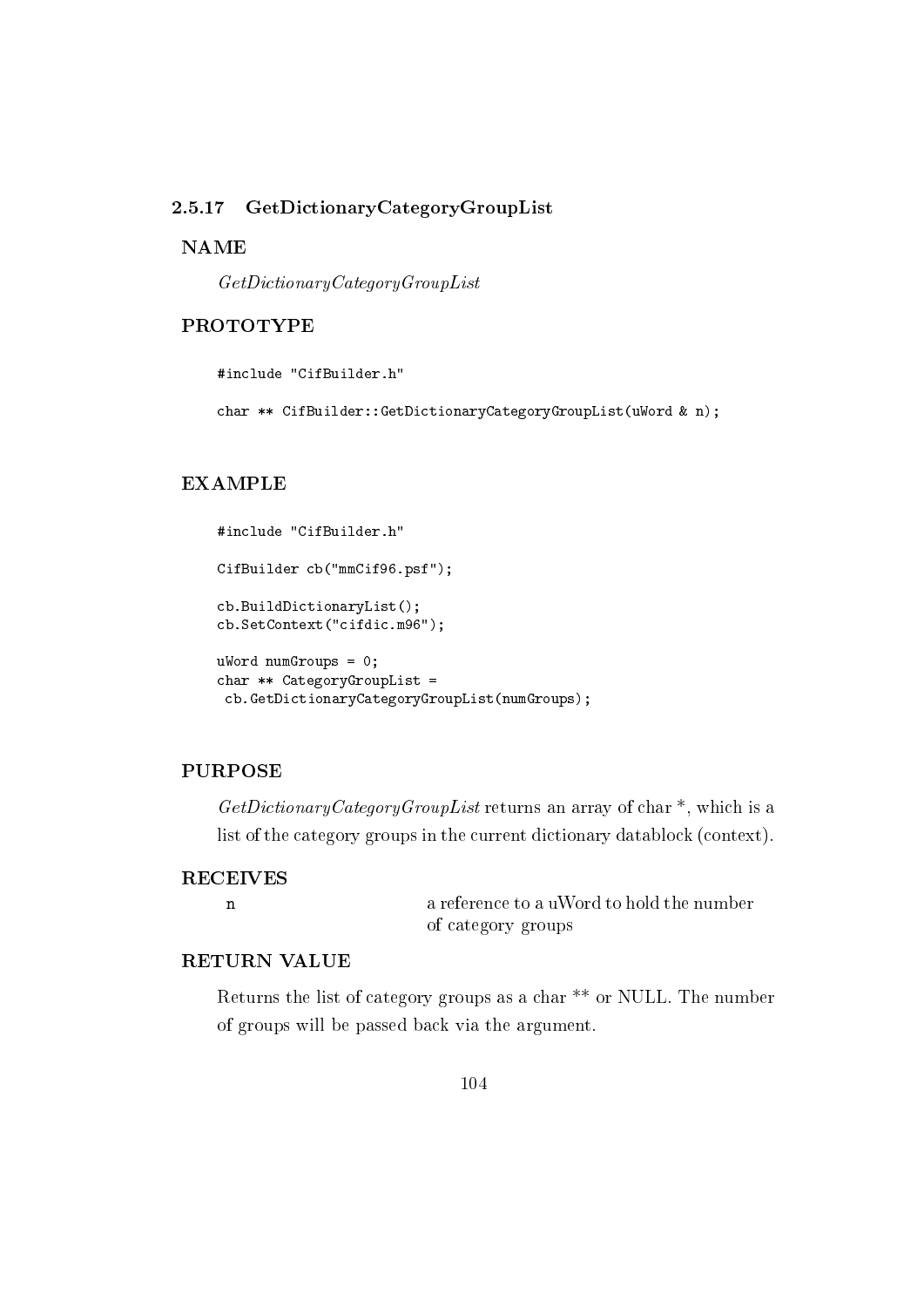# ${\bf REMARKS}$

See also:

 $\label{thm:2} Get Dictionary Categy Group List Parents \\ Get Dictionary Categy Group ListDescription$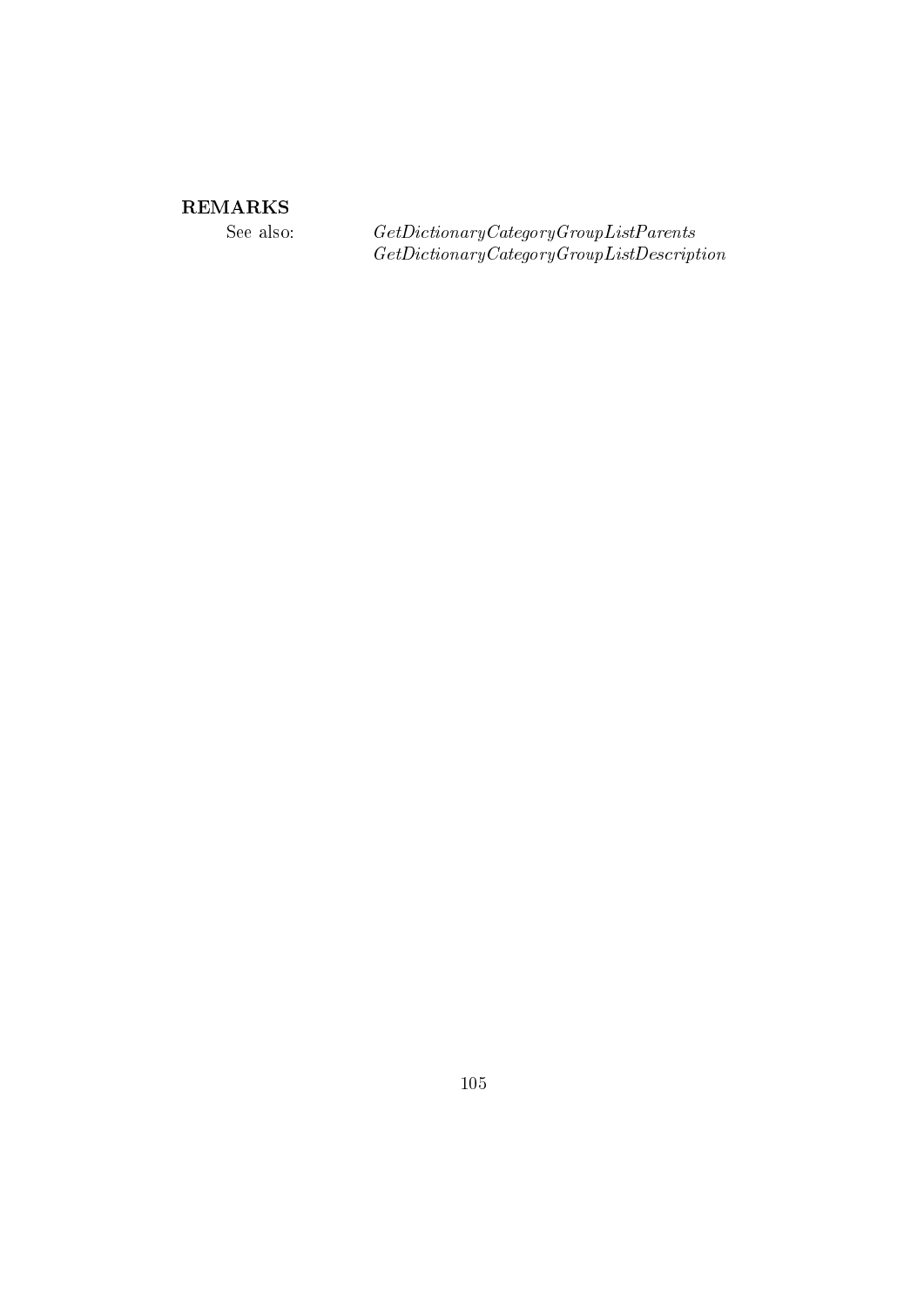#### GetDictionaryCategoryGroupListParents 2.5.18

## **NAME**

 $GetDictionaryCategoryGroupListParents$ 

## **PROTOTYPE**

#include "CifBuilder.h"

char \*\* CifBuilder::GetDictionaryCategoryGroupListParents(uWord & n);

### **EXAMPLE**

```
#include "CifBuilder.h"
CifBuilder cb("mmCif96.psf");
cb.BuildDictionaryList();
cb.SetContext("cifdic.m96");
ukord numGroups = 0;
char ** CategoryGroupListParents =
 cb.GetDictionaryCategoryGroupListParents(numGroups);
```
# **PURPOSE**

 $GetDictionaryCategoryGroupListParents$  returns an array of char<sup>\*</sup>, which is a list of the (optional) parents of the category groups in the current dictionary datablock (context).

### **RECEIVES**

 $\mathbf{n}$ 

a reference to a uWord to hold the number of category groups

## **RETURN VALUE**

Returns the list of category group parent names as a char \*\* or NULL. The number of groups will be passed back via the argument.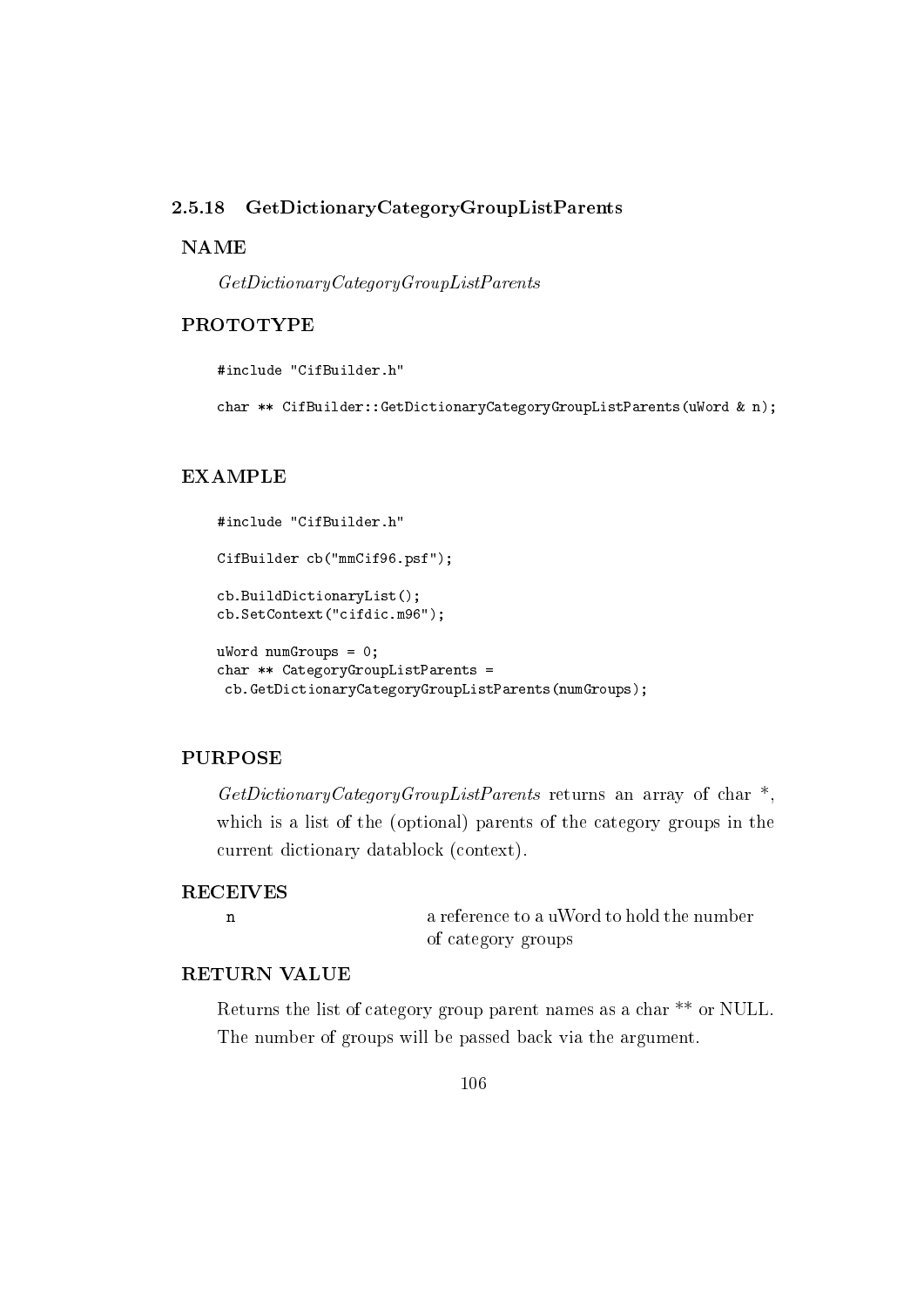# ${\bf REMARKS}$

See also:

 $\label{thm:2} Get Dictionary Categy Group List \\ Get Dictionary Categy Group ListDescription$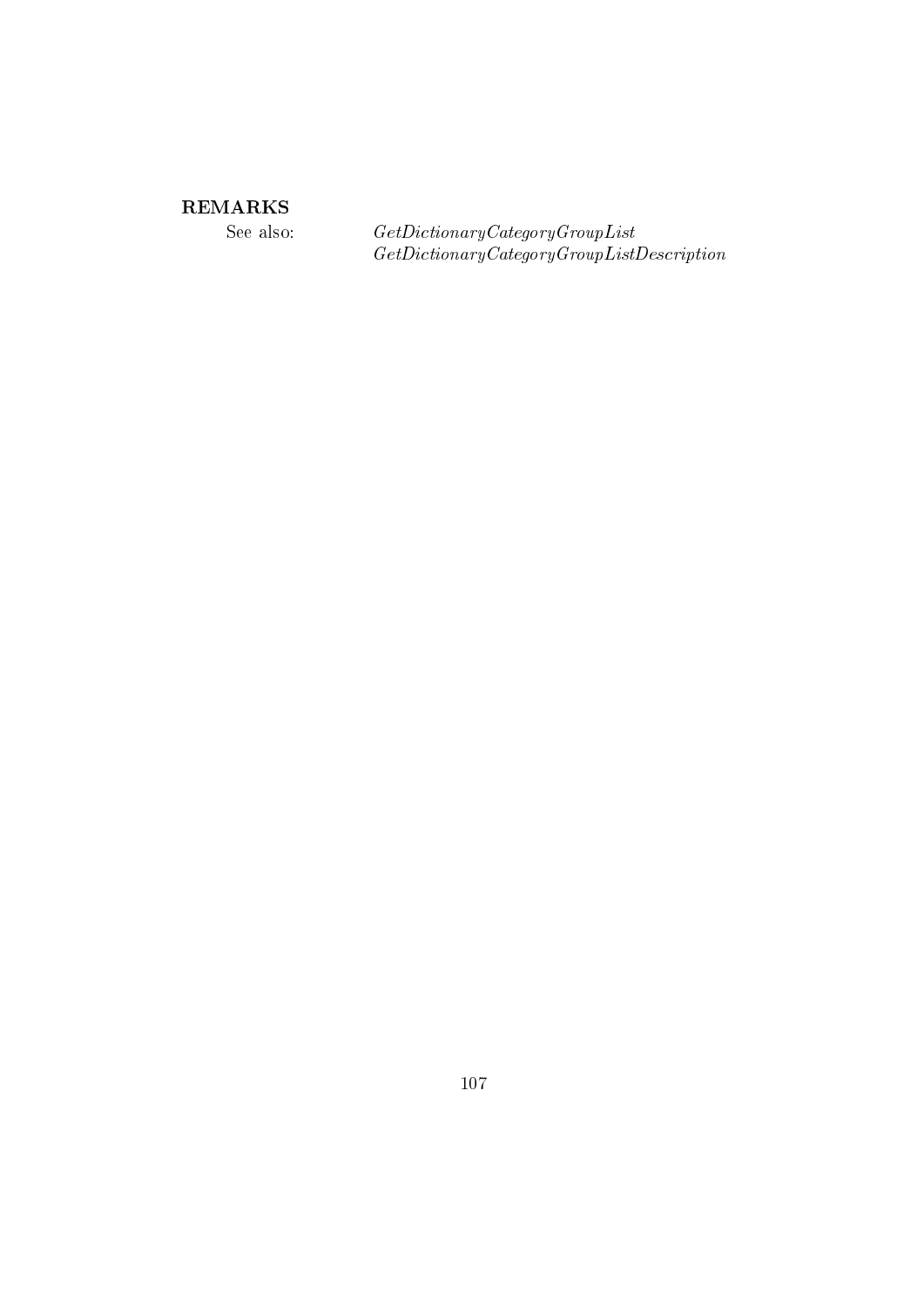#### GetDictionaryCategoryGroupListDescription 2.5.19

## **NAME**

 $GetDictionaryCategoryGroupListDescription$ 

## **PROTOTYPE**

#include "CifBuilder.h"

char \*\* CifBuilder::GetDictionaryCategoryGroupListDescription(uWord & n);

### **EXAMPLE**

```
#include "CifBuilder.h"
CifBuilder cb("mmCif96.psf");
cb.BuildDictionaryList();
cb.SetContext("cifdic.m96");
uWord numGroups = 0;
char ** CategoryGroupListDescription =
 cb.GetDictionaryCategoryGroupListDescription(numGroups);
```
# **PURPOSE**

GetDictionaryCategoryGroupListDescription returns an array of char \*, which is a list of the descriptions of the category groups in the current dictionary datablock (context).

### **RECEIVES**

 $\mathbf{n}$ 

a reference to a uWord to hold the number of category groups

## **RETURN VALUE**

Returns the list of category group descriptions as a char \*\* or NULL. The number of groups will be passed back via the argument.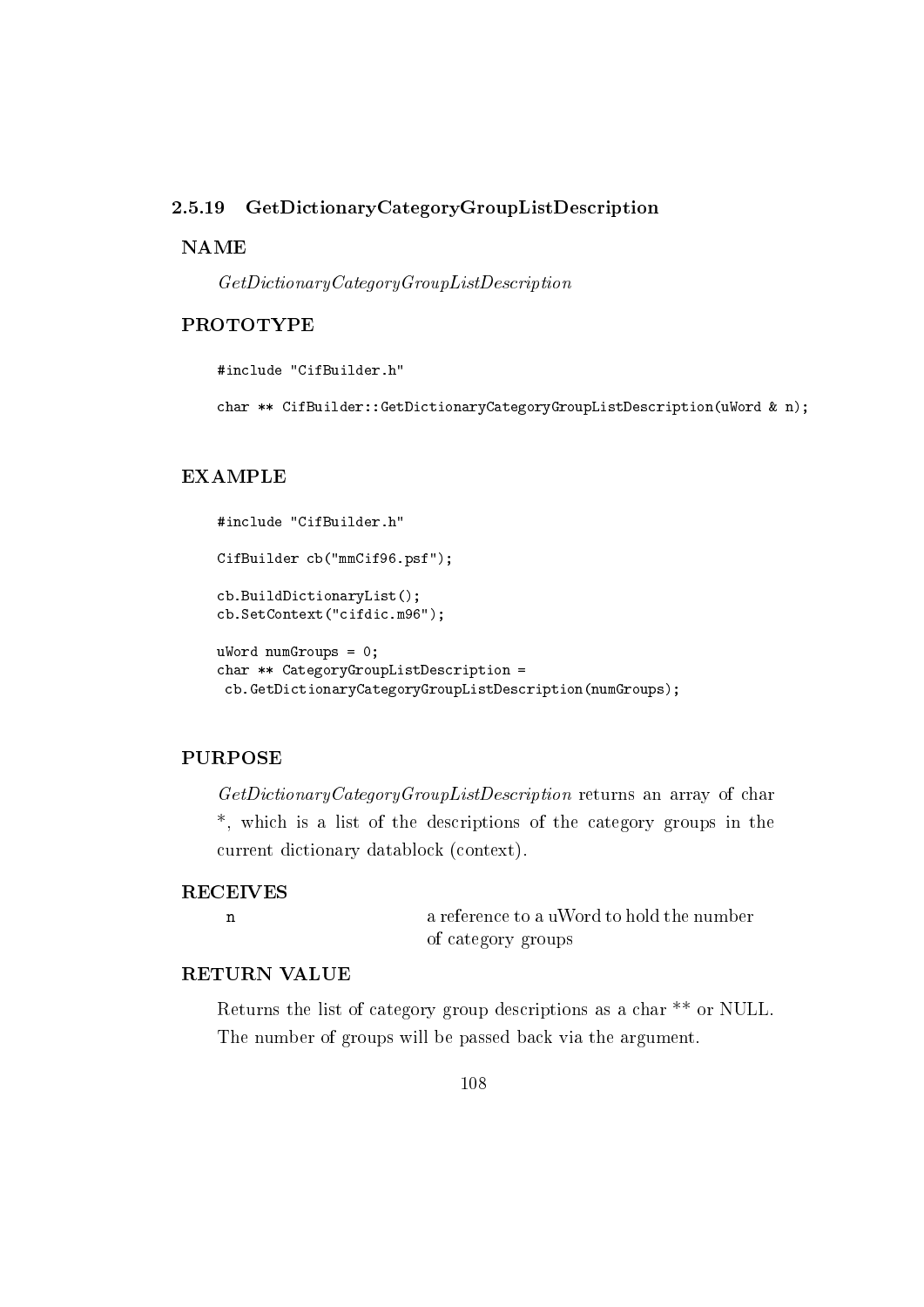See also:

 $\label{thm:2} Get Dictionary Category Group List \\ Get Dictionary Category Group List Parents$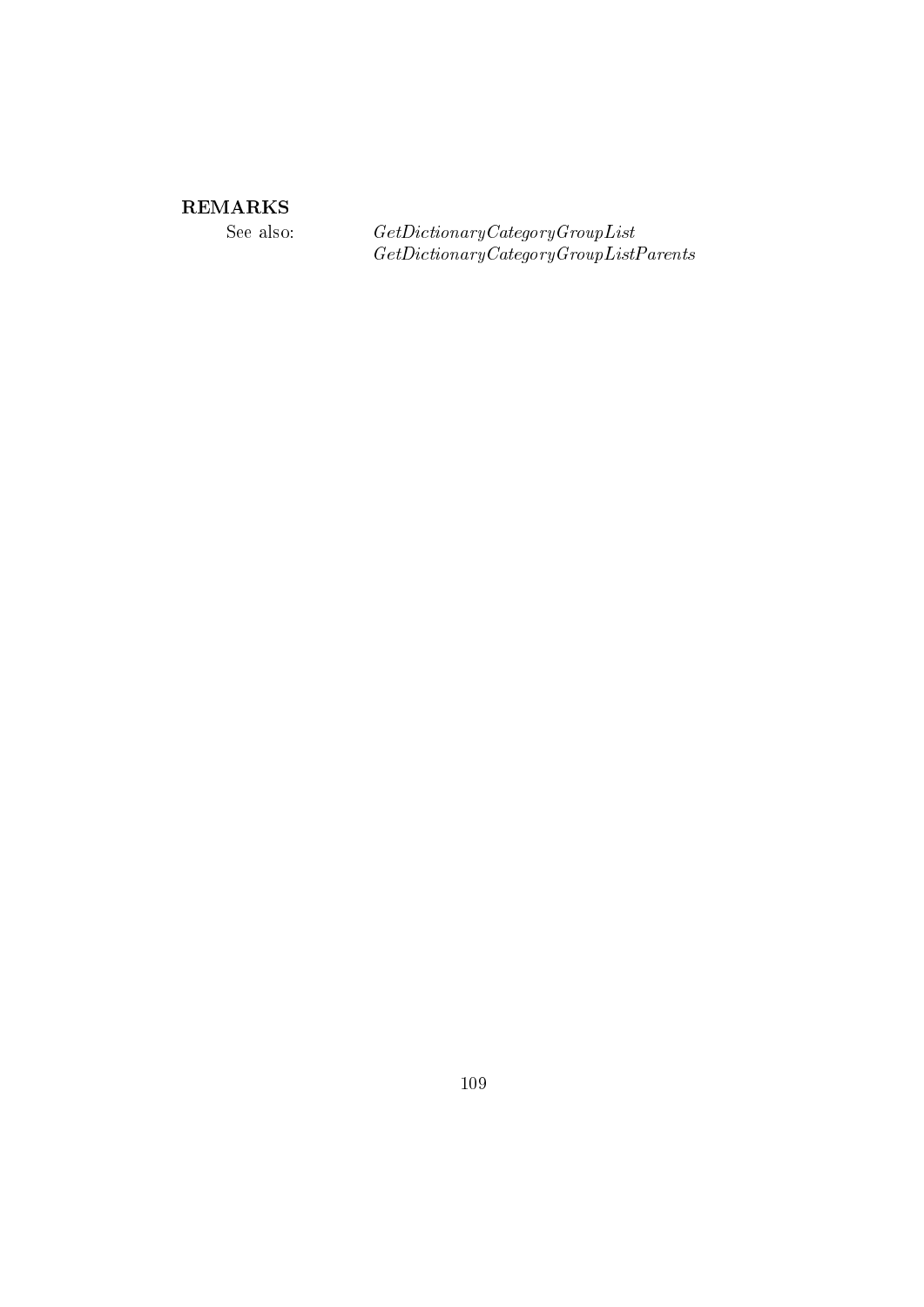#### 2.5.20  $GetDictionaryItemStructureListCode$

## **NAME**

 $\label{thm:ce} Get Dictionary Item Structure ListCode$ 

## **PROTOTYPE**

#include "CifBuilder.h"

char \*\* CifBuilder::GetDictionaryItemStructureListCode(uWord & n);

## **EXAMPLE**

```
#include "CifBuilder.h"
CifBuilder cb("mmCif96.psf");
cb.BuildDictionaryList();
cb.SetContext("cifdic.m96");
ukord numS = 0;
char ** itemStructListCode =
 cb.GetDictionaryItemStructureListCode(numS);
```
#### **PURPOSE**

GetDictionaryItemStructureListCode returns an array of names of item structures in the current dictionary datablock (context).

## **RECEIVES**  $\mathbf n$

a reference to a uWord to hold the number of item structures

## **RETURN VALUE**

Returns the list of item structure names as a char \*\* or NULL. The number of item structures will be passed back via the argument.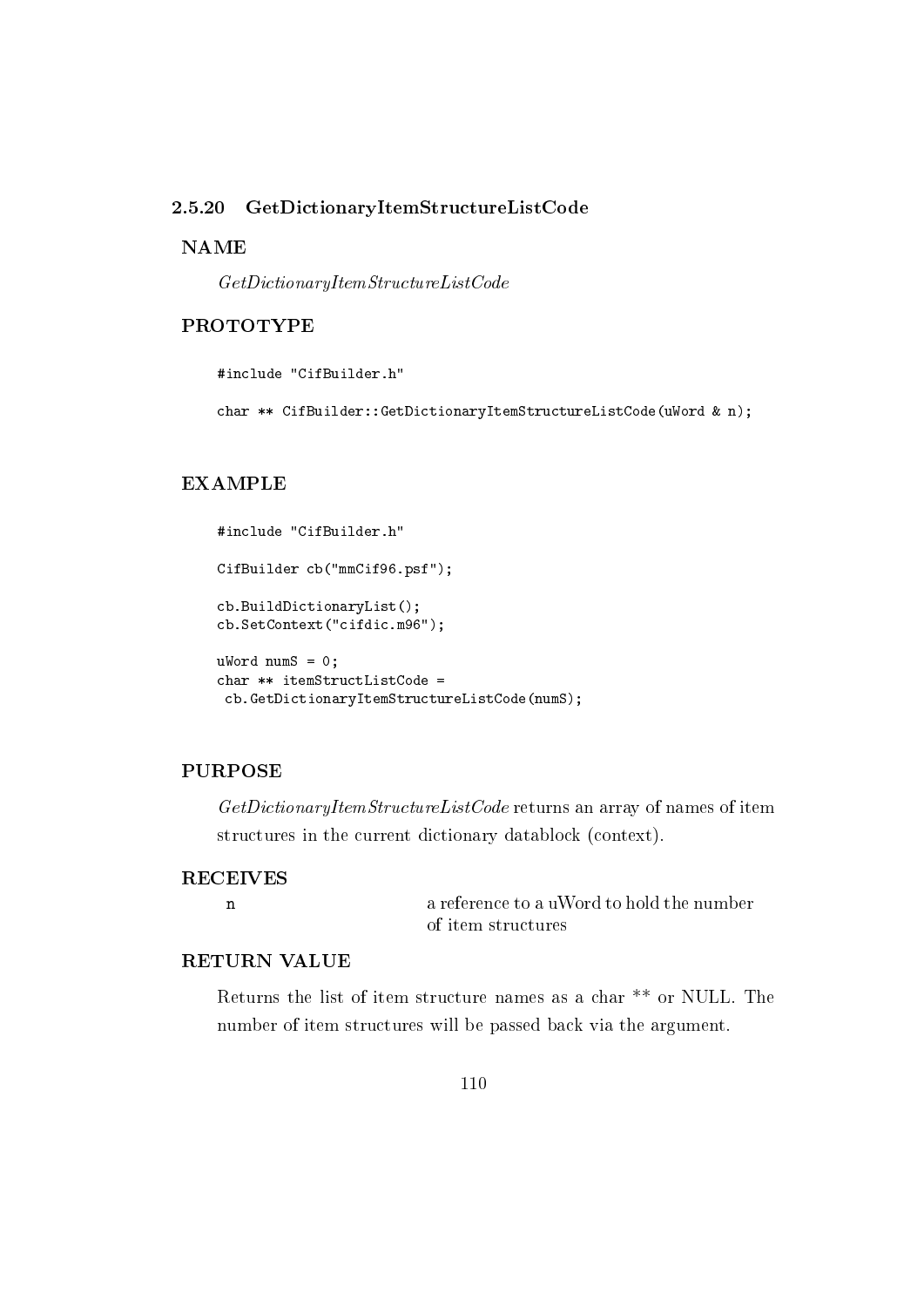See also:

 $\label{thm:2} Get Dictionary Item Structure ListIndex\\ Get DictionaryItemStructureListDimension$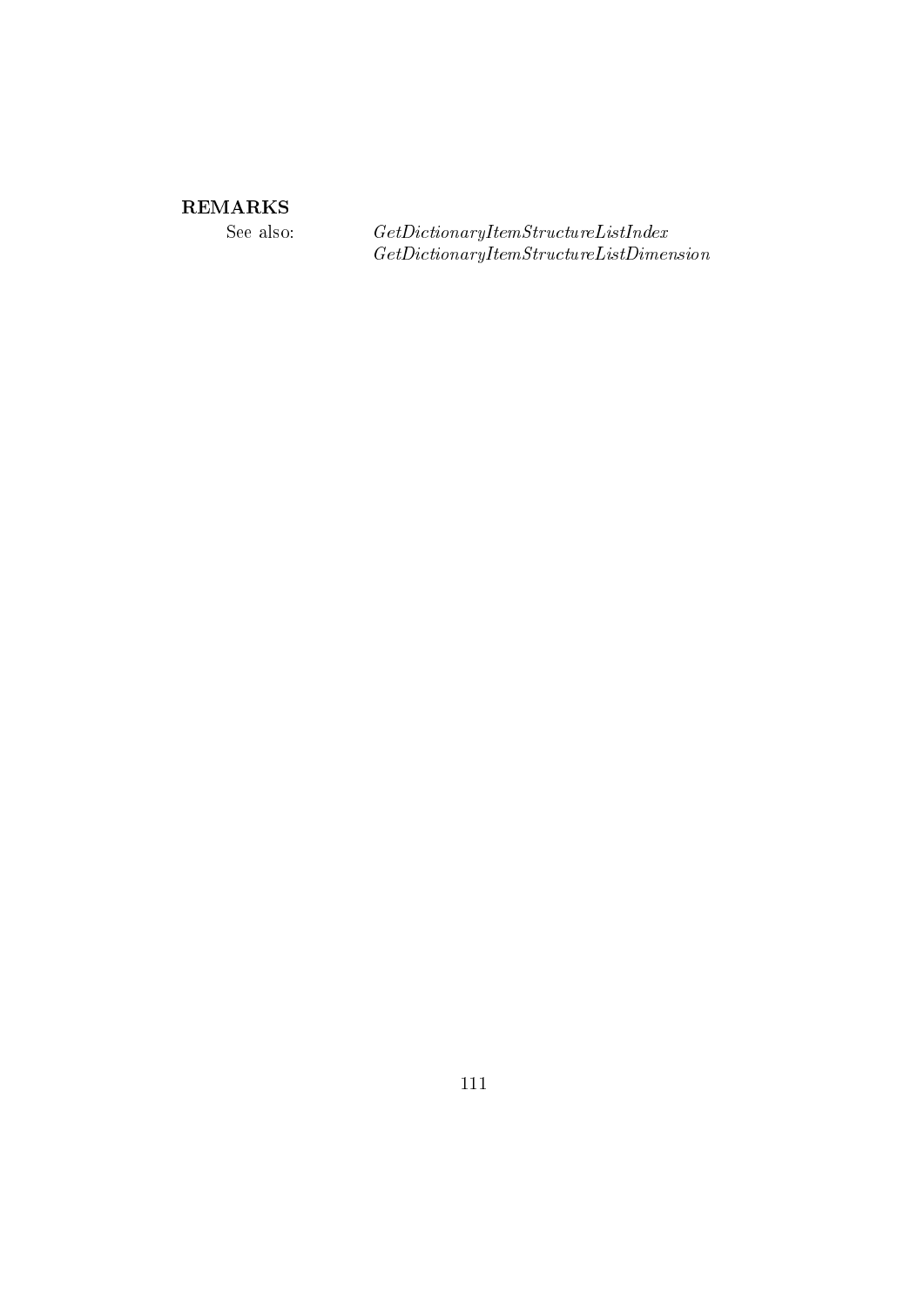#### 2.5.21 GetDictionaryItemStructureListIndex

### **NAME**

 $\label{thm:2} Get Dictionary Item Structure ListIndex$ 

## **PROTOTYPE**

#include "CifBuilder.h"

char \*\* CifBuilder::GetDictionaryItemStructureListIndex(uWord & n);

### **EXAMPLE**

```
#include "CifBuilder.h"
CifBuilder cb("mmCif96.psf");
cb.BuildDictionaryList();
cb.SetContext("cifdic.m96");
uWord numI = 0;char ** itemStructListIndex =
 cb.GetDictionaryItemStructureListIndex(numI);
```
#### **PURPOSE**

GetDictionaryItemStructureListIndex returns an array of indices of the item structures in the current dictionary datablock (context).

## **RECEIVES**  $\mathbf n$

a reference to a uWord to hold the number of item structures

## **RETURN VALUE**

Returns the list of indices as a char<sup>\*\*</sup> or NULL. The number of item structures will be passed back via the argument.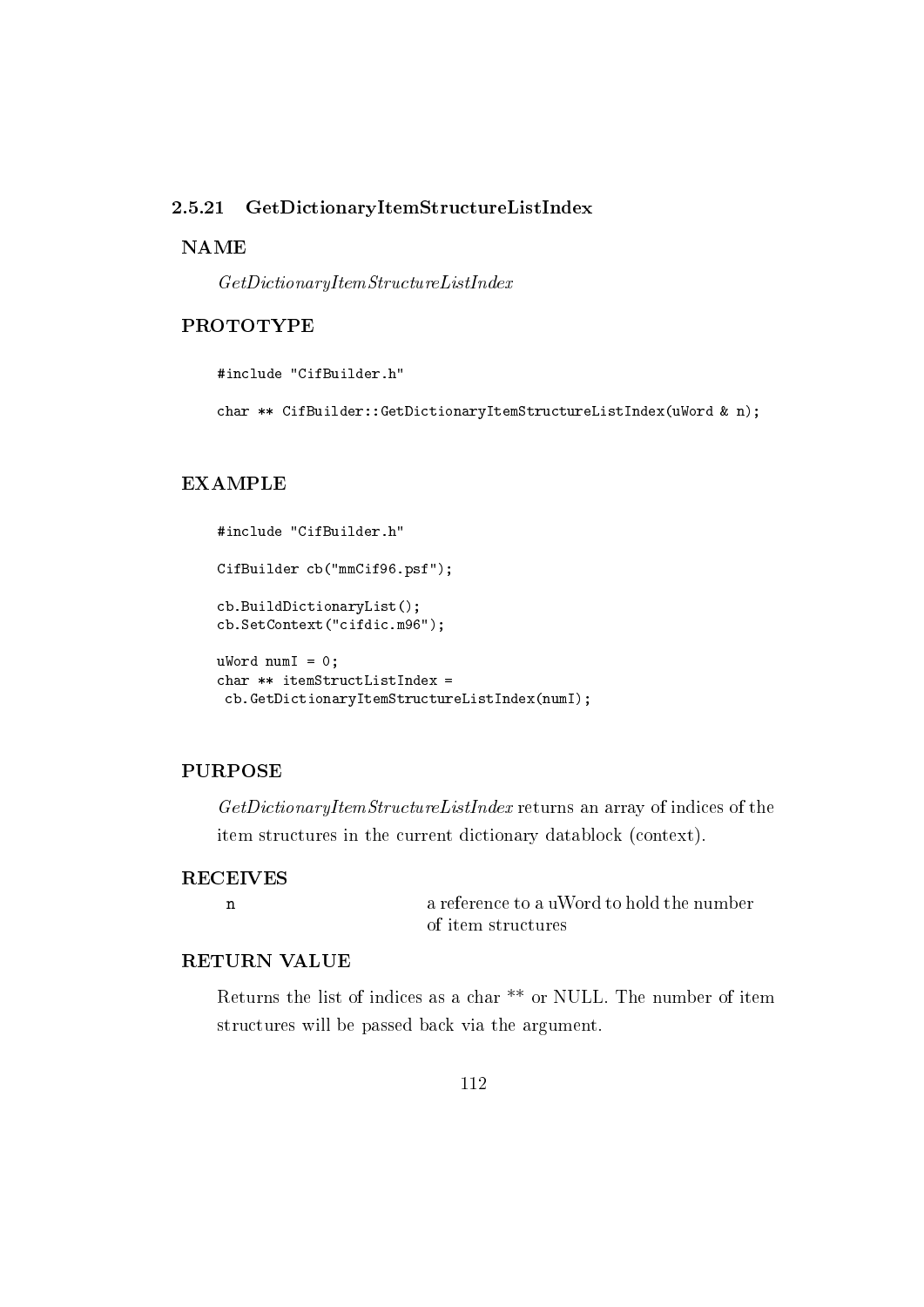See also:

 $\label{thm:2} Get Dictionary Item Structure List \\ Get DictionaryItemStructure ListDimension$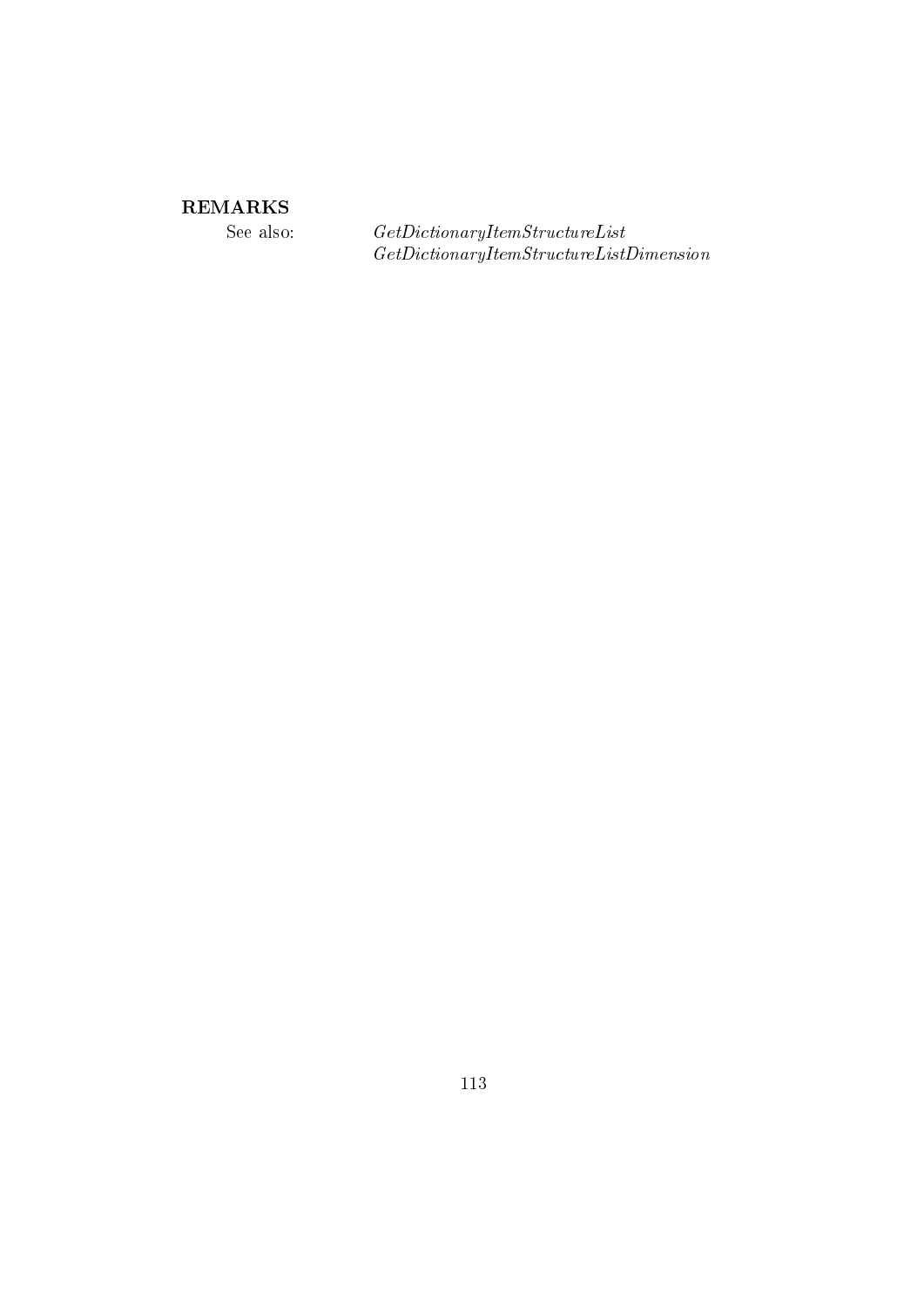#### 2.5.22 GetDictionaryItemStructureListDimension

### **NAME**

 $\label{thm:2} Get Dictionary Item Structure ListDimension$ 

## **PROTOTYPE**

#include "CifBuilder.h"

char \*\* CifBuilder::GetDictionaryItemStructureListDimension(uWord & n);

### **EXAMPLE**

```
#include "CifBuilder.h"
CifBuilder cb("mmCif96.psf");
cb.BuildDictionaryList();
cb.SetContext("cifdic.m96");
uWord numD = 0;char ** itemStructListDim =
 cb.GetDictionaryItemStructureListDimension(numD);
```
## **PURPOSE**

GetDictionaryItemStructureListDimension returns the lengths of the item structure rows/columns in the current dictionary datablock (con $text).$ 

## **RECEIVES**

 $\mathbf{n}$ 

a reference to a uWord to hold the number of item structures

## **RETURN VALUE**

Returns the list of lengths as a char<sup>\*\*</sup> or NULL. The number of item structures will be passed back via the argument.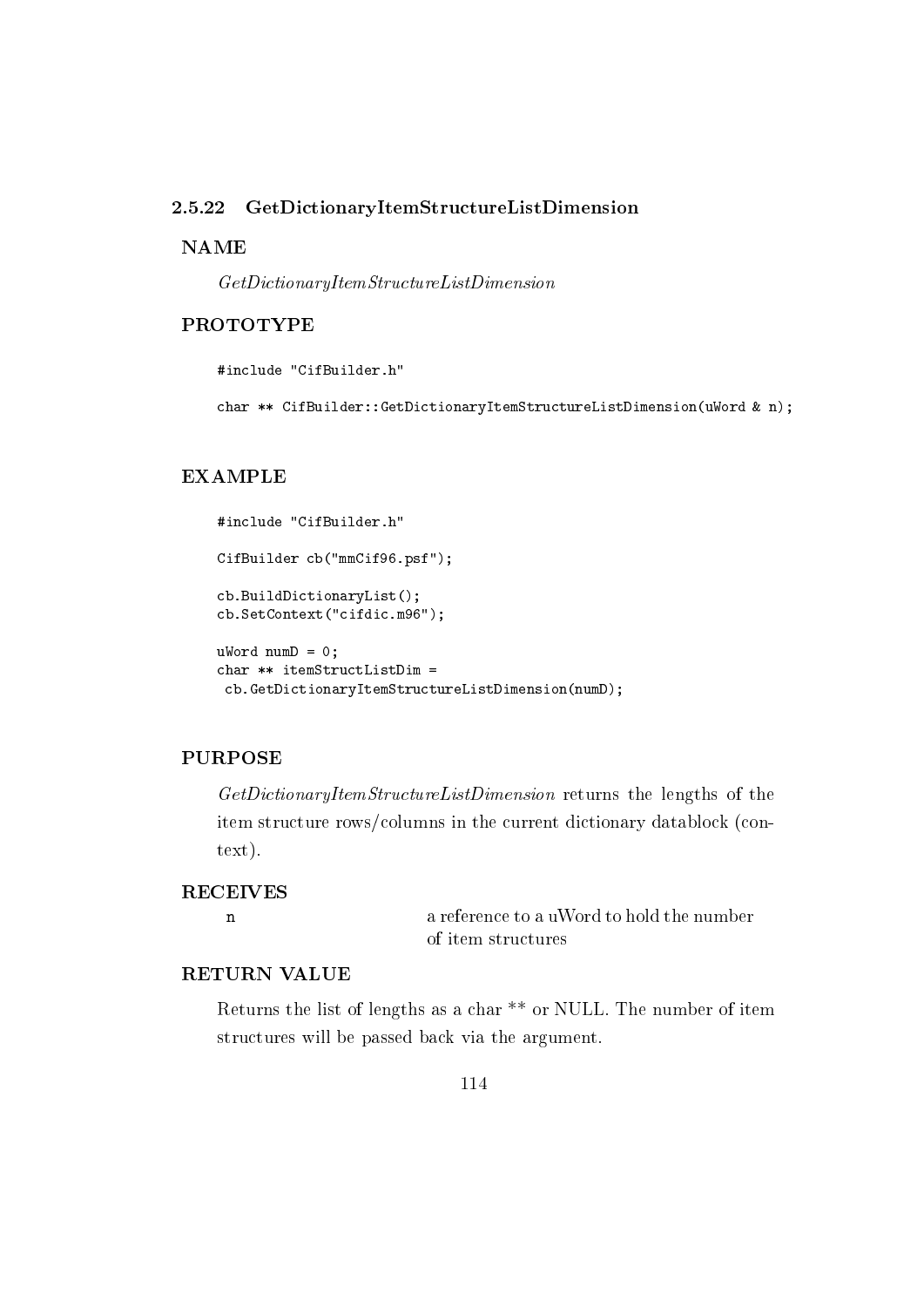See also:

 $\label{thm:2} Get Dictionary Item Structure List \\ Get DictionaryItemStructureListIndex$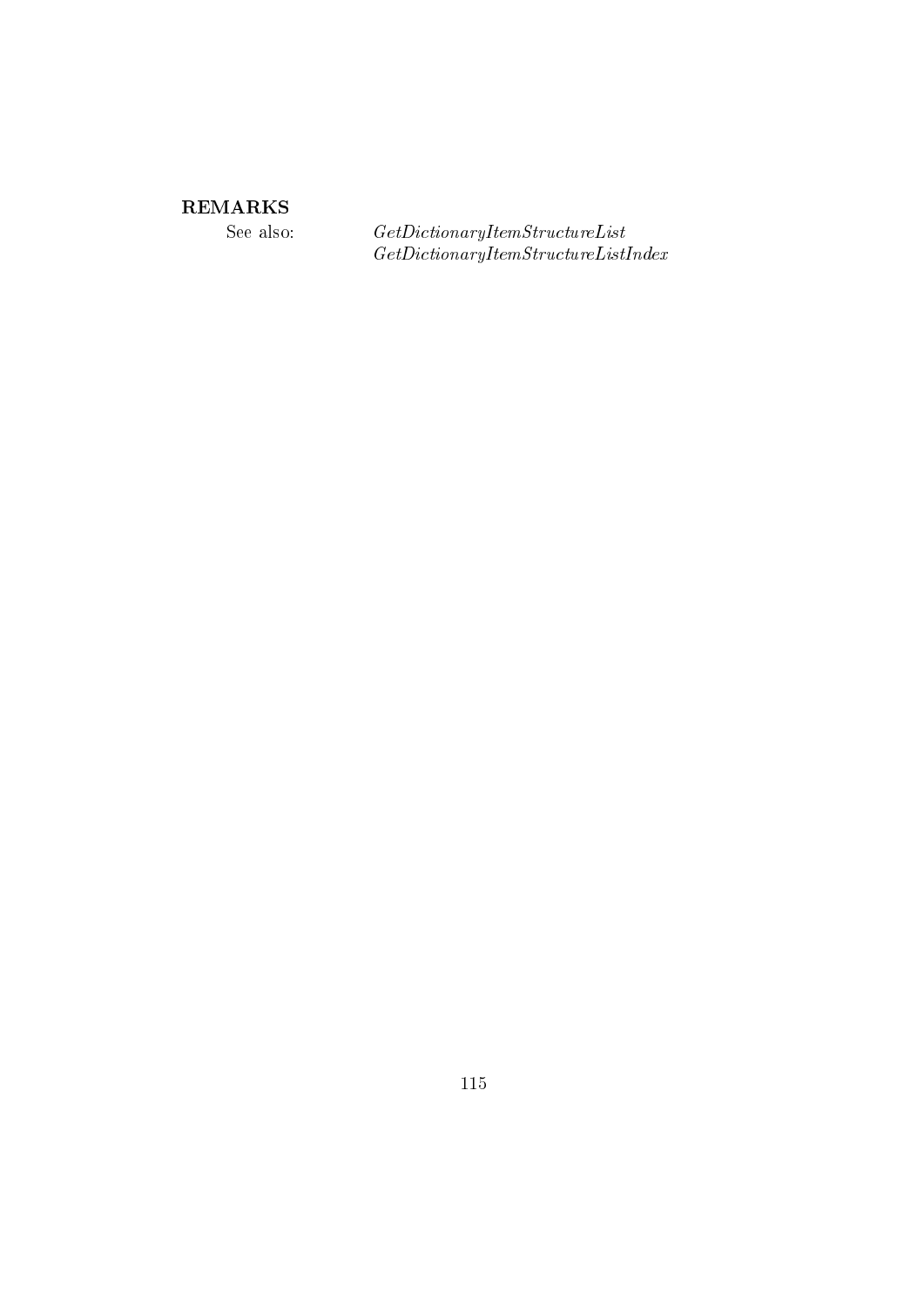#### 2.5.23 GetDictionaryItemTypeListCode

## **NAME**

 $GetDictionaryItemTypeListCode$ 

## **PROTOTYPE**

#include "CifBuilder.h"

char \*\* CifBuilder::GetDictionaryItemTypeListCode(uWord & n);

### **EXAMPLE**

```
#include "CifBuilder.h"
CifBuilder cb("mmCif96.psf");
cb.BuildDictionaryList();
cb.SetContext("cifdic.m96");
uWord numT = 0;char ** itemTypeListCode =
 cb.GetDictionaryItemTypeListCode(numT);
```
#### **PURPOSE**

 $GetDictionaryItemTypeListCode$  returns a list of the data types in the current dictionary datablock (context).

## **RECEIVES**  $\mathbf n$

a reference to a uWord to hold the number of item data types

## **RETURN VALUE**

Returns the list of data types as a char<sup>\*\*</sup> or NULL. The number of item data types will be passed back via the argument.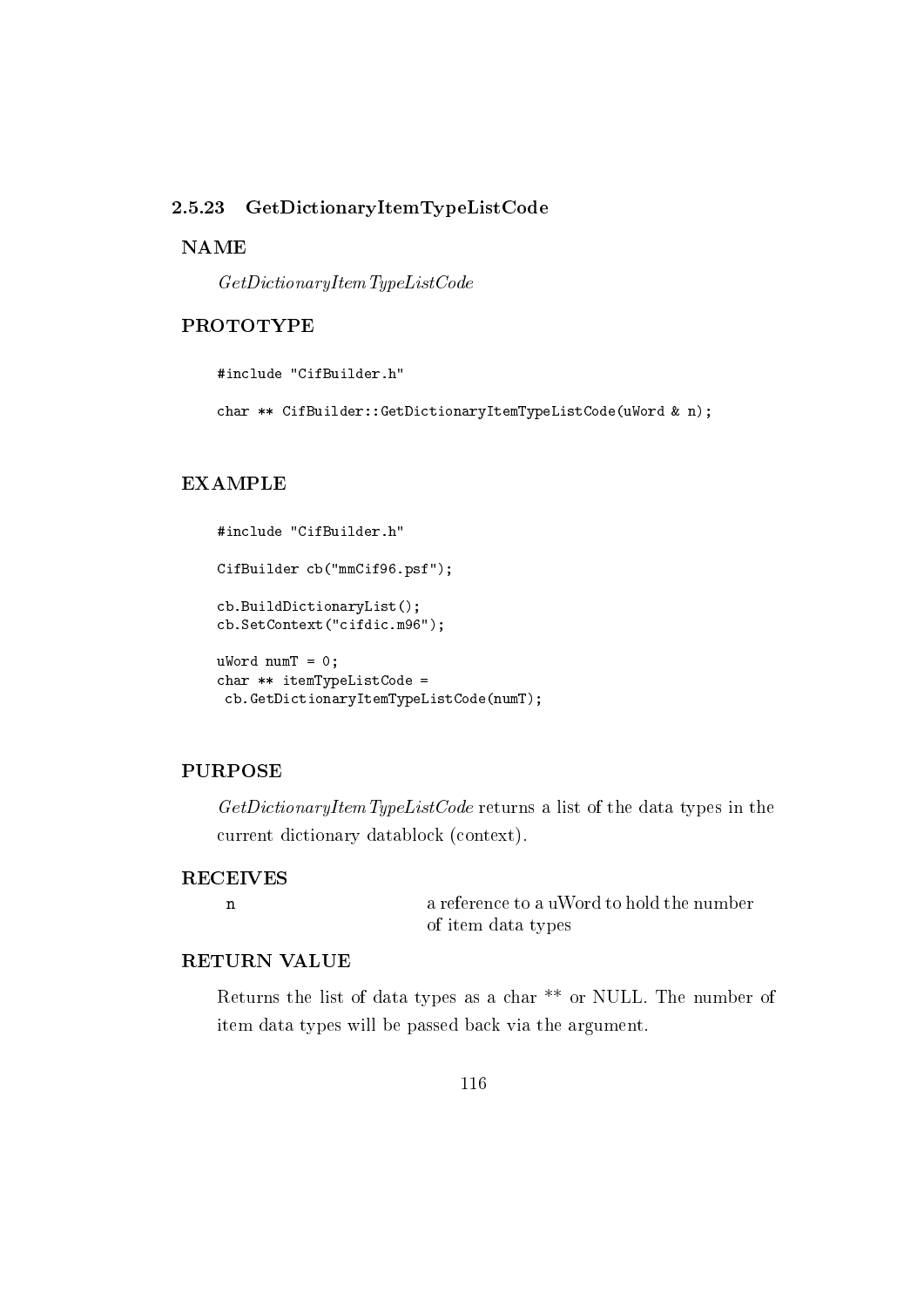See also:

 $\label{thm:ce} Get DictionaryItemType ListPrimitive Code$  $\label{thm:2} Get DictionaryItemType ListConstruct$  $\label{thm:ce} Get DictionaryItemType ListDetails$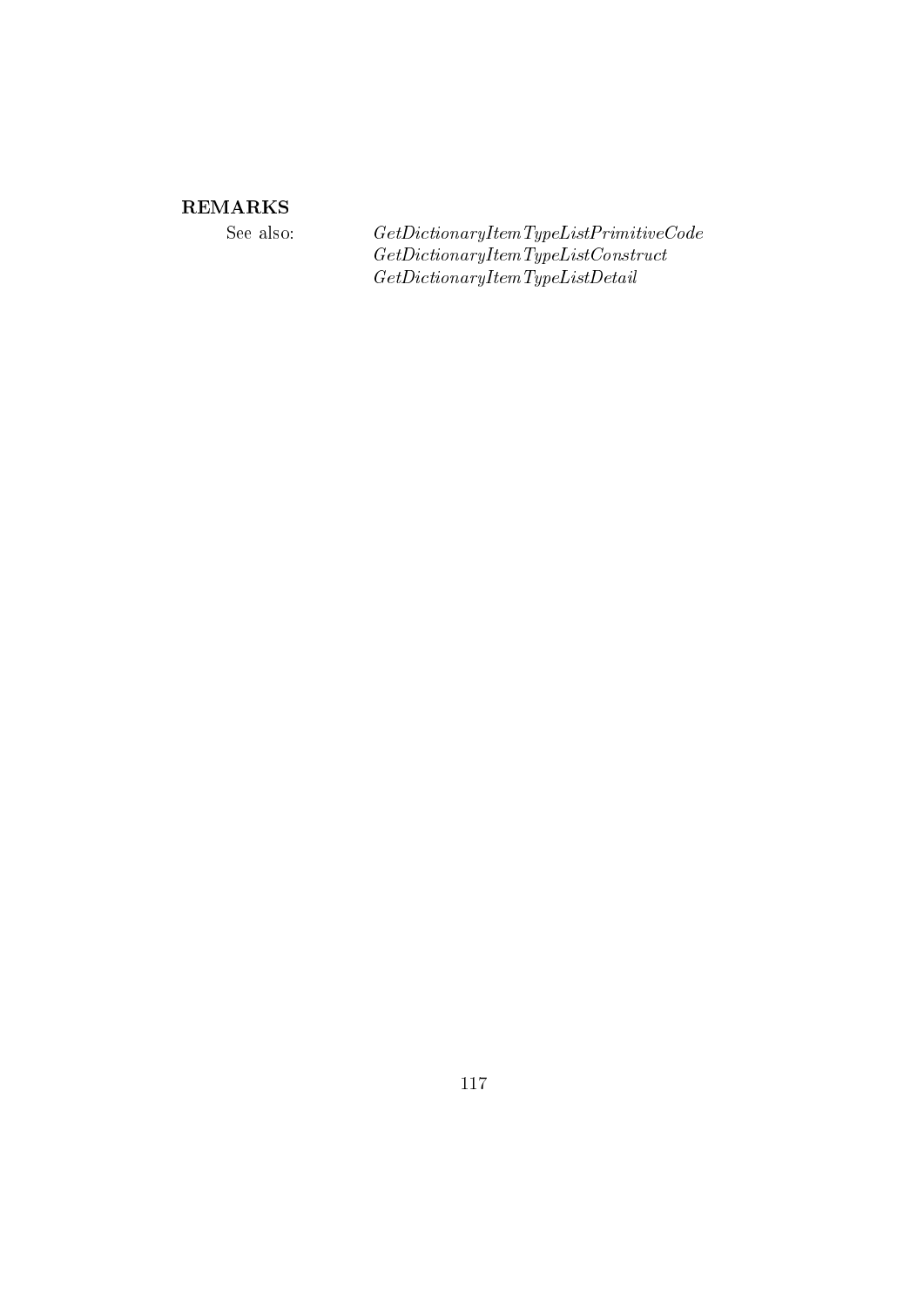#### 2.5.24 GetDictionaryItemTypeListPrimitiveCode

### **NAME**

 $GetDictionaryItemTypeListPrimitiveCode$ 

## **PROTOTYPE**

#include "CifBuilder.h"

char \*\* CifBuilder::GetDictionaryItemTypeListPrimitiveCode(uWord & n);

### **EXAMPLE**

```
#include "CifBuilder.h"
CifBuilder cb("mmCif96.psf");
cb.BuildDictionaryList();
cb.SetContext("cifdic.m96");
uWord numPC = 0;
char ** itemTypeListPrimitiveCode =
 cb.GetDictionaryItemTypeListPrimitiveCode(numPC);
```
## **PURPOSE**

 $GetDictionaryItemTypeListPrimitiveCode$  returns a list of the primitive codes of the item data types in the current dictionary datablock  $(context).$ 

### **RECEIVES**

 $\mathbf{n}$ 

a reference to a uWord to hold the number of item data types

## **RETURN VALUE**

Returns the list of primitive codes as a char<sup>\*\*</sup> or NULL. The number of item data types will be passed back via the argument.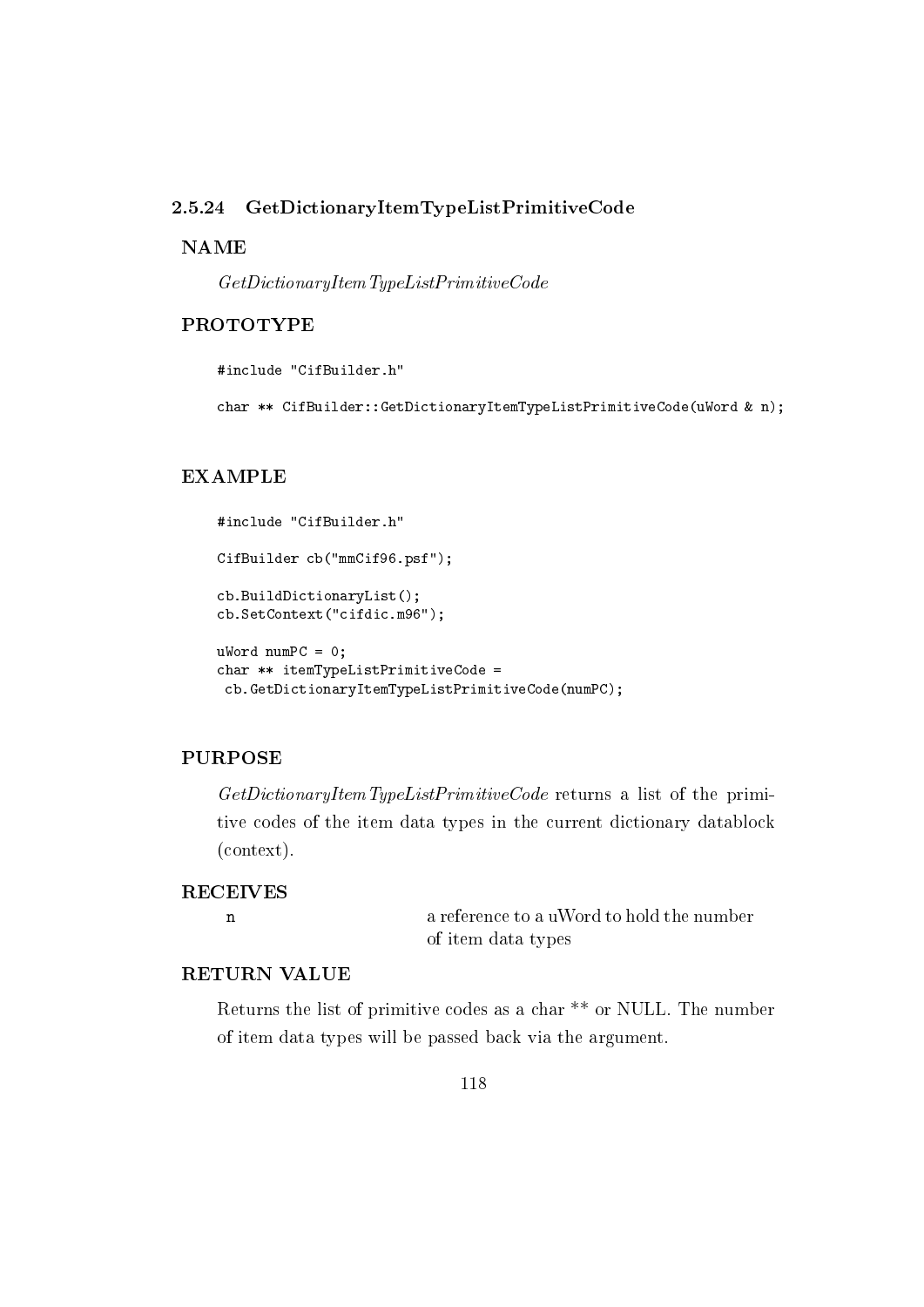See also:

 $\label{thm:2} Get DictionaryItemTypeListCode\\ Get DictionaryItemTypeListConstruct% {\it 2D} (i.e., {\it 3D} (i.e., {\it 4D} (i.e., {\it 1D} (i.e., {\it 1D} (i.e., {\it 1D} (i.e., {\it 1D} (i.e., {\it 1D} (i.e., {\it 1D} (i.e., {\it 1D} (i.e., {\it 1D} (i.e., {\it 1D} (i.e., {\it 1D} (i.e., {\it 1D} (i.e., {\it 1D} (i.e., {\it 1D} (i.e., {\it 1D} (i.e., {\it 1D} (i.e., {\it 1D} (i.e., {\it 1D} (i$  $\label{thm:ce} Get DictionaryItemType ListDetails$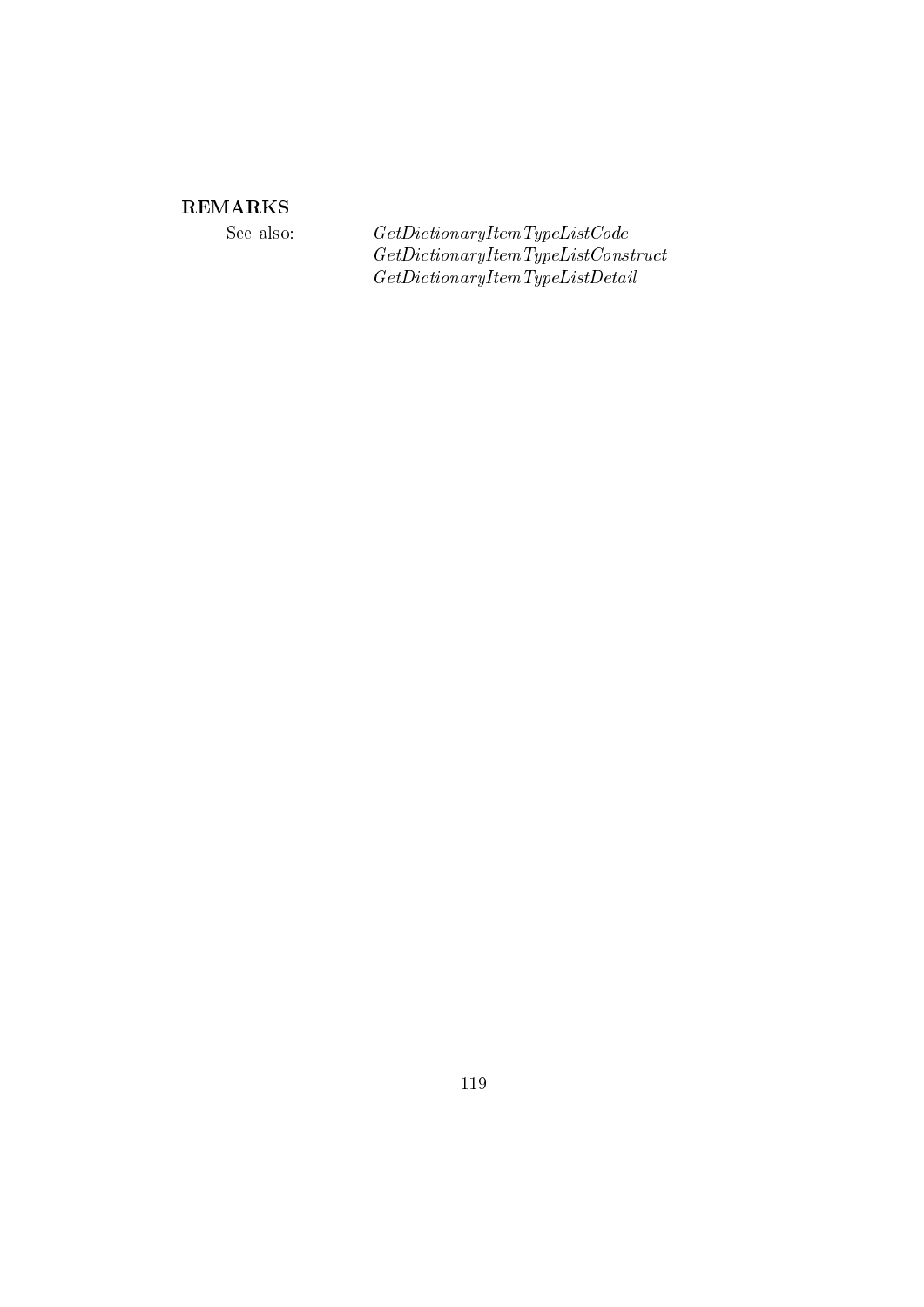#### 2.5.25 GetDictionaryItemTypeListConstruct

## **NAME**

 $GetDictionaryItemTypeListConstruct$ 

## **PROTOTYPE**

#include "CifBuilder.h"

char \*\* CifBuilder::GetDictionaryItemTypeListConstruct(uWord & n);

### **EXAMPLE**

```
#include "CifBuilder.h"
CifBuilder cb("mmCif96.psf");
cb.BuildDictionaryList();
cb.SetContext("cifdic.m96");
uWord numC = 0;char ** itemTypeListConstruct =
 cb.GetDictionaryItemTypeListConstruct(numC);
```
#### **PURPOSE**

GetDictionaryItemTypeListConstruct returns a list of the constructs of the item data types in the current dictionary datablock (context).

## **RECEIVES**  $\mathbf n$

a reference to a uWord to hold the number of item data types

## **RETURN VALUE**

Returns the list of constructs as a char<sup>\*\*</sup> or NULL. The number of item data types will be passed back via the argument.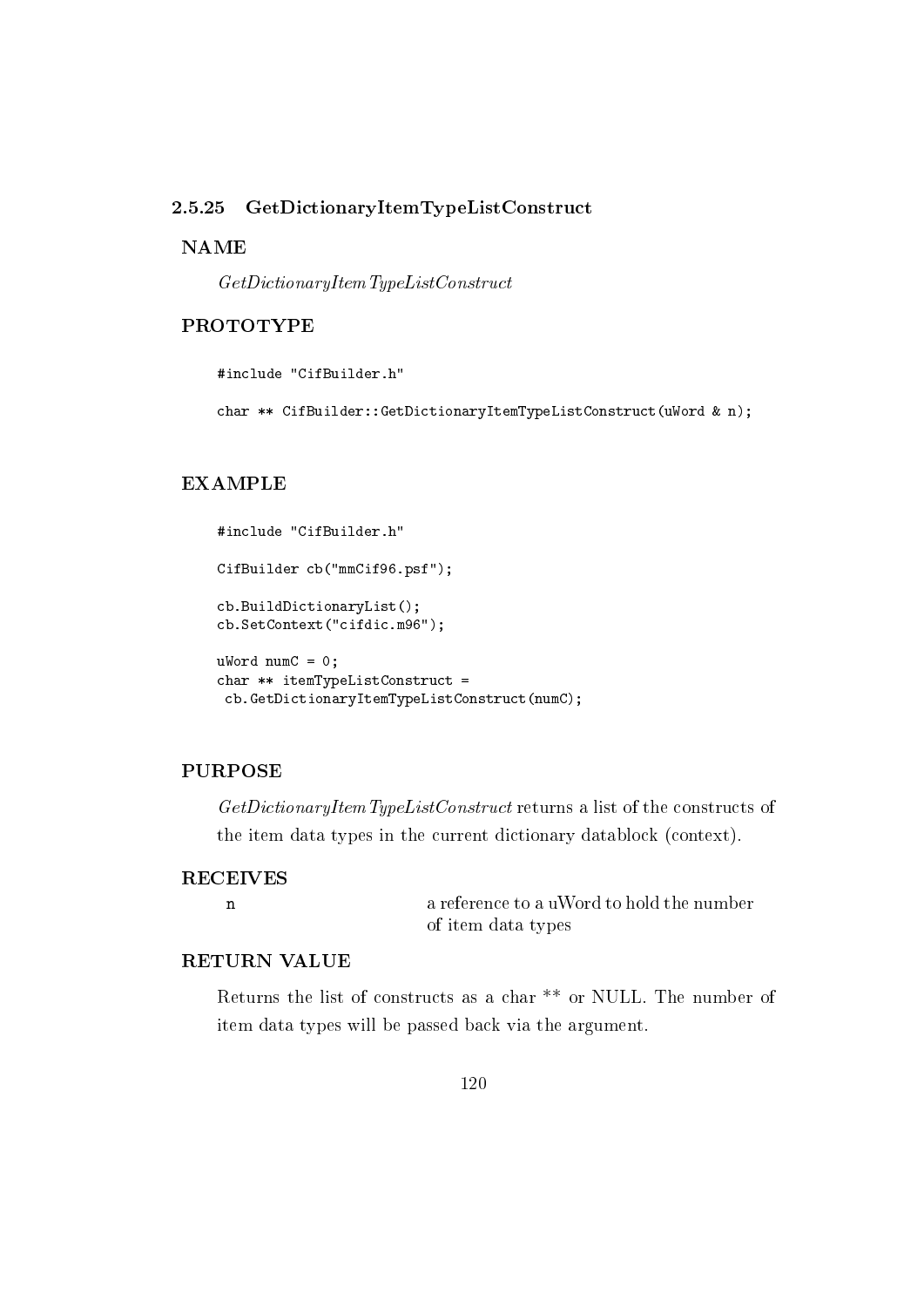See also:

 $\label{thm:2} Get DictionaryItemTypeListCode\\ Get DictionaryItemTypeListPrimitiveCode\\$  $\label{thm:ce} Get DictionaryItemType ListDetails$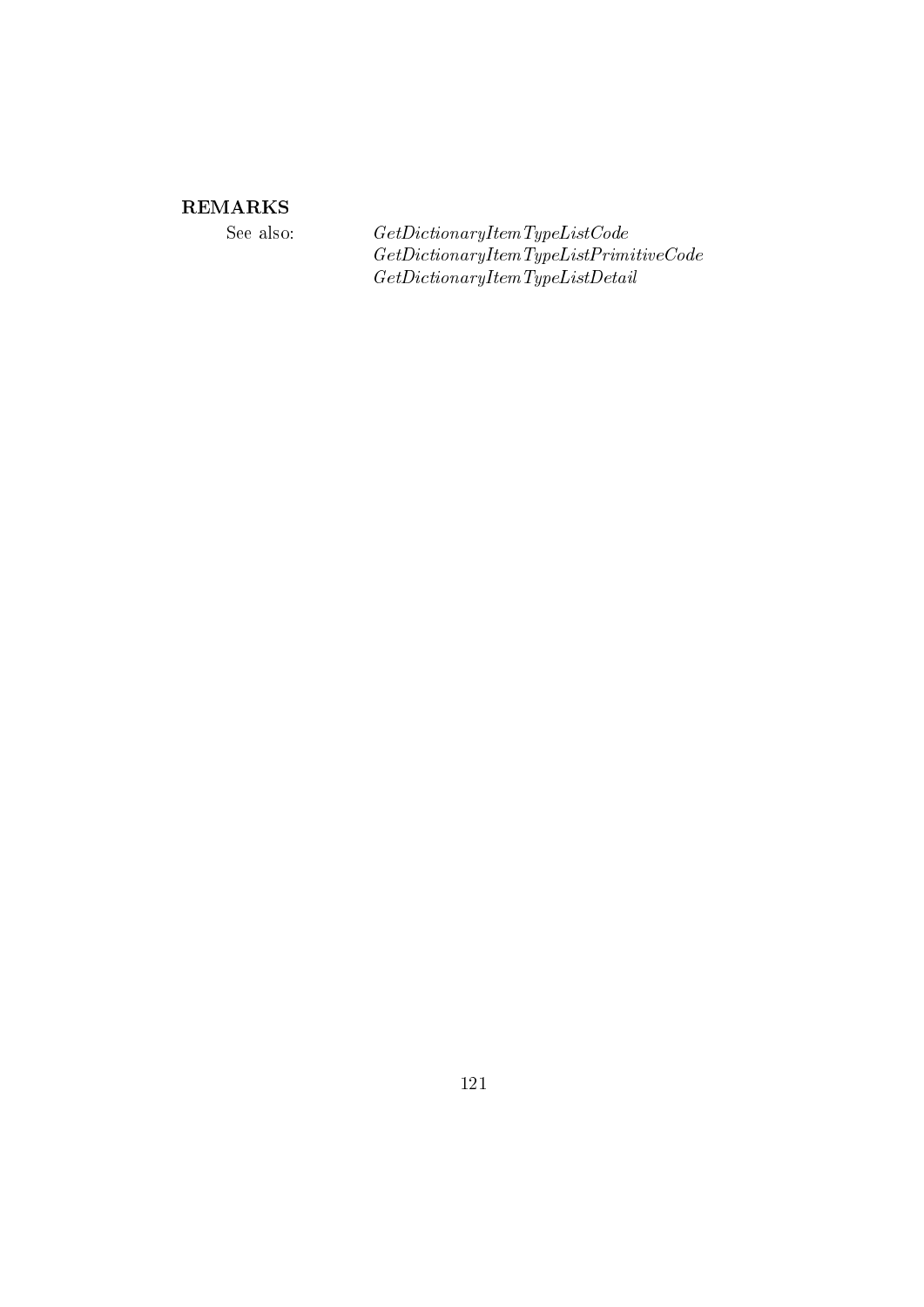#### GetDictionaryItemTypeListDetail 2.5.26

## **NAME**

 $GetDictionaryItemTypeListDetails$ 

## **PROTOTYPE**

#include "CifBuilder.h"

char \*\* CifBuilder::GetDictionaryItemTypeListDetail(uWord & n);

### **EXAMPLE**

```
#include "CifBuilder.h"
CifBuilder cb("mmCif96.psf");
cb.BuildDictionaryList();
cb.SetContext("cifdic.m96");
uWord numD = 0;char ** itemTypeListDetail =
 cb.GetDictionaryItemTypeListDetail(numD);
```
#### **PURPOSE**

GetDictionaryItemTypeListDetail returns a list of the descriptions of the item data types in the current dictionary datablock (context).

## **RECEIVES**  $\mathbf n$

a reference to a uWord to hold the number of item data types

## **RETURN VALUE**

Returns the list of descriptions as a char \*\* or NULL. The number of item data types will be passed back via the argument.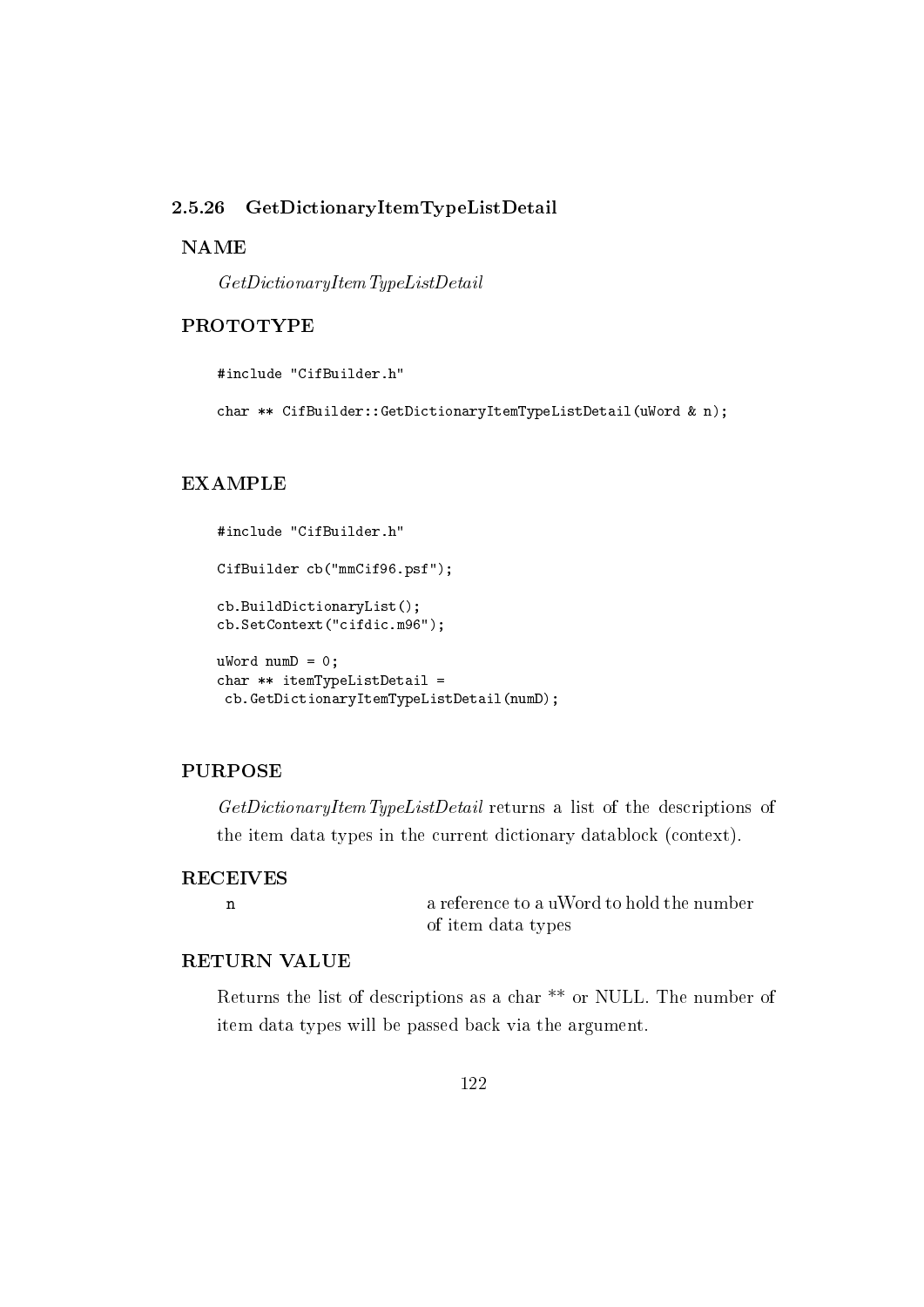See also:

 $\label{eq:6} Get DictionaryItemTypeListCode$  $\label{thm:ce} Get DictionaryItemType ListPrimitive Code$  $\label{thm:2} Get DictionaryItemTypeListConstruct$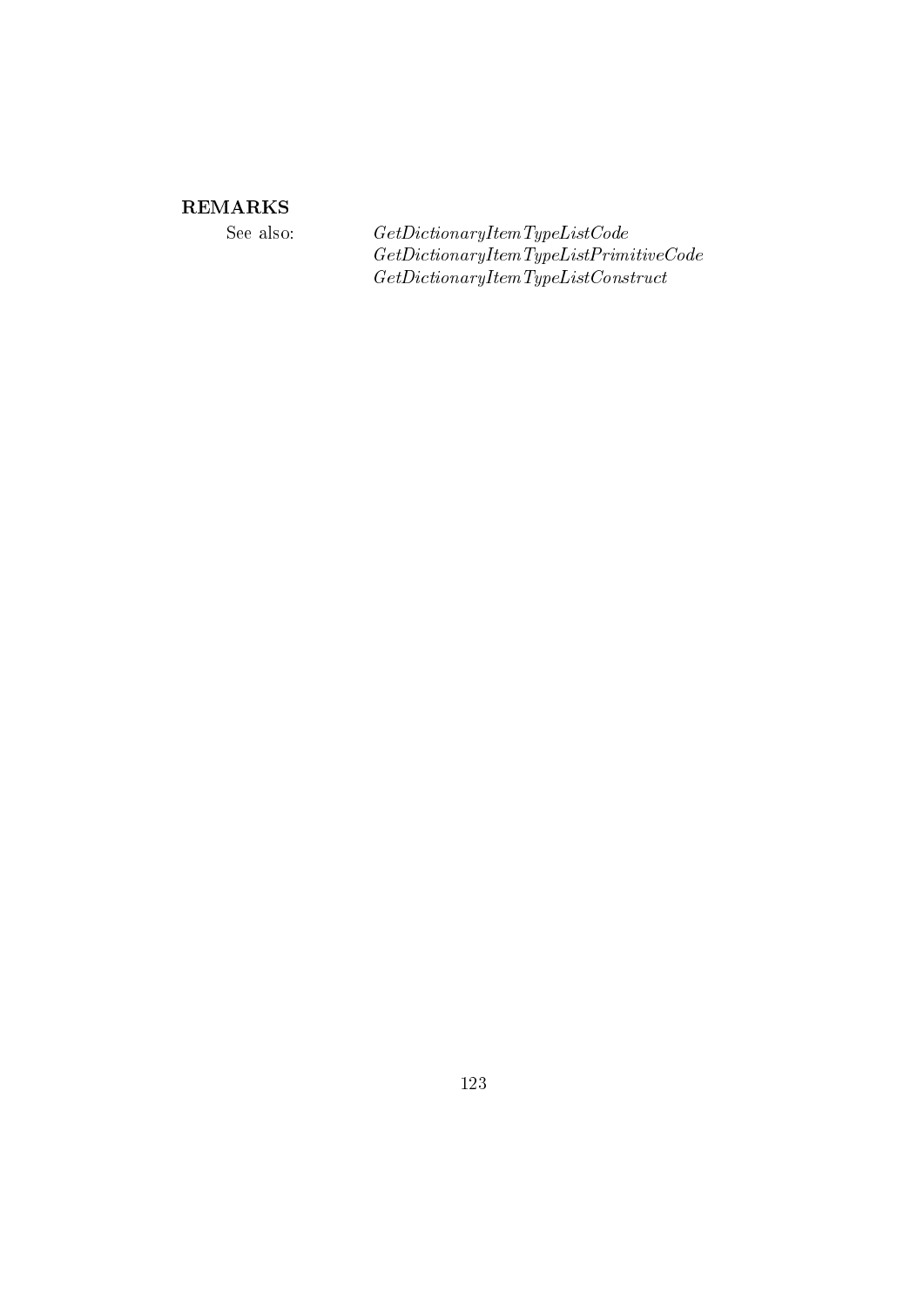#### 2.5.27 GetDictionaryItemUnitsListCode

## **NAME**

 $GetDictionaryItem UnitsListCode$ 

## **PROTOTYPE**

#include "CifBuilder.h"

char \*\* CifBuilder::GetDictionaryItemUnitsListCode(uWord & n);

## **EXAMPLE**

```
#include "CifBuilder.h"
CifBuilder cb("mmCif96.psf");
cb.BuildDictionaryList();
cb.SetContext("cifdic.m96");
uWord numUnits = 0;
char ** itemUnitsListCode =
 cb.GetDictionaryItemUnitsListCode(numUnits);
```
#### **PURPOSE**

GetDictionaryItemUnitsListCode returns a list of units in the current dictionary datablock (context).

## **RECEIVES**  $\mathbf n$

a reference to a uWord to hold the number of item units

## **RETURN VALUE**

Returns the list of units as a char<sup>\*\*</sup> or NULL. The number of item units will be passed back via the argument.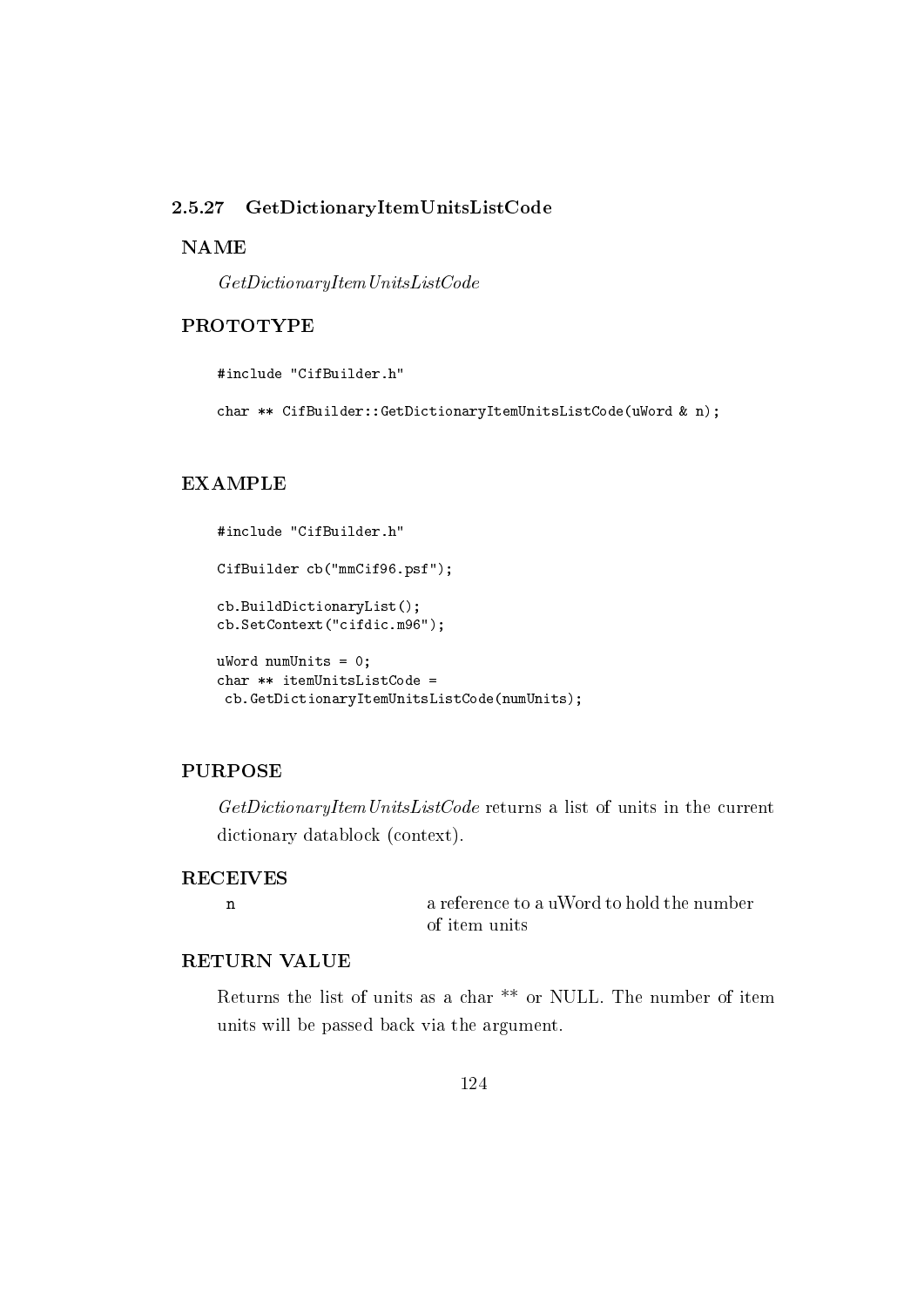See also:

 $\label{eq:2} Get DictionaryItem UnitsListDetails$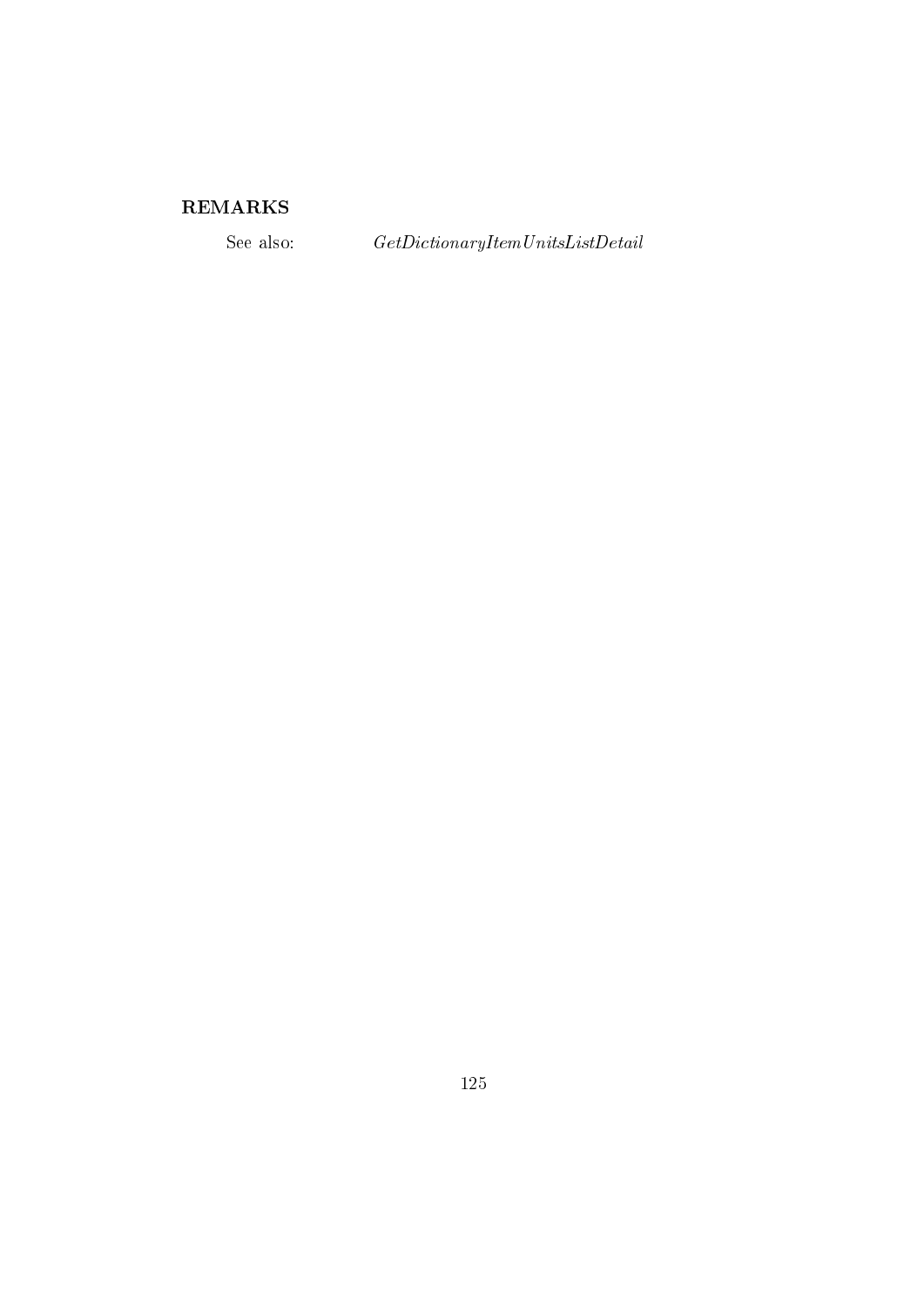#### 2.5.28 GetDictionaryItemUnitsListDetail

## **NAME**

 $GetDictionaryItem UnitsListDetails$ 

## **PROTOTYPE**

#include "CifBuilder.h"

char \*\* CifBuilder::GetDictionaryItemUnitsListDetail(uWord & n);

### **EXAMPLE**

```
#include "CifBuilder.h"
CifBuilder cb("mmCif96.psf");
cb.BuildDictionaryList();
cb.SetContext("cifdic.m96");
uWord numUnits = 0;
char ** itemUnitsListDetail =
 cb.GetDictionaryItemUnitsListDetail(numUnits);
```
### **PURPOSE**

GetDictionaryItemUnitsListDetail returns a list of descriptions of the units in the current dictionary datablock (context).

## **RECEIVES**  $\mathbf n$

a reference to a uWord to hold the number of item units

## **RETURN VALUE**

Returns the list of descriptions as a char \*\* or NULL. The number of item units will be passed back via the argument.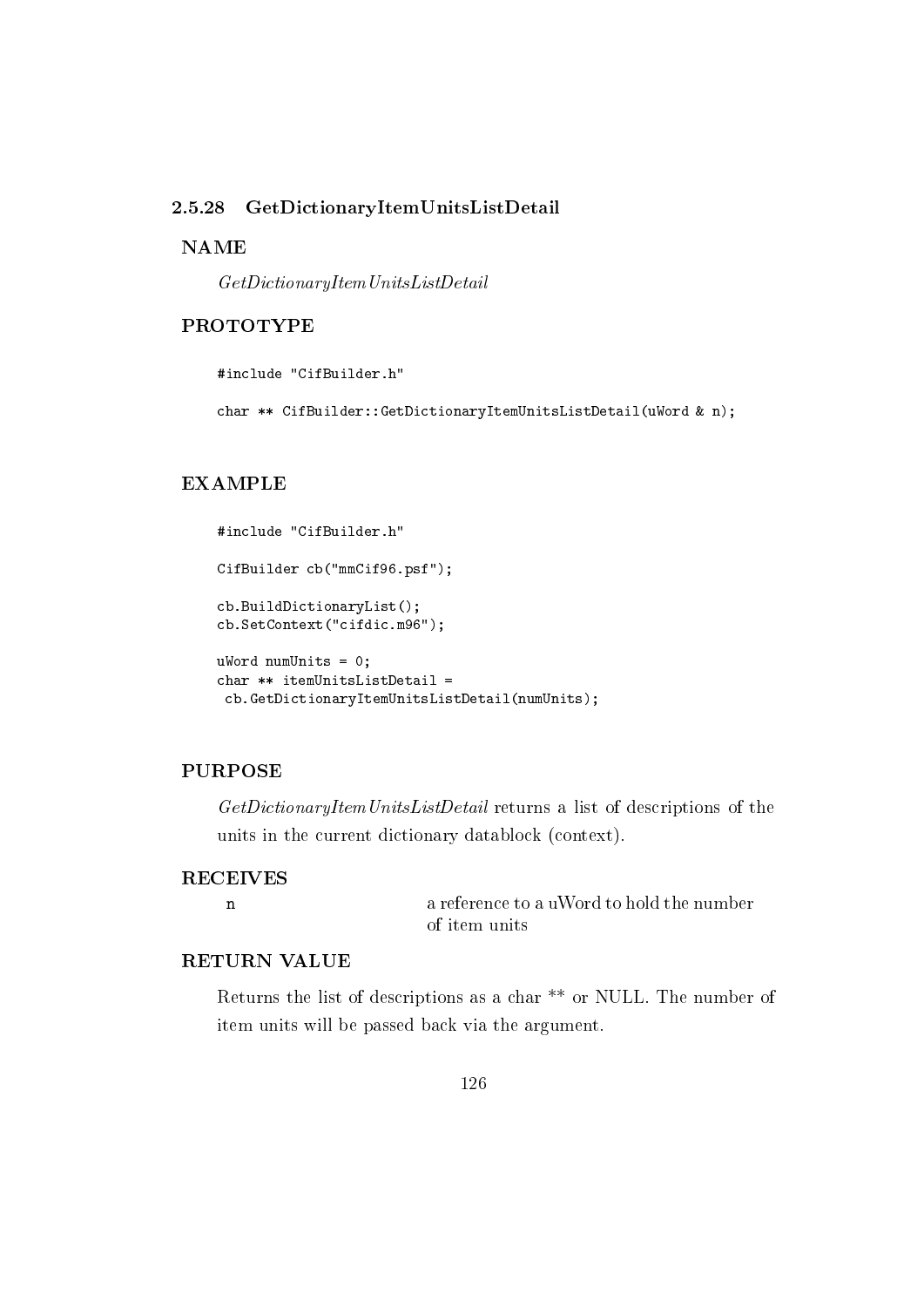See also:

 $\label{thm:ce} Get DictionaryItem UnitsListCode$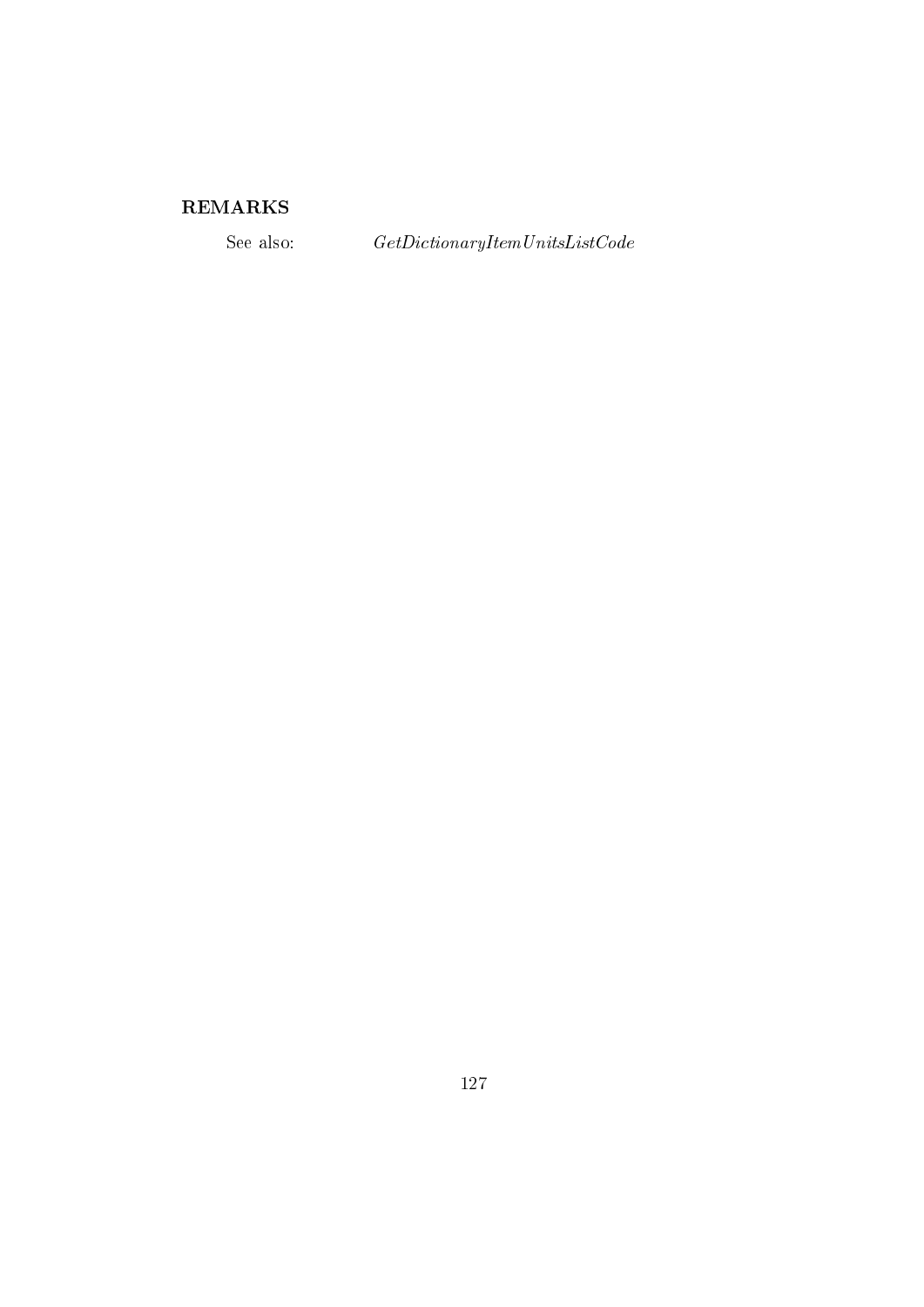#### 2.5.29 GetDictionaryItemUnitsConversionOperator

### **NAME**

 $\label{thm:ce} Get DictionaryItem Units \, Conversion Operator$ 

## **PROTOTYPE**

#include "CifBuilder.h"

char \*\* CifBuilder::GetDictionaryItemUnitsConversionOperator(uWord & n);

### **EXAMPLE**

```
#include "CifBuilder.h"
CifBuilder cb("mmCif96.psf");
cb.BuildDictionaryList();
cb.SetContext("cifdic.m96");
uWord numUnitsConv = 0;
char ** itemUnitsConversionOperators =
```
#### cb.GetDictionaryItemUnitsConversionOperator(numUnitsConv);

## **PURPOSE**

 $Get DictionaryItem Units Conversion Operator$ returns a list of arithmetic operators for converting between the various units in the current dictionary datablock (context).

### **RECEIVES**

 $\mathbf{n}$ 

a reference to a uWord to hold the number of item unit conversions

## **RETURN VALUE**

Returns the list of operators as a char<sup>\*\*</sup> or NULL. The number of item unit conversions will be passed back via the argument.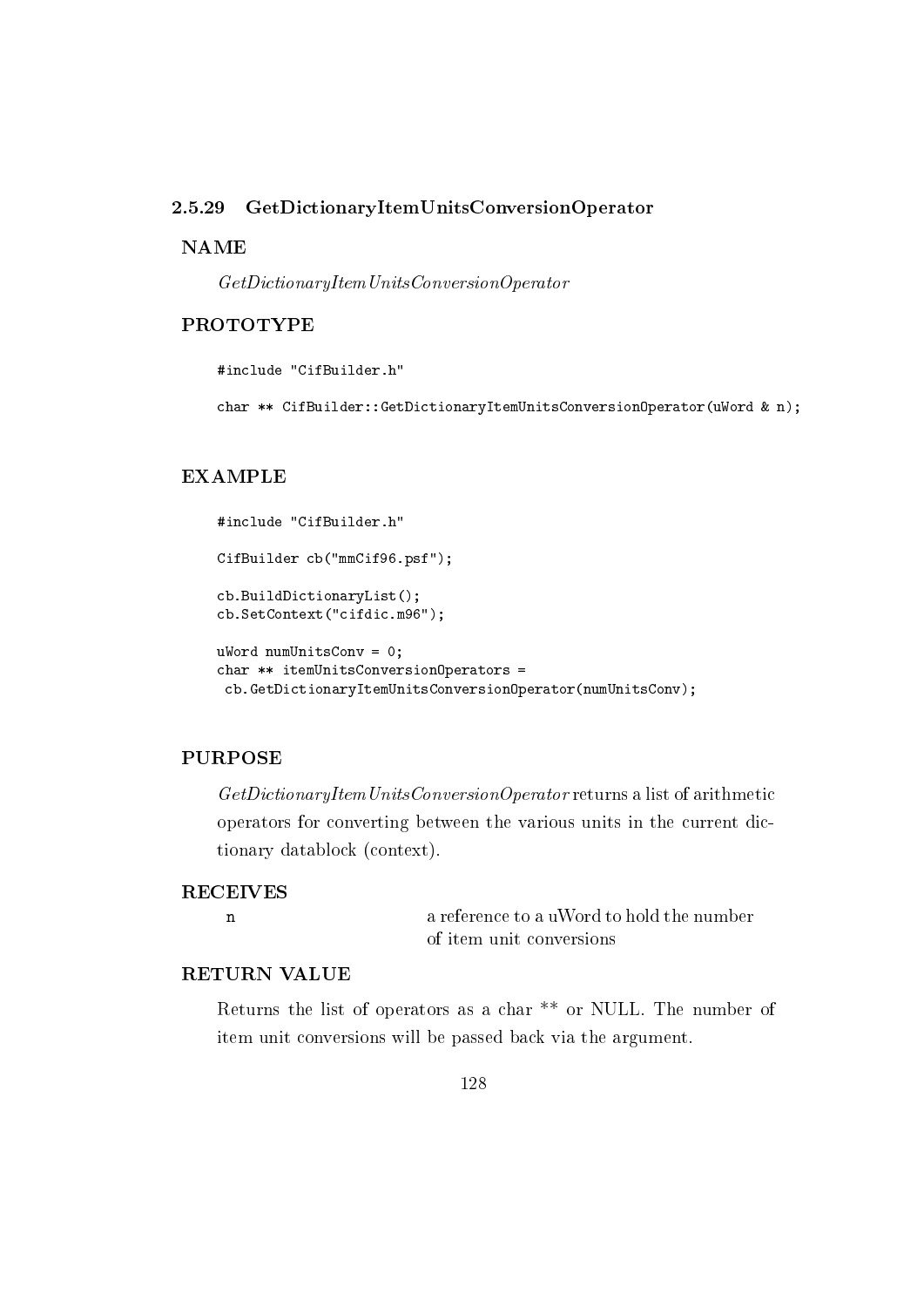## **REMARKS**

See also:

 $\label{thm:2} Get Dictionary Item Units \label{thm:2} Conversion Factor$  $\label{thm:ce} Get DictionaryItem Units \, Conversion To \, Code$  $\label{thm:ce} Get DictionaryItem Units Conversion From Code$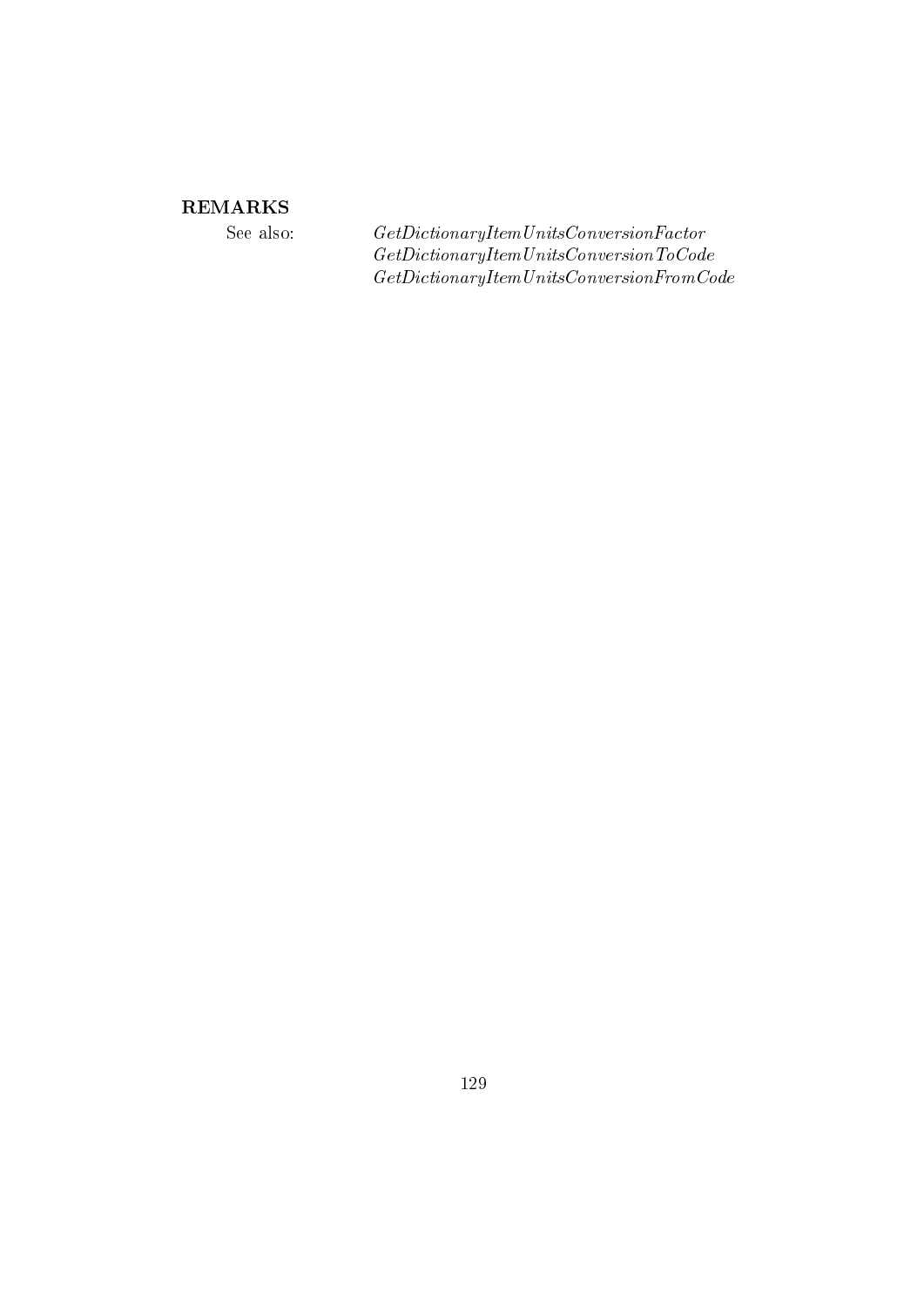#### 2.5.30 GetDictionaryItemUnitsConversionFactor

## **NAME**

 $GetDictionaryItem Units ConversionFactor$ 

## **PROTOTYPE**

#include "CifBuilder.h"

char \*\* CifBuilder::GetDictionaryItemUnitsConversionFactor(uWord & n);

### **EXAMPLE**

```
#include "CifBuilder.h"
CifBuilder cb("mmCif96.psf");
cb.BuildDictionaryList();
cb.SetContext("cifdic.m96");
uWord numUnitsConv = 0;
char ** itemUnitsConversionFactors =
 cb.GetDictionaryItemUnitsConversionFactor(numUnitsConv);
```
## **PURPOSE**

GetDictionaryItemUnitsConversionFactor returns a list of the arithmetic factors for converting between the various units in the current dictionary datablock (context).

#### **RECEIVES**

 $\mathbf{n}$ 

a reference to a uWord to hold the number of item unit conversions

## **RETURN VALUE**

Returns the list of factors as a char<sup>\*\*</sup> or NULL. The number of item unit conversions will be passed back via the argument.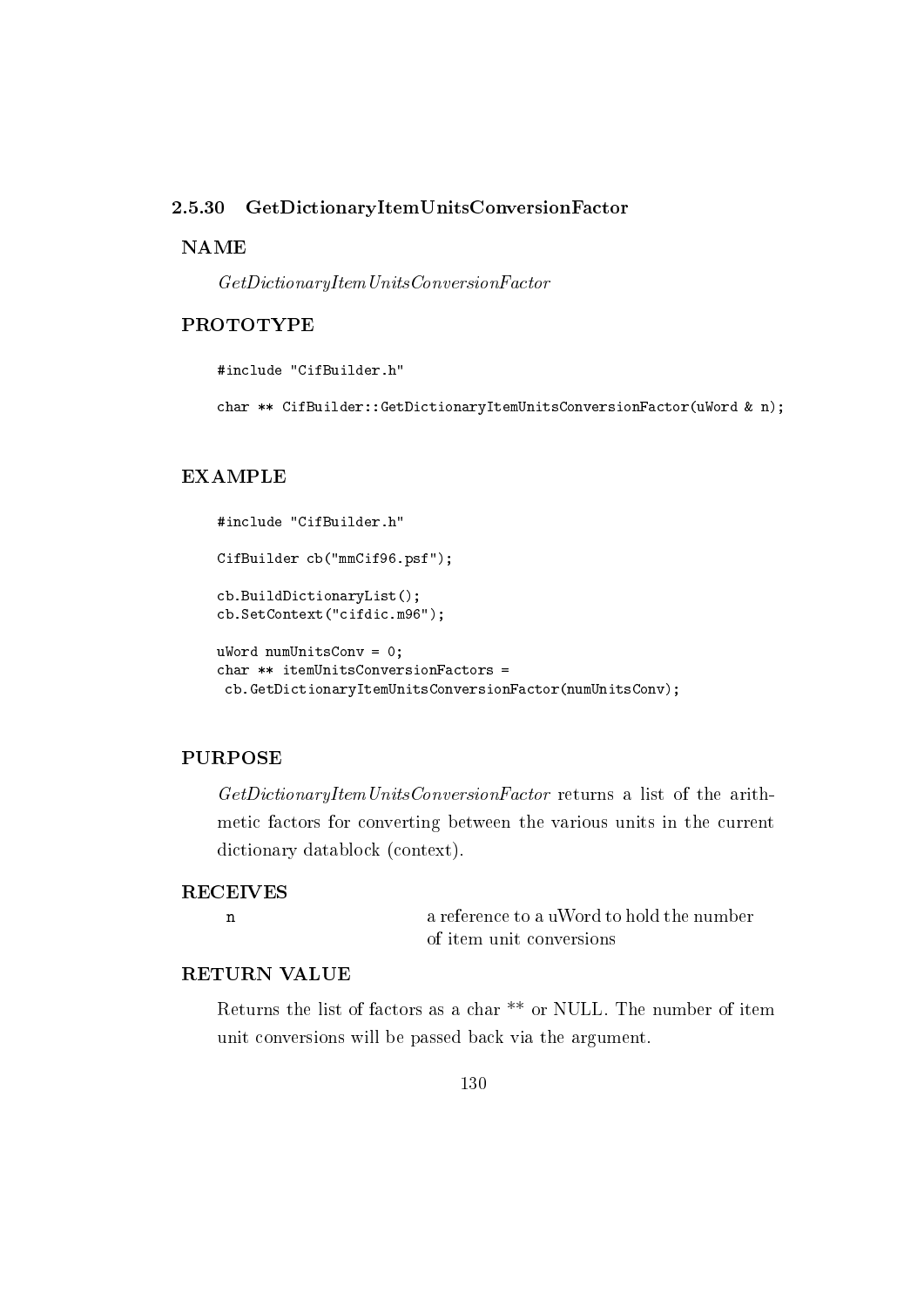## **REMARKS**

See also:

 $\label{thm:2} Get DictionaryItem Units Conversion Operator \\ Get DictionaryItem Units Conversion To Code$  $\label{thm:ce} Get DictionaryItem Units Conversion From Code$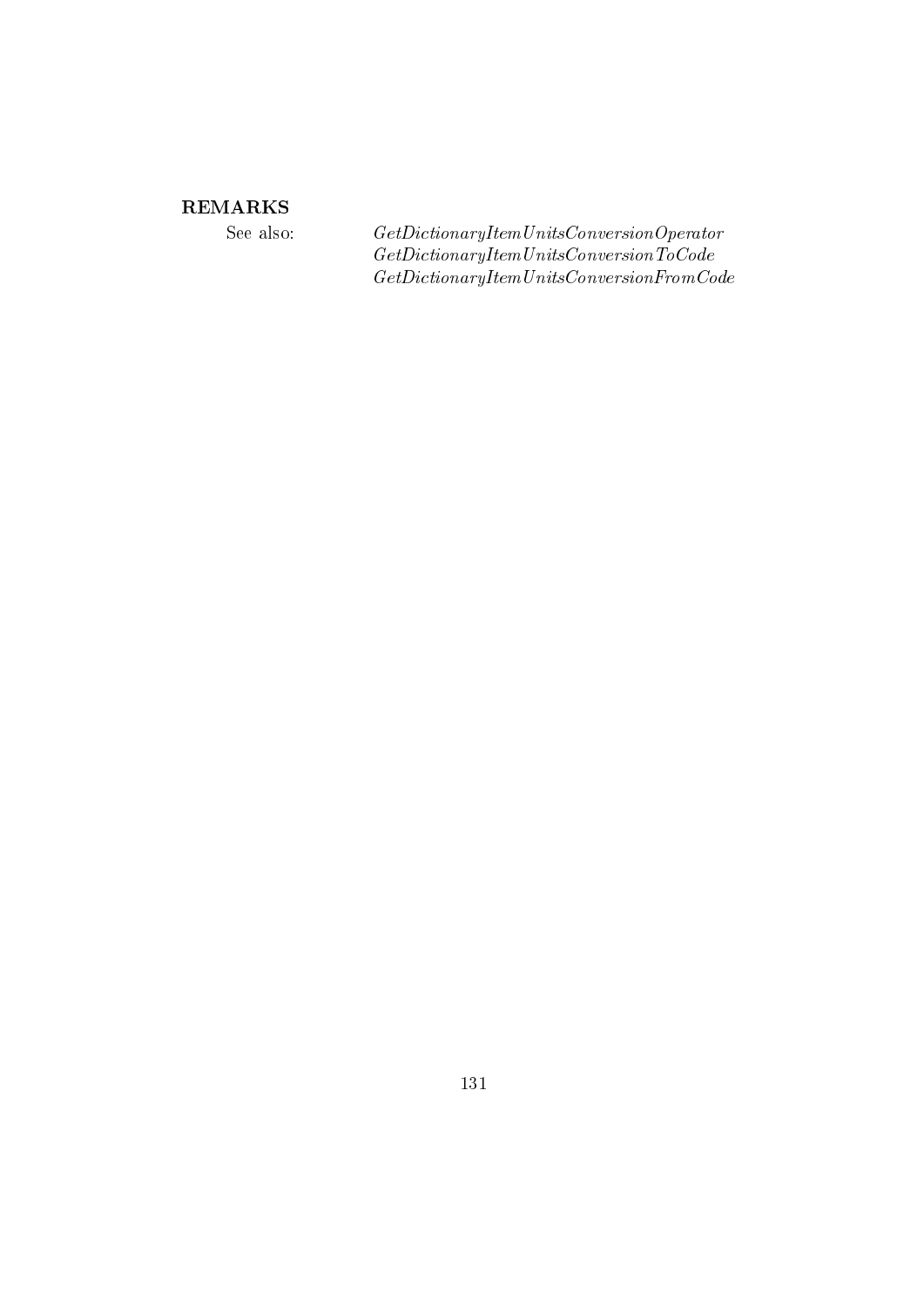#### 2.5.31 GetDictionaryItemUnitsConversionToCode

## **NAME**

 $GetDictionaryItem Units Conversion To Code$ 

## **PROTOTYPE**

#include "CifBuilder.h"

char \*\* CifBuilder::GetDictionaryItemUnitsConversionToCode(uWord & n);

### **EXAMPLE**

```
#include "CifBuilder.h"
CifBuilder cb("mmCif96.psf");
cb.BuildDictionaryList();
cb.SetContext("cifdic.m96");
uWord numUnitsConv = 0;
char ** itemUnitsConversionToCode =
 cb.GetDictionaryItemUnitsConversionToCode(numUnitsConv);
```
## **PURPOSE**

GetDictionaryItemUnitsConversionToCode returns a list of the produced units after converting between the various units in the current dictionary datablock (context).

### **RECEIVES**

 $\mathbf{n}$ 

a reference to a uWord to hold the number of item unit conversions

## **RETURN VALUE**

Returns the list of results as a char<sup>\*\*</sup> or NULL. The number of item unit conversions will be passed back via the argument.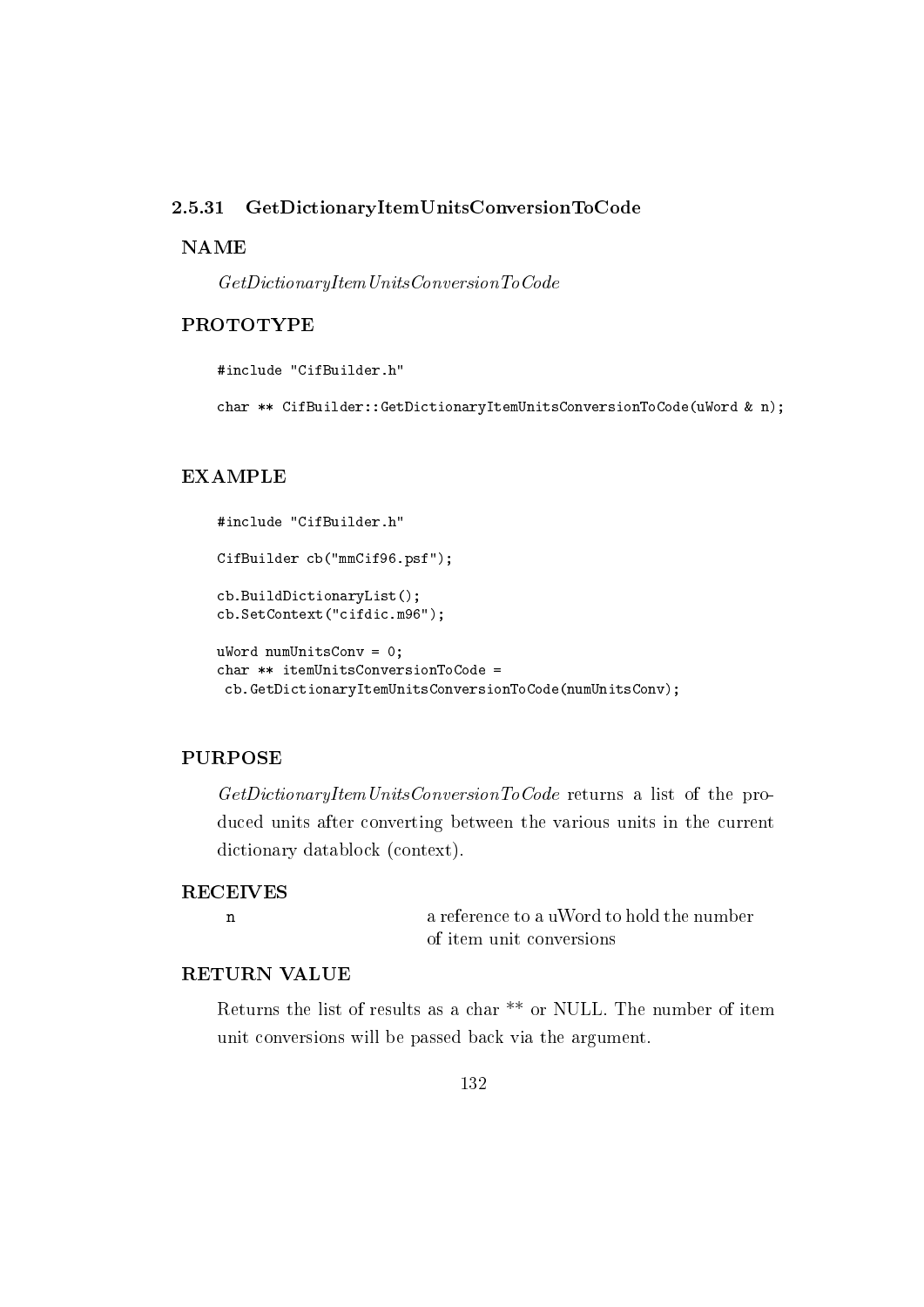## **REMARKS**

See also:

 $\label{thm:2} Get DictionaryItem Units Conversion Operator \\ Get DictionaryItem Units ConversionFactor$  $\label{thm:ce} Get DictionaryItem Units Conversion From Code$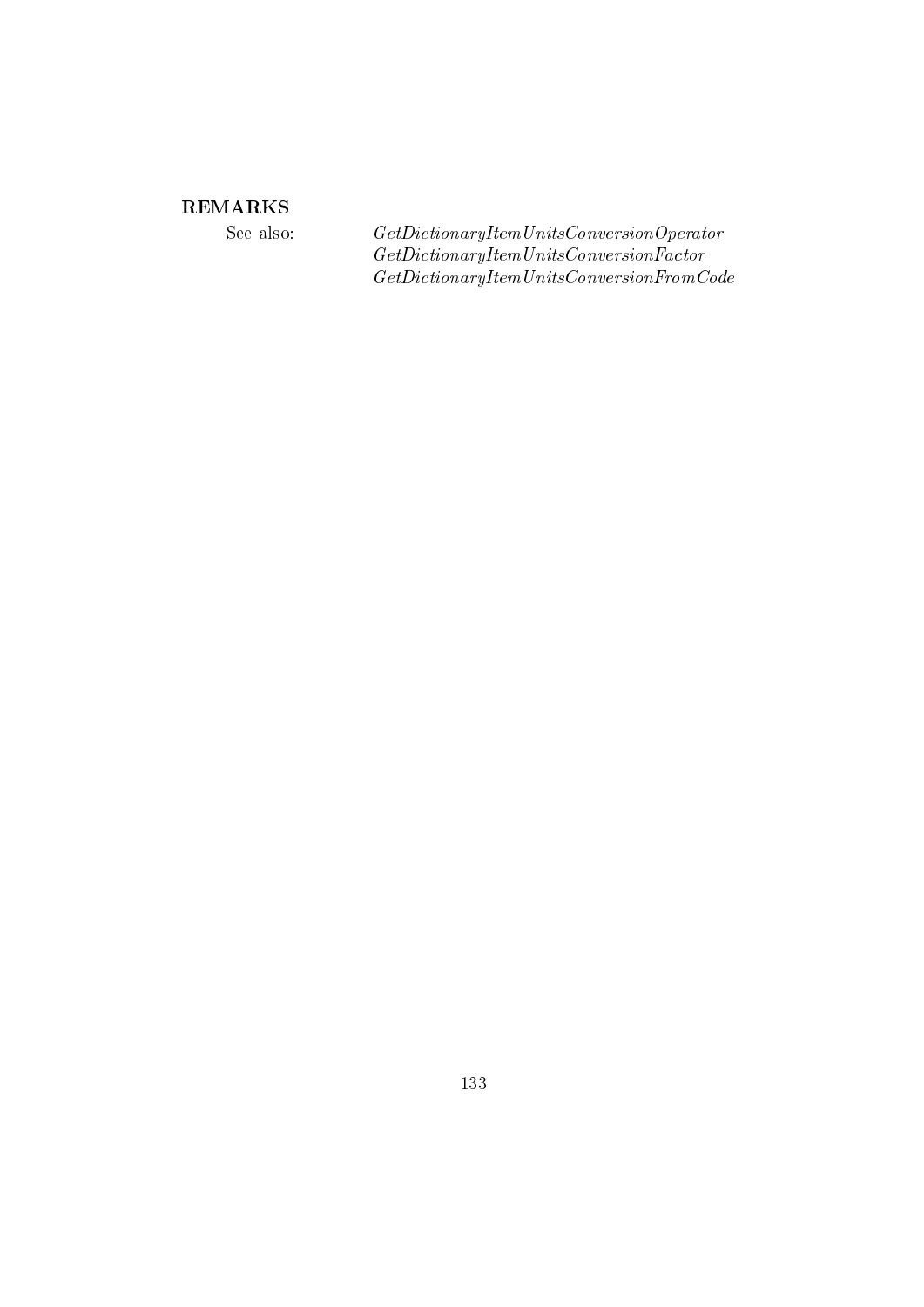#### 2.5.32 GetDictionaryItemUnitsConversionFromCode

## **NAME**

 $\label{thm:ce} Get Dictionary Item Units Conversion From Code$ 

## **PROTOTYPE**

#include "CifBuilder.h"

char \*\* CifBuilder::GetDictionaryItemUnitsConversionFromCode(uWord & n);

### **EXAMPLE**

```
#include "CifBuilder.h"
CifBuilder cb("mmCif96.psf");
cb.BuildDictionaryList();
cb.SetContext("cifdic.m96");
uWord numUnitsConv = 0;
char ** itemUnitsConversionFromCode =
 cb.GetDictionaryItemUnitsConversionFromCode(numUnitsConv);
```
### **PURPOSE**

GetDictionaryItemUnitsConversionFromCode returns a list of the unit systems to be converted in the current dictionary datablock (context).

## **RECEIVES**  $\mathbf n$

a reference to a uWord to hold the number of item unit conversions

## **RETURN VALUE**

Returns the list of target units as a char \*\* or NULL. The number of item unit conversions will be passed back via the argument.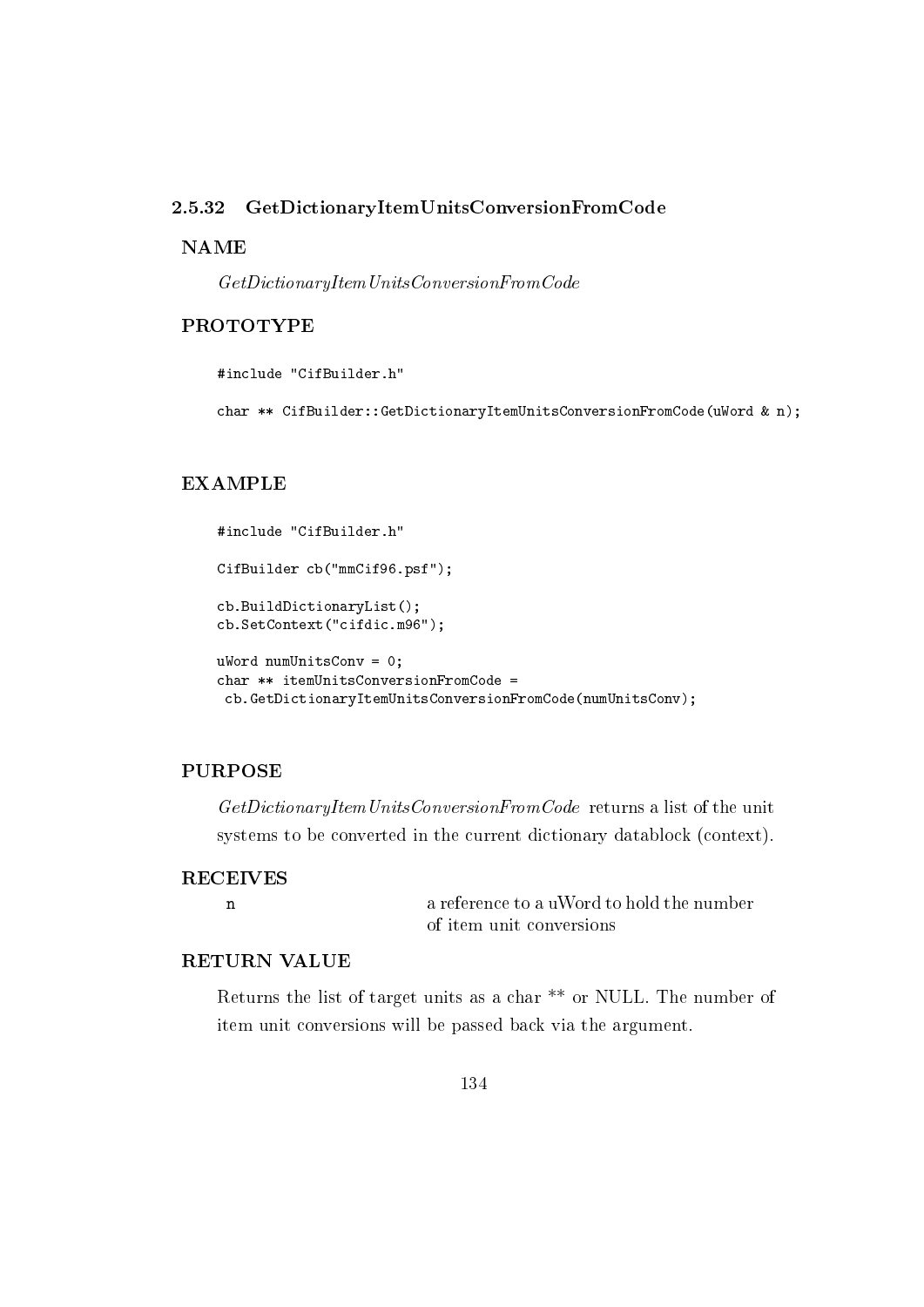## **REMARKS**

See also:

 $\label{thm:2} Get DictionaryItem Units Conversion Operator \\ Get DictionaryItem Units ConversionFactor$  $\label{thm:ce} Get DictionaryItem Units \, Conversion \, To \, Code$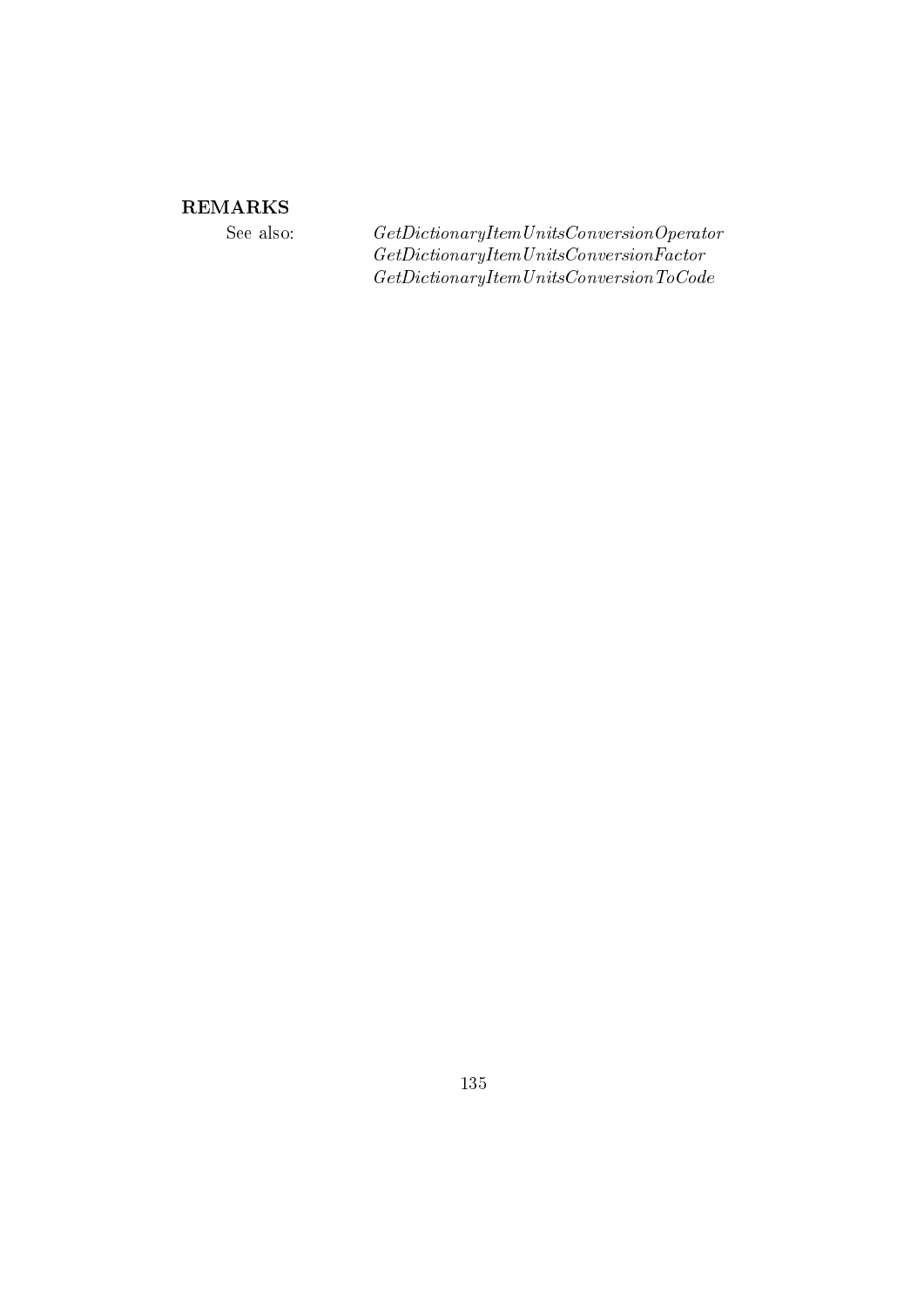#### Debugging Methods  $2.6$

These methods provide debugging functionality for the CifBuilder class.